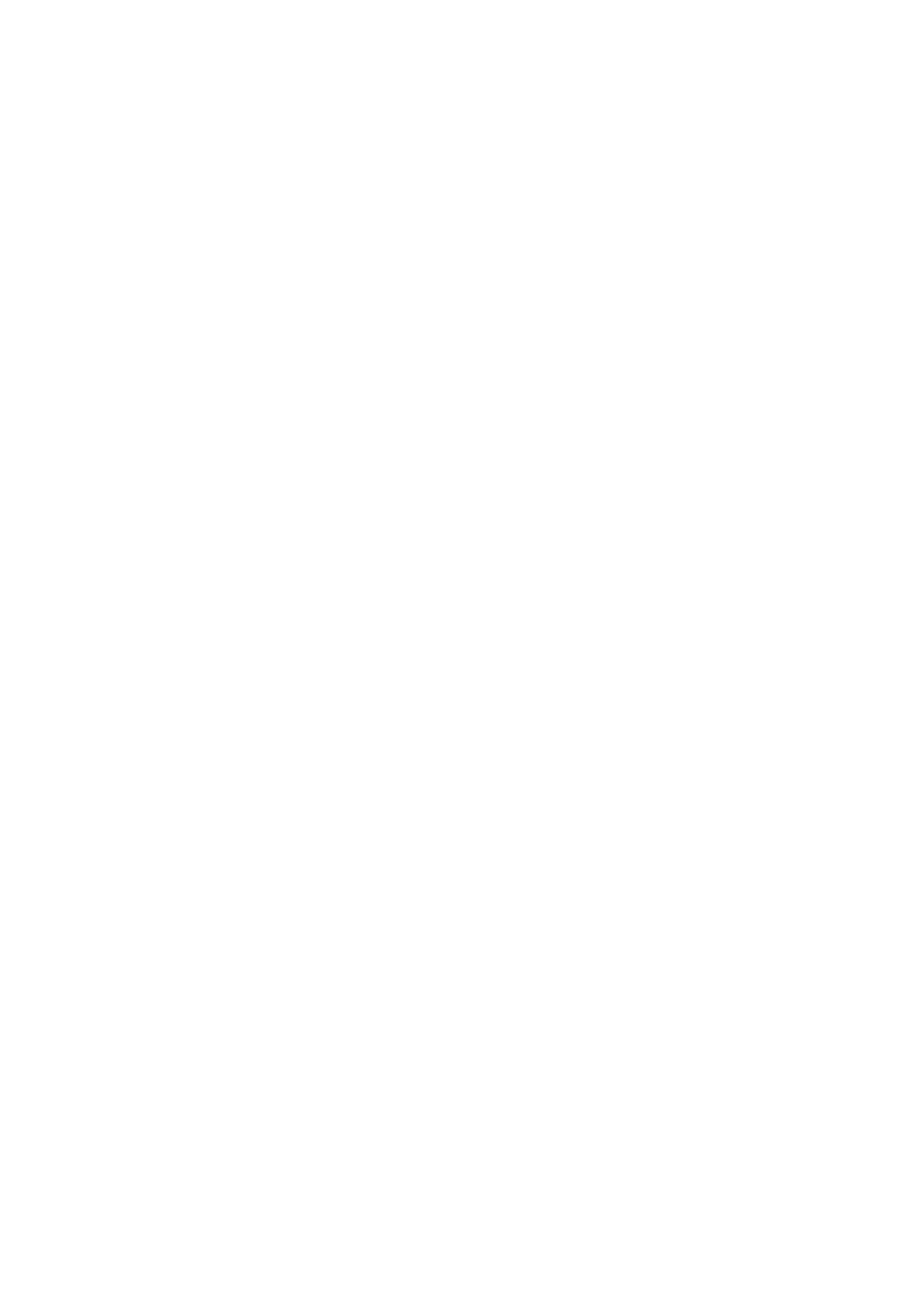# **Contents**

Non-Technical Summary

- Section 1: Introduction
- Section 2: Content of the Sustainability Report
- Section 3: Overall Approach to the Sustainability Appraisal
- Section 4: Consultation
- Section 5: Other Documents and Objectives
- Section 6: Character of the Borough of Southend on Sea
- Section 7: Sustainability Framework and Sustainability Appraisal of the Core Strategy
- Section 8: The approach to sustainability of the Core Strategy
- Section 9: Sustainability Appraisal of the Core Strategy
- Section 10: Determining the need for 'appropriate assessment'
- Section 11: Findings of the SA
- Section 12: Identification of effects and mitigation
- Section 13: Monitoring

#### **Appendices**

- Appendix 1: Responses to the SA Report to accompany the Public Participation version of the Southend on Sea Borough Council Core Strategy DPD
- Appendix 2: Sustainability Appraisal of the Core Strategy DPD policies
- Appendix 3: Baseline Characterisation
- Appendix 4: Sustainability Appraisal of the Strategic Objectives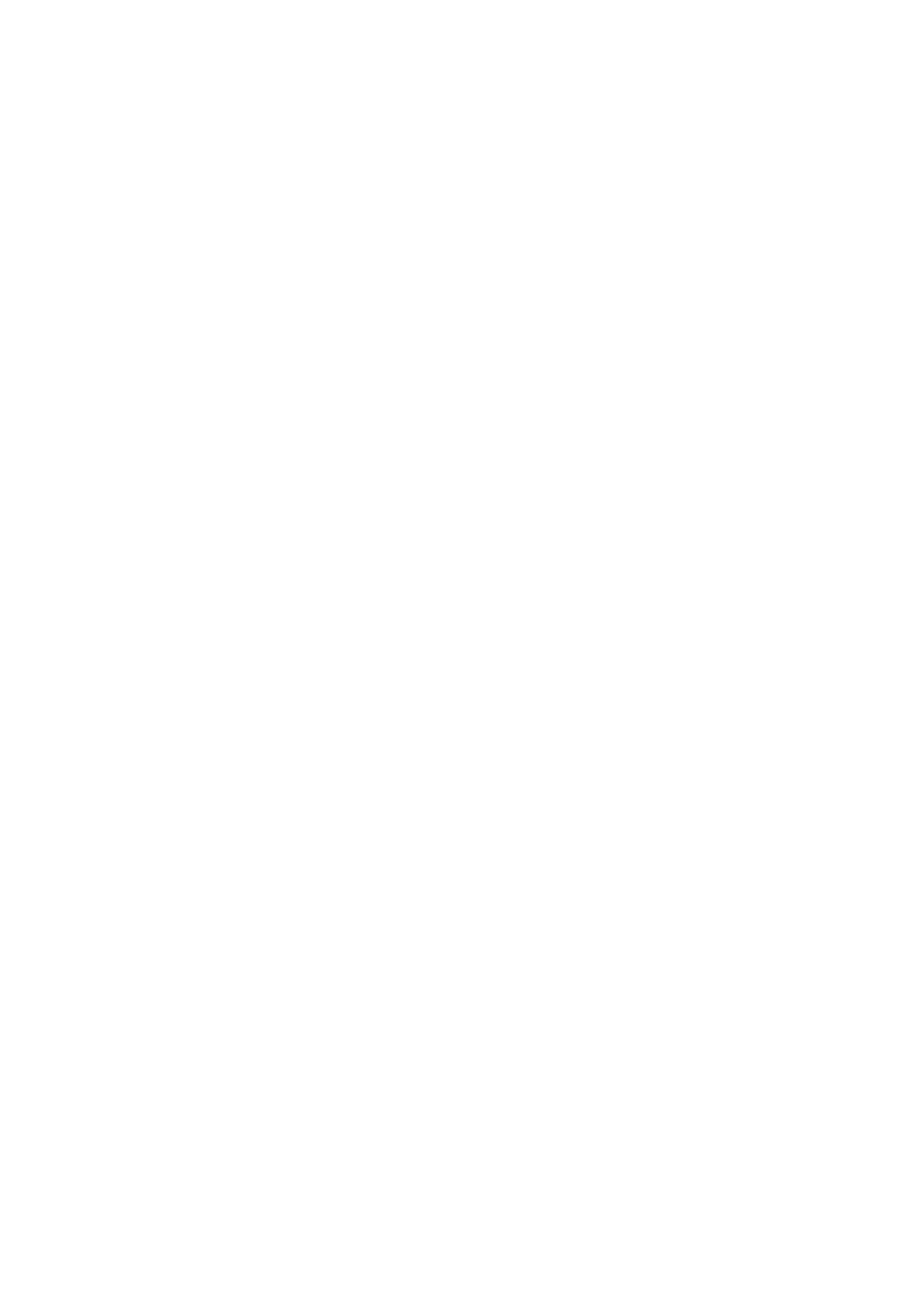# **Non-Technical Summary**

## **The purpose of this document**

1. This Sustainability Appraisal Report outlines the process and results of a Sustainability Appraisal carried out of the submission version of the Core Strategy Development Plan Document of the Southend Local Development Framework (LDF).

# **The reasons for carrying out a sustainability appraisal**

- 2. Sustainability appraisal of the constituent parts of all LDFs is required by the Government in order to ensure that these plans are fulfilling their role by helping to deliver sustainable development in terms of environmental, social and economic objectives.
- 3. European legislation under Directive (2001/42/EEC) also requires all LDFs to undergo assessment for their environmental impacts in a Strategic Environmental Assessment (SEA). This process requires the systematic assessment of the policies and proposals to ensure that significant environmental effects that might arise from them are identified, and that these effects are mitigated and monitored as appropriate.
- 4. The SA process being followed for the Southend LDF combines the sustainability appraisal and SEA requirements into one integrated appraisal/assessment, referred to by the single term sustainability appraisal, commonly abbreviated to SA.
- 5. The purpose of SA is therefore to identify the contribution the Core Strategy makes to achieving more sustainable development to meet legislative and good practice requirements, including identification of how changes could be made to the Core Strategy to improve its performance in terms of sustainability. The SA not only considers the coverage of sustainable development matters in the policies and objectives of the Core Strategy, but also seeks to ensure that the approach taken is in keeping with good practice in plan making and therefore will be effective in implementation to deliver more sustainability development.

# **Reporting the sustainability appraisal process**

- 6. So far the SA has been carried out at each successive stage of preparing the Core Strategy, with the purpose of identifying what impact the document could have on achieving more sustainable development in Southend, and has included several reporting stages.
- 7. The SA reporting makes recommendations on changes that could be made to the Core Strategy to improve sustainability performance as well as fulfilling the regulatory requirements of the SEA Directive. The three reporting stages of the SA so far have been:
	- **Scoping Report:** this set out details of the existing character of the Borough including identification of key sustainability impacts, as well as the sustainability framework that will be used in appraising the content of the LDF.
	- 1 • **Final Draft Report - Sustainability Appraisal of the Public Participation Core Strategy:** this document considered the relative sustainability impacts of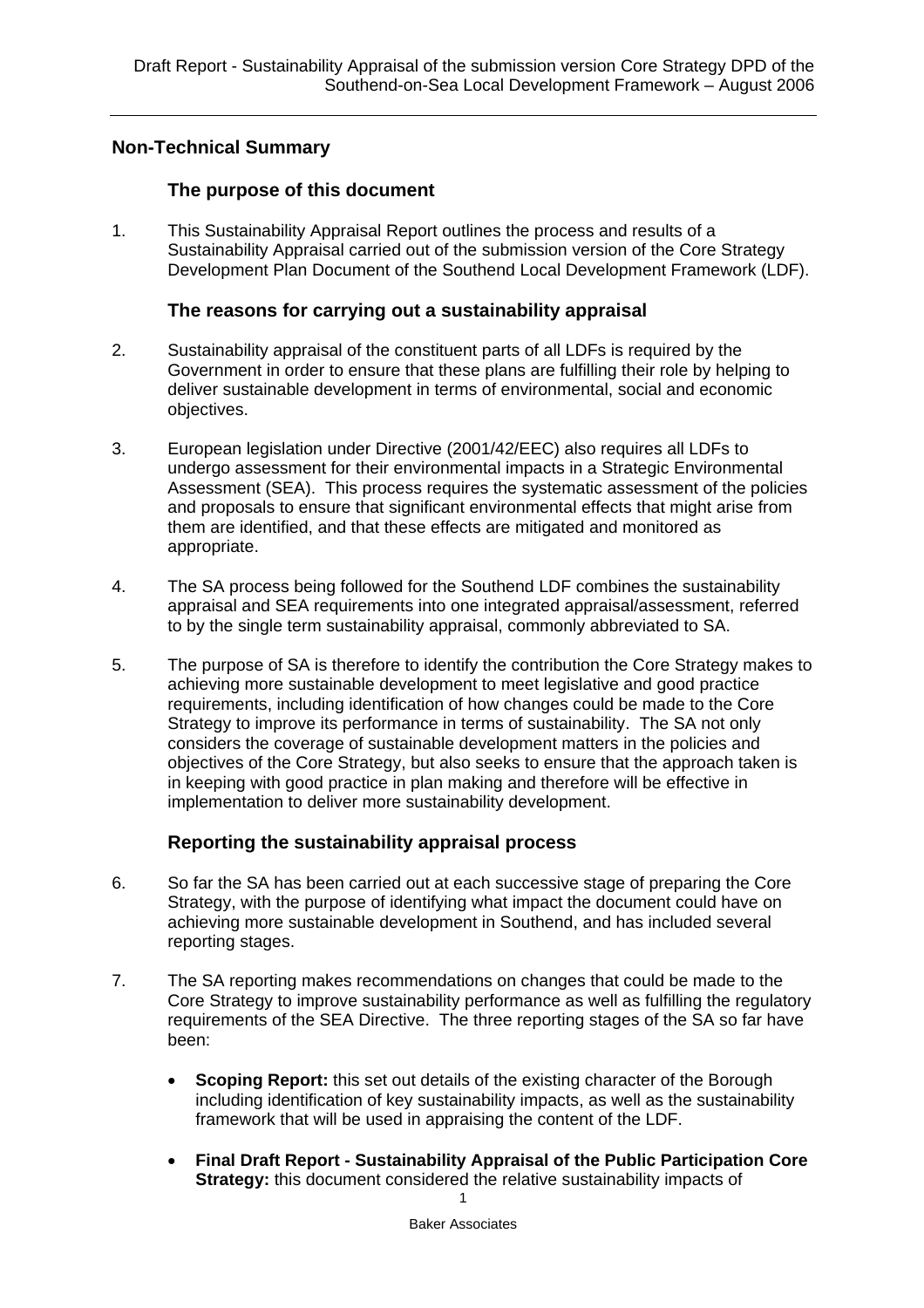implementing preferred strategic approaches to development as opposed to alternative ways of delivering development. This document was consulted on in summer 2005 at the same time as consultation on the public participation Core Strategy. Comments received on the SA have been incorporated into subsequent stages of the SA where appropriate.

• **Sustainability Appraisal for Southend on Sea Local Development Framework – Core Strategy Development Plan Document (submission version):** this is the current version of the SA, which this document summarises. This version of the SA shares much in common with the previous reporting stage, but updates findings to reflect the current draft of the Core Strategy. Changes include the identification of any potential implications of the Core Strategy that have arisen since the previous version, or amending original comments where changes have been made to the Core Strategy. This SA Report is open for comment alongside the submission version Core Strategy.

# **Defining sustainable development from the Southend LDF?**

- 8. One of the key steps in carrying out the SA is ensuring that there is an understanding of what sustainable development means for the LDF and for Southend on Sea Borough. This is given in the sustainability framework that identifies sustainable development objectives specifically for the Borough.
- 9. The objectives for sustainable development are based on a review of the sustainability objectives of other plans and strategies covering the area, as well as an understanding of the main sustainability issues facing the Borough. They also reflect the 1999 UK Strategy for Sustainable Development, which although now superseded by the 2005 strategy were still applicable when the sustainability framework was drawn up. A draft version of the sustainability objectives was sent out to environmental consultation bodies for their comment, and where relevant the objective were amended to taken into account their responses.
- 10. The objectives for sustainability development identified in the framework are:

| <b>Accessibility:</b>    | to enable people all to have similar and sufficient levels of access to<br>services, facilities and opportunities                                                                 |
|--------------------------|-----------------------------------------------------------------------------------------------------------------------------------------------------------------------------------|
| Housing:                 | to provide the opportunity for people to meet their housing needs                                                                                                                 |
| <b>Education/skills:</b> | to assist people in gaining the skills to fulfil their potential and increase<br>their contribution to the community                                                              |
|                          | <b>Health/safety/risk:</b> to improve overall levels of health, reduce the disparities between<br>different groups and different areas, and reduce crime and the fear of<br>crime |
| <b>Community:</b>        | to value and nurture a sense of belonging in a cohesive community,<br>whilst respecting diversity                                                                                 |
| <b>Biodiversity:</b>     | to maintain and enhance the diversity and abundance of species, and<br>safeguard those areas of significant nature conservation value                                             |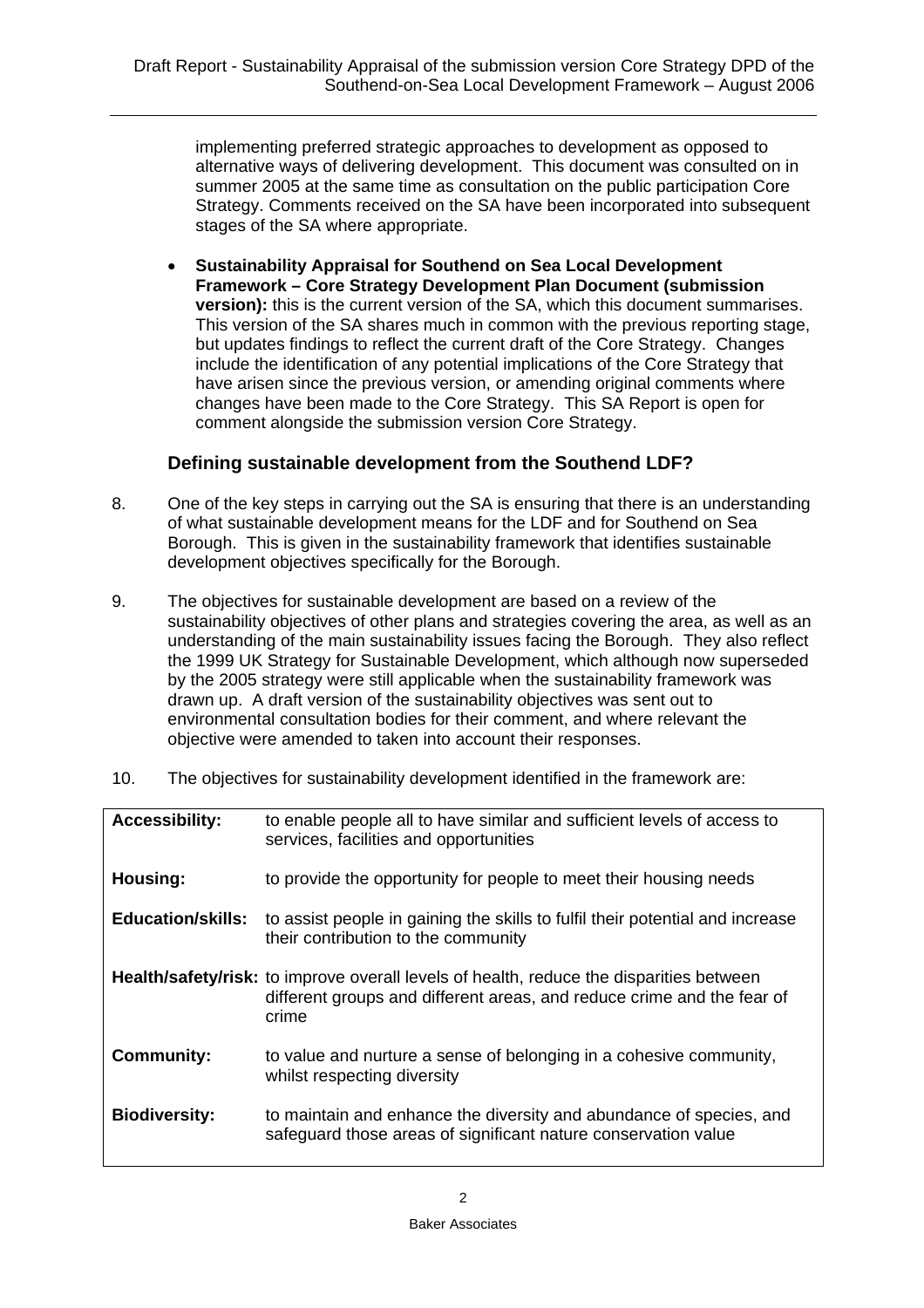| Landscape:              | to maintain and enhance the quality and character and cultural<br>significance of the landscape, including the setting and character of the<br>settlement                                                                                             |
|-------------------------|-------------------------------------------------------------------------------------------------------------------------------------------------------------------------------------------------------------------------------------------------------|
|                         | <b>Built environment:</b> to maintain and enhance the quality, safety and distinctiveness of the<br>built environment and the cultural heritage                                                                                                       |
| Air:                    | to reduce all forms of air pollution in the interests of local air quality and<br>the integrity of the atmosphere                                                                                                                                     |
| <b>Water:</b>           | to maintain and improve the quantity and quality of ground, sea and river<br>waters, and minimise the risk of flooding                                                                                                                                |
| Land:                   | to use land efficiently, retaining undeveloped land and bringing<br>contaminated land back into use                                                                                                                                                   |
| Soil:                   | to maintain the resource of productive soil                                                                                                                                                                                                           |
| <b>Minerals:</b>        | to maintain the stock of minerals and other raw materials                                                                                                                                                                                             |
| Energy:                 | to increase the opportunities for energy generation from renewable<br>energy sources, maintain the stock of non renewable energy sources<br>and make the best use of the materials, energy and effort embodied in<br>the product of previous activity |
| Local economy:          | to achieve a clear connection between effort and benefit, by making the<br>most of local strengths, seeking community regeneration, and fostering<br>economic activity                                                                                |
| <b>Employment:</b>      | to maintain and enhance employment opportunities matched to the size<br>of the local labour force and its various skills, and to reduce the<br>disparities arising from unequal access to jobs                                                        |
| <b>Wealth creation:</b> | to retain and enhance the factors which are conducive to wealth<br>creation, including personal creativity, infrastructure, accessibility and<br>the local strengths and qualities that are attractive to visitors and<br>investors                   |

11. These sustainability objectives have been used as the basis against which the aim, objectives and policies of the LDF are appraised in the SA of the Core Strategy. The sustainability objectives are useful in providing a constant basis against which the policies of the Core Strategy can be appraised, and allowing a consistent approach to the assessment of potential effects. In the SA of other parts of the LDF these objectives will also form the basis of appraisal for proposals and allocations.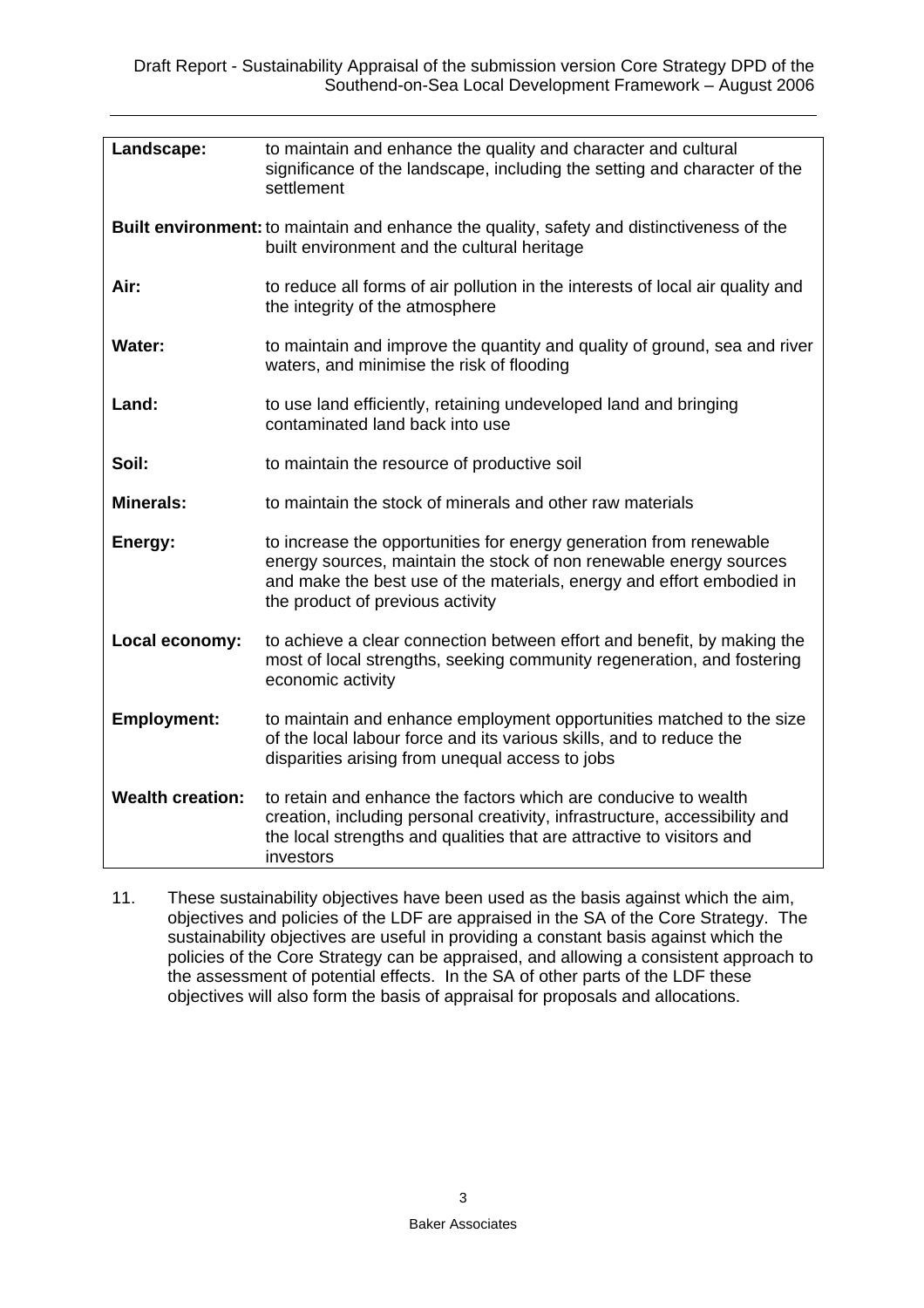# **The identification of the potential sustainable development effects of the Core Strategy**

- 12. Broadly the approach put forward in the Core Strategy is to focus the majority of new development on previously developed land within the existing built-up area of the Borough, rather than develop in peripheral locations. This approach is largely determined by the existing character of the Borough as it only contains very limited greenfield land and is predominantly urban. The SA is supportive of this approach as it should help to protect the environment and secure regeneration within the built-up area.
- 13. The approach put forward in the Core Strategy should also help to promote more sustainable travel patterns through the provision of new shops, homes and jobs in accessible locations in the Borough. This should help to reduce the length and number of trips people need to make to meet their daily needs. The approach is supported by a policy approach to improve accessibility through improved public transport provision, walking and cycling routes. However, there is a potential conflict with sustainability objectives as this policy also promotes the further development and upgrading of roads in the area. This should help to achieve some benefits to the local economy, although it is likely that they will also give rise to greater car use with associated negative implications for the natural environment and resource use in the longer term, particularly in terms of air quality and contribution to climate change.
- 14. The Core Strategy promotes an approach to development that should secure more self-containment of the area in terms of jobs, homes and services. This will include monitoring the implementation of employment, housing and infrastructure to ensure it is coming forward as expected and in balance. Where monitoring shows that development is not coming forward at the expected levels, a system will be put in place to allow review of the phasing of housing delivery. This approach should help prevent potential sustainability implications of development coming forward at mismatched levels of homes and jobs, which may otherwise lead to unsustainable travel patterns with increased commuting to meet employment needs, and associated problems of access to jobs and services for those without a car.
- 15. The SA does recognise that there is the potential for conflict between some aspects of the spatial strategy and the protection of biodiversity in and adjacent to the Borough boundaries. This arises because of the proximity of built development to high quality, internationally designated, nature conservation sites on the foreshore areas of the Borough. Possible impacts may arise through 'coastal squeeze', whereby the characteristics of the sand and mudflats that support the important habitats become altered through interruption to the natural physical processes, by a combination of built development on the shore coupled with sea level rise. In particular development in the Shoeburyness area may require improvements to sea flood defences which may contribute to this process of 'coastal squeeze'. This and other development in these sensitive areas must therefore be rigorously assessed on their potential impact on biodiversity before development can proceed, and the proposed policies of the Core Strategy do recognise the need to conserve biodiversity.
- 16. The SA also makes recommendations on how the Core Strategy may be improved to aid the implementation of more sustainable development. This includes the need for greater consideration of sustainable construction and operation of all new development. Although this matter is touched on in the Core Strategy policies, it may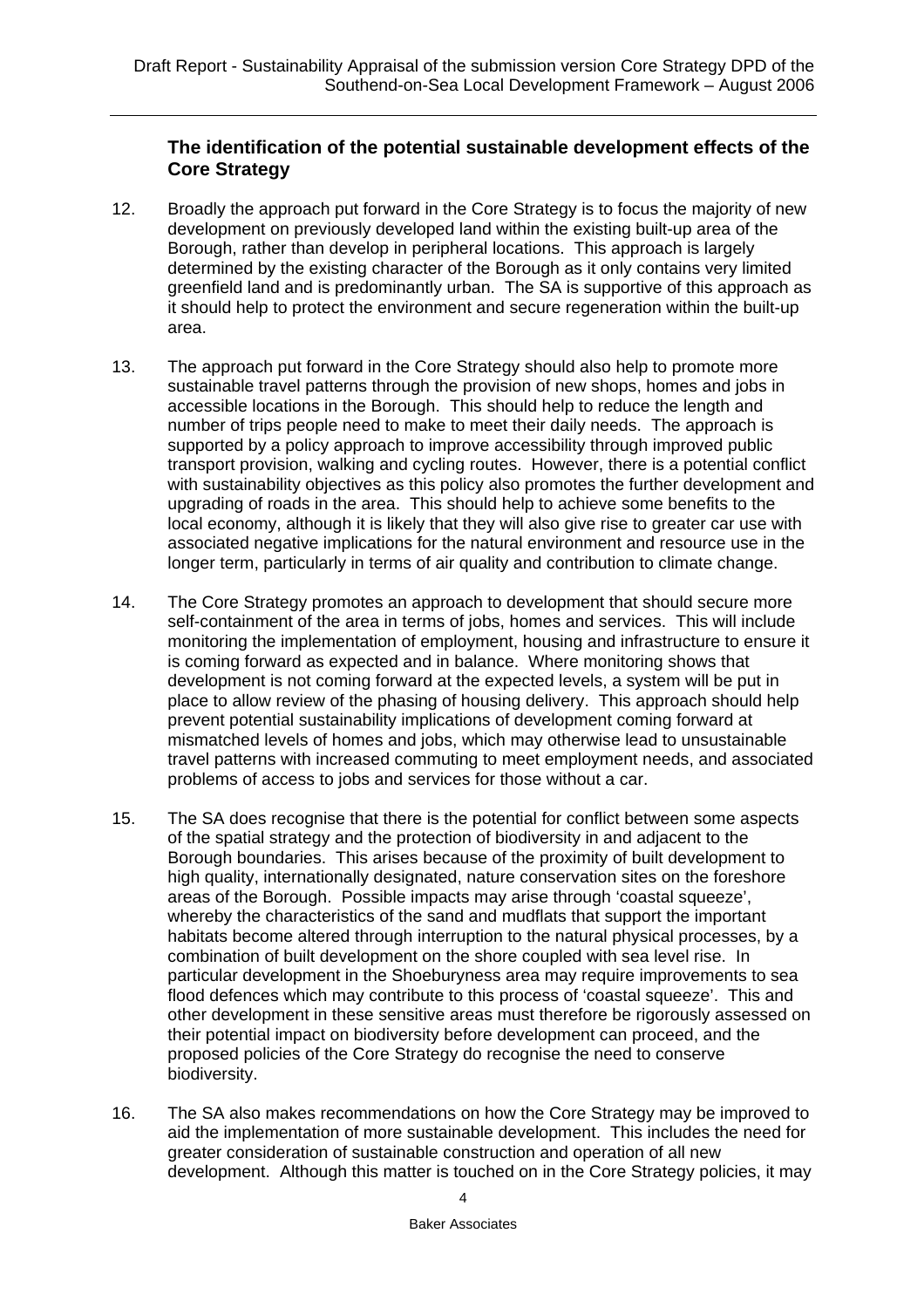be suitable to use set nationally recognised standards for the level of sustainability that new developments should achieve. In addition the SA questions the policy on affordable housing provision, and would ideally like to see a higher proportion of affordable homes particularly on smaller sites.

- 17. Overall therefore, from the point of view of this sustainability appraisal, the Core Strategy DPD has four main strengths:
	- it seeks to be positive in providing for the delivery of change to meet the needs of the Borough in the context of what is sought from the regional plan
	- it sets out a framework for the other parts of the LDF to take forward
	- it recognises the role that development can have in bringing about the type of change needed and seeks the best from development, including monitoring and phasing to ensure self-containment
	- it promotes a spatial strategy that makes efficient use of the land resource whilst avoiding high environmental impact, and which is intended to bring about regeneration and should lead to patterns of development and activity that are more sustainable.

## **Difference the sustainability appraisal has made to date**

- 18. As is stated above, the role of the sustainability appraisal is to ensure the Core Strategy is helping to achieve more sustainable development in the Borough, and to make recommendations for any necessary changes to improve this.
- 19. The previous stage of the sustainability appraisal tested the options for development presented in the public participation version of the Core Strategy. In general the SA concurred that the preferred options in the public participation version of the Core Strategy were also the most sustainable. The SA Report also highlighted areas where the Core Strategy objectives or policy could be altered to secure greater sustainability benefits, and where appropriate these were taken into account in moving forward from the public participation version to the submission version of the Core Strategy.

#### **Next stages**

20. The SA of the Core Strategy is the first stage of the appraisal undertaken of the Southend LDF. Other DPDs that make up the LDF will also be subject to SA in line with legislative and good practice requirements. These may have a different approach to the SA, especially where the DPD contains details of specific allocations where sustainability impacts may be identified with a greater degree of certainty.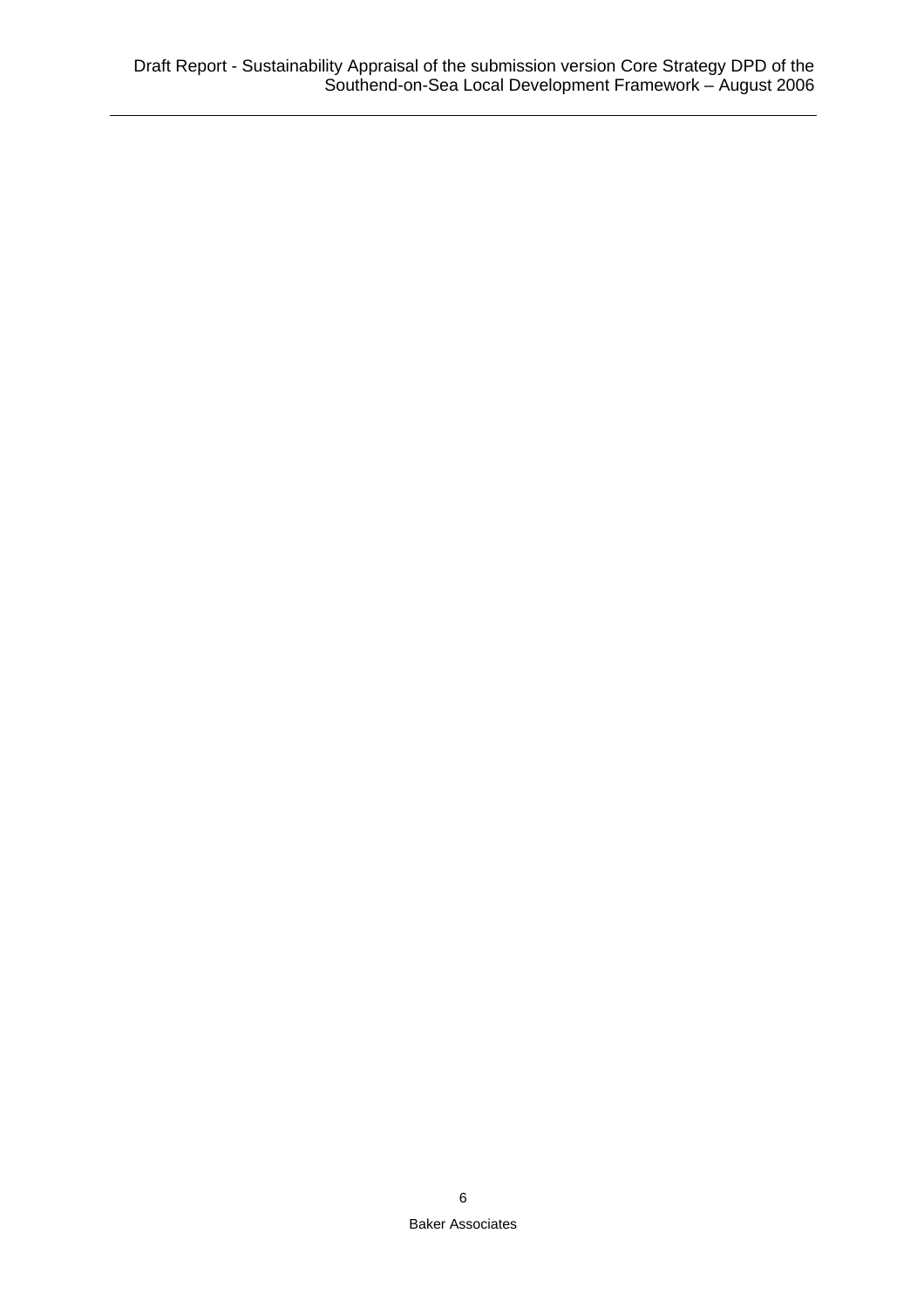# **1 Introduction**

- 1.1 This document reports on the sustainability appraisal (SA) of the Submission Core Strategy of the Southend on Sea Local Development Framework (LDF), and prepared at the request of the Southend on Sea Borough Council.
- 1.2 Sustainability appraisal is the process by which the influence that a land use or spatial plan (in this case the Local Development Framework) would have over development and change is assessed according to the likely contribution to the desirable environmental, economic and social objectives that are embraced by a concern to achieve greater sustainability.
- 1.3 A SA of the LDF is being carried out in order to fulfil the statutory requirement from the Planning and Compulsory Purchase Act 2004, including the requirement set out in paragraph 4.24 of Planning Policy Statement 12, stating that to meet the test of 'soundness' Development Plan Documents must have met the procedural requirement that: *'the plan and its policies have been subjected to sustainability appraisal.*
- 1.4 The SA of the LDF is being carried out as the LDF is prepared, and the process is being applied to each of the constituent Local Development Documents. The process to be followed in order to meet the requirements of the SEA Directive is set out in the Environmental Assessment of Plans and Programmes Regulations 2004. The Regulations require the preparation of an environmental report on the LDF, and hence on each of its component Local Development Documents (LDDs), and this is required (at para. 12(2)) to:

*'identify, describe and evaluate the likely significant effects on the environment of:* 

*(a) implementing the plan or programme* 

*(b) reasonable alternatives taking into account the objectives and the geographical scope of the plan or programme.'*

1.5 This document, referred to hereafter as the SA Report, is to accompany the Core Strategy submission version, which is the final version of this DPD prior to Independent Examination by the Planning Inspectorate. The Core Strategy has already been through production of a Preferred Options public participation stage, and consultation on the issues and options. The Preferred Options version underwent SA during preparation and prior to publication, and this SA Report builds on that earlier work. The SA Report produced at that stage was open to consultation and the responses received at that stage have been taken into account in moving forward with this stage of the SA. The comments and response to them are shown in Appendix 1.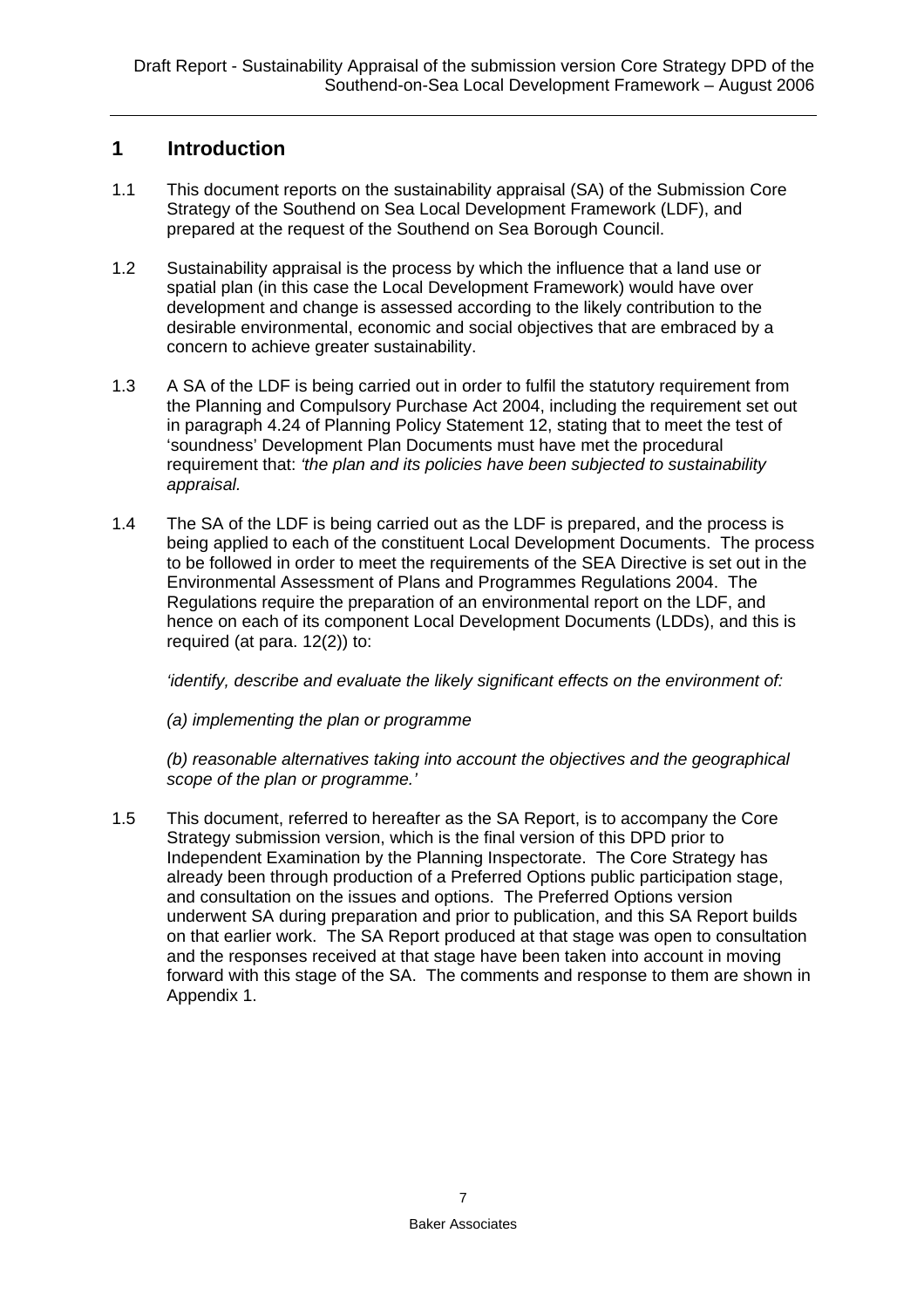# **2 Content of the SA Report**

- 2.1 The SA report:
	- provides further information on the approach that has been taken, including explanation of the relationship between what would be done as a SA and what is being done as part of the exercise to meet the requirements of the SEA Directive – section 3
	- explains the role of the consultation bodies, as provided for in the Regulations section 4
	- identifies other strategies and plans that the LDF has to have regard to and draws on the objectives of these documents – section 5
	- describes some of the main environmental, economic and social characteristics of the Borough that should influence what types of change the LDF sets out to deliver (the baseline) – section 6
	- explains and presents the sustainability framework used in the SA section 7
	- sets out the approach taken to the SA of the Core Strategy, including how alternatives were appraised – section 8
	- sets out the sustainability appraisal of the objectives and policies of the submission version Core Strategy DPD – section 9
	- considers the Core Strategy in the light of the recent European Court judgement identifying the need for the UK to consider the need for 'appropriate assessment' of LDFs under the Habitats Directive 2004, and the likely impacts of the plan on European designated nature conservation sites – section 10
	- sets out some overall findings from the process section 11
	- suggests how identified effects can be mitigated, and how the SA of the Core Strategy can be monitored, as set out in sections 12 and 13 respectively.
- 2.2 It is intended that the report be published to accompany the submission version of the Core Strategy, including the consultation procedures.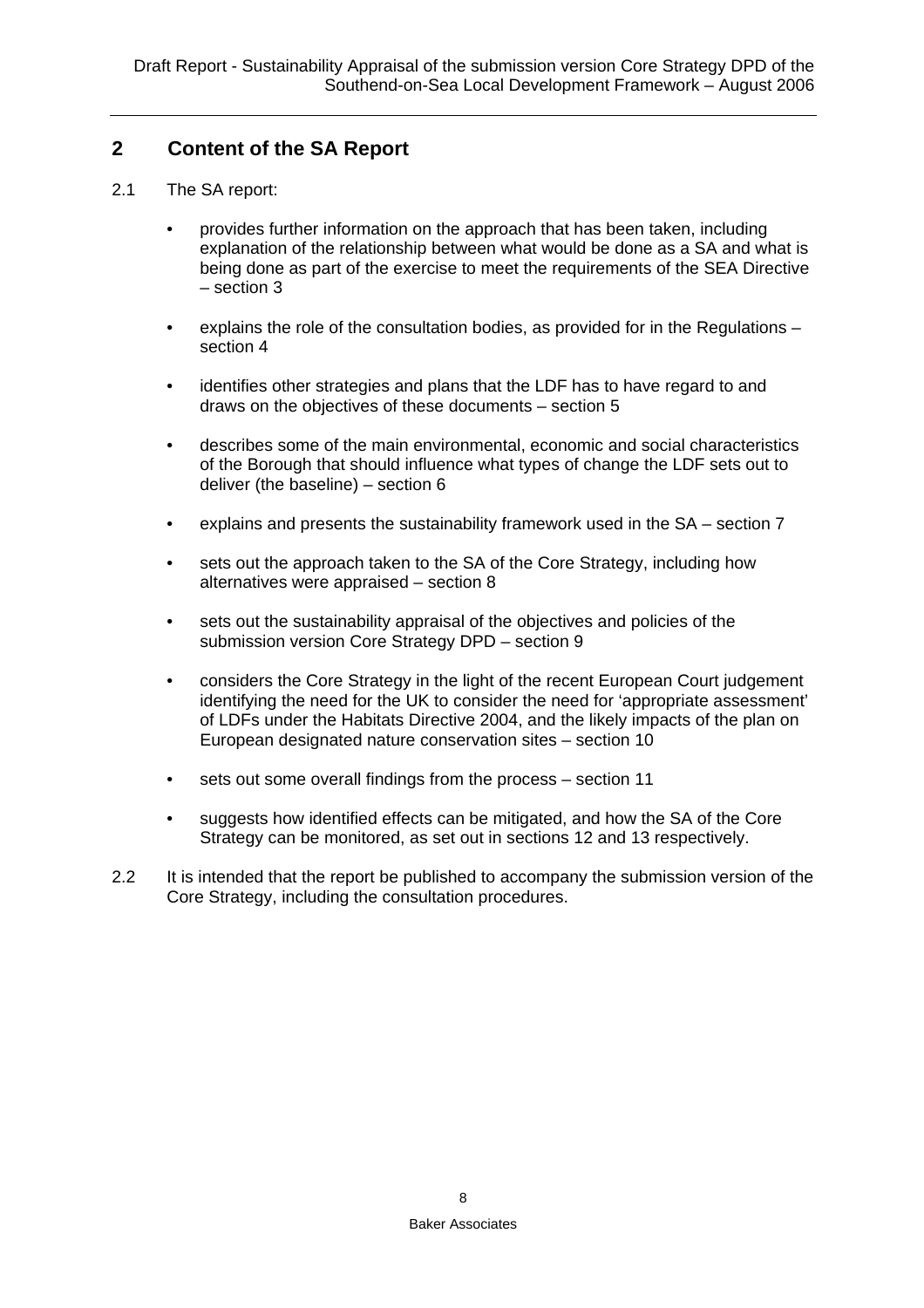# **3 Overall Approach to the Sustainability Appraisal**

- 3.1 The way that the SA of the LDF will be undertaken has to be applicable to each part of the LDF and throughout the process of its preparation. Some aspects of the LDF will require more detailed assessment than is possible for the types of material contained within the Core Strategy, but the basic approach has to be demonstrably common.
- 3.2 The approach being taken to the SA, is to carry out a sustainability appraisal in a way which addresses the requirements of the SEA Directive. The basic features of the approach are as follows:
	- to draw upon other plans, strategies and information documents to identify objectives that the LDF needs to relate to, to identify environmental and other sustainability characteristics and issues, and to identify useful environmental information as the baseline
	- to undertake a general SA including consideration of the likely effects on the environmental components of the sustainability agenda
	- to report on whether there could be different and better environmental and general sustainability implications if reasonable alternatives appropriate to the type of material dealt with by the particular LDD were pursued
	- identify the likely significant impacts of the LDF and identify the way these can be mitigated against.
- 3.3 An important part of the approach being followed is the use of a 'sustainability framework' to assist in the comprehensive and systematic consideration of the parts of the plan in relation to what it means to promote more sustainable development, and this is further explained in section 7 of the report.
- 3.4 A point to note is that work began on the SA of the Southend-on-Sea LDF prior to any guidance emerging from the ODPM on the approach that should be taken. Therefore earlier stages of the work will not necessarily be in keeping with the approach since put forward in the guidance document, 'Sustainability Appraisal of Regional Spatial Strategies and Local Development Documents' (ODPM, November 2005). However, the approach taken is in line with the requirements of the SEA Regulations. Later stages of the SA do take the OPDM document as their guide, although the approach also takes into account the need to ensure the SA process is manageable, and appropriate to the task, keeping in mind the overall aim of producing a more sustainable LDF.

#### **Stages of the SA so far**

- 3.5 The SA of the emerging Core Strategy Development Plan Document (DPD) is intended to be an iterative process with feedback between successive stages of appraisal and the production of the DPD. This is so the potential sustainability implications of alternative decisions and options made in formulating the strategy can be made explicit, thereby allowing these to be taken into account in making choices.
- 3.6 **Scoping** The first stage of the SA was a scoping exercise to identify the main sustainability issues in the plan area, to set out the approach to SA and the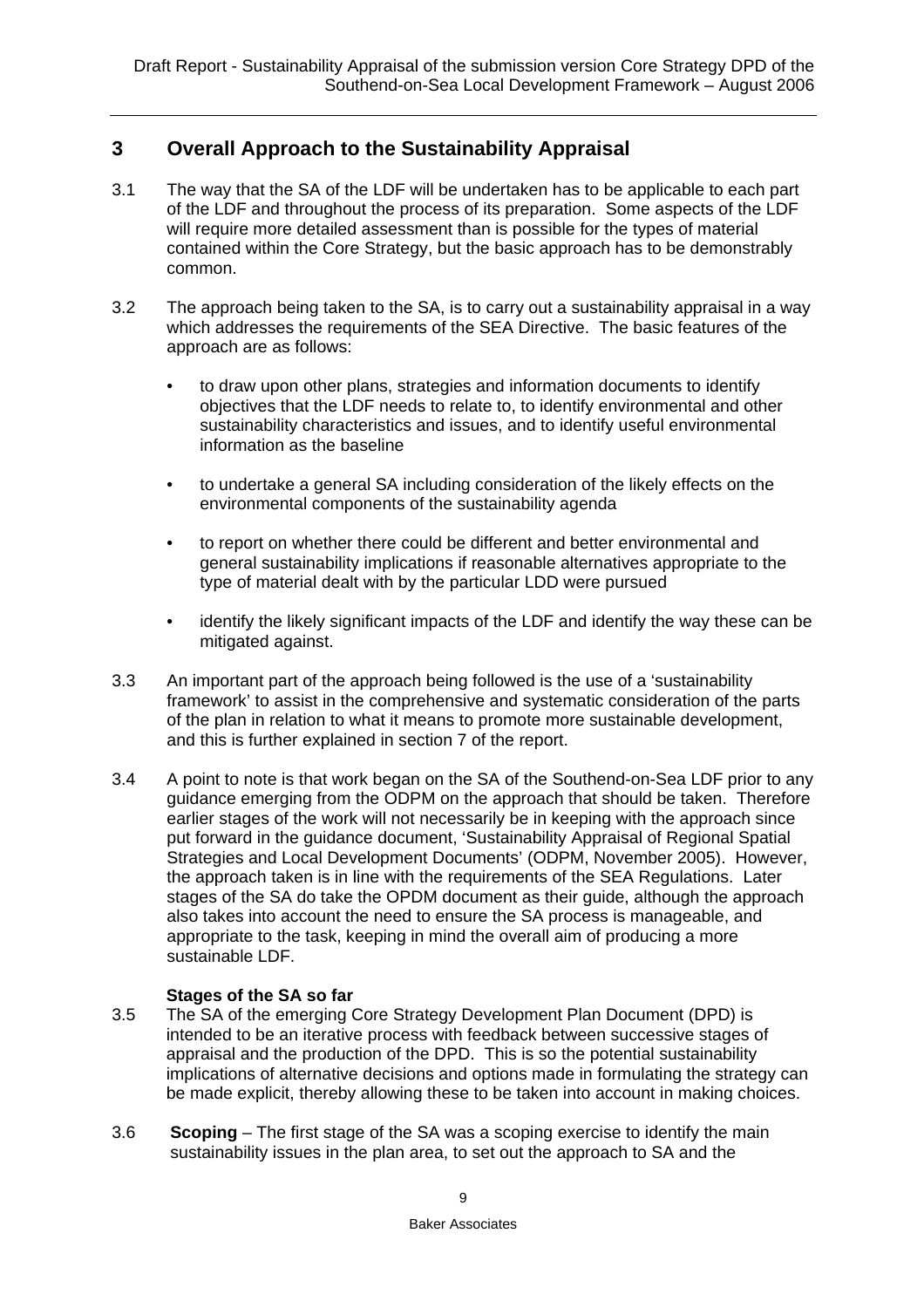sustainability framework. This initial stage was undertaken in autumn/winter 2004. This stage has a reporting requirement with the production of a scoping report.

- 3.7 The Scoping Report was sent out for comment to select groups of consultees including the four statutory consultees for SEA, these being the Environment Agency, English Nature, English Heritage and the Countryside Agency, and Government Office, with responses received being incorporated in the approach to the SA process.
- 3.8 **SA of the Public Participation Core Strategy (preferred options)** This stage in the SA process considered alternatives for the spatial strategy in the Borough. The purpose of this stage was to give an indication of what the relative sustainability implications would be of implementing alternative strategic level spatial alternatives to that identified as the preferred option. This was to inform decision makers on the suitability of proceeding with their preferred choice in light of the potential sustainability implications.
- 3.9 Considering alternatives in this way is a requirement of the SA, and particularly the SEA process. PPS12: Local Development Frameworks states that:

*"local planning authorities must undertake a sustainability appraisal of the issues and options"* (para 3.18)

- 3.10 The appraisal of alternatives that appears in 'Final Report Sustainability Appraisal of the Public Participation Core Strategy of the Southend on Sea Local Development Framework' (July 2005) is an important companion document to this SA Report and forms part of the overall sustainability reporting to meet the requirements of the SEA Directive. This SA Report shares much in common with the SA Report at that stage, and this is in order to ensure that both can be read as stand alone documents.
- 3.11 Consultation responses on the SA Report at this stage are taken on board in moving forward with the appraisal process where relevant. Comments on these responses can be found in Appendix 1 of this document.
- 3.12 **SA of the submission version** This stage of the SA considers the sustainability performance of the Core Strategy as it stands now, with all alternatives removed from consideration and only a preferred approach included. However, in undertaking this appraisal, and as part of this report, it is necessary in some instances to reflect on the consideration of options that has already taken place where this has relevance to the strategy as currently shown.
- 3.13 The SA Report at this stage shares much in common with the Preferred Options SA, as many of the overall findings of that appraisal are still relevant in terms of sustainability to this version of the Core Strategy. The SA at this stage also shows policy appraisal matrices, shown in Appendix 2, which are an essential component of the appraisal at this stage and show the individual sustainability comment on each policy. The additional material in this version of the Core Strategy DPD means that in some instances the conclusions drawn in the appraisal of the previous SA Report have been altered, especially where additional background material has served to elucidate the justification for the approach taken, or to further describe what the policy approach would mean in practice. These changes have included both positive and potential negative impacts.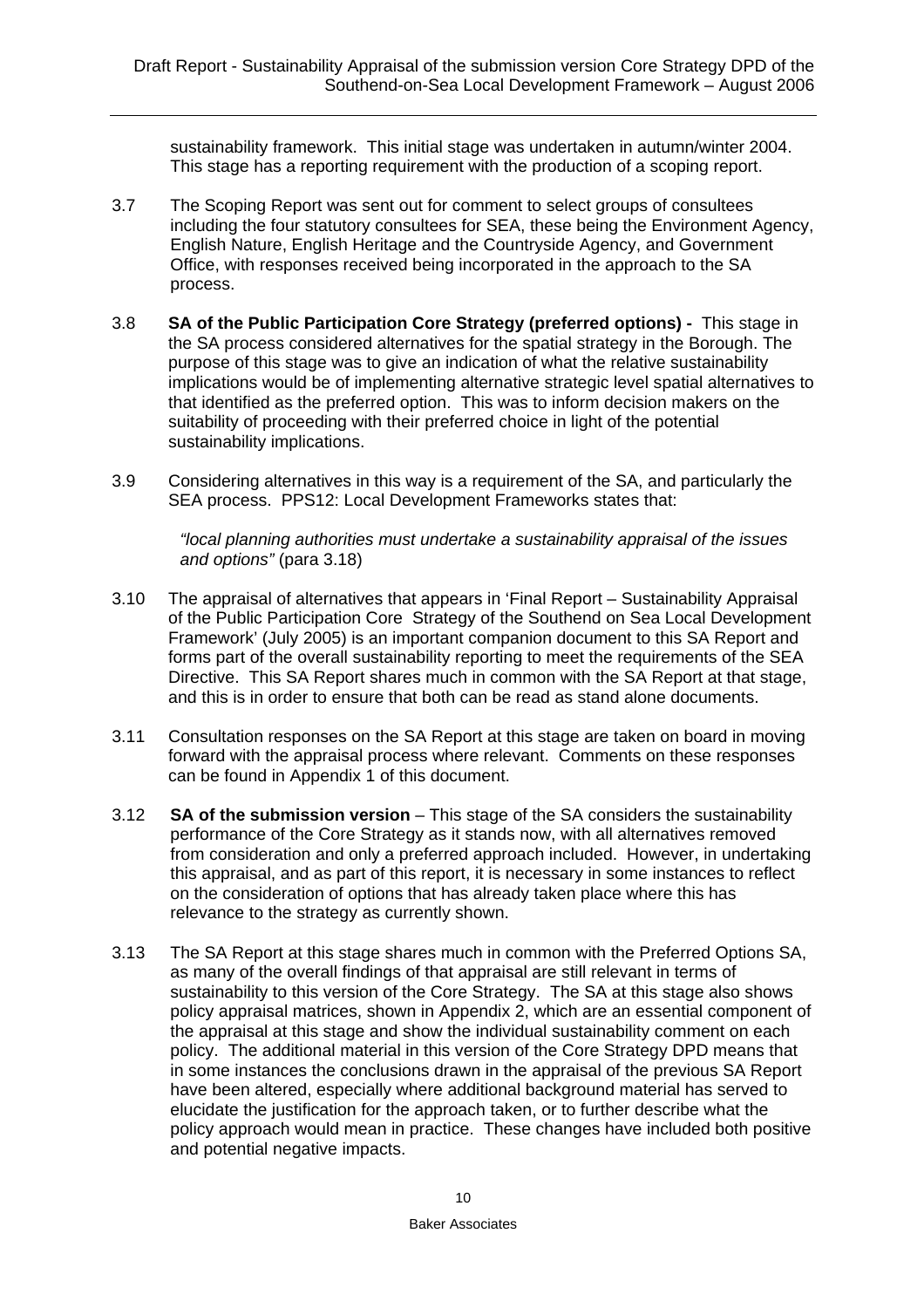# **4 Consultation**

- 4.1 The LDF is being prepared by a process involving widespread consultation at successive stages of the work. The Council's intention is that the consultation on the component DPDs should be assisted by the SA, with reports published alongside each LDF document explaining the performance of the parts of the LDF in relation to the overall objective of promoting sustainable development. It is the intention too that the SA itself should be something on which participants in the consultation process are able to comment.
- 4.2 Insofar as the SA is being undertaken in a way which addresses the requirements of the SEA Directive, there is material in the Regulations setting out specific tasks that the consultation process must include to conform to the SEA Directive. The SEA Regulations include the statement that *'when deciding on the scope and level of detail of the information that must be included in the report, the responsible authority shall consult the consultation bodies.'* (Reg. 12 (5)).
- 4.3 In this case the 'responsible authority' is Southend-on-Sea Borough Council, and the 'consultation bodies' are identified in the Regulations as:
	- the Countryside Agency
	- English Heritage
	- English Nature
	- the Environment Agency.
- 4.4 Prior to the preparation of the Scoping Report being prepared, each of these bodies has been consulted by the Borough Council, with a consultation letter sent in November 2004. The consultation primarily sought views on the matters to be included in the sustainability framework. Responses were made by all four of the bodies.
- 4.5 As a whole the responses received helped pinpoint various sources of information that would prove useful in signposting relevant documents and strategies that each body produced that may contain information of relevance to the SA. This information was taken into account in the SA, especially in the characterisation of the baseline of the Plan area. However, some of the reports referred to by the Consultation Bodies have yet to be produced, and although these appeared as if they may be of some use in the SA in the future, at the current time they are not. Both English Nature and the Environment Agency set out how they would like to be involved in the SA of the LDF from this stage onwards. At this stage responses were also received suggesting changes to the wording of the framework, these were taken into account where appropriate, in order to ensure that all relevant matters were covered in this sustainability framework.
- 4.6 Since the scoping stage the two versions of the SA have been out to consultation. Most recently the SA accompanying the Public Participation stage that detailed the Preferred Options and alternatives was available for public comment alongside that version of the Core Strategy. The comments received on the SA are found in Appendix 1 of this report, which also shows, where relevant, how these will be taken on board in this submission version of the SA.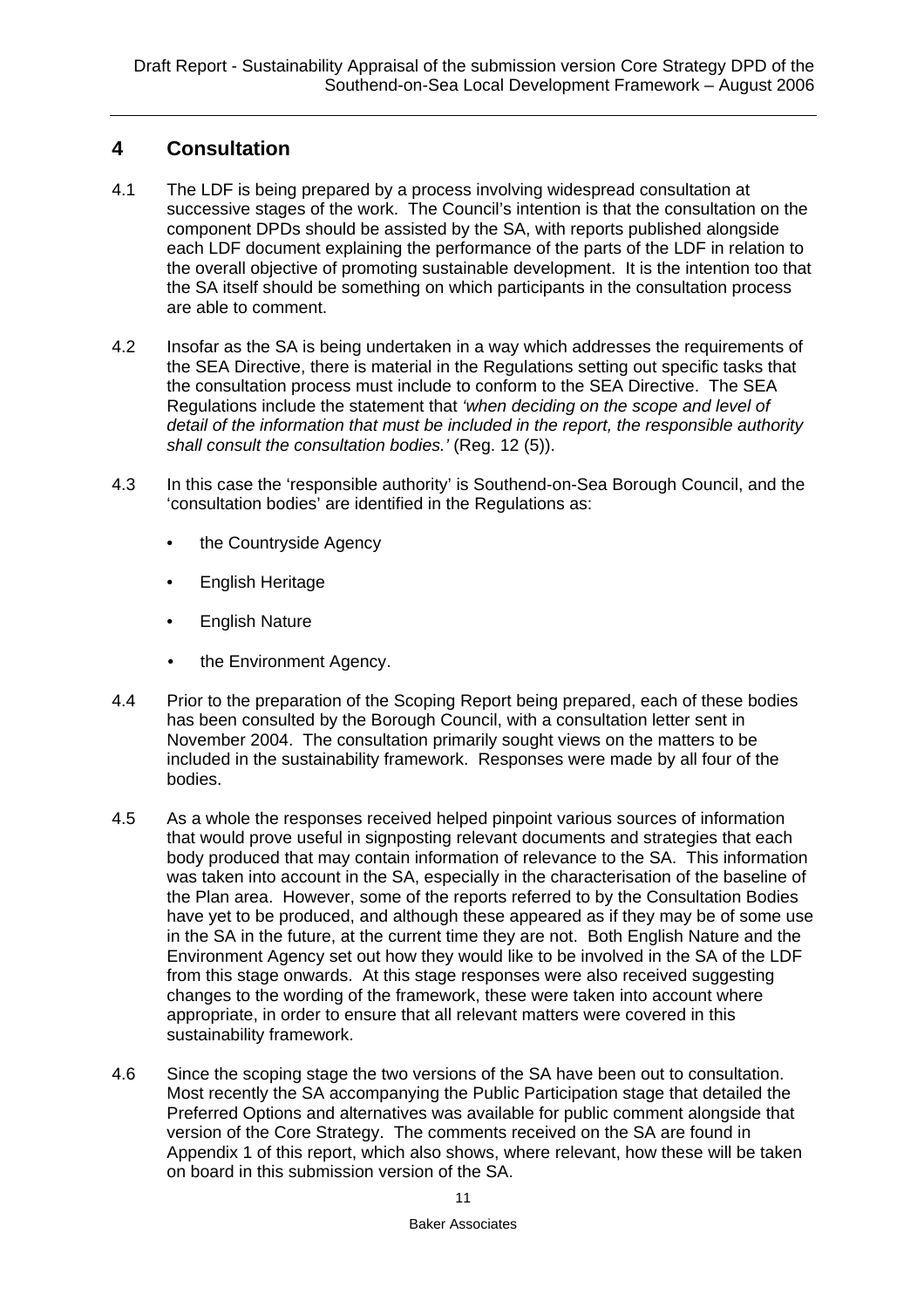4.7 This SA Report is open for consultation alongside the submission version Core Strategy, and comments can be made again. However, comments received at this stage will be considered at Independent Examination.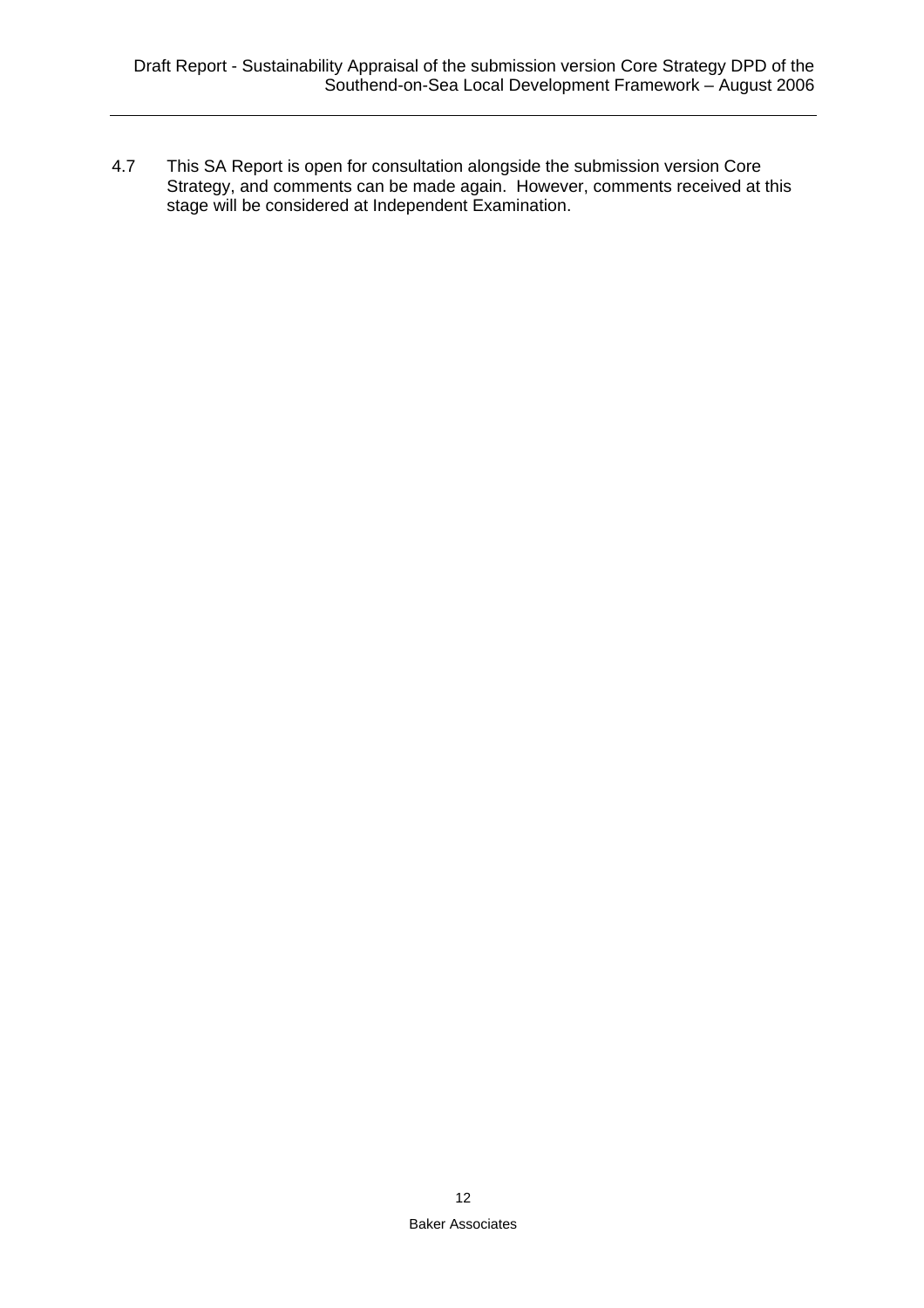# **5 Other documents and objectives**

#### **Introduction**

- 5.1 It is in the nature of local authority activity and the legislative and procedural requirements upon authorities, together with the requirements upon partner organisations, that there is a great deal of overlap and repetition between organisations, between plans and strategies that are drawn up, and between different visions and sets of objectives. Specifically for spatial planning, the development plan will in future (as a consequence of the Planning and Compulsory Purchase Act 2004) comprise the regional spatial strategy and the local development framework. For Southend on Sea the other part of the development plan (in addition to the LDF to which this SA refers) is the Regional Spatial Strategy RSS14, entitled the East of England Plan.
- 5.2 Many other documents prepared by the local authority and others provide context to the LDF – in the form of objectives that the LDF needs to help to meet for instance – or complementary material – in the form of policies and programmes.

## **The East of England Plan**

5.3 The RSS will provide the direct planning context for the preparation of the LDF, setting out for instance the role that Southend on Sea is expected to perform and its contribution to the region, the level of employment and housing development that the LDF is to make provision for, and various objectives that the LDF is expected to contribute to.

#### **Regional and strategic planning context**

#### 5.4 *Sub-regional policies*

Southend-on-Sea is one of five authorities classified within the Thames Gateway/South Essex sub-region. The sub region is then split into two, in which, Southend-on-Sea is designated under Thames Gateway South Essex (TGSE).

- 5.5 TGSE is a regional and national priority for regeneration and growth with the potential to make a major contribution to the improvement of the Region's economy. The vision for the area is to improve opportunities and quality of life for local people through establishing the area as a focal point for economic regeneration and investment. The provision of new infrastructure and improved environment is also a priority.
- 5.6 The key objective for the sub-region is to achieve regeneration through jobs-led growth, higher levels of local economic performance and employment, and a more sustainable balance of local jobs and workers.
- 5.7 Policy TG/SE 1: Zones of change and influence, provides for Southend-on-Sea as a cultural and intellectual hub and a higher education centre of excellence, with a focus on:
	- Southend Town Centre regenerating the existing town centre, led by the development of the University campus, to secure a full range of quality subregional services and facilities providing 6,500 new jobs and 1,650 additional homes, with upgrading of strategic and local passenger transport accessibility,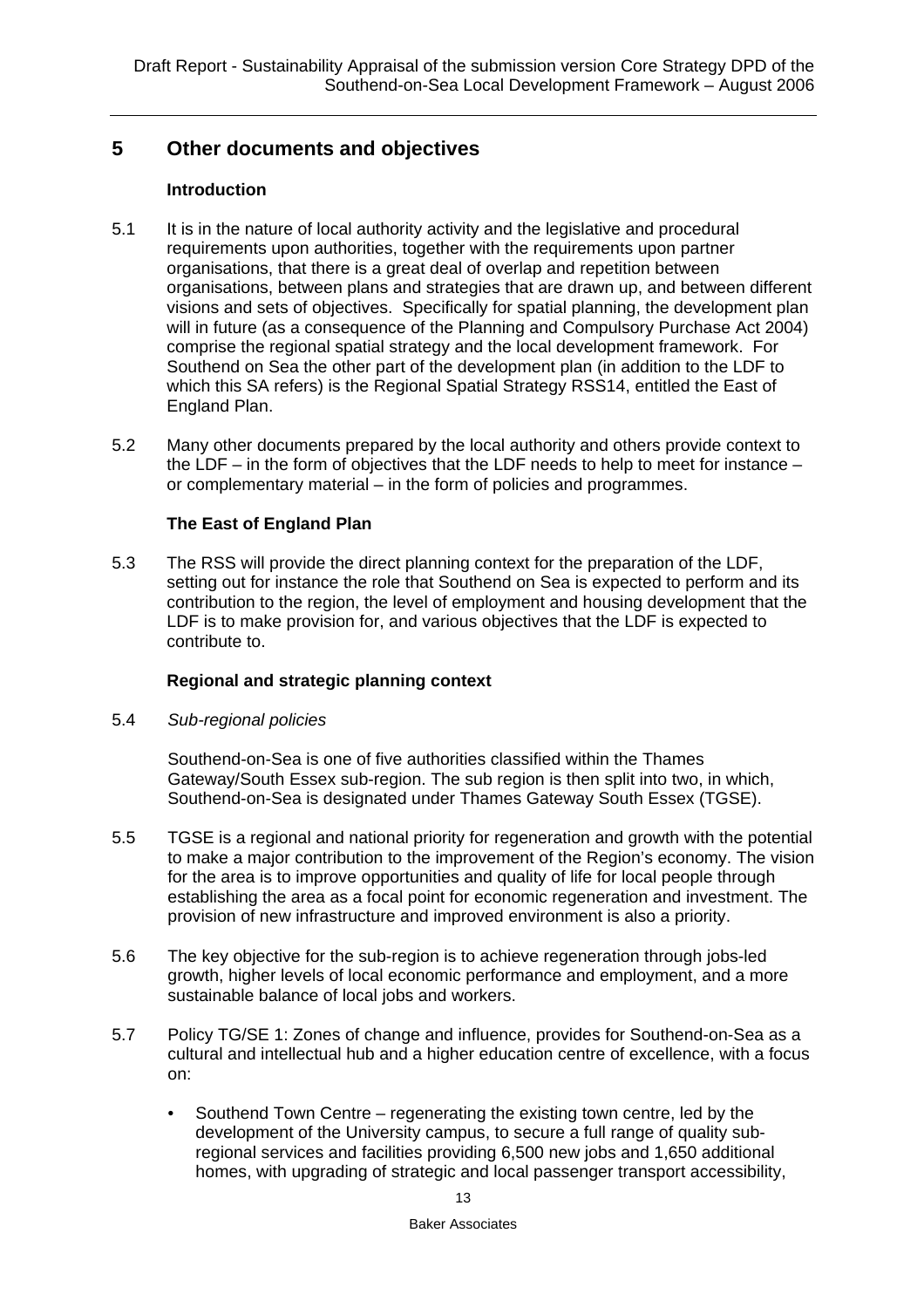including development of Southend Central and Southend Victoria stations as strategic transport interchanges; and

- Shoeburyness development of a major mixed-use development, providing 3,000 new jobs consolidating R&D strengths on a 'high-tech' business park and 1,400 additional dwellings, linked to improved access.
- 5.8 The Local Development Documents will provide for 13,000 additional jobs in the Southend area between 2001 and 2021. 55,000 will be provided in the TGSE subregion as a whole over this period.
- 5.9 By 2011, the A13 Passenger Transport Corridor will be extended from Southend to Basildon and Canvey Island.
- 5.10 In total, Southend-on-Sea will provide 6,000 additional dwellings between 2001 and 2021.
- 5.11 Southend Renaissance will be an Urban Regeneration Company (URC) local delivery vehicle, creating a public/private partnership for the achievement of the employment and housing delivery targets.

## **Regional objectives and targets**

- 5.12 The draft RSS contains fourteen overarching objectives that range from broad themes such as protect and enhance the natural environment, to specific ones about minimising the risk of flooding or recycling previously developed land. The Regional Sustainable Development Framework (RSDF) is a separate document containing a set of objectives for the region. These objectives have been used as the framework for the RSS, and are reflected in the list of objectives used to carry out the SEA/SA into RSS. Whilst presented in a slightly different format, it is confirmed that the set of objectives used for the appraisal of policies in the RSS is consistent with those proposed for the SEA/SA of the Southend-on-Sea LDF.
- 5.13 Appendix D to the draft RSS contains targets and indicators, covering environmental, social and economic concerns. Most of the targets are expressed as directions of change, although some targets, for example, the recycling of land and buildings, waste recycling and modal shift, amongst others, are quantified. These targets have been used in commenting on the performance of the direction of change of the LDF policies.

#### **Community Strategies**

- 5.14 Under the new provision for making development plans as explained in PPS12: Local Development Frameworks, *'the local development framework should be a key component in the delivery of the community strategy setting out its spatial aspects where appropriate and providing a long term spatial vision. Local development documents should express those elements of the community strategy that relate to the development and use of land.'*
- 5.15 The community plan for Southend produced by the Southend Strategic Partnership and called 'Southend – setting the standard' (March 2003) sets the vision for Southend on Sea as '*a vibrant coastal town and prosperous regional centre where*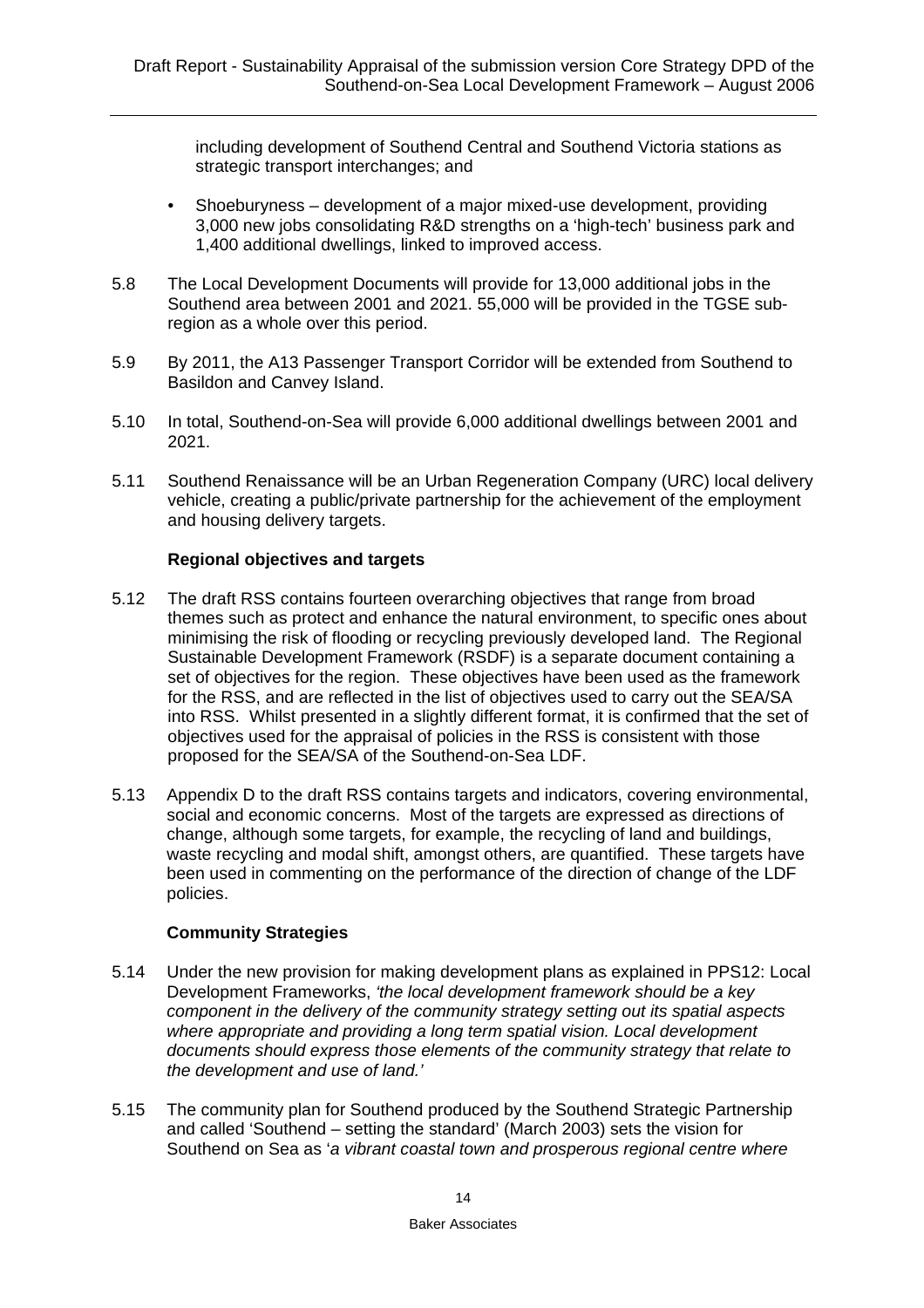*people enjoy living, working and visiting'*. This vision is to be achieved through interlinked themes detailed in the plan, and which are summarised as:

- *prosperous community a prosperous local economy*
- *learning community opportunities for learning for all and a highly skilled workforce*
- *safer community crime, disorder and offending reduced*
- *healthy community improved health and well-being*
- *environmentally aware community improved transport infrastructure and a quality environment*
- *supportive community better life chances for vulnerable people*
- *cultural community a cultural capital.*
- 5.16 It is for the LDF to pick up those aspects of these themes towards which it can achieve a contribution through its influence over the use of land, though there is much that is common between these themes and the content of the sustainability framework too. In relation to the SEA, the themes are relatively light on environmental issues, though this is not a concern given the scope and role of the community strategy.
- 5.17 The community strategy does provide other useful information on the social and economic issues in particular faced by the Borough.

#### **Local Transport Plan**

5.18 A further important document where a reciprocal relationship with the LDF will be important to achieve is the Local Transport Plan (LTP). Southend on Sea's LTP for 20001/2 to 2005/6 (appropriately called 'Moving forward together') sets out its vision as:

*'reduce congestion in Southend and its hinterland to stimulate regeneration, economic improvement, environmental enhancement and community well being in a sustainable manner'.* 

- 5.19 The vision is accompanied by objectives:
	- *improve the economy of Southend and support sustainable economic growth in appropriate locations*
	- *protect and enhance the environment and quality of life*
	- *improve safety for all travellers*
	- *promote the integration of all forms of transport and land use planning, leading to a better more efficient transport system*
	- *promote accessibility to everyday facilities for all, especially those without a car*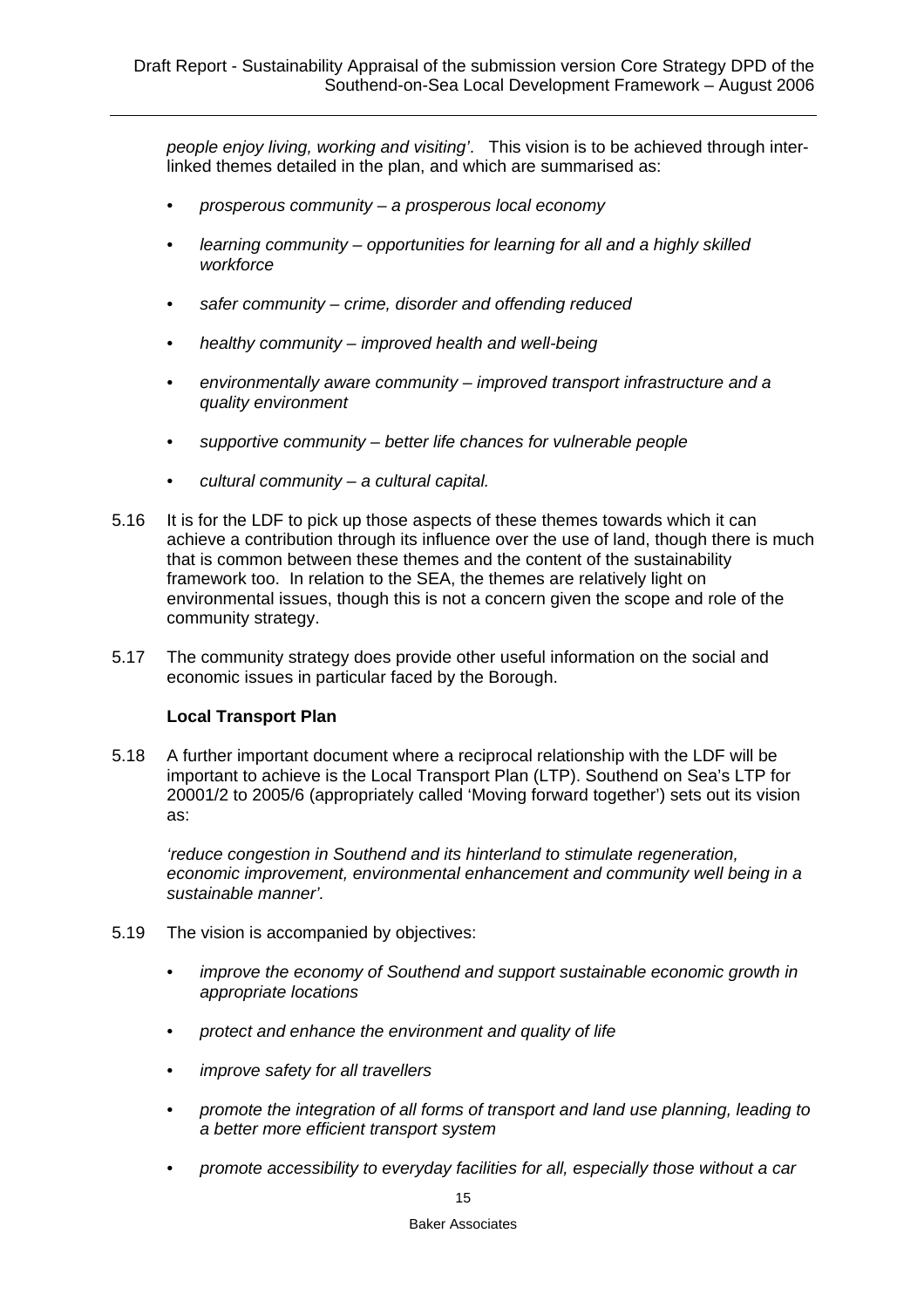- *raise community awareness of the effects of continuing traffic growth.*
- 5.20 Insofar as it is evident what it means, this 'vision' might be interpreted as being rather narrow in relation to the agenda of sustainability, and whilst certainly transferable to the LDF as one of the objectives of the Council and its partners, it could not be a sufficient basis for all that the LDF has to address. The objectives do extend the scope of the vision, without really seeming to be particularly consistent with what it says, and so reflect a fuller interpretation of sustainability.
- 5.21 It is important however that the Council, as all transport authorities, has had to produce its next LTP under new government guidelines by July 2005, and these documents (LTP2) are expected to take a longer view than the previous round of LTPs. It will be for the LTP and the LDF to be developed on a reciprocal basis, and for the LTP itself to be subject to the process of SA.

#### **Thames Gateway Strategic Partnership**

- 5.22 Another document that is important in determining the task and scope for the LDF is that prepared by the Thames Gateway Strategic Partnership specifically for South Essex. With its '*vision for the future'* set out in this document, the initiative is seen as an *'opportunity for driving forward regeneration and achieving growth and prosperity in South Essex as a key part of Thames Gateway.* The material in this document has been reflected in the East of England Plan, discussed above.
- 5.23 Some of these documents are also important to the SA and SEA because they are sources of information.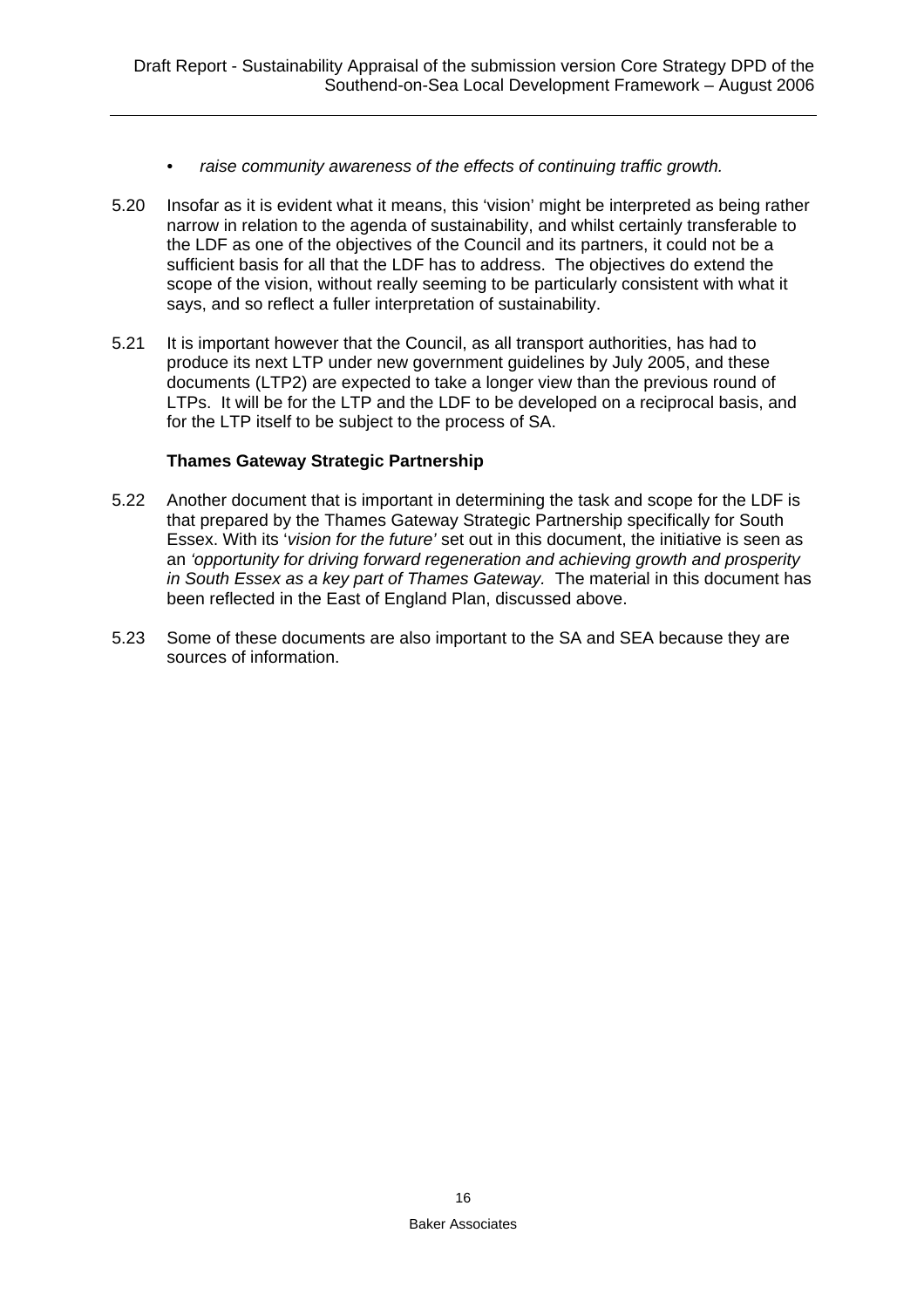# **6 Character of the Borough of Southend-on-Sea**

#### **Introduction**

- 6.1 This section of the report is a summary of the key sustainability issues facing the Borough of Southend-on-Sea. This information is drawn from a review of the baseline characteristics of the plan area as part of the Sustainability Appraisal (SA) as required by the SEA Directive.
- 6.2 The full text of the baseline characterisation is shown in Appendix 3 of this SA Report, and this includes consideration of how the LDF could have an influence over the existing characteristics of the area.

#### **Summary of issues**

- 6.3 The SEA Directive is concerned with the assessment of *'the likely significant effects on the environment of implementing the plan',* and this requires where possible some understanding of the 'baseline' situation so that the change that might arise from the influence of the plan can be considered.
- 6.4 From the particular nature of the area to which the LDF relates, and to the matters over which the LDF has influence, the environmental assessment of the material included in the core strategy and site specific allocations LDDs in particular, is likely to be most concerned with the implications of the location of development.
- 6.5 Overall the gathering of data on the environmental baseline has served to identify a few key issues in the Plan area:
	- the area is under quite high risk of flood, although direct tidal inundation is largely mitigated for through sea flood defences. However tidal effects on the rivers in the Borough is a larger risk, and effects of climate change will only serve to increase this risk
	- habitats of international significance are located within the Borough, although outside the built development boundary. These must be protected from development that would threaten their integrity, such as increased pollution, however the key threat is beyond the control of the LDF and is caused by built development limiting the natural movement of the coastal mudflats inland. These effects of 'coastal squeeze' will be exacerbated by climate change and sea level rise
	- the constrained boundaries of the Borough and the need for new housing is putting pressure on open space within the built up area for development, as well as on the high quality agricultural land on the built up area boundary
	- nature conservation and biodiversity resources within the built up area are limited, and every attempt should be made to conserve and enhance existing resources, and create new ones, as well as the protection and enhancement of wildlife corridors
	- there are increasing traffic levels in the Borough, with consequences for air quality, and new development must help to limit any increase in this, by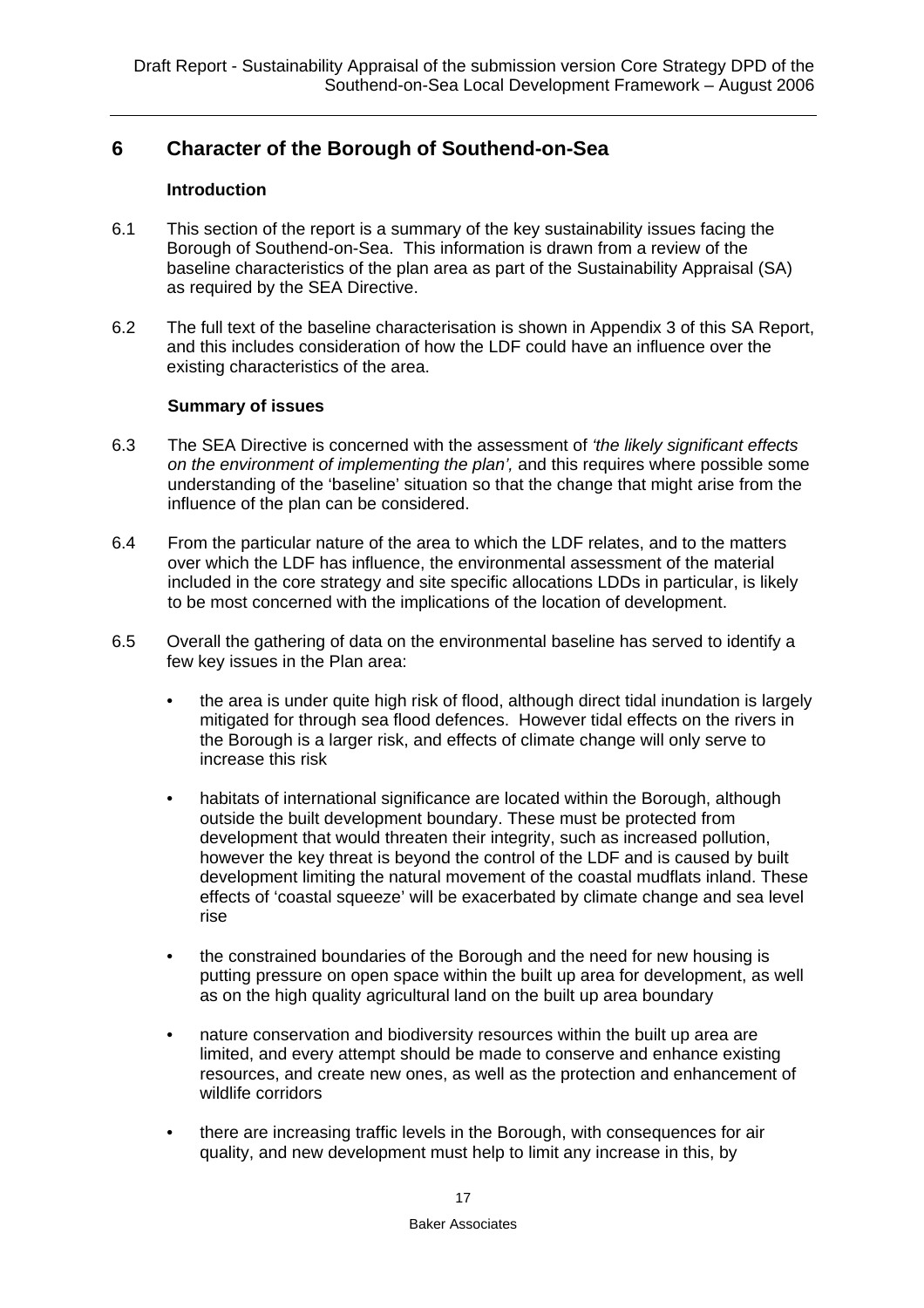endeavouring to suggest change to travel patterns (number, length and mode), through the spatial strategy

- studies have identified limits to the availability and accessibility of open space of different types and standard, especially in central Southend-on-Sea
- the East of England, and south Essex in particular has, and will be, experiencing a shortage of potable water supply, therefore this must be taken into account in new development, and every attempt made to include water efficient design into new development
- the quality of the built environment is important, not only with the effect of new building in 'mending the fabric', but also in affecting existing areas of identifiable character.
- 6.6 The key social and economic impacts are the:
	- current high levels of out commuting to London, due to relatively low house prices in Southend compared to the other local authority areas around London, and lack of appropriate employment opportunities in the Borough
	- an identified need for affordable housing
	- if there is not diversification of the economy this could lead to economic downturn in the area as the traditional employment base of the Borough is in decline
	- relatively high levels of deprivation in some parts of the Borough, according to the Indices of Deprivation 2004, which identifies that some wards contain areas of significant deprivation. For example, most of the Kursaal ward and parts of the Milton and Southchurch wards are in the 10% most deprived nationally.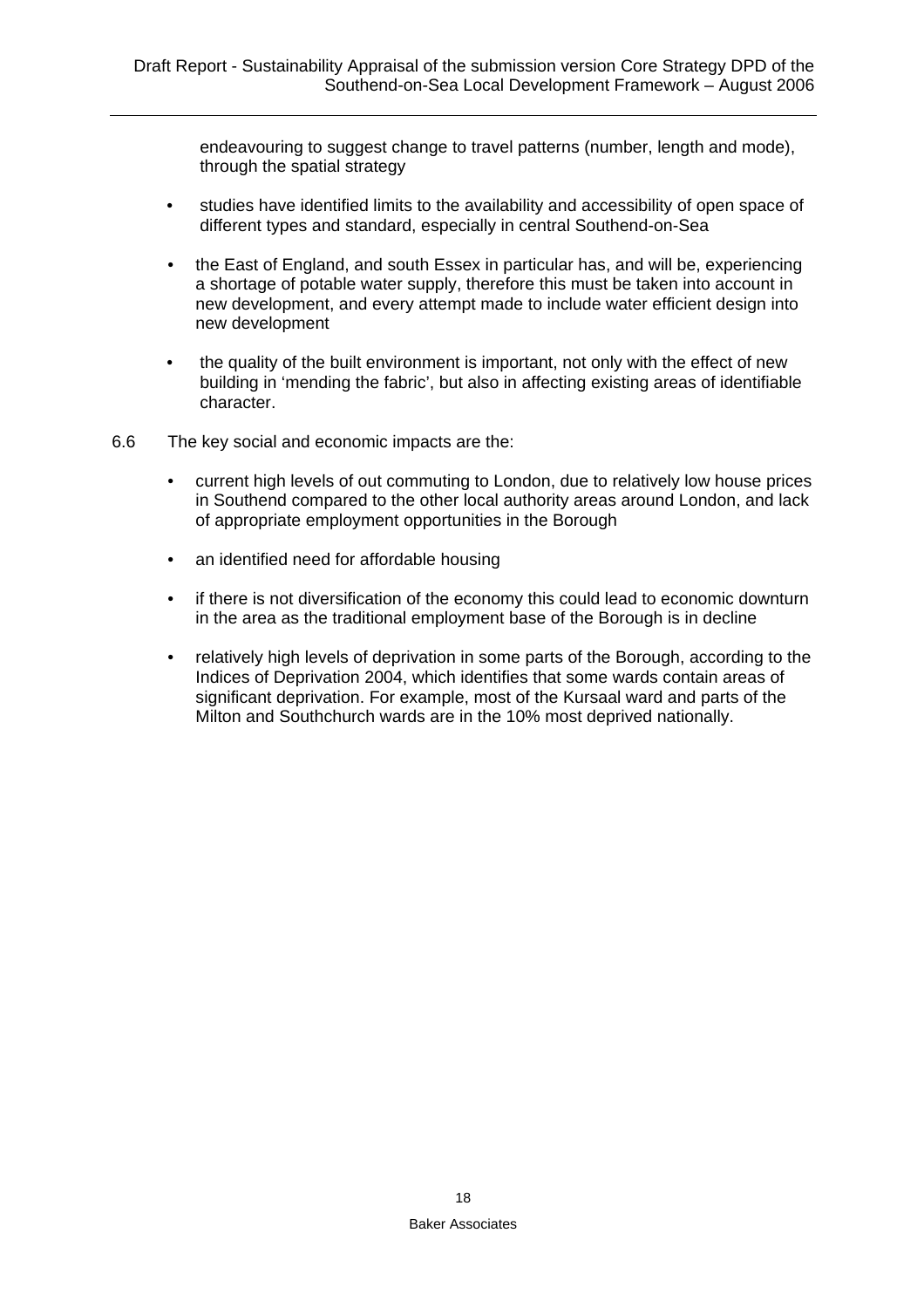# **7 Sustainability framework and SA of the Core Strategy**

- 7.1 The SA is being undertaken to assess the influence that the LDF is likely to have over development and change according to the likely contribution to the desirable environmental, economic and social objectives that are embraced by a concern to achieve greater sustainability.
- 7.2 A meeting with a wide group of officers from the Council was spent in discussing a way of testing whether what is proposed in the LDF will make the Borough and beyond more or less sustainable.
- 7.3 From the discussion a 'sustainability framework' was drawn up, and the views of the consultation bodies were sought on this material before modifying it for inclusion and use in this report. The sustainability framework is intended to identify as concerns (or as 'environmental, economic and social capital') the basic things that we want at least as much of in the future as we have now if our occupation of the planet is to be sustainable. These concerns are arranged under headings that use the four themes of sustainable development set out by the government in its 1999 UK Strategy (since this sustainability framework has been prepared this strategy has been updated). The framework also contains alongside each concern, a statement intended to explain what it is that is important and the direction of change that would be regarded as a desirable.
- 7.4 The sustainability indicator 'Flood Risk' has been included within the 'Prudent use of natural resources' section, under the 'Water' Heading. This objective reflects comments received informally from the Environment Agency.
- 7.5 It is vital to note that whilst there may appear to be conflicts between some of the concerns, the promotion of sustainable development means trying to find ways forward that advance each of the concerns together.
- 7.6 The sustainability framework identifies the way in which the implications of the LDF for the particular concerns contained in the sustainability framework are likely to be addressed. This will be by a combination of quantifying change where possible – essentially where development would change the nature of land with specified environmental significance – and identifying the likely 'direction of change' in other cases.
- 7.7 The sustainability framework applied in this report is set out in Figure 7.1.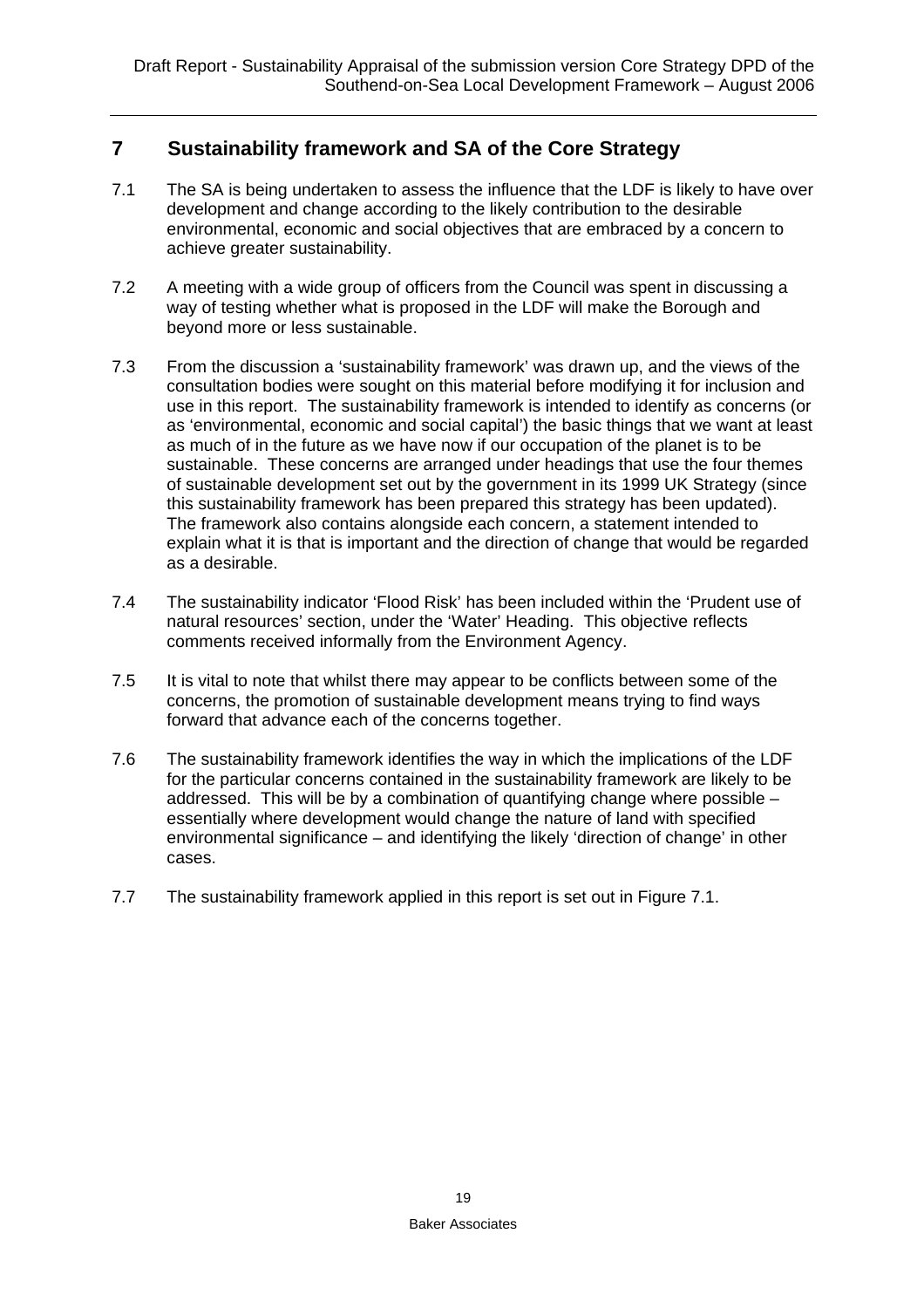| Figure 7.1: Sustainability appraisal framework for the SA of Southend on Sea LDF |                                                                                                                                                                   |                                                                                                                                                                                                                                      |  |  |
|----------------------------------------------------------------------------------|-------------------------------------------------------------------------------------------------------------------------------------------------------------------|--------------------------------------------------------------------------------------------------------------------------------------------------------------------------------------------------------------------------------------|--|--|
| <b>Concern</b>                                                                   | <b>Explanation and desirable direction of</b><br>change                                                                                                           | <b>Means of identifying and</b><br>reporting impact and<br>contribution of the proposals<br>and policies in the LDF                                                                                                                  |  |  |
|                                                                                  | Social progress which recognises the needs of everyone                                                                                                            |                                                                                                                                                                                                                                      |  |  |
| Accessibility                                                                    | to enable people all to have similar and<br>$\bullet$<br>sufficient levels of access to services,<br>facilities and opportunities                                 | • doc - likelihood of increase in<br>facilities and mix of uses                                                                                                                                                                      |  |  |
| Housing                                                                          | to provide the opportunity for people to<br>meet their housing needs                                                                                              | quan - no of dws created<br>quan – no of affordable dws (by<br>different types) likely to arise -<br>regional target is for a minimum<br>of 30% of all housing to be<br>affordable                                                   |  |  |
| <b>Education &amp; Skills</b>                                                    | to assist people in gaining the skills to<br>$\bullet$<br>fulfil their potential and increase their<br>contribution to the community                              | • doc - but little reliability of<br>prediction                                                                                                                                                                                      |  |  |
| Health, safety and<br>security                                                   | to improve overall levels of health,<br>lo<br>reduce the disparities between different<br>groups and different areas, and reduce<br>crime and the fear of crime   | quan - area and population<br>$\bullet$<br>subject to increased or<br>decreased risk of flooding<br>doc - likelihood of increased or<br>$\bullet$<br>decreased health standards<br>(but little reliability of prediction)            |  |  |
| Community                                                                        | to value and nurture a sense of<br>$\bullet$<br>belonging in a cohesive community,<br>whilst respecting diversity                                                 | • doc - but little reliability of<br>prediction                                                                                                                                                                                      |  |  |
| Effective protection of the environment                                          |                                                                                                                                                                   |                                                                                                                                                                                                                                      |  |  |
| <b>Biodiversity</b>                                                              | to maintain and enhance the diversity<br>and abundance of species, and<br>safeguard these areas of significant<br>nature conservation value                       | quan - area of significant habitat<br>affected<br>quan - potential area of<br>$\bullet$<br>significant habitat created / better<br>managed<br>doc - likelihood of increase in<br>biodiversity from creation of<br>opportunities      |  |  |
| Landscape<br>character                                                           | to maintain and enhance the quality<br>٠<br>and character and cultural significance<br>of the landscape, including the setting<br>and character of the settlement | quan - area of open land affected<br>$\bullet$<br>quan - area of designated<br>$\bullet$<br>landscape affected<br>doc - likelihood of harmful<br>$\bullet$<br>change to character of landscape<br>creating setting of the urban area |  |  |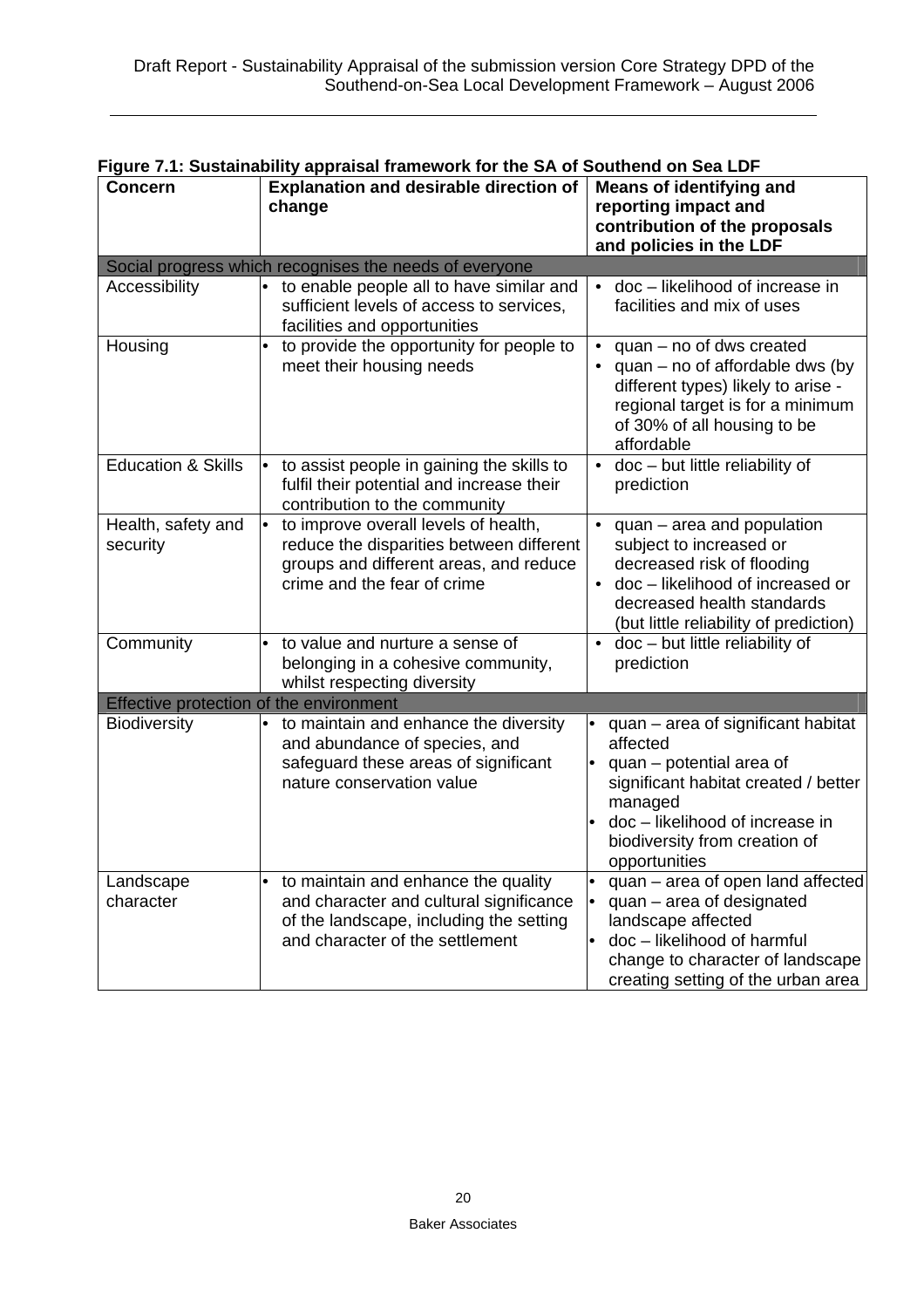| <b>Built environment</b>               | to maintain and enhance the quality,<br>safety and distinctiveness of the built<br>environment and the cultural heritage     | quan – area of useable and<br>amenity open space affected<br>quan - potential area of useable<br>$\bullet$<br>and amenity open space created<br>quan - area of valued townscape<br>harmed by change<br>doc - likelihood of increase in<br>urban quality through new<br>provision and investment<br>doc - likelihood of increase in<br>urban quality through emphasis<br>on quality       |
|----------------------------------------|------------------------------------------------------------------------------------------------------------------------------|------------------------------------------------------------------------------------------------------------------------------------------------------------------------------------------------------------------------------------------------------------------------------------------------------------------------------------------------------------------------------------------|
| Prudent use of natural resources       |                                                                                                                              |                                                                                                                                                                                                                                                                                                                                                                                          |
| Air                                    | to reduce all forms of air pollution in the<br>interests of local air quality and the<br>integrity of the atmosphere         | doc - likelihood of increase or<br>decrease in emissions. Regional<br>target is for stabilising car traffic<br>levels in Southend at 1999 levels<br>and to increase the proportion of<br>freight carried to and from ports<br>by rail to 30% by 2020. Regional<br>target to increase the proportion<br>of energy met from renewable<br>sources (on-shore + off-shore) to<br>44% by 2020. |
| Water                                  | to maintain and improve the quantity<br>and quality of ground, sea and river<br>waters, and minimise the risk of flooding  . | doc - likelihood of increase or<br>decrease in emissions<br>quan – number of planning<br>applications granted contrary to<br>Environment Agency advice on<br>flood risk.                                                                                                                                                                                                                 |
| Land                                   | to use land efficiently, retaining<br>undeveloped land and bringing<br>contaminated land back into use                       | quan – area of open land affected<br>irreversibly by development.<br>quan - area of damaged land<br>likely to be brought back into use<br>- national and regional previously<br>developed land target is 60% and<br>minimum dwelling densities at 30<br>dwellings per hectare.                                                                                                           |
| Soil                                   | to maintain the resource of productive<br>$\bullet$<br>soil                                                                  | quan - area of productive land<br>affected                                                                                                                                                                                                                                                                                                                                               |
| Minerals and<br>other raw<br>materials | to maintain the stock of minerals and<br>other raw materials                                                                 | quan - area of potential minerals<br>extraction put beyond viable<br>exploitation by development<br>doc - efficiency of the use of<br>primary and secondary materials<br>doc - likely affect on reuse and<br>recycling of materials - regional<br>target to recover 70% of<br>household waste by 2015                                                                                    |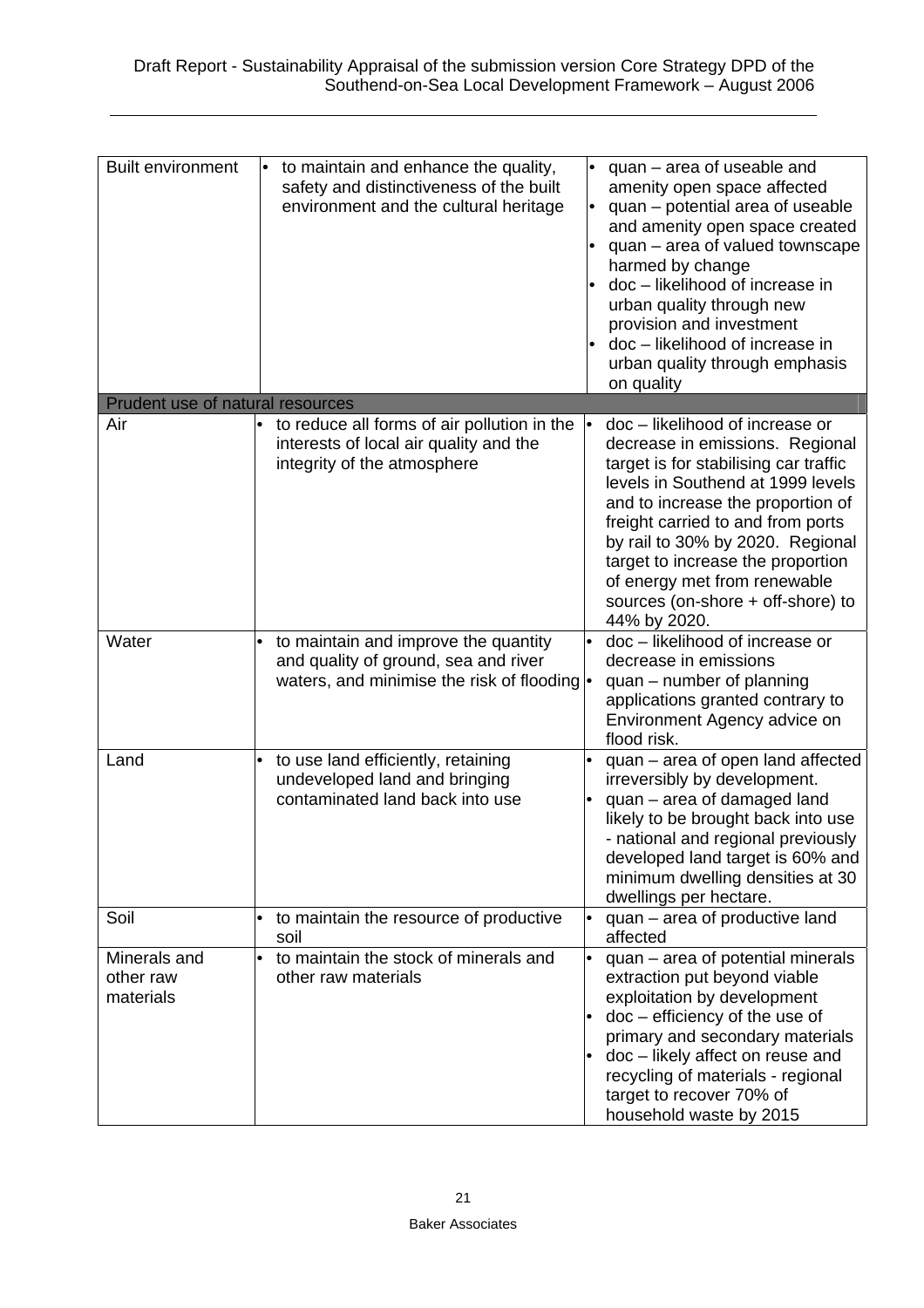| Energy sources                                                          | to increase the opportunities for energy<br>generation from renewable energy<br>sources, maintain the stock of non<br>renewable energy sources and make<br>the best use of the materials, energy<br>and effort embodied in the product of<br>previous activity | quan – contribution likely from<br>energy generation from<br>renewable source schemes<br>quan - contribution likely from<br>energy generation within new<br>buildings<br>doc - likelihood of increase in<br>$\bullet$<br>efficiency of energy use in new<br>development |  |  |
|-------------------------------------------------------------------------|----------------------------------------------------------------------------------------------------------------------------------------------------------------------------------------------------------------------------------------------------------------|-------------------------------------------------------------------------------------------------------------------------------------------------------------------------------------------------------------------------------------------------------------------------|--|--|
| Maintenance of high and stable levels of economic growth and employment |                                                                                                                                                                                                                                                                |                                                                                                                                                                                                                                                                         |  |  |
| Local economy                                                           | to achieve a clear connection between<br>effort and benefit, by making the most of<br>local strengths, seeking community<br>regeneration, and fostering economic<br>activity                                                                                   | doc - likelihood of increase in<br>desirable economic<br>characteristics                                                                                                                                                                                                |  |  |
| Employment                                                              | to maintain and enhance employment<br>$\bullet$<br>opportunities matched to the size of the<br>local labour force and its various skills,<br>and to reduce the disparities arising from<br>unequal access to jobs                                              | quan – potential number of new<br>jobs in different sectors and<br>match to predicted needs of<br>workforce                                                                                                                                                             |  |  |
| Wealth creation                                                         | to retain and enhance the factors which<br>are conducive to wealth creation,<br>including personal creativity,<br>infrastructure, accessibility and the local<br>strengths and qualities that are attractive<br>to visitors and investors                      | doc - likelihood of increase in<br>$\bullet$<br>desirable economic<br>characteristics                                                                                                                                                                                   |  |  |

Notes: **doc** – matter where prediction of outcome likely to be presented in terms of 'likely direction of change'

**quan** – matter where prediction of outcome likely to be presented in quantified terms

7.8 The appraisal has been carried out in part by the systematic consideration of each of the suggested approaches in the public participation draft Core Strategy LDD against each concern in the sustainability framework. For this LDD, given the strategic nature of the material that it contains, all that can be identified by this process is whether the implementation of the strategy – in its parts and as a whole – would be likely to be beneficial to that aspect of the sustainability framework. This is recorded as a combination of a commentary and a simple symbolic representation of the findings. The framework is used in both the appraisal of spatial objectives and the policy appraisal shown in Appendices 4 and 2 respectively.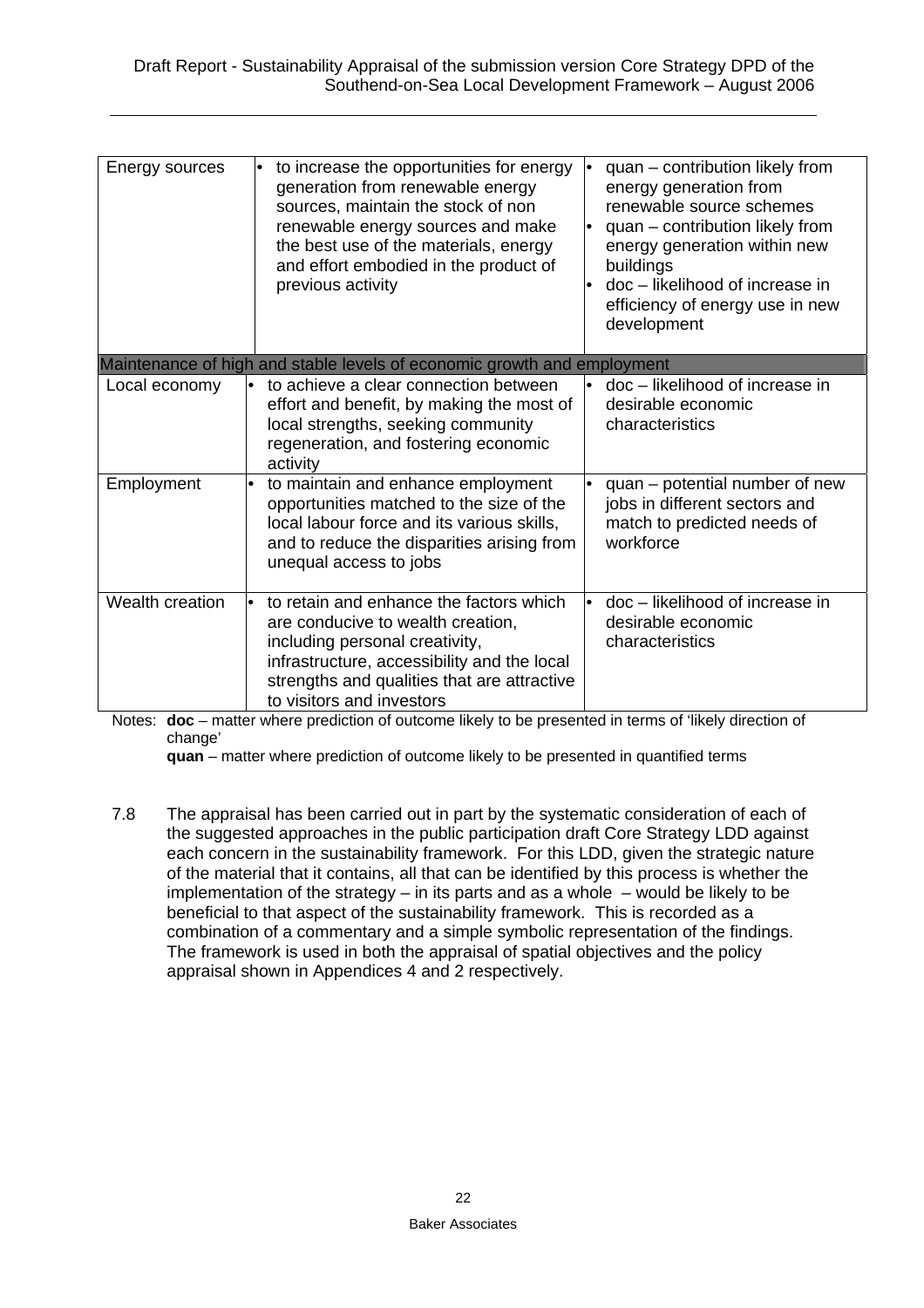# **8 The approach to sustainability appraisal of the Core Strategy**

- 8.1 In this section of the SA Report consideration is given to identifying the likely sustainability impacts of implementing the policies of the proposed Core Strategy, as they appear in the submission version. This appraisal of implications follows earlier appraisal work at the Public Participation stage.
- 8.2 The appraisal in section 9 is a commentary on the policies and the general approach taken in the Core Strategy, and potential sustainability implications. This is further backed up by individual policy appraisal matrices shown in Appendix 2.

## **Consideration of alternatives**

- 8.3 The Public Participation stages Core Strategy included, for each policy, a preferred option that appeared as a largely completed policy, plus one or more rejected alternative approaches giving reasons for rejection. This consideration of options and alternatives is a new addition to the planning system since the introduction of the Planning and Compulsory Purchase Act 2004. The consideration of alternatives is also a requirement of the SEA Directive, which stipulates the need to assess the relative sustainability implications of alternative approaches to implementation of the plan under consideration.
- 8.4 The 'good' reason for the consideration of options and alternatives is in order to be satisfied that there is not a better of way of proceeding with the spatial strategy, mindful of all of the relevant circumstances, and by reference to the overarching objective of 'contributing to the achievement of sustainable development'. This approach serves to demonstrate whether the plan is 'sound', which is the test that has to be met when the plan is subject to Independent Examination.
- 8.5 The requirement from the SEA Regulations is that the environmental implications of alternatives are reported, specifically 'reasonable *alternatives taking into account the objectives and the geographical scope of the plan or programme'* (Regulation 12, 2(b)). As the intention is for alternatives to be realistic choices they must be:
	- **reasonable**, in that they are plausible alternatives which could be adopted, be able to be implemented, and they are realistic and have regard to national policy and, particularly in this case, to regional policy, as this is a limiting qualification. The level of growth for instance is not something on which alternatives need to be set out
	- **related** to the objectives of the plan
	- related to the **geographical scope** of the plan as they relate to the distribution of development specific to NN.
- 8.6 Given the type of material that makes up a LDF, the alternatives to what comes to be proposed in the different parts of the LDF could be in terms of:
	- the overall scale of development to be provided for
	- the location of development, essentially through the use of different permutations of available land and development opportunities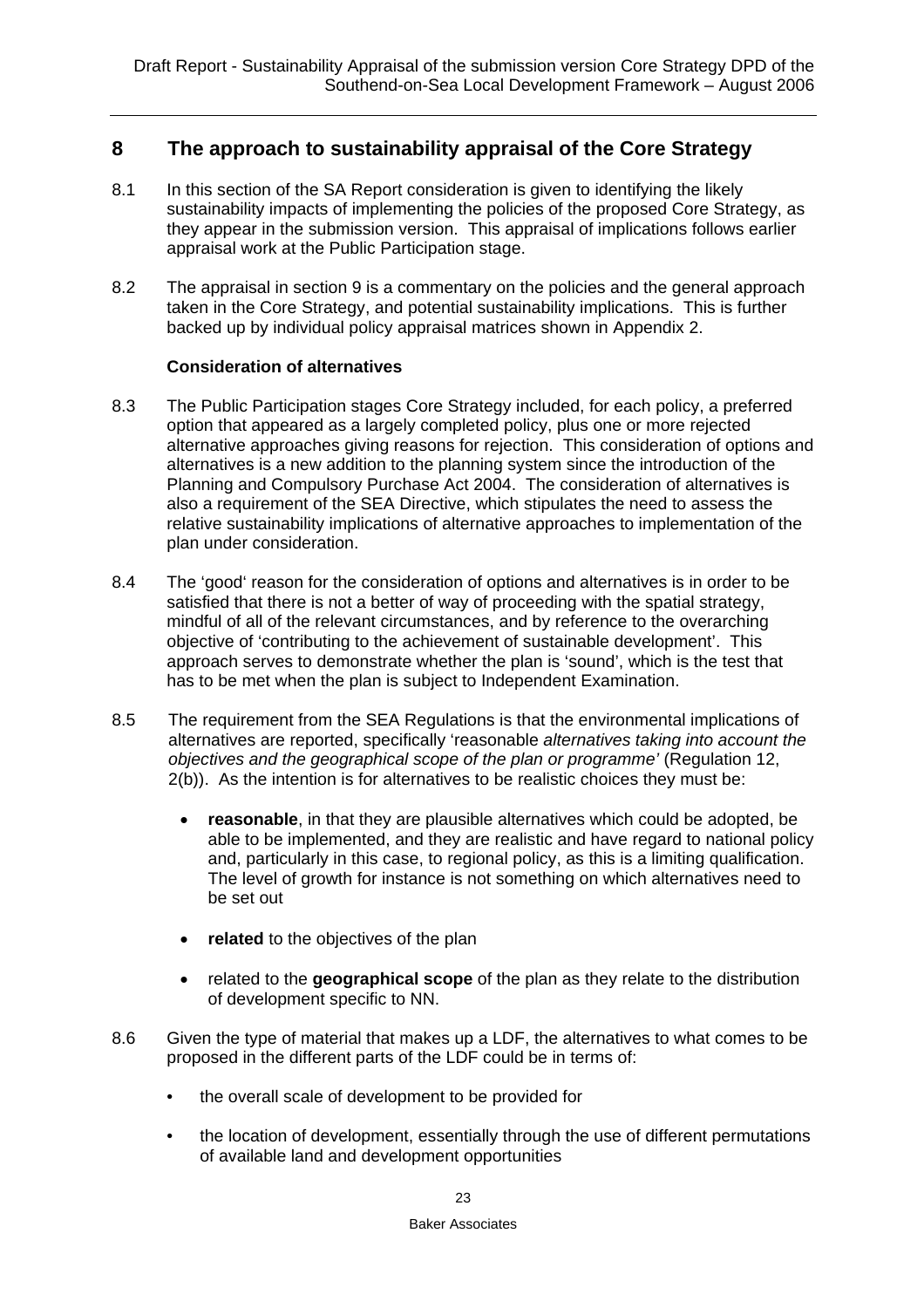- the mix of uses in any location and also the density of development (and hence the amount of land taken for development).
- 8.7 However, in the context of national and regional guidance and with the predominantly urban situation as exists in Southend, the extent of real options available for the spatial strategy may appear to be very limited.
- 8.8 There is some consideration of what might be looked at as alternatives in respect of the overall spatial strategy, employment generating development, retail provision, sport and recreation and dwellings. Although the Public Participation version of the Core Strategy only fully explained the preferred approach, with the preparation of almost a fully developed policy for this option, and simply described rejected alternatives and the reason for rejection, the preferred policy approach was not yet 'set in stone' at that stage, and there remained the opportunity to take on board suggestions as to how that approach could be reinforced/made more effective. Moving forward from that version of the Core Strategy to the one considered here it can clearly be seen that the approaches set out previously have remained fundamentally the same, with some wording amendments and the addition of criteria to reflect consultation responses, the findings of the SA and other background information.
- 8.9 Southend Borough Council has produced a background schedule on how the SA has influenced the Core Strategy, included as Appendix 9 to its 'Statement of Compliance' accompanying the submission document.

## **Policy appraisal**

- 8.10 This SA report considers each section of the submission version Core Strategy document in turn and considers what may be the likely effects of implementing the approach put forward. This is supplemented by the SA matrices in Appendix 2. These matrices are an essential component of the appraisal, and should be read in conjunction with the relevant text.
- 8.11 These appraisal matrices include a symbol summary of the likely impact of the policy on each of the sustainability objectives. However due to the very strategic nature of the decisions being made, the high level of uncertainty this entails, this results in many impacts being identified as 'uncertain' and marked with a question mark. Therefore this appraisal is supplemented by text to indicate the process and thinking involved in deciding on the impact. These comments may therefore be more useful in understanding impacts than the summary alone. Each matrix also contains a comment box that allows the various types of impact to be discussed, and issues that go beyond matters that can be summarised as effects against individual sustainability objectives – including recommendations for change. The final box in each appraisal considers the significance of the identified impacts. This is a key aspect of SEA that requires identification of where the key impacts are likely to arise.
- 8.12 It is also evident for the appraisal that several sustainability objectives are closely related, so effects against one will result in effects against the other. For example objectives of air quality and energy use are all closely related particularly in terms of policies relating to the need to travel and therefore are often appraised similarly.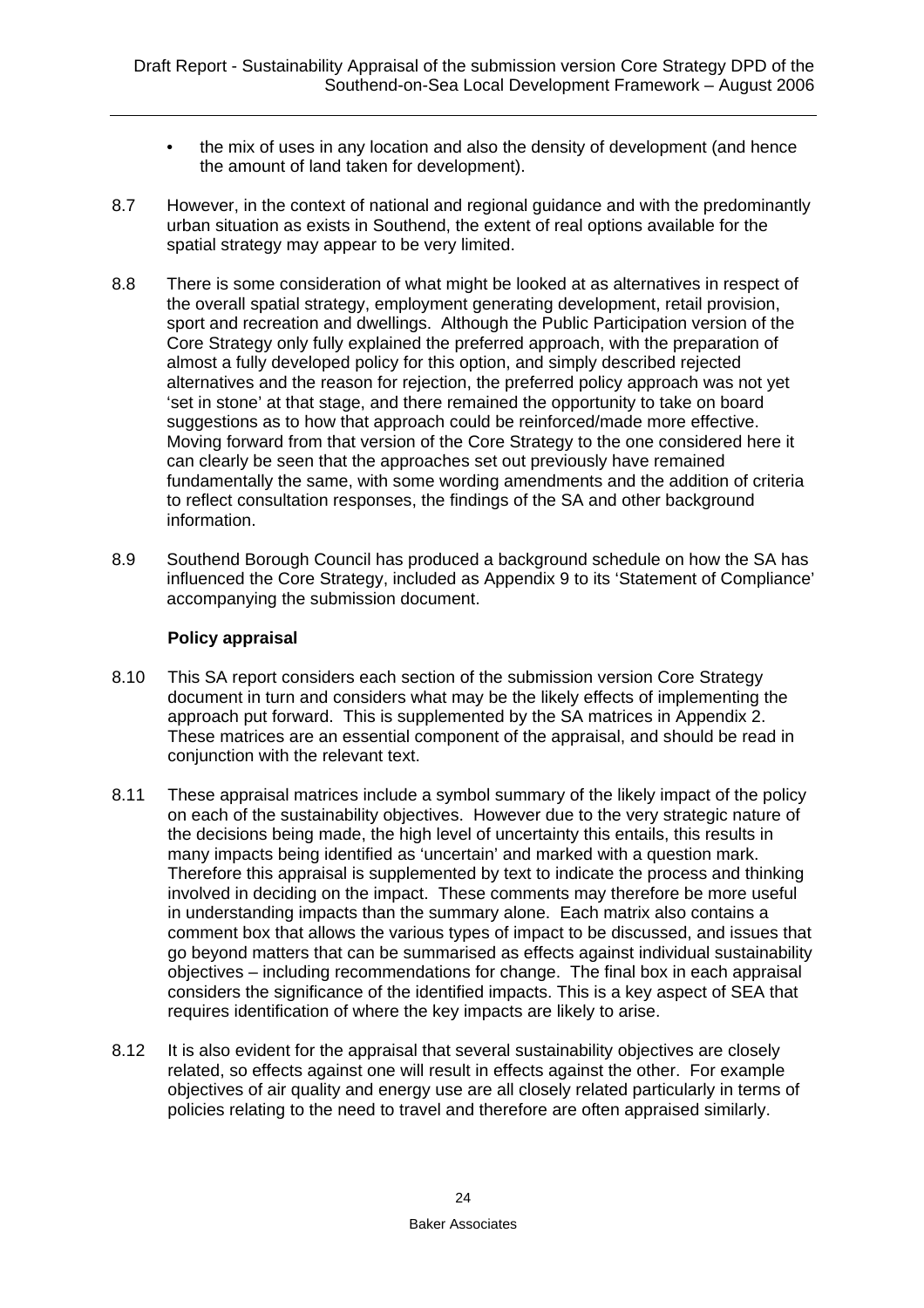# **9 Sustainability Appraisal of the Core Strategy**

9.1 This section of the SA Report considers the likely sustainability implications of implementing the spatial strategy and policies of the submission version Core Strategy DPD. This considers general comments on the approach to the Core Strategy, whether the strategy objectives and aim are compatible with sustainable development, and an appraisal of the Key Spatial Policies and Core Policies of the Southend Core Strategy.

## **General comments**

- 9.2 The introductory sections of the Core Strategy provide a useful context to the chosen approach taken in setting the strategy. The identification of key sustainability issues for the Borough, including those matters that must be accommodated taking into account regional and sub-regional policy, allows an understanding of the policy approach adopted for the Core Strategy and the limitations in options for the strategic approach.
- 9.3 Paragraph 0.15 refers to this sustainability appraisal process. It is important for clarity, to meet requirements of the SEA Directive and for good practice purposes, to give more detail on how the appraisal has influenced the plan preparation process. The Borough Council has prepared a summary schedule of the main issues raised by the public participation draft SA report, and how these have been addressed in the submission Core Strategy. This schedule is set out as Appendix 9 to the Council's Statement of Compliance accompanying the submission documents.
- 9.4 A general point that can be noted from reviewing the policy sections of the Core Strategy is that it is important that the number of policies in the LDF is kept to those that are essential, and add value to existing national and regional policies. There is a need to consider the approach taken in setting strategic and development control policies. At present the supporting text for many of the proposed policies states which policies will be retained from the existing local plan. However, in order to create a succinct and useful LDF that will help effectively deliver sustainable development it must be ensured that these take into account advice in Planning Policy Statement 12: Local Development Frameworks (PPS12). In paragraphs 2.38 to 2.30 of PPS12 the approach to writing generic development control policies is given. This identifies the need to keep these to a 'limited suite' of policies, and ensure that they are not repetitive of national policy. This highlights a potential future conflict, or duplication, in the role of the 'CP' policies in this document and any future development control policies, as many of the CP policies already cover development control related issues.

# **Appraisal of the aims and objectives**

- 9.5 The aims and objectives for the Southend LDF are based on the Community Plan for the Borough produced by the Southend Local Strategic Partnership. The aim sets out an approach for development of the Borough in quite a generic way. Although this is generally in line with sustainable development it could give more detail on the spatial approach to development in the Borough, and specifics on the way development will be distributed to meet identified needs.
- 9.6 The objectives are appraised in Appendix 4. This suggests that for the most part these should help meet the objectives of sustainable development of the SA. There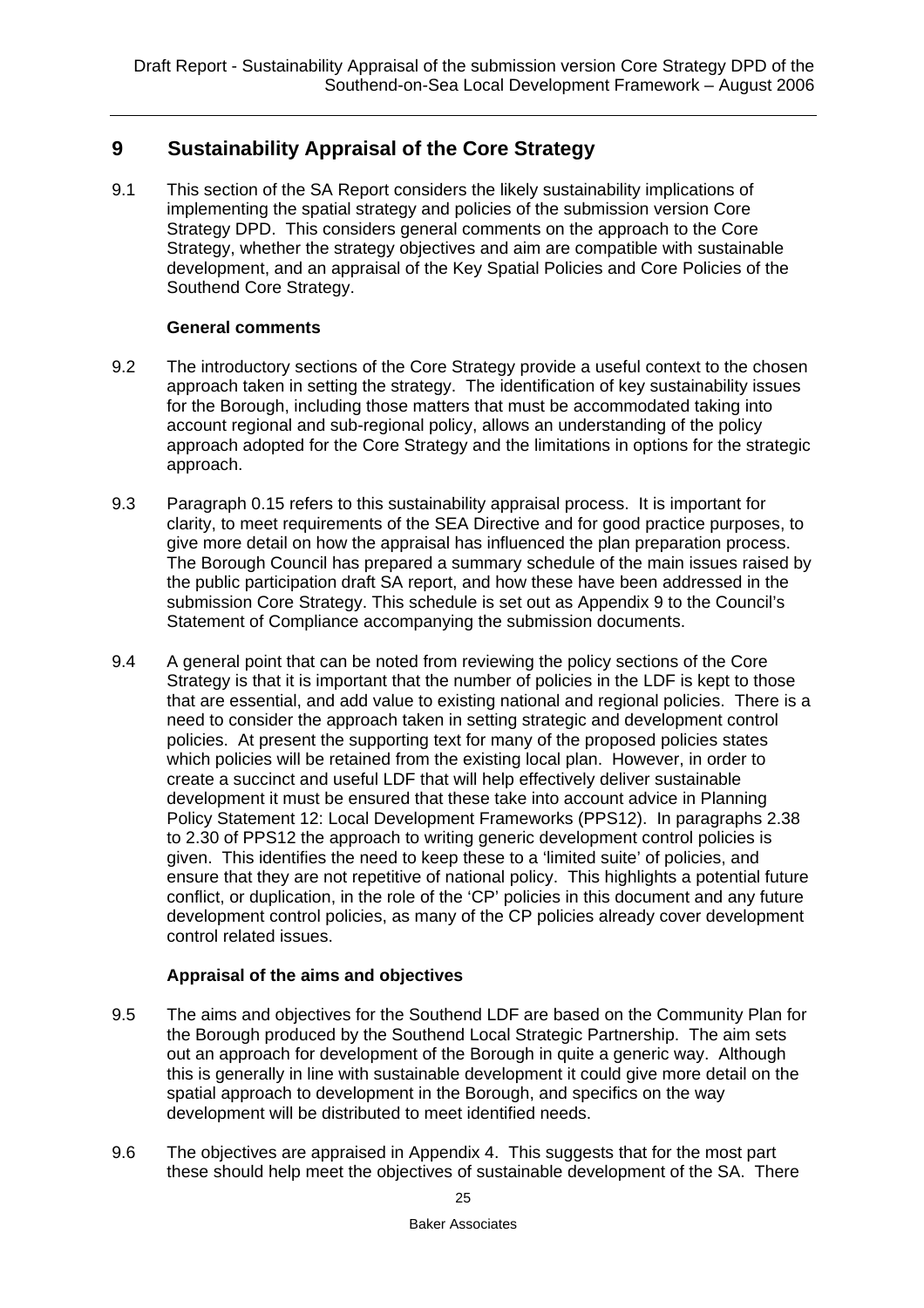are some instances where re-wording or more detail could be given to improve understanding of the objective, such as SO9 on the 'step change' of transport provision to clarify if this is public transport, roads or both. In addition objective SO11 is unlikely to have very positive benefits in terms of wider sustainability, although it may benefit the economy. As with the aims the objectives could have also been more detailed to reflect individual elements of the spatial distribution strategy. It is also identified that there are some matters that are not fully addressed by the objectives, including a matter of great significance to Southend, that of flooding. A new objective may be necessary and suggested wording is: 'Secure effective and efficient sustainable development, to minimise the impact of climate change, such as promoting sustainable construction and minimising flood risk'.

## **Spatial strategy**

- 9.7 Setting the level of growth in the area is beyond the control of the LDF, as it is dictated by RSS. The Core Strategy does, however, have a key role to play in distributing this growth. Due to the constrained nature of the Borough and limited remaining greenfield land, the approach taken needs to take into account a variety of sustainability impacts, but most significantly the implications of developing on land at risk of flood, or developing on the areas of limited open space within the Borough not at risk of flood.
- 9.8 The policy approach at Policy KP1 concentrates growth within the urban area around key activity nodes such as the town centre and other identified priority areas for development, performs well against transport related objectives, the built environment and the efficient use of land. Negative impacts may come as a result of pressure on the already limited open space resource in the town centre areas. The economy of the town is also expected to benefit from the focused regeneration of high profile areas such as the seafront and town centre.
- 9.9 Following this approach would require some development in areas at risk of flooding. This may have sustainability impacts, including risk to future residents of these areas, but potentially more significantly the building of sea defences to protect these areas may adversely affect biodiversity of the European protected nature conservation sites, as commented upon in the appraisal table for this policy. Intensification of development in the seafront area also needs to ensure that impacts on biodiversity are taken into account, where necessary, and this is highlighted in the policy itself.
- 9.10 At Public Participation stage a second alternative was proposed with located growth as an extension to the town to the north. The main impact here would be the loss of greenfield and potentially of high quality agricultural land. Negative effects would also arise as development in this location would be further from the town centre and therefore less likely to support new trips by more sustainable travel modes and public transport. There may have been some benefits with this option though, as the economy may perform well from the development of a greenfield, high quality business park with good access to the strategic road network, but this is not necessarily better than the selected option, comprising the provision of high quality employment land on previously developed land at Shoeburyness. The appraisal of the Public Participation draft found that the 'Policy KP1' approach is likely to be more sustainable than the alternatives presented.
- 9.11 In addition there are some general points regarding the structure of this section, and in particular the introductory text and supporting text to KP1. Paragraphs 2.2 and 2.5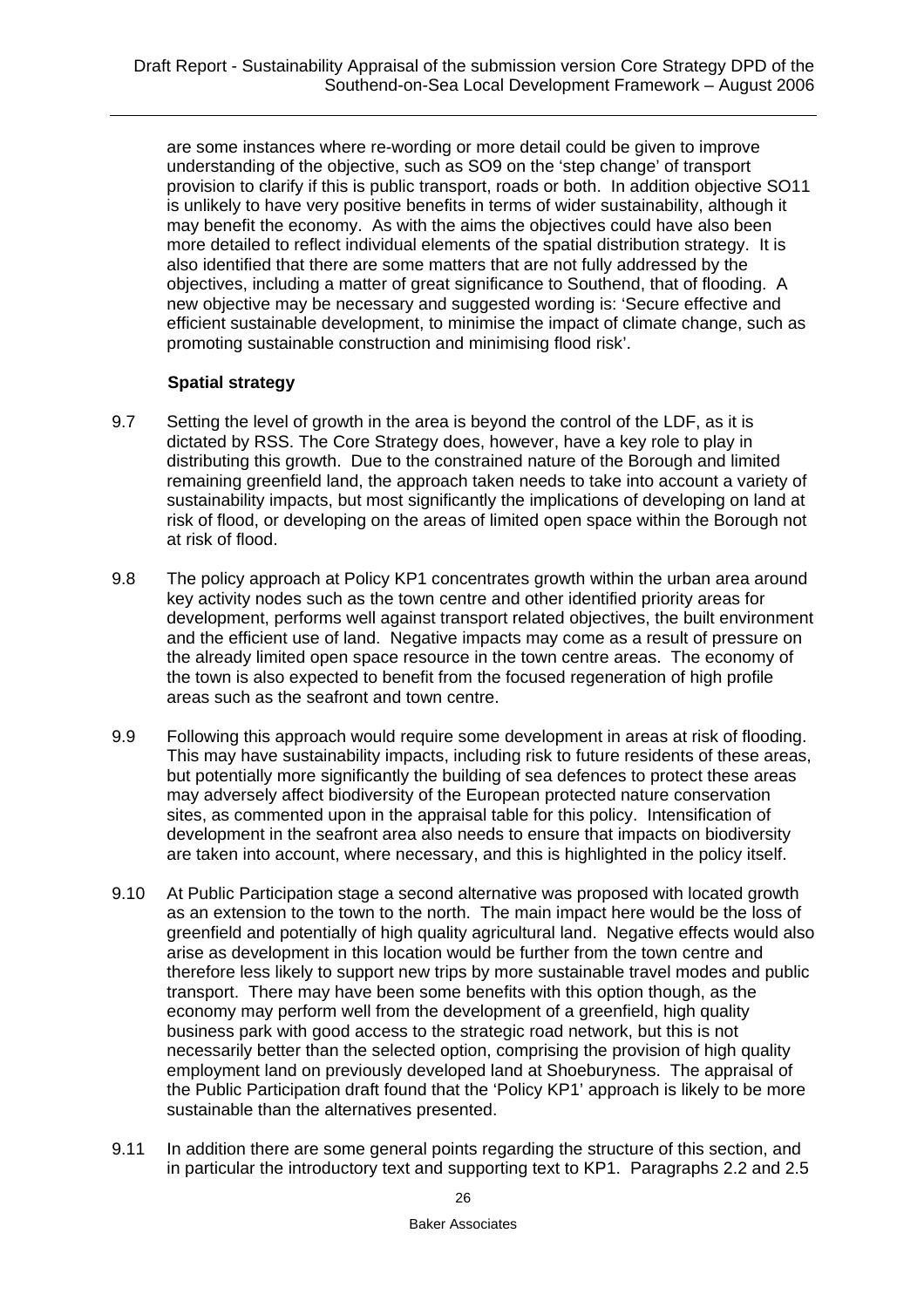of the Core Strategy are repetitive in places, and it is key to creating a plan that sets out a more sustainable approach to development that the approach to be taken is expressed unambiguously, and therefore duplication of justification should be avoided. It may be suitable to combine the content of 2.2 and 2.5 in order to make the approach clearer, especially in terms of approach to development in flood risk areas.

- 9.12 This section of the Core Strategy also contains two further policies, KP2 Development Principles and KP3 Implementation and Resources. KP2 establishes principles to which all new development in the Borough must have regard. In general these principles are in line with the objectives of sustainable development, and therefore should help to promote greater sustainability in the Borough. For instance the policy requires a sequential approach to the location of new development, supporting the overall strategic approach in the Core Strategy by making the town centre the focus for new development, with positive sustainability implications of improving accessibility, helping to achieve regeneration and reducing the need to travel. The policy also contains criteria seeking to ensure new development respects, conserves and enhances the natural environment. However the SA does identify some potential conflicts of this policy on sustainable development objectives particularly in relation to flooding and the need for improvements to flood defences with potential adverse impacts on biodiversity and risk to residents.
- 9.13 Policy KP3 sets out a statement of intent for the Council in moving forward with the LDF. The policy briefly details the role and approach that will be put forward in the suite of documents that together will make up the LDF, and therefore the policy is relatively benign in terms of sustainability implications.

# **Employment Generating Development**

- 9.14 The distribution of employment, and resulting employment land requirement, is one of the key impacts the Core Strategy can have in influencing a more sustainable pattern of development. This section of the Core Strategy sets out the approach for the Borough.
- 9.15 The supporting text refers to national policy on supporting economic growth, and quotes the approach advocated in the 1999 UK sustainable development strategy, that has the expectation of 'high and stable levels of economic growth'. However this was replaced in March 2005 by the new UK strategy for sustainable development 'Securing the Future'. This was produced in conjunction with the UK shared strategy framework 'One future – different paths' (March 2005). This redefines the approach to economic development, looking for more integration with the overall aims of sustainable development stating that it,

*'…will be pursued in an integrated way through a sustainable, innovative and productive economy that delivers high levels of employment, and a just society that promotes social inclusion, sustainable communities and personal well-being. This will be done in ways that protect and enhance the physical and natural environment, and use resources and energy as efficiently as possible'.* 

9.16 The new guiding principles in 'Securing the Future' also state that the economic objective has changed to simply '*achieving a sustainable economy'.* These changes should be reflected in the supporting text to policy CP1, as the approach advocated is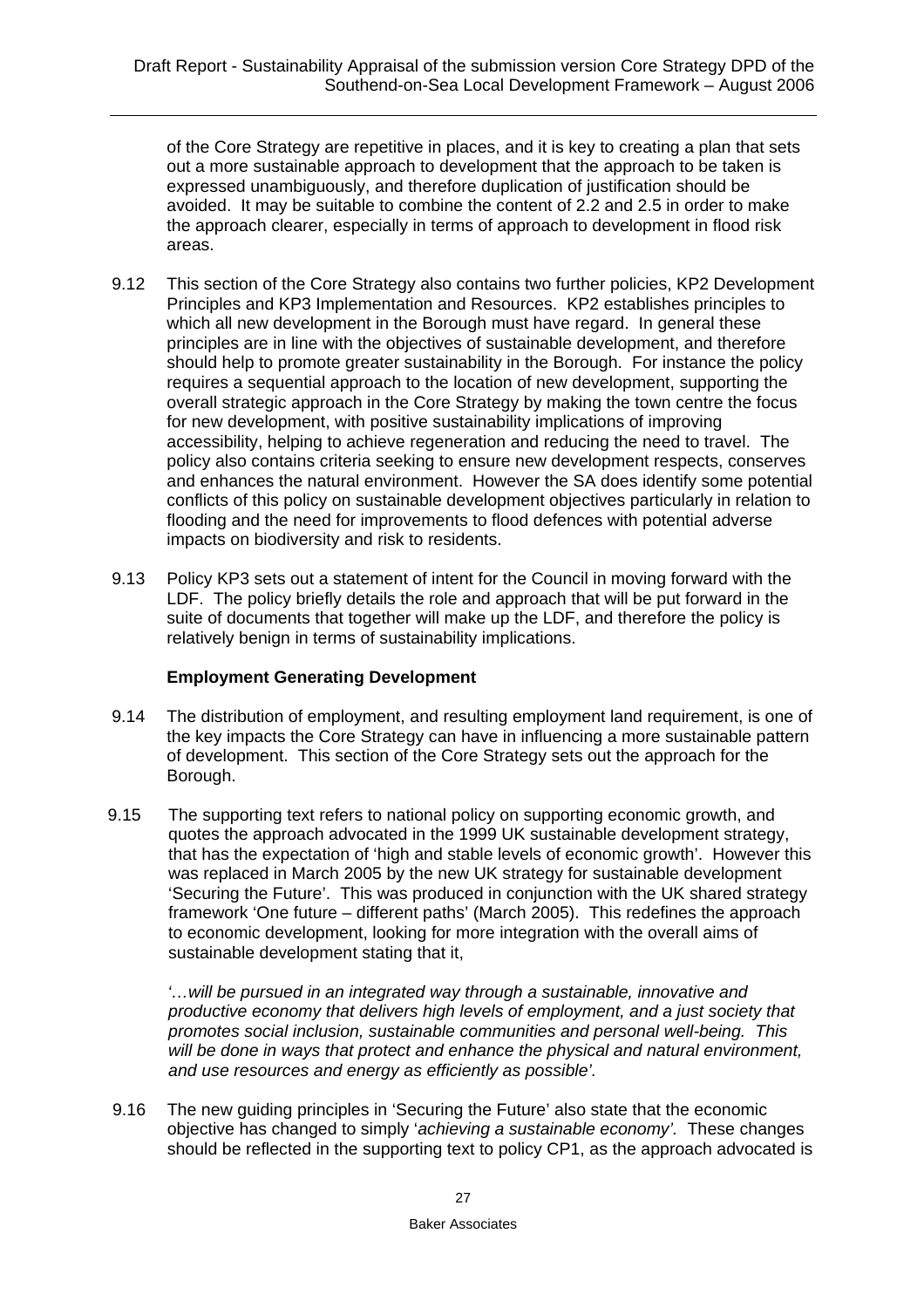not entirely in keeping with the current UK-wide approach to delivering sustainable development and a sustainable economy, and this should be clarified.

9.17 Policy CP1 – employment generating development - identifies areas for providing employment and specifies the provision required in each of these areas up to 2021. The policy promotes the protection of existing employment sites as well as setting out the number of new jobs that would have to be provided to meet employment growth targets. The approach should help to improve economic growth in the Borough, although the level of land take required to meet these jobs needs is not given. This means that it is not really possible to assess the likely impact of this growth on the environment, as quantification of land requirements is not yet available for comment. The Core Strategy provides little information on how job need will be calculated to achieve land requirements, including to what extent these jobs can be provided in existing employment sites. Therefore many of the potential impacts of this policy will not be identifiable until site allocations for delivering this level of growth are put forward. These impacts may be more pronounced where there are greenfield land requirements, and the selection of appropriate sites and appropriate protection through policy should help mitigate against potential impacts.

#### **Town centre and retail development**

9.18 Policy CP2 - town centre and retail development, takes a sequential approach to retail development in the town centre, which could in effect lead to a range of locations being developed for retail. The approach is spatially specific and identifies locations where certain types (including scale) of retail development are appropriate. In planning terms, the approach put forward follows the recommendations of the 2003 Southend-on-Sea Retail Study, and hopes to put these into action through the policy. It appears the approach is in line with sustainable development, particularly supporting and encouraging retail growth in the town centre, as a key driver to the regeneration of this area. If successfully implemented, it should also help in reducing the distance and need to travel to meet comparison shopping needs, clawing-back expenditure that is currently lost from the Borough. However, there are possible adverse impacts relating to the development of new bulky goods and food stores where these must be sited in edge of town locations, due to impacts on nearby businesses and local and district centres.

#### **Transport and Accessibility**

9.19 Policy CP3: Transport and accessibility sets out the approach to travel in the Borough. The proposed approach does put an emphasis on the need to encourage travel by more sustainable modes, such as public transport, walking and cycling. This is welcomed by the SA in aiming to reduce travel impacts. However, the policy does appear to be rooted in the view that increased road capacity is key to encouraging investment in the area and realising the economic growth objectives. This view is likely to be correct in the short term, with the approach being beneficial for the economy. However in the longer term it is very likely that car use will increase to fill this capacity negating the positive effects, and leaving a legacy of environmental impact. Therefore there will need to be a substantial shift to decrease car use and encourage travel by alternative modes, and the LDF can not achieve this alone.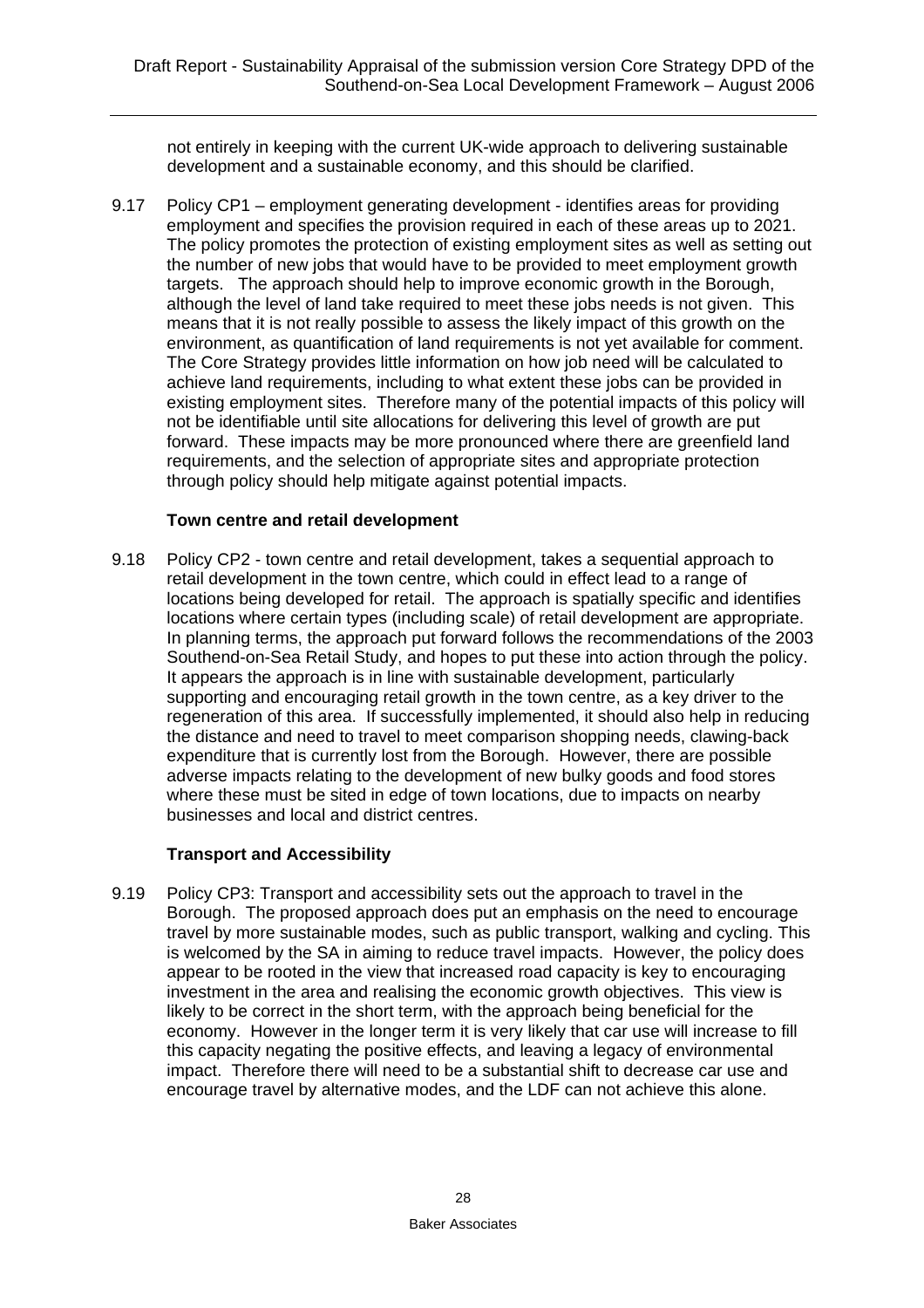# **The Environment and Urban Renaissance**

9.20 Policy CP4 covers matters relating to protection and enhancement of the natural and built environment. The policy covers a range of issues and criteria to ensure new development is appropriately located and designed so as not to harm these assets in the Borough. The policy does touch on issues relating to the greater environmental sustainability of new buildings in the Borough, and in the opinion of the SA this could be improved to require certain defined standards to be met. For example the Buildings Research Establishment (BRE) environmental assessment methodology (EAM) has standards for environmental performance of new development, and the LDF could require that all new buildings achieve the 'very good' standard or above. Using this approach would be particularly beneficial in terms of sustainable development as it appraises a variety of performance matters in new buildings, including biodiversity, accessibility to services, internal environment, as well as water and energy efficiency.

#### **Minerals and soils resources**

9.21 Policy CP5 seeks to preserve the minerals and soils resources in the Borough, these are already limited in the area partly due to the mainly built-up character of Southend. Preventing inappropriate development in these areas is suitable for the long-term management of these resources. The policy therefore seeks their protection, subject to other sustainability considerations. Development will be allowed to occur on the limited brickearth resources as it is not financially viable, at the current time, to exploit the resource. However, it is vital to ensure that this development is only permitted when all policy criteria are met, and there is a proven case for development at that site, as there is the possibility in the long-term that this type of resource may be worth more, therefore making abstraction viable again.

#### **Community infrastructure**

9.22 The policy here is a companion to parts of the policy KP3, that policy seeks improvements to the utilities infrastructure amongst other matters in order to accommodate the level of expected development, and this policy seeks to see community infrastructure implemented to support development. There is some overlap between these two policies, and exactly what their differing roles are is not clear. There is also some overlap with policy CP7 on open space which also covers community facility provision under planning obligations. The overall impacts of this policy should be positive, although the extent to which these obligations will be through commuted payments or will be expected as part of development is not clear.

#### **Sport, recreation and green space**

9.23 Policy CP7 - sport, recreation and green space, seeks to safeguard all existing and proposed sport, recreation and greenspace facilities from loss or displacement, and to enhance that provision in accordance with the level of new housing and population development, with specific types of additional provision proposed. In addition, the quality of existing sport, recreation and open space provision will be improved where possible. Overall, the impact of the policy on meeting sustainability objectives should be positive, and in particular a strong positive relationship with health, and accessibility. The relationship with biodiversity could be either positive or negative depending on how the policy is implemented. The reasons being that although biodiversity considerations make part of the policy provision this could be enhanced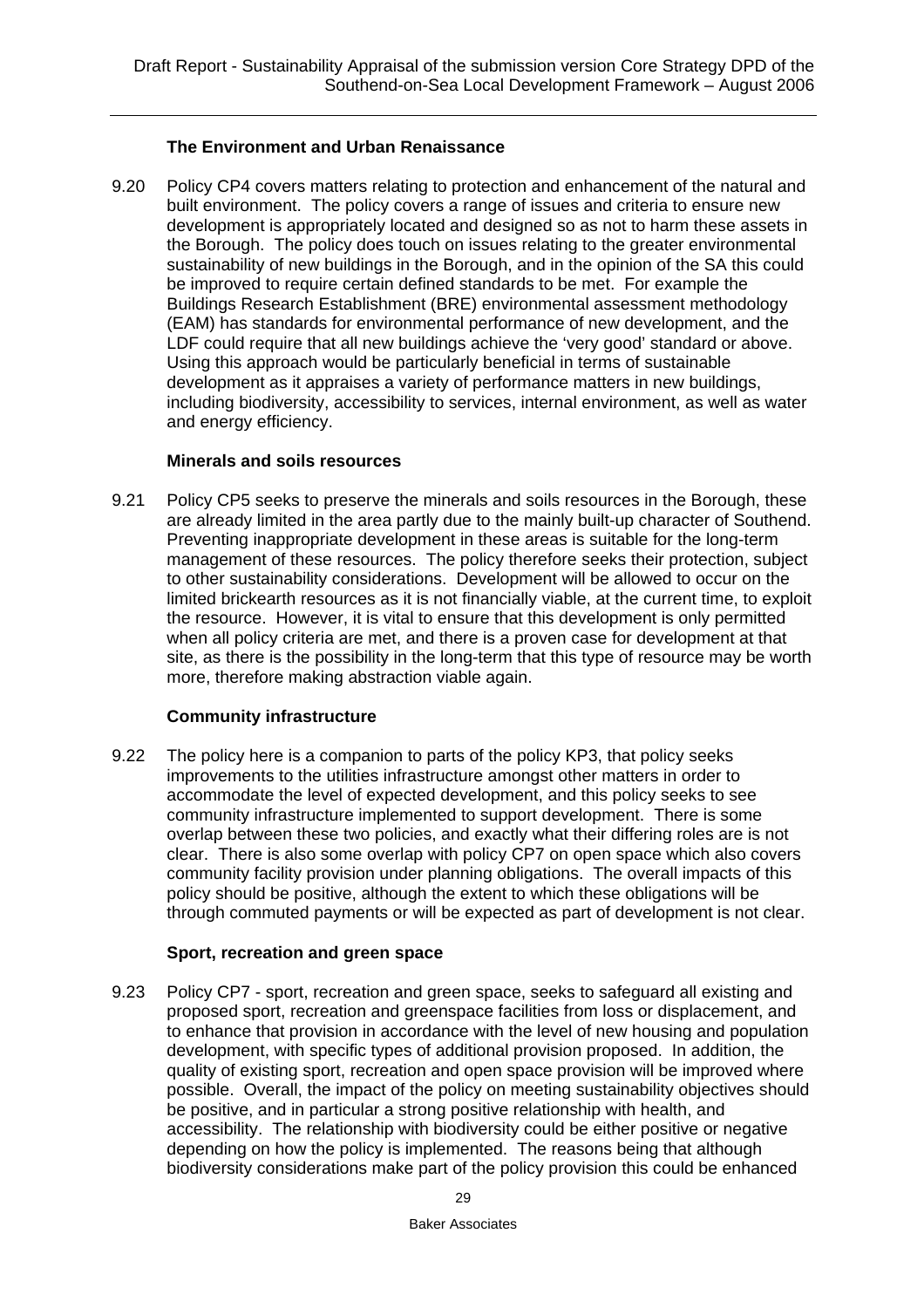to ensure that all new open and green space provision requires enhancement of biodiversity. In addition the wording of the third paragraph should be improved to remove the misleading wording that sites of importance for biodiversity and recreation can be displaced if alternative spaces are found for the recreational use. This approach as it is currently written is not in line with sustainability objectives as the nature conservation interest of sites of importance for biodiversity takes precedence over the recreation resource, particularly where these are of national significance.

9.24 This policy is also very detailed in its approach and this differs from all other polices that are part of the Core Strategy as it gives specific detail on the need for new development in the Borough. This differing approach may be difficult to justify in this part of the LDF, and may be more appropriately located in the planning obligations DPD.

#### **Dwelling Provision**

- 9.25 Policy CP8 dwelling provision, identifies areas for providing housing and specifies the provision required in each of these areas up to 2021. The policy requires proposals to contribute to local housing needs, which includes affordable housing thresholds. These thresholds are quite low in relation to those of the RSS of 30%, as targets for small sites in Southend require only 8% of the total yield (2 homes on a site of 24), this is also below the suggested threshold of draft Planning Policy Statement 3. Given the need for affordable housing in the Southend area it is not clear why this level of affordable provision has been chosen, and may have negative impacts against housing sustainable development objectives. The way the proportions are expressed also appears punitive to the smaller sites, with a site of 10 homes required to deliver as many affordable homes as one of 24 homes.
- 9.26 It is suggested by the sustainability appraisal that the proportion of affordable homes be increased on all sites, and particularly on smaller sites. The policy is also not very clearly expressed, as although it appears from the note in brackets (criteria 3) that sites under 10 homes would be required to consider the need for affordable housing, no details are given on the proportion. This raises the possibility that it may be suitable for the policy to clarify its approach and make adjustments to the site size ranges given in the policy (criteria 3a-c), including a requirement for sites under 10 homes. The ranges of site size could be shifted down, so sites requiring the lowest proportion of affordable homes have a new top threshold as low as 15, and sites delivering more than this fall into the next category. Lowering the threshold for affordable home provision is particularly important as a large proportion of new homes in Southend are to be delivered as intensification. Many of these sites will be small and therefore there is the need to secure affordable housing provision from these sites, beyond a commuted sum.
- 9.27 The policy also specifies the provision of not less than 80% of residential development on previously developed land, which supports national policy, and should help achieve the efficient use of land. However, care will have to be taken to respect any ecological significance of these sites that may have become established since the site became redundant.
- 9.28 The final paragraph of the policy deals with the need to monitor implementation of the housing, employment and transport policies to ensure that they are coming forward as expected. If it is found that levels of housing, employment and infrastructure are not being delivered as expected then the phased release of housing land will be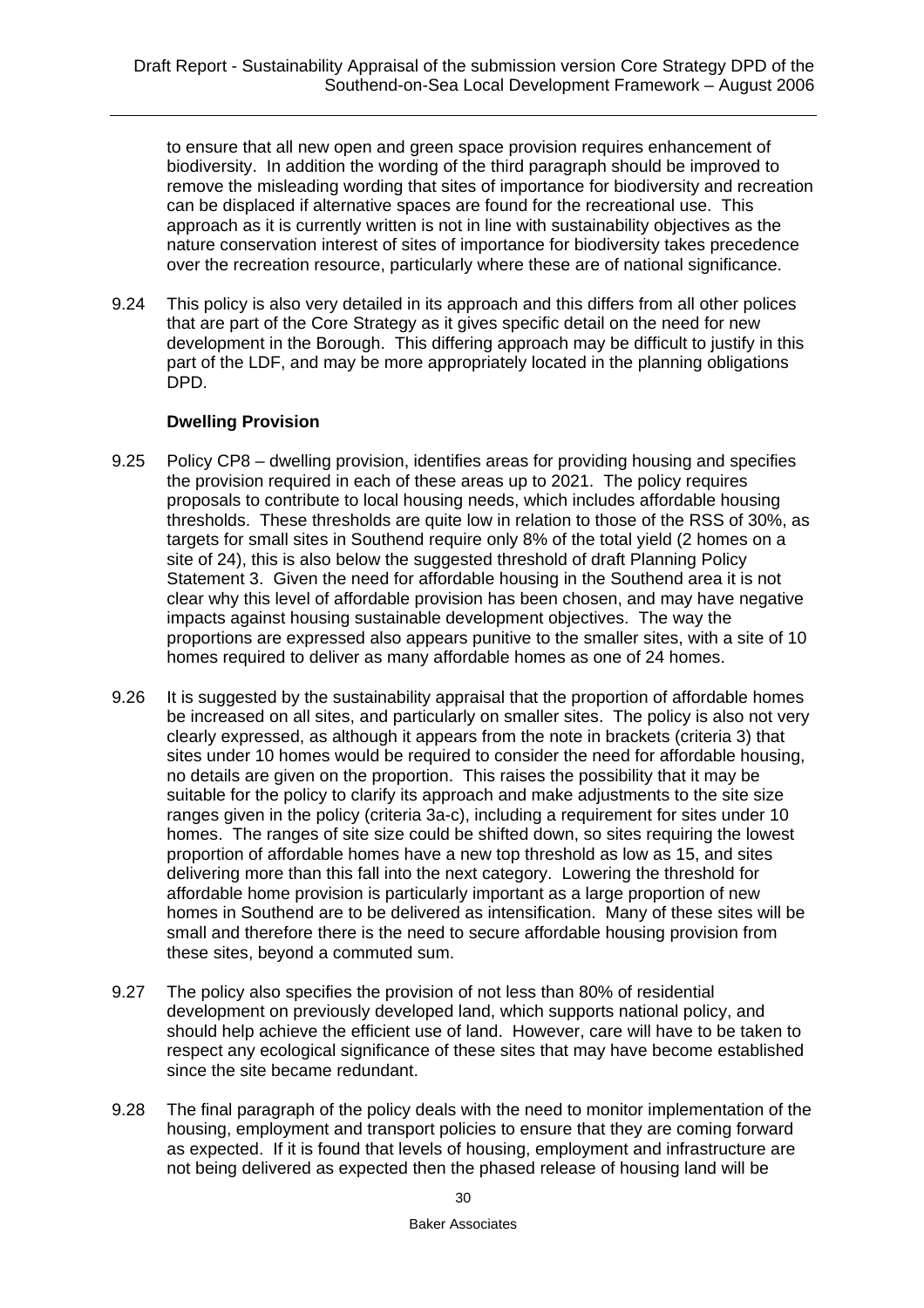altered to avoid unsustainable implications. This is welcomed in terms of the SA as it seeks an approach where levels of provision are matched to support more selfcontainment of jobs, homes and services within the Borough. Without this approach to monitoring and review it may mean that development levels of homes and jobs becomes mismatched which is likely to lead to unsustainable travel patterns with increased commuting to meet employment needs, and associated problems of access to jobs and services for those without a car.

9.29 The approach to distribution of development is covered in the comments made on Policy KP1 that sets the strategic spatial approach to development, paragraphs 9.7- 9.11. The chosen approach of focusing on the town centre, Shoeburyness and seafront areas should be most beneficial in terms of achieving more sustainable travel patters, subject to implementation of new transport infrastructure and biodiversity protection. The alternative approach, which has been rejected, was to put more development in the urban fringe areas and although this may have had some benefit on enhancing these areas it is less likely that development in these locations would lead to sustainable travel patterns, and more compact urban form. However, the preferred approach may have some impact in relation to the need for improved flood defences, with possible biodiversity impact.

#### **Monitoring and review**

- 9.30 This section of the Core Strategy sets out the approach that will be taken to monitoring the impact of the LDF. As with comments in paragraph 9.28 monitoring systems put in place will seek to ensure that development levels of homes, jobs and infrastructure are matched to ensure that Southend continues to grow in a sustainable way maintaining and enhancing levels of self-containment.
- 9.31 It may also be suitable to refer in this section of the LDF to the relationship between the SA and LDF monitoring. Monitoring for the SA is covered in section 13 of this SA Report.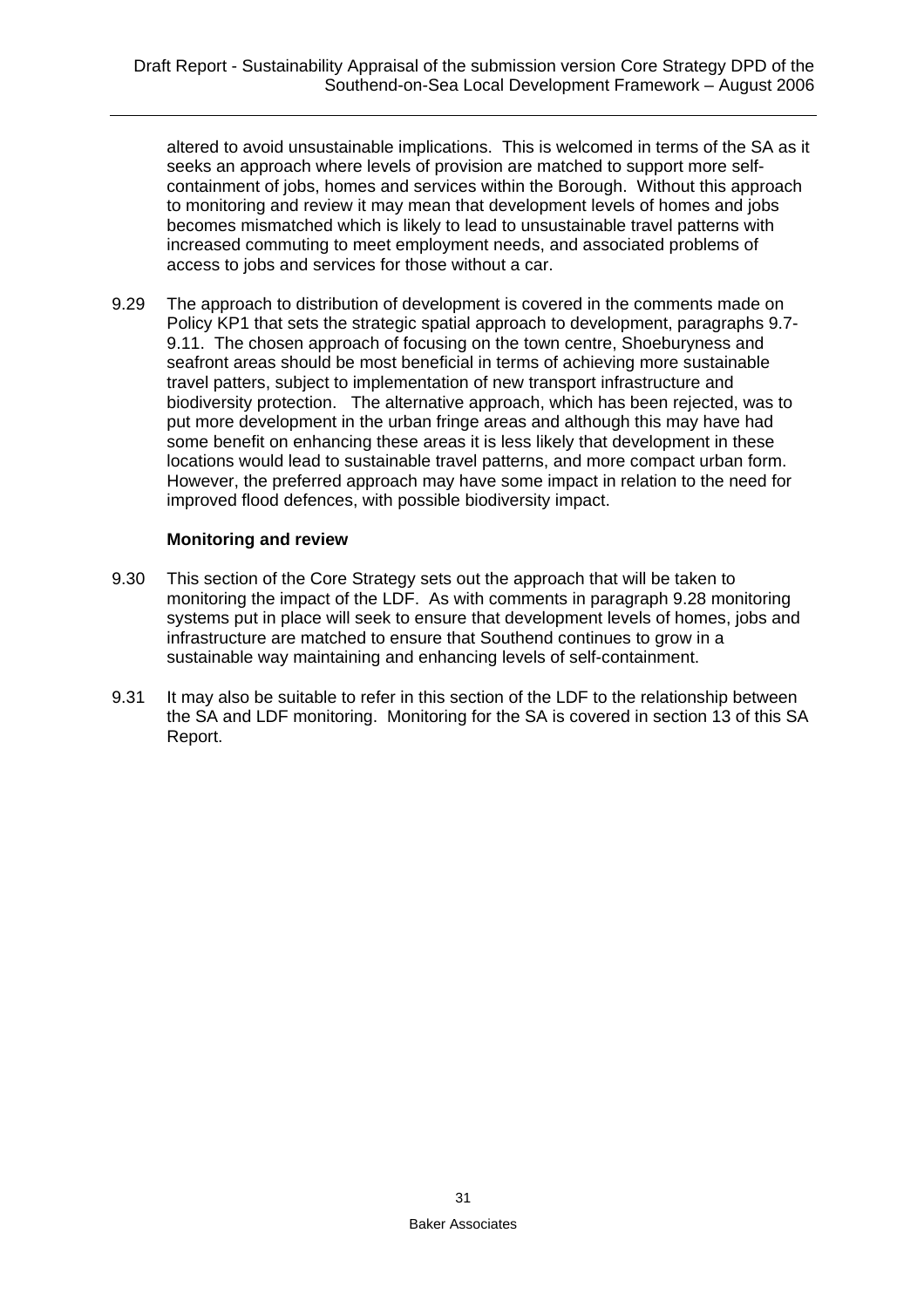# **10 Determining the need for 'appropriate assessment'**

#### **Introduction**

10.1 The Habitats Directive (92/43/EEC) requires 'appropriate assessment' of plans and projects that are likely to have a significant impact on Natura 2000 sites (Special Protection Areas and Special Areas of Conservation). This Directive was passed into UK law under The Conservation (Natural Habitats, &c.) Regulations 1994, which proposed that appropriate assessment did not apply to land use plans. However, a recent judgement from the European Court of Justice found that this interpretation was incorrect and failed to properly transpose the European provisions into UK law, and that appropriate assessment does apply to land use plans. Therefore an amendment to the 1994 Regulations is being prepared and appropriate assessment will be required of all land use plans where a significant effect on a Natura 2000 site is likely.

## **Natura 2000 sites in and adjoining Southend on Sea Borough**

- 10.2 The need to consider appropriate assessment therefore applies to the Southend Core Strategy. There are three sites designated as Natura 2000 sites in and adjacent to the Borough, these are the 'Benfleet and Southend Marshes' and 'Foulness' Special Protection Areas (SPA) and the 'Essex Estuaries' Special Area of Conservation (SAC), that coincides with the Foulness SPA at Southend.
- 10.3 The completed 'Standards Data Forms' for the three sites give details of the reasons for designation and the habitat and species characteristics of each site. These are:
	- Benfleet and Southend Marshes SPA, lies to the south of the main urban area of Southend on Sea from Shoeburyness to Benfleet Creek by Canvey Island. The area is characterised by mud flats, sand flats and estuary characteristics. The site is important for the following bird species Brent Goose, Dunlin, Knot, Ringed and Grey Plovers. Over winter the site can support over 34,000 waterfowl.
	- Foulness Marshes SPA, lies to the east of the Benfleet and Southend Marshes and along the coastline to Foulness Island and beyond. This is also an area of mud flats and sand flats. In the breeding season the marshes support, amongst others, Avocet, Little, Common and Sandwich Terns, and Ringed Plover. Many bird species also over winter at the sites including over 10% of the UK population of Dunlin, and over 14% of the UK population of Bar-Tailed Godwit. Other species include Northern Harrier, Oystercatcher and Brent Goose.
	- The Essex Estuary SAC extends from the start of the Foulness Marshes up the Essex Coast. It is predominantly estuarine habitats with mud and sandflats and is identified as being one of the most important representations of this type of area in the UK. The SAC is also an important UK representation of a variety of types of saltmarsh habitat including *Spartina* grassland and glasswort species.

#### **Determining the need for appropriate assessment**

10.4 Guidance on appropriate assessments states that plans should be 'screened' to determine whether appropriate assessment would be necessary. This is undertaken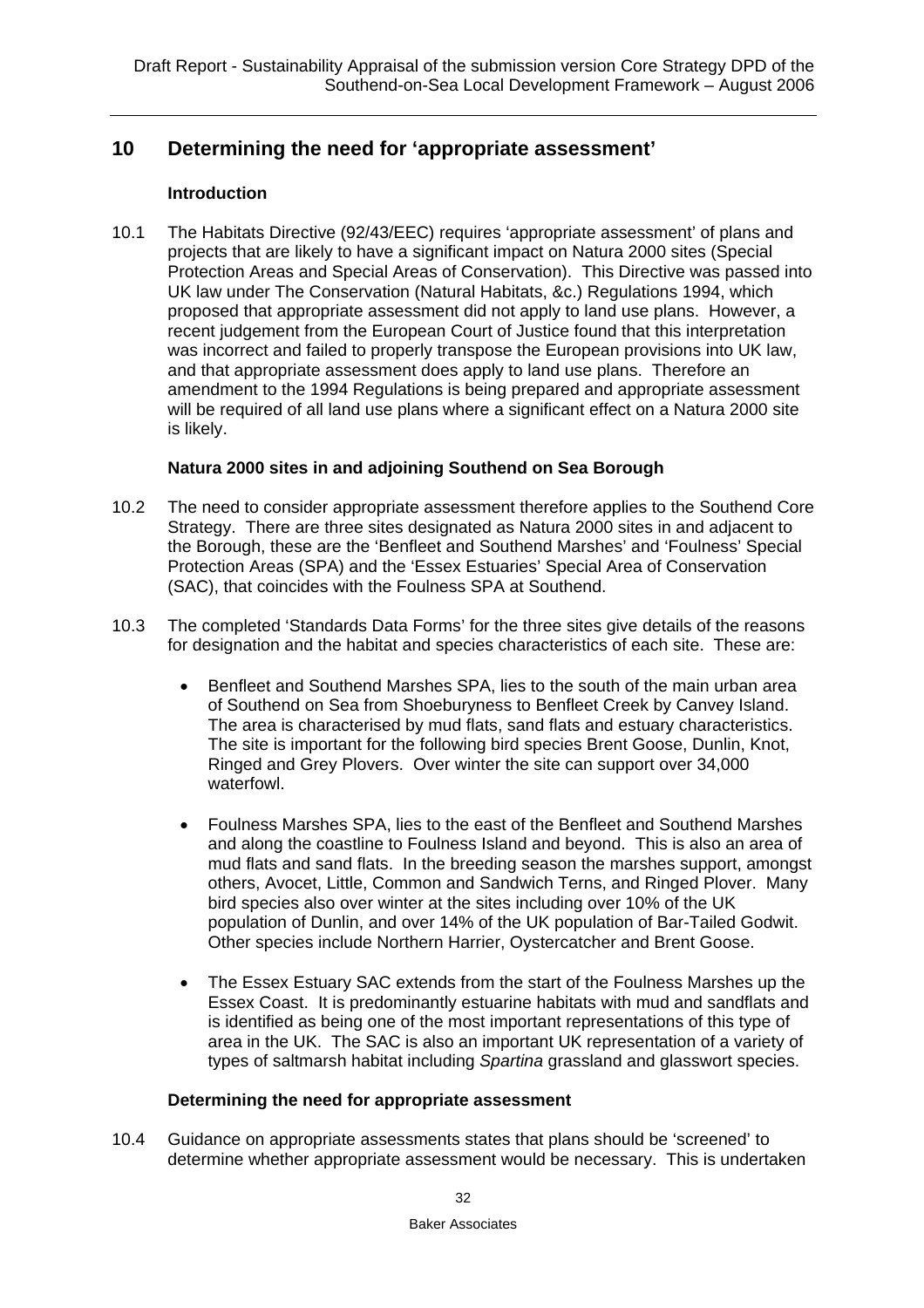by assessing whether the LDF is likely to have significant effects on a Natura 2000 site through the policies and proposals contained within it.

- 10.5 This screening determination should take into account the qualities of the Natura 2000 sites in the area, as well as the vulnerabilities. Identifying the reasons for designation can help determine the extent to which it would be affected by the impacts of development. The 'vulnerability' section on the Standard Data Forms give an indication of each sites vulnerability and sensitivity to change, including examples of the type of activity that may harm the sites. Using this as a source it is therefore possible to identify which LDF related activities may have an impact, these are:
	- Benfleet and Southend Marshes SPA, are vulnerable to changes in the physical environment and changes in the natural coastal process. Therefore 'coastal squeeze' affects the sites, as this is where built development on the shore and seafront prevent the natural sediment movements of the habitat through barriers of built development, this could include sea defences and also is a characteristic of sea level rise. In addition, although recreation itself does not harm the habitat, infrastructure to support visitor attractions is leading to piecemeal development which may also contribute to change in the habitat.
	- The Foulness Marshes SPA Data Form does not identify any vulnerabilities that can be directly related to the implementation of a development plan, however the Essex Estuaries SAC, which covers the same area at Southend, does have some identified vulnerabilities. These include 'coastal squeeze' as for the Benfleet and Southend Marshes, and this is particularly from sea defences preventing the landward migration of the estuary habitats inland as a result of sea-level rise.
- 10.11 Matters put forward by the submission version of the Core Strategy DPD that have the greatest potential to impact the Natura 2000 sites are:
	- the need to accommodate 6000 new homes and 13,000 new jobs in the Borough between 2001 and 2021
	- development focused in areas that may require new flood defences to reduce the risk of sea flooding, particularly at Shoeburyness
	- new development in the seafront area, which although not on the foreshore may require new infrastructure that may have an impact on the nature conservation sites
	- the greater use of the Thames for sustainable transport, including access to Leigh Port and the provision of hovercraft services, which may need new built infrastructure with potential to impact on the Benfleet and Southend Marshes SPA
- 10.12 The impacts of the types of development listed in 10.11 are most likely to be from new built development impacting on the natural coastal processes and sediment movement at these three Natura 2000 sites, coupled with sea level rise causing coastal squeeze. Also for some of these developments, particularly related to greater use of the foreshore there may be impacts of direct disturbance during the construction and operation of the development. It may also be suitable to consider in assessing any future impacts on these sites operations proceeding outside the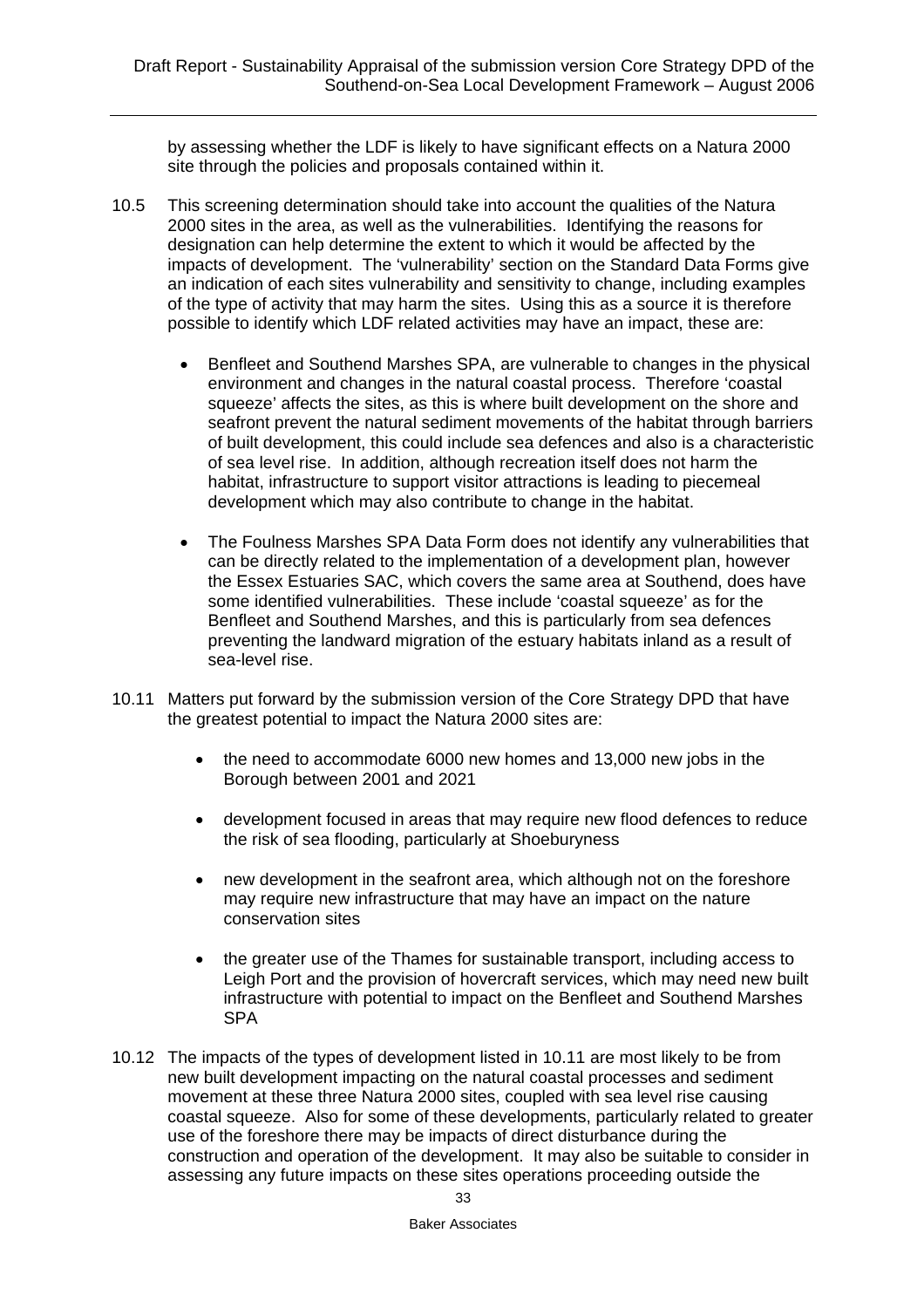Borough, such as new port construction and dredging, that may have an impact on the management of the Natura 2000 sites in and adjacent to Southend. However at this stage there is very little detail on how development of any of these matters will proceed, due to the strategic nature of the Core Strategy DPD.

10.13 Therefore the screening concludes that there is the possibility of some of the proposals in the Proposed Strategy having a negative effect on existing and proposed Natura 2000 sites, particularly the level of development and road building, whilst others will help in the protection of these sites. However at this stage, before any detailed proposals or policies have been drawn up, identifying these impacts is not possible.

#### **Determination**

10.14 At this stage it is determined that an appropriate assessment is not necessary as the Core Strategy, as it stands, is too high level a document to be able to determine significance of impacts on Natura 2000 sites. However, analysis of proposed policy has revealed some instances where impacts may be possible. These potential impacts should be monitored through emerging policy and proposed allocations to ensure that appropriate assessment is carried out if required at a later stage of the LDF, and the preparation of site specific development plan documents particularly in relation to development at Shoeburyness and other proposals in a coastal location.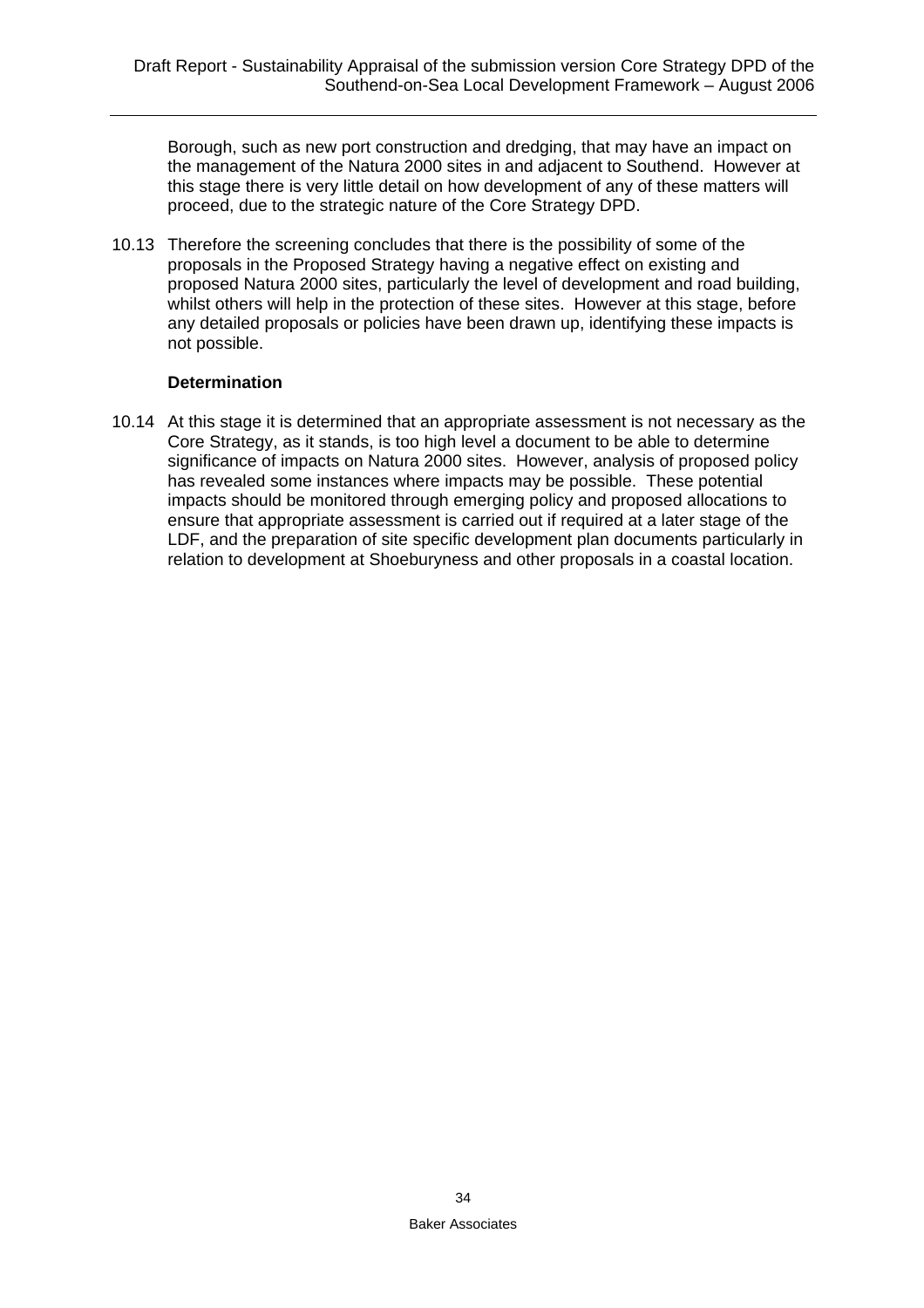## **11 Findings of the SA**

- 11.1 This section of the SA Report considers the key findings of the appraisal process. It does not report on the minor recommendations and amendments that have been identified in section 9 and Appendix 2 of the report, and seeks to concentrate only on those matters of greatest importance.
- 11.2 The task of the Core Strategy DPD is to set the LDF underway by interpreting the national and regional policy context to the particular circumstances of Southend on Sea, and by establishing a framework and a set of tasks to be carried through in other parts of the LDF. This appraisal considers that what the Core Strategy DPD does in particular is to take on the role of setting out a strategy for making a positive contribution to desired change in the Borough, and in a way that will enable many partners to be part of carrying the strategy forward. This inclusiveness is an intended characteristic of spatial planning.
- 11.3 One of the ways in which the Core Strategy DPD does this is by setting out a set of objectives that are particular to the future of the Borough and specific in quantifying the provision made for development for instance. However, it is the recommendation of this Sustainability Report that an additional objective be developed in relation to climate change and related effects, such as flood risk. The objective could read, 'Secure effective and efficient sustainable development, to minimise the impact of climate change, such as promoting sustainable construction and minimising flood risk.'
- 11.4 The key policies in section 2 deal with the way that the development should be distributed according to the main areas of change in the Borough, and set out the principles that should be met by all development taking place, and these generally accord with the principles of sustainable development. The third policy in this section describes the role of the planning system in delivering the changes sought by the Core Strategy and the material that the Council is going to use under the new planning arrangements.
- 11.5 The content and level of detail of these policies is appropriate for the Core Strategy. The emphasis is on consolidation of the overall form of the Borough with reinforcement of the different functional areas, and on the reuse of land and improvement of the physical form whilst achieving economic and social benefits. The policies set out how the proposed development is intended to assist in bringing about change in these locations, and what is sought appears sound from the view point of this appraisal.
- 11.6 The appraisal of policy KP1, and subsequent policies on the distribution of development in CP1 and CP8, identifies the potential for a conflict of the approach and the protection of biodiversity. This is the direction of a significant proportion of future development to the Shoeburyness area, and that this may require new or enhanced flood defence. Therefore, not only does this mean that there is a possible increase in flood risk to future residents, but depending on the location and type of flood defence improvements this may result in 'coastal squeeze' which could affect the nature conservation value of European designated sites for biodiversity importance.
- 11.7 This issue of 'coastal squeeze', whereby the natural coastal processes are prevented by new 'hard' development, is a possible implication of any new development in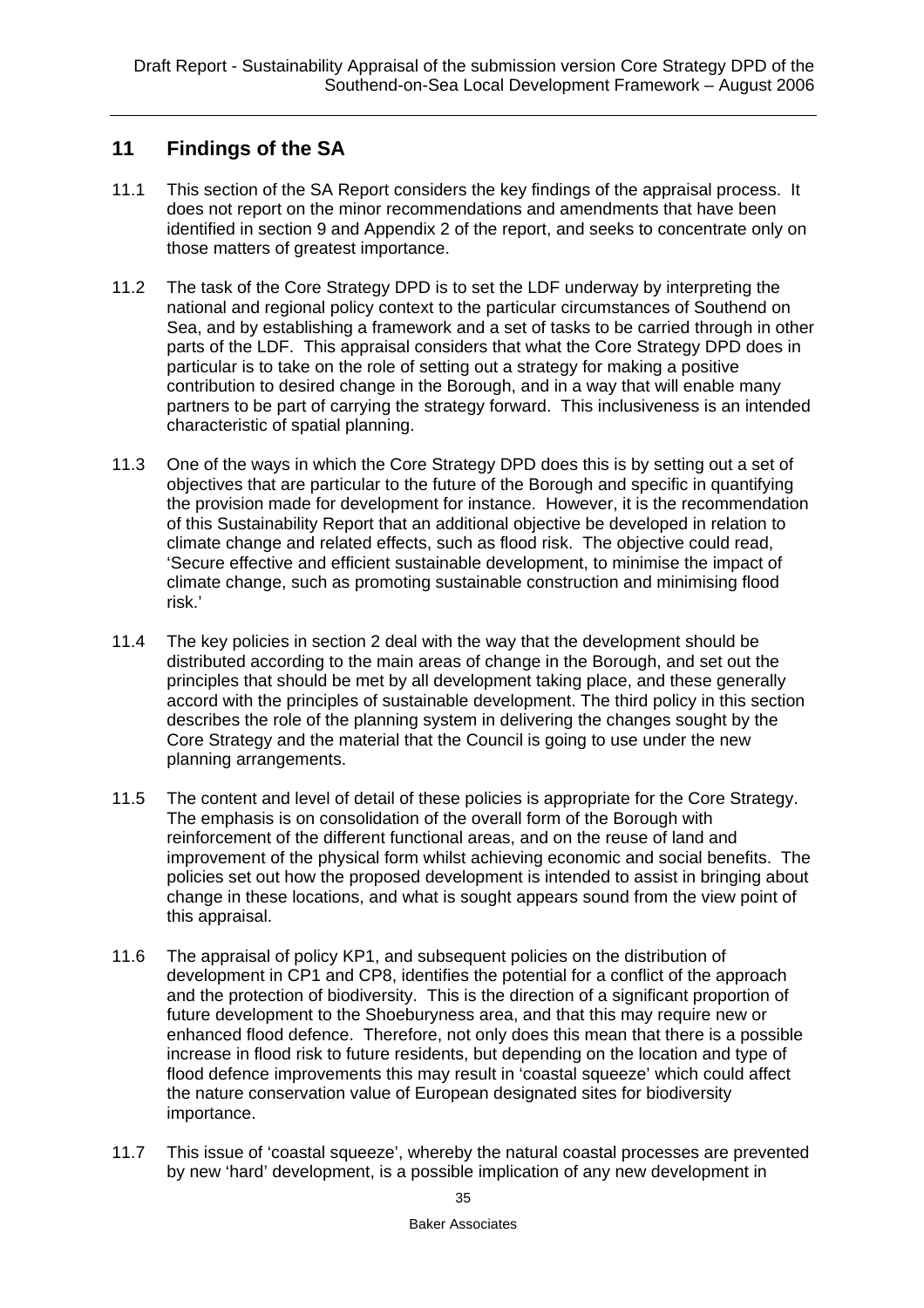currently undeveloped sections of the seashore. Therefore the SA identifies that this issue needs to be carefully considered in all policies of the LDF to ensure that new development in these locations, including flood defences, marinas, landing facilities and roads, does not cause harm to these habitats directly or indirectly. This is identified also through the screening for appropriate assessment.

- 11.8 At this stage there are few specifics on the exact locations of new development, and in the case of policy CP1 there is also lack of any detail of employment land requirements. This makes identification of likely sustainability impacts of the approach advocated largely unpredictable. The employment needs are expressed as job numbers and this gives very little indication of the land requirements, particularly as differing employment sectors have very large differences in land requirements. There is also a lack of detail on the capacity of existing employment sites, and the extent to which job growth can be accommodated in existing premises. Therefore at this stage in appraisal the true impact of employment on factors such as biodiversity, landscape and efficient use of land is not possible and will need to be identified in the SA of other parts of the LDF.
- 11.9 Policy CP3: the increased road capacity is likely to be beneficial to the economy of Southend, but is also likely to lead to increased car use with negative impacts in relation to climate change and air pollution.
- 11.10 Policy CP4 covers matters relating to the protection of the environment and natural resources. The SA identifies that the approach in the Core Strategy could be improved to deliver greater sustainability in new development, through a more comprehensive approach to securing this type of development, such as requiring that new development meets standards set by existing assessment methodologies or benchmarking schemes like those prepared by the Buildings Research Establishment. The policy may also consider setting targets for a proportion of energy requirements in large new development sites to be provided from renewable resources, in line with current good practice approaches.
- 11.11 The baseline characterisation for the SA identified that there is a scarcity of areas of biodiversity importance identified in the built-up area of the Borough. Therefore any existing areas of nature conservation importance should be protected and enhanced where possible. For this reason it may be suitable for relevant policies of the Core Strategy to highlight the importance of identifying the nature conservation importance of sites prior to development, and to seek to protect the asset, not forgetting that this could be on derelict or redundant previously developed land that has experienced wildlife regeneration.
- 11.12 The SA also identifies that the policy on affordable housing may lead to the underprovision of affordable housing in the LDF area over the plan period. This is particularly in relation to the low proportion of affordable homes required on sites up to 24 dwellings. This is of particular significance in Southend due to the character of the area that means much new development will come forward as small scale piecemeal development, and if affordable homes are not required of these sites then overall there could be problems with provision.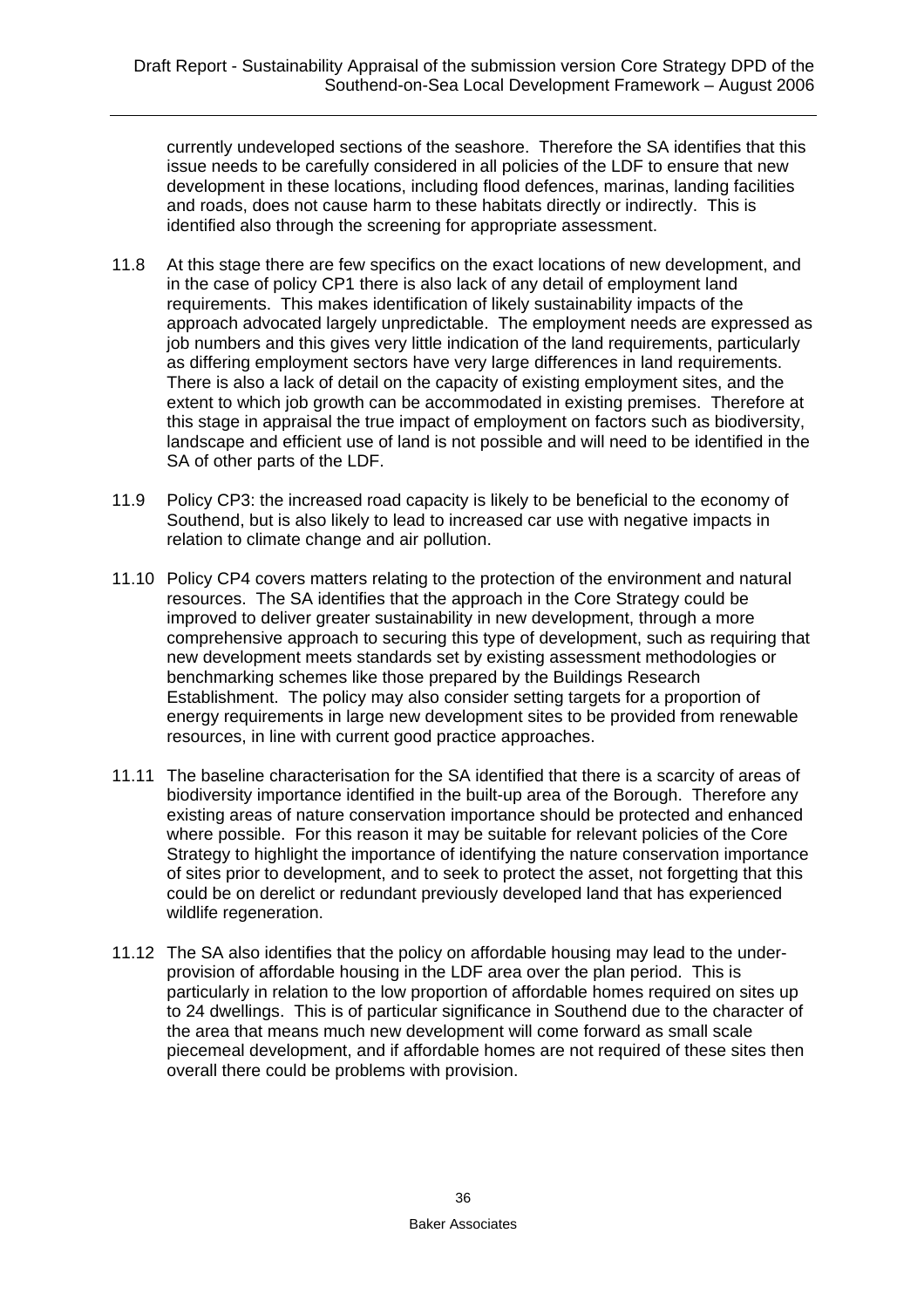- 11.13 Overall therefore, from the point of view of this sustainability appraisal, the Core Strategy DPD has four strengths:
	- it seeks to be positive in providing for the delivery of change to meet the needs of the Borough in the context of what is sought from the regional plan
	- it sets out a framework for the other parts of the LDF to take forward
	- it recognises the role that development can have in bringing about the type of change needed and seeks the best from development, including monitoring and phasing to ensure self-containment
	- it promotes a spatial strategy that makes efficient use of the land resource whilst avoiding high environmental impact, and which is intended to bring about regeneration and should lead to patterns of development and activity that are more sustainable.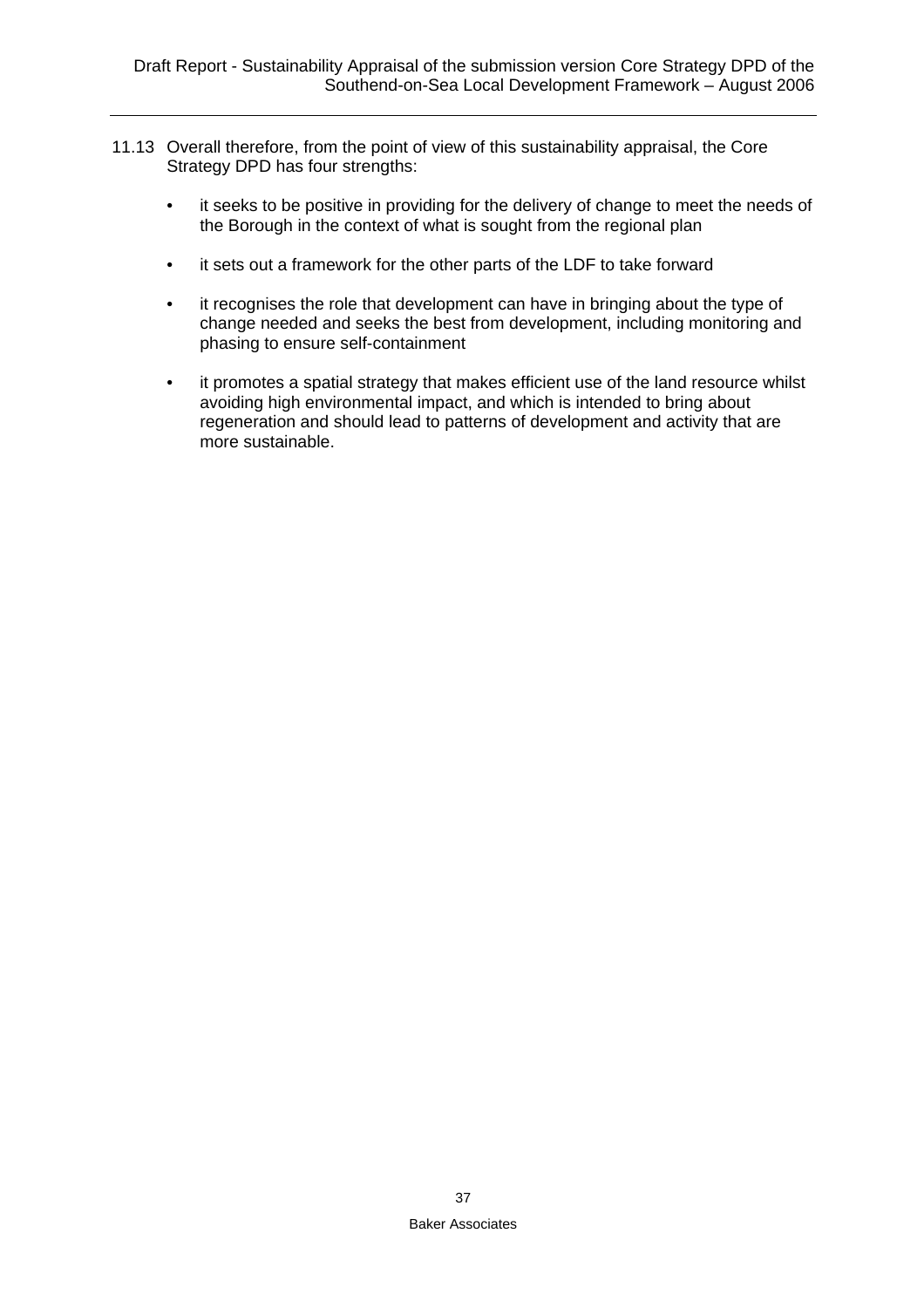## **12 Identification of effects and mitigation**

- 12.1 The SEA Directive requires that consideration is given to how any significant impacts identified during the SA process could be mitigated against. For any LDF part of reducing any likely impacts that have been identified through the appraisal will be by putting in place suitable policies, and criteria, in the Core Strategy, and other DPDs, to mitigate against them, as well as choosing suitable allocated development sites, where it has been found development could be accommodated to minimise any negative sustainability impacts. Ensuring there are appropriate contributions from development will also be part of the way in which some impacts may be mitigated, although financial compensation for harm may not always be suitable or achievable.
- 12.2 However, at this stage it is not possible, or appropriate, to detail how effects can be mitigated for, as the strategic nature of the decisions being made do not allow for individual impacts in need of mitigation to be identified. The policy appraisal in Appendix 2 gives an indication for each policy of the likely significance of the impacts identified. As can be seen in this appendix there is little that can be determined from the Core Strategy that could properly be identified as having a significant negative effect.
- 12.3 Likely effects identified include the impacts of flooding and the construction of new flood defences, which have the potential for adverse impacts on the environment and nature conservation. There are also potential impacts relating to new transport infrastructure, and in particular road building, with the potential for negative impacts relating to air quality and national objectives of reducing emissions of climate change related gases. This type of impact is partially mitigated against in the Core Strategy through measures to be implemented to reduce demand, including new and improved public transport routes, and improving rail accessibility. The location of new development will also be essential in reducing demand for travel, including a better balance of homes and jobs to reduce commuting and create a more self-contained area. Other direct impacts of road building will have to be mitigated against through appropriate protection policies, and the preparation of Environmental Impact Statements to identify and mitigate against the site specific impacts of road proposals.
- 12.4 There are likely to be some impacts on sustainability through the level of development proposed in the Borough, particularly in terms of housing and employment. Impacts of this type of development can be best mitigated against through appropriately sited allocations in the site specific Development Plan Documents, and relevant policies to protect natural resources and ensure new buildings are built to sustainable construction principles. Although the focus on previously developed land should limit the likelihood of impacts, to mitigate possible impacts on regenerated biodiversity on these sites appropriate policy should be in place. Policies ensuring appropriate infrastructure, particularly in terms of water use and sewerage facilities are also essential to ensure this level of development does not harm water quality.
- 12.5 The mitigation of many potential effects of the Core Strategy is therefore likely to occur through ensuring the delivery of the growth levels through appropriate allocated sites, including the urban extensions. Policies developed at a national, regional, and local level will also play a key role in reducing the impact on development, and increasing the sustainability benefits. This will be in terms of reducing impact on the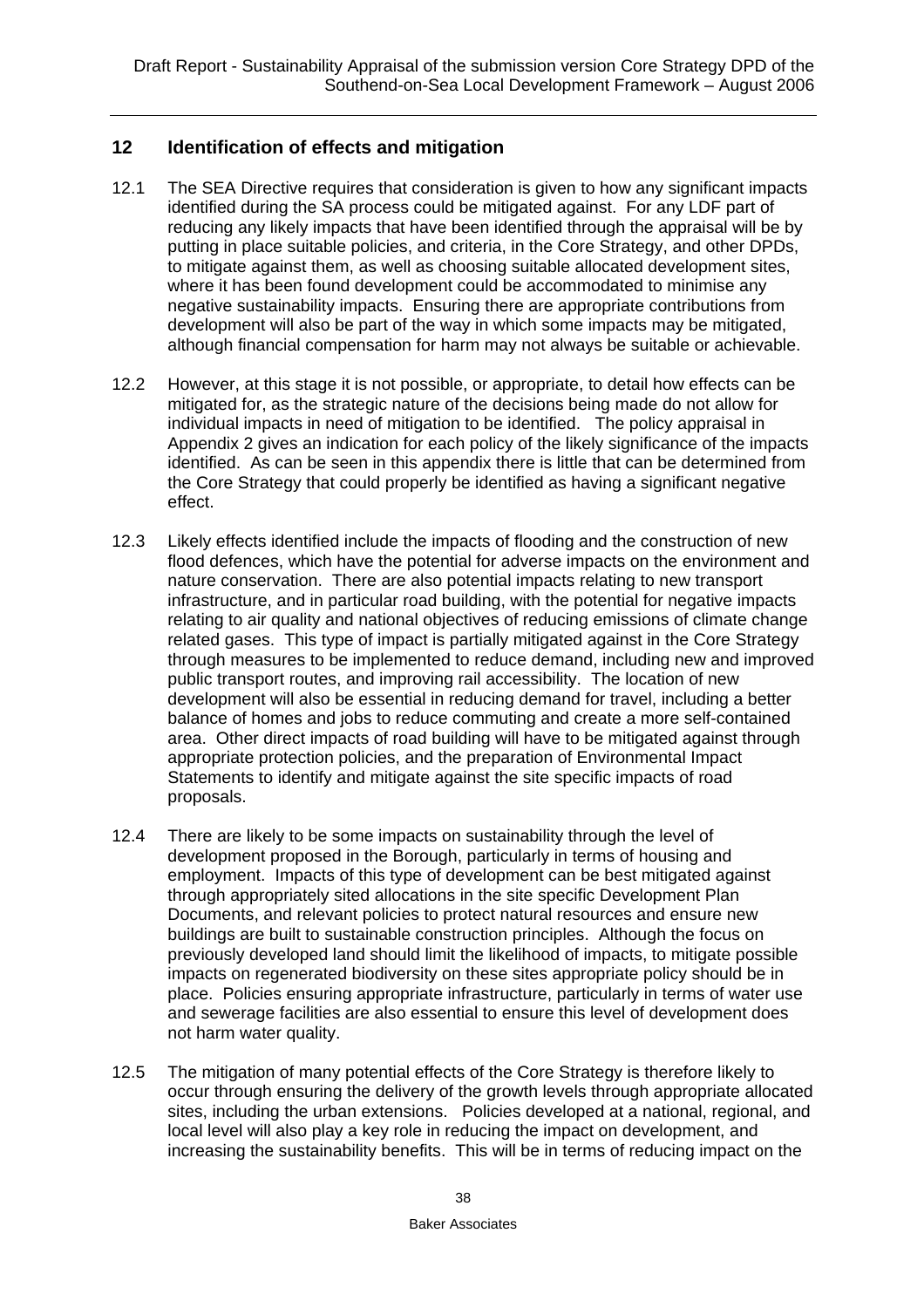natural environment, making more efficient use of natural resources and securing social benefits in new development.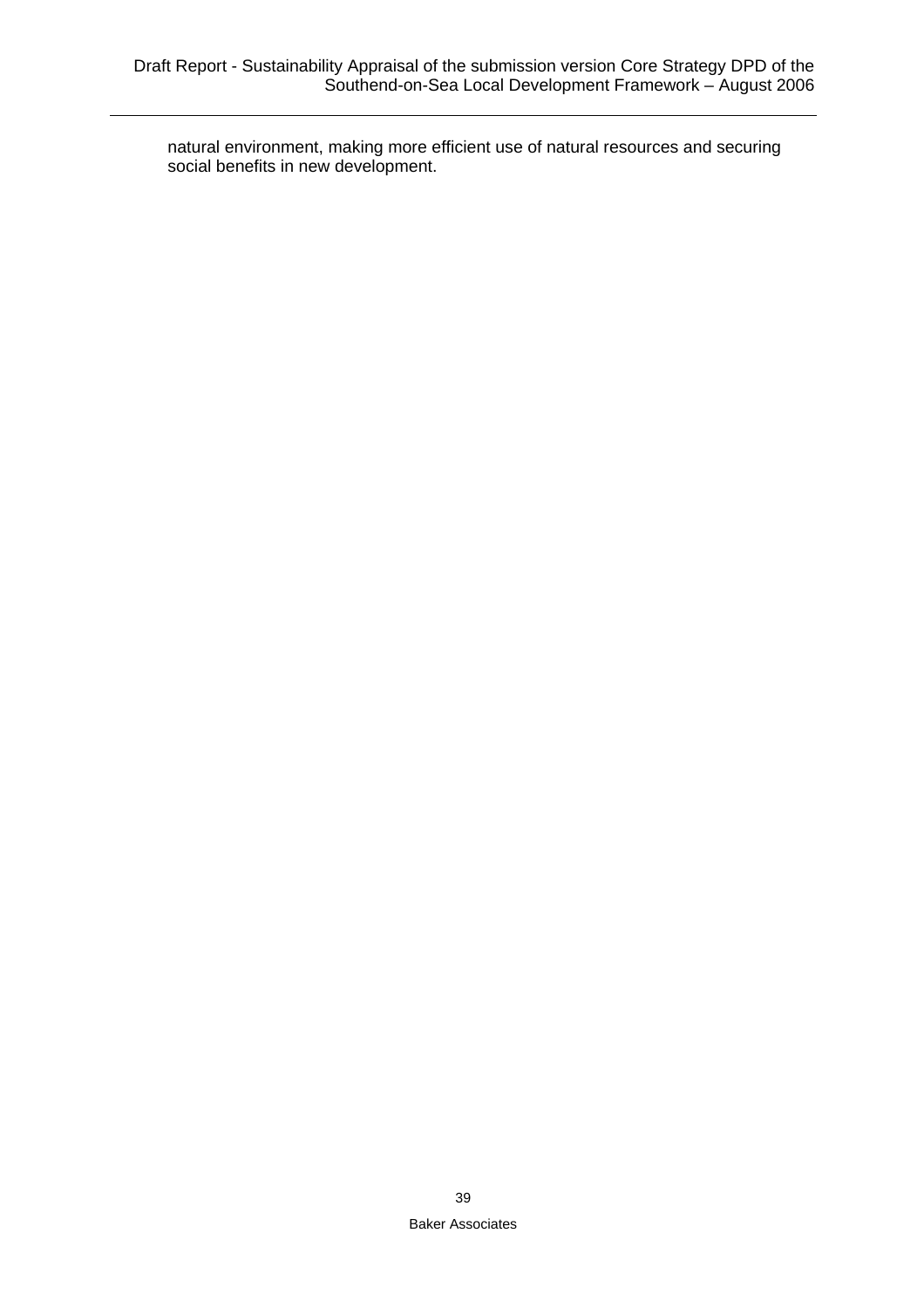# **13 Monitoring**

- 13.1 The SA guidance from ODPM on the Sustainability Appraisal of Regional Spatial Strategies and Local Development Frameworks, on which this SA process has been partly based, highlights the need for monitoring the implementation of the LDF through its component DPDs, with the sustainability framework representing a good starting point for development of targets and indicators for monitoring. It will be important for the LDF and the Core Strategy DPD to recognise that monitoring for the SA should be part of the wider monitoring process for the LDF, using a subset of the overall monitoring objectives. The SEA Regulations specifically state that monitoring for SEA need not be for the express purpose of SEA and can be incorporated into other monitoring arrangements (Regulation 17(2)), and therefore it is appropriate to combine with the Annual Monitoring Report for the LDF.
- 13.2 The specific requirements of the SEA Regulations on monitoring are to: *"monitor the significant environmental effects of the implementation…with the purpose of identifying unforeseen adverse effects at an early stage"* (Regulation 17(1))
- 13.3 Monitoring for the SA aims to identify the effects (environmental, economic and social) of the plan against the baseline and those predicted so as to identity any unforeseen adverse effects and to enable remedial action to be taken, whereas the LDF monitoring programme has been designed to monitor the effectiveness of policies and delivery of proposals in the plan.
- 13.4 The inference is that monitoring should only take place after the LDF has been adopted and implementation begun, therefore monitoring of the spatial strategy alone, in terms of sustainability implications will be difficult. The Core Strategy sets out a list of indicators and targets for monitoring LDF implementation. For these indicators and targets to be useful it must be ensured that they are fit for purpose. Indicators must be directly related to the policy or objective of the LDF that is being monitored, so that changes in the indicators can be directly attributed to the implementation of the LDF, and are not more influenced by other processes beyond the control of the development plan. It is also important that there is an appropriate mechanism in place to make changes to the LDF if it is found that adverse sustainability effects are arising, and data shows that implementation is causing undesirable change. This is vital to ensure monitoring is not only a data collection exercise, but also a real tool for effecting a better LDF. For this reason it may be most suitable to have a core set of indicators where meeting targets (or at least moving towards targets) is critical. The Core Strategy achieves this by including, for each Core Policy (Policies CP1- CP9), a monitoring and implementation framework with indicators, targets/directions and delivery body identification. In addition, the Core Strategy identifies the need for careful monitoring of housing, employment and infrastructure implementation, and the balance between them, to ensure targets are being met. Where levels of development are not coming forward as expected phased release of housing land will be reviewed to ensure that housing growth levels are matching economic and infrastructure growth and ensure development proceeds at matched sustainable levels.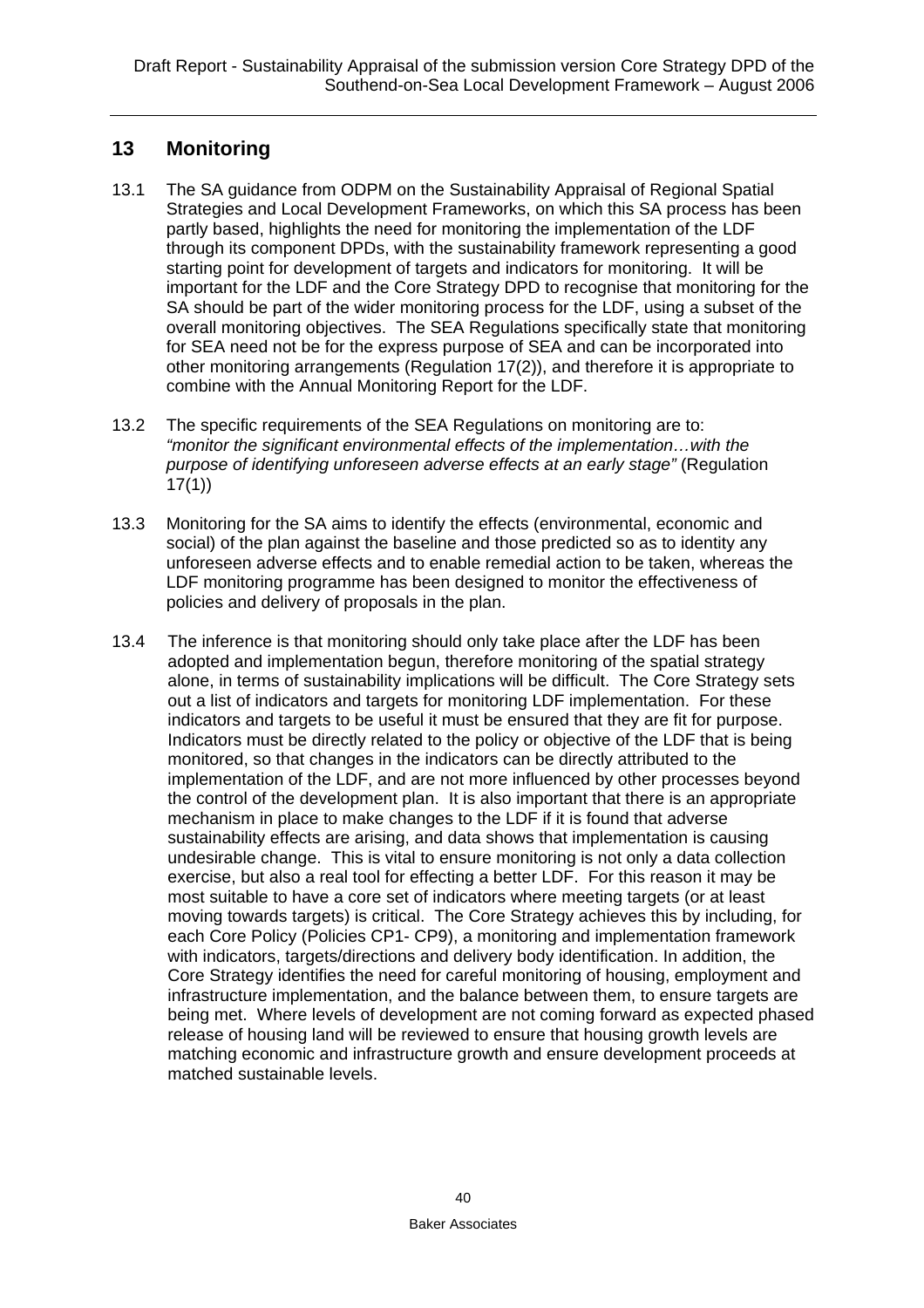## **Appendix 1: Responses to the SA Report to accompany the Public Participation version of the Southend on Sea Borough Council Core Strategy DPD**

The public were consulted on a the Sustainability Appraisal Report of the public participation version of the Core Strategy at the same time as that version of the Core Strategy. Consultation responses were received from 20 respondents, as shown below. A questionnaire accompanying the consultation posed the following questions on the SA Report:

- SA1a: Does the Draft Sustainability Appraisal report deal with the right tissues in 'testing' the Core Strategy?
- SA1b: In particular, do you think that the Sustainability Framework set out as Appendix 1 to the SA report adequately and correctly identifies the various concerns that need to be considered in the appraisal, and the 'direction of change' that is desirable to achieve?
- SA2: Do you think that the Draft Sustainability Appraisal report is generally correct in its interpretation of the likely effects of implementing the Core Strategy as set out in the Public Participation Draft document?

This table show the comments received, and the response column shows how the SA has taken these comments into account. These responses reflect the views of Baker Associates who have undertaken the SA, and do not reflect any formal response of Southend-on-Sea Borough Council.

| <b>Respondent</b>                              | <b>SA</b> | <b>SA</b>      | <b>SA</b> | <b>Comment</b>                                                                                                                                                                                                                                                                                                                                                                                                                                                                                                                                                                                                                                   | <b>Response</b>                                                                                                                                                                                                                                         |  |
|------------------------------------------------|-----------|----------------|-----------|--------------------------------------------------------------------------------------------------------------------------------------------------------------------------------------------------------------------------------------------------------------------------------------------------------------------------------------------------------------------------------------------------------------------------------------------------------------------------------------------------------------------------------------------------------------------------------------------------------------------------------------------------|---------------------------------------------------------------------------------------------------------------------------------------------------------------------------------------------------------------------------------------------------------|--|
|                                                | 1a        | 1 <sub>b</sub> |           |                                                                                                                                                                                                                                                                                                                                                                                                                                                                                                                                                                                                                                                  |                                                                                                                                                                                                                                                         |  |
| <b>Rochford Parish</b><br>Council<br>CS/26/004 |           |                |           | SA 3: No mention is made of provision for waste disposal i.e.<br>refuse and commercial waste no mention of sewage disposal<br>provision                                                                                                                                                                                                                                                                                                                                                                                                                                                                                                          | Policies KP2 and CP6 cover these matters.<br>Infrastructure requirements are also<br>covered by the Core Strategy, although the<br>SA also highlights the need for these<br>considerations as part of delivering<br>development - Appendix 2 CP6.       |  |
| <b>Rev RH Williams</b><br>CS/26/009            | N         | N              | $\vee$    | Complacent about the possible impact on the foreshore,<br>assuming proposed development will not affect the foreshore<br>and that marinas are not a real option. Currently foreshore<br>developments at Westcliff Casino area is a hot topic, with<br>marina consideration as part of proposals for the seafront.<br>The appraisal also fails to adequately address social<br>sustainability. Particular concern is that the Casino could have<br>a massive social sustainability impact, and nothing mentions<br>these or provides any means of monitoring them. Need some<br>serious, unbiased appraisal of the likely social impact of Casino | The Core Strategy makes clear the<br>difference between the foreshore and the<br>Seafront.<br>The SA identifies the need to protected the<br>foreshore, particularly through<br>consideration of the need for 'appropriate<br>assessment' - section 10. |  |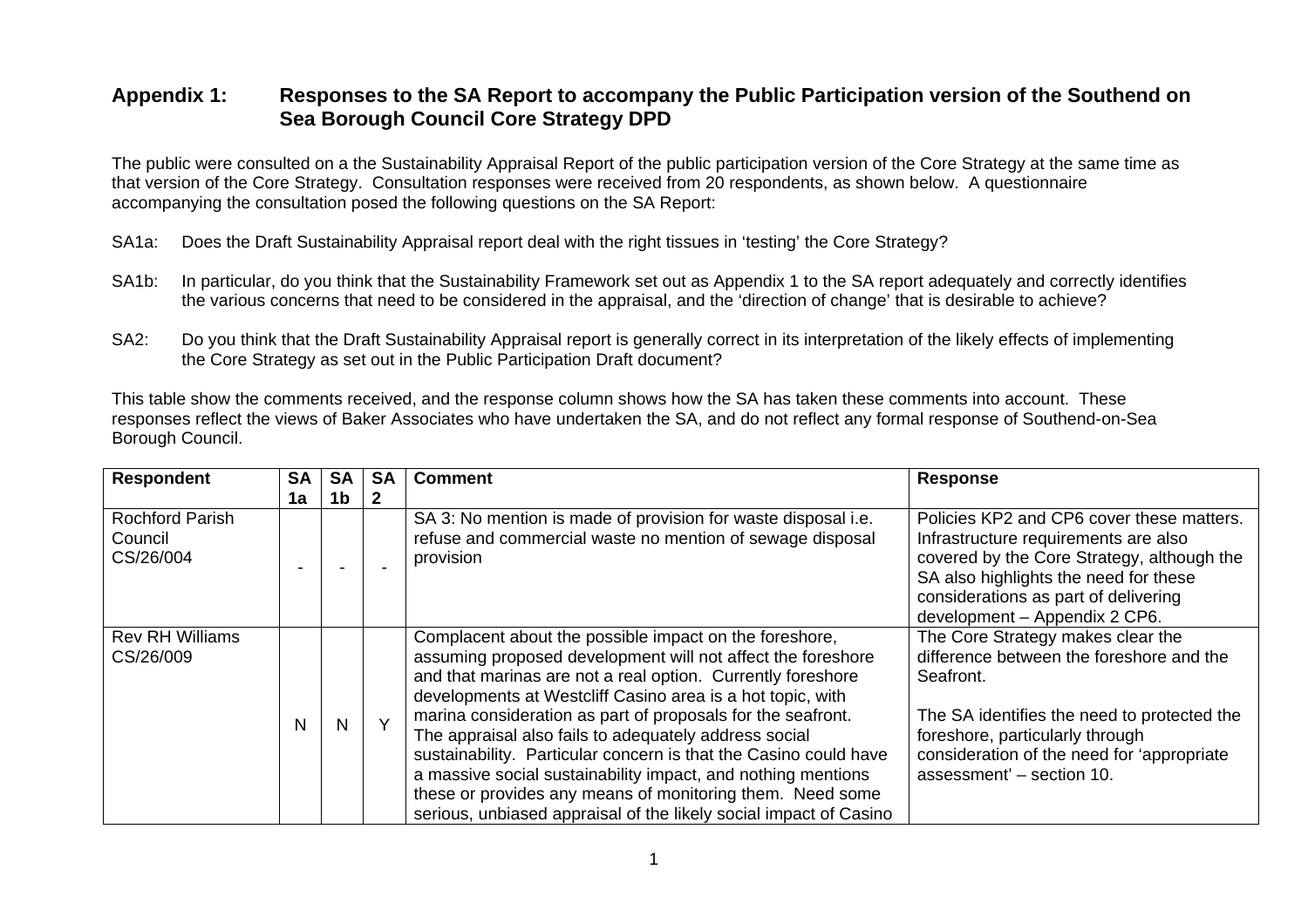|                                    |   |                |   | resort status for Southend.                                                                                                                                                                                                                                                                                                                                                                                                                                                                                                                                                                                                                                                                                                                                                                                                                                                               |                                                                                                                                                                                                                       |
|------------------------------------|---|----------------|---|-------------------------------------------------------------------------------------------------------------------------------------------------------------------------------------------------------------------------------------------------------------------------------------------------------------------------------------------------------------------------------------------------------------------------------------------------------------------------------------------------------------------------------------------------------------------------------------------------------------------------------------------------------------------------------------------------------------------------------------------------------------------------------------------------------------------------------------------------------------------------------------------|-----------------------------------------------------------------------------------------------------------------------------------------------------------------------------------------------------------------------|
| <b>CPRE Essex</b><br>CS/26/022     | Y | Y              | Y | We support the suggestion of an additional objective as set out<br>in para 9.2 of the SA, that the Core Strategy should contain an<br>objective in relation to climate change and flooding.                                                                                                                                                                                                                                                                                                                                                                                                                                                                                                                                                                                                                                                                                               | Climate change was added to the<br>objectives, and the SA still highlights the<br>need for an objective relating to flood.                                                                                            |
| Countryside Agency<br>CS/26/027    | Y | Y              | Y | A helpful commentary on the draft Core Strategy. We hope the<br>outstanding issues it has raised will be addressed as the<br>Strategy is developed.                                                                                                                                                                                                                                                                                                                                                                                                                                                                                                                                                                                                                                                                                                                                       | The SA of the Core Strategy is an iterative<br>process, a background paper has been<br>produced to indicate the influence of the SA<br>on the Core Strategy.                                                          |
| <b>English Nature</b><br>CS/26/030 | Υ | Y              | N | Question SA1a:<br>The draft sustainability appraisal report generally deals with the<br>right issues in 'testing' the core strategy at a generic level.<br>English Nature has focused on providing a consultation<br>response to the Core Strategy, based on the information as<br>presented in this document. As a consequence, we have<br>highlighted all issues for further consideration within our<br>response to the Core Strategy. In practice, we recognise these<br>may have either been previously overlooked by your council or<br>actually regarded as implicit within Council thinking (eg.<br>geographical constraint of development within 'seafront' area).<br><b>Question SA2:</b><br>No, there are a number of specific instances within the appraisal<br>where English Nature questions the conclusions of the<br>assessment. These are dealt with sequentially below: | Noted.                                                                                                                                                                                                                |
|                                    |   | KP1 - Option 1 |   | Performance: The issues raised in our consultation response to Question 1 and<br>specifically Q.1(a) are relevant. It may be worth adding additional text that the<br>maintenance and upgrading of sea walls contributes to the perpetuation of<br>coastal squeeze and development within coastal floodplain limits flexibility for<br>future managed realignment options.<br>Direction of change: If the spatial regeneration strategy promotes development<br>within the foreshore then we regard the Direction of change to be $X - 'conflict$<br>between the approach and the sustainability concern'                                                                                                                                                                                                                                                                                 | The issue of coastal squeeze has now been<br>added to the text of the SA, including in the<br>screening for 'appropriate assessment', and<br>is mentioned as a potential key impact of<br>the proposed Core Strategy. |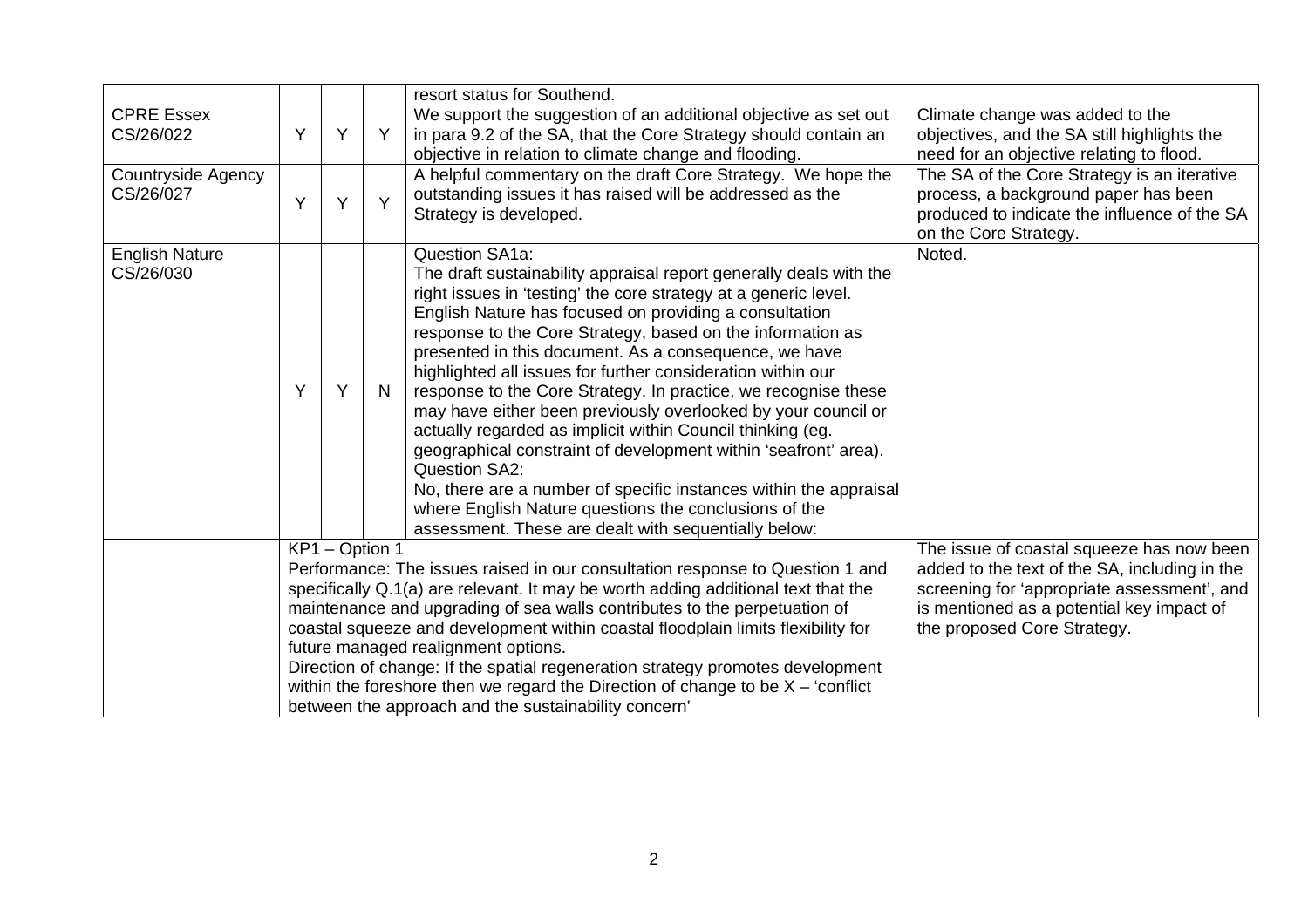| KP1- Option 2<br>Performance: The issues raised in our consultation response to Question 1 and<br>specifically Q.1(b) are relevant.<br>Direction of change: English Nature agrees with the uncertainty at this current<br>time and believes that targeted ecological survey is necessary to inform the<br>spatial planning process. Large-scale developments have the potential to be<br>consistent with sustainability principles and contribute to biodiversity objectives,<br>subject to an informed and innovative approach to planning and project<br>development.                                                                                                                                                                                                                                                                                                                                                                                                                                                                                                                                                                                                                                                                 | Noted. KP1 Option 2 is no longer a<br>consideration in the submission version<br>Core Strategy.                                                                                                                                                                        |
|-----------------------------------------------------------------------------------------------------------------------------------------------------------------------------------------------------------------------------------------------------------------------------------------------------------------------------------------------------------------------------------------------------------------------------------------------------------------------------------------------------------------------------------------------------------------------------------------------------------------------------------------------------------------------------------------------------------------------------------------------------------------------------------------------------------------------------------------------------------------------------------------------------------------------------------------------------------------------------------------------------------------------------------------------------------------------------------------------------------------------------------------------------------------------------------------------------------------------------------------|------------------------------------------------------------------------------------------------------------------------------------------------------------------------------------------------------------------------------------------------------------------------|
| KP1-Option 3<br>Performance: The issues raised in our consultation response to Question 1 and<br>specifically Q.1(c) are relevant.<br>Direction of change: English Nature agrees with the uncertainty at this current<br>time and believes that targeted ecological survey is necessary to inform the<br>spatial planning process.                                                                                                                                                                                                                                                                                                                                                                                                                                                                                                                                                                                                                                                                                                                                                                                                                                                                                                      | Noted. KP1 Option 3 is no longer a<br>consideration in the submission version<br>Core Strategy.                                                                                                                                                                        |
| KP <sub>2</sub><br>Performance: The issues raised in our consultation response to Question 2 are<br>relevant.<br>English Nature agrees with the appraisal and the intentions to substitute with<br>'result in no net loss of environmental assets'. An alternative amendment would<br>be to change the wording of this objective to 'conserve and enhance' consistent<br>with our consultation response to question 2.<br>Direction of change: English Nature agrees with the current assessment, but<br>believes that developments have the potential to contribute to biodiversity and<br>open space objectives, subject to an informed and innovative approach to<br>planning and project development, that incorporates sustainable construction<br>techniques (eg. sustainable drainage systems, eco-landscaping, greening<br>development etc.). Consequently, the direction and context provided by suitable<br>supplementary planning guidelines has the capacity to promote economic, social<br>and environmental progress through encouraging creative design and<br>implementation. In pursuit of these objectives, English Nature would welcome<br>consultation during the development of relevant supplementary guidelines. | The wording has been altered in the<br>submission version Core Strategy, this is<br>reflected in the comments of the SA.<br>Enhancing biodiversity in new development<br>is referred to in the appraisal of Policy CP4,<br>and in related paragraphs of the SA Report. |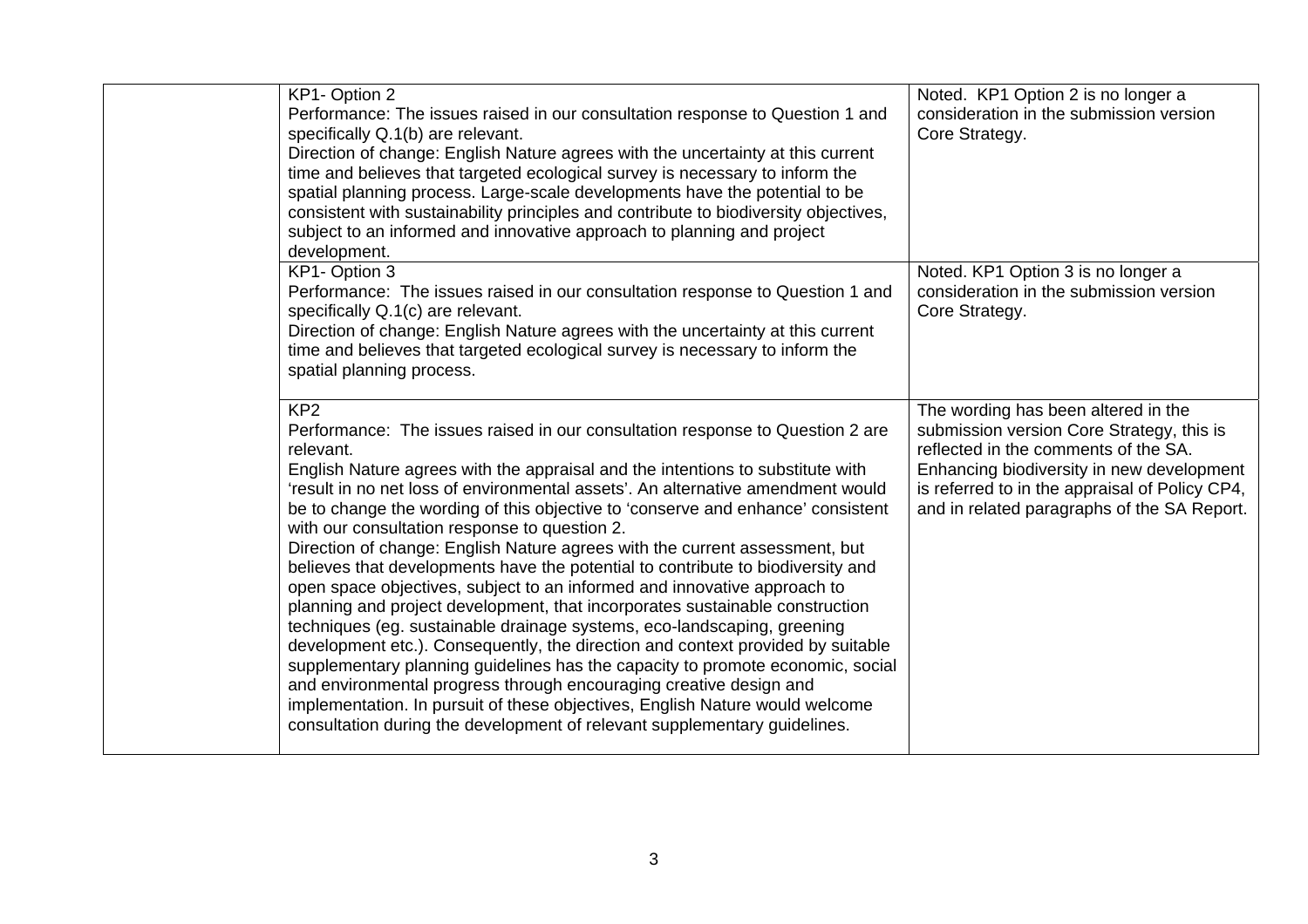| KP <sub>3</sub><br>Performance: The issues raised in our consultation response to Question 3 are<br>relevant.<br>Direction of change: If the spatial regeneration strategy promotes development<br>within the foreshore then we regard the Direction of change to be $X - 'conflict$<br>between the approach and the sustainability concern'. If not, then subject to<br>amendments suggested within our proposed consultation response to Question<br>3, English Nature agrees with the proposed direction of change, for reasons<br>stated in our response to paragraph KP2 above.                                                                                                                                                                                                                                                                                                                                                                                                                                                                                                                                                                                                                                                                                                                                                                                       | The submission version of the Core<br>Strategy has better defined the distinction<br>between foreshore and Seafront. The SA<br>does identify that the foreshore should be<br>protected from development.                                                                                                                                                                                                                  |
|----------------------------------------------------------------------------------------------------------------------------------------------------------------------------------------------------------------------------------------------------------------------------------------------------------------------------------------------------------------------------------------------------------------------------------------------------------------------------------------------------------------------------------------------------------------------------------------------------------------------------------------------------------------------------------------------------------------------------------------------------------------------------------------------------------------------------------------------------------------------------------------------------------------------------------------------------------------------------------------------------------------------------------------------------------------------------------------------------------------------------------------------------------------------------------------------------------------------------------------------------------------------------------------------------------------------------------------------------------------------------|---------------------------------------------------------------------------------------------------------------------------------------------------------------------------------------------------------------------------------------------------------------------------------------------------------------------------------------------------------------------------------------------------------------------------|
| CP1 - Option 1<br>Performance: The issues raised in our consultation response to Question 4,<br>specifically Q.4a, are relevant.<br>Direction of change: If the spatial regeneration strategy promotes development<br>within the foreshore then we regard the Direction of change for biodiversity to be<br>$X - 'conflict$ between the approach and the sustainability concern'. If the spatial<br>regeneration strategy geographically restricts development to the area landward<br>of the seafront flood defence wall, then English Nature is happy to agree with the<br>current assessment for biodiversity, but believes that developments have the<br>potential to contribute to biodiversity and also open space objectives, subject to<br>an informed and innovative approach to planning and project development, that<br>incorporates sustainable construction techniques (eg. sustainable drainage<br>systems, eco-landscaping, greening development etc.).<br>English Nature questions whether the assessment for Direction of change for Air<br>Quality has adequately accounted for the potential growth aspirations of London<br>Southend Airport. To ensure that airport growth does not adversely impact on Air<br>Quality targets we believe that current policy wording could be enhanced<br>consistent with our consultation response to Question 4a. | The submission version of the Core<br>Strategy has better defined the distinction<br>between foreshore and Seafront. The SA<br>does identify that the foreshore should be<br>protected from development, and that<br>biodiversity needs to be consideration of all<br>new development.<br>Matters related to the impact of the airport<br>are covered in comments on Policy CP3<br>where it has been added to the policy. |
| CP1 - Option 2<br>Performance & Direction of change: The issues raised in our consultation<br>response to Question 4, specifically Q.4b, are relevant.                                                                                                                                                                                                                                                                                                                                                                                                                                                                                                                                                                                                                                                                                                                                                                                                                                                                                                                                                                                                                                                                                                                                                                                                                     | Noted. CP1 Option 2 is no longer a<br>consideration in the submission version<br>Core Strategy.                                                                                                                                                                                                                                                                                                                           |
| CP1 - Option 3<br>Performance & Direction of change: The issues raised in our consultation<br>response to Question 4, specifically Q.4c, are relevant.                                                                                                                                                                                                                                                                                                                                                                                                                                                                                                                                                                                                                                                                                                                                                                                                                                                                                                                                                                                                                                                                                                                                                                                                                     | Noted. CP1 Option 3 is no longer a<br>consideration in the submission version<br>Core Strategy.                                                                                                                                                                                                                                                                                                                           |
| CP <sub>2</sub><br>Performance: The issues raised in our consultation response to Question 5,<br>specifically Q.5a, are relevant.<br>Direction of change: English Nature disagrees with the assessment that there is                                                                                                                                                                                                                                                                                                                                                                                                                                                                                                                                                                                                                                                                                                                                                                                                                                                                                                                                                                                                                                                                                                                                                       | This policy is unlikely to have any direct<br>impact on biodiversity. The consideration<br>of biodiversity remains as consideration of<br>all new development in the Borough, as                                                                                                                                                                                                                                          |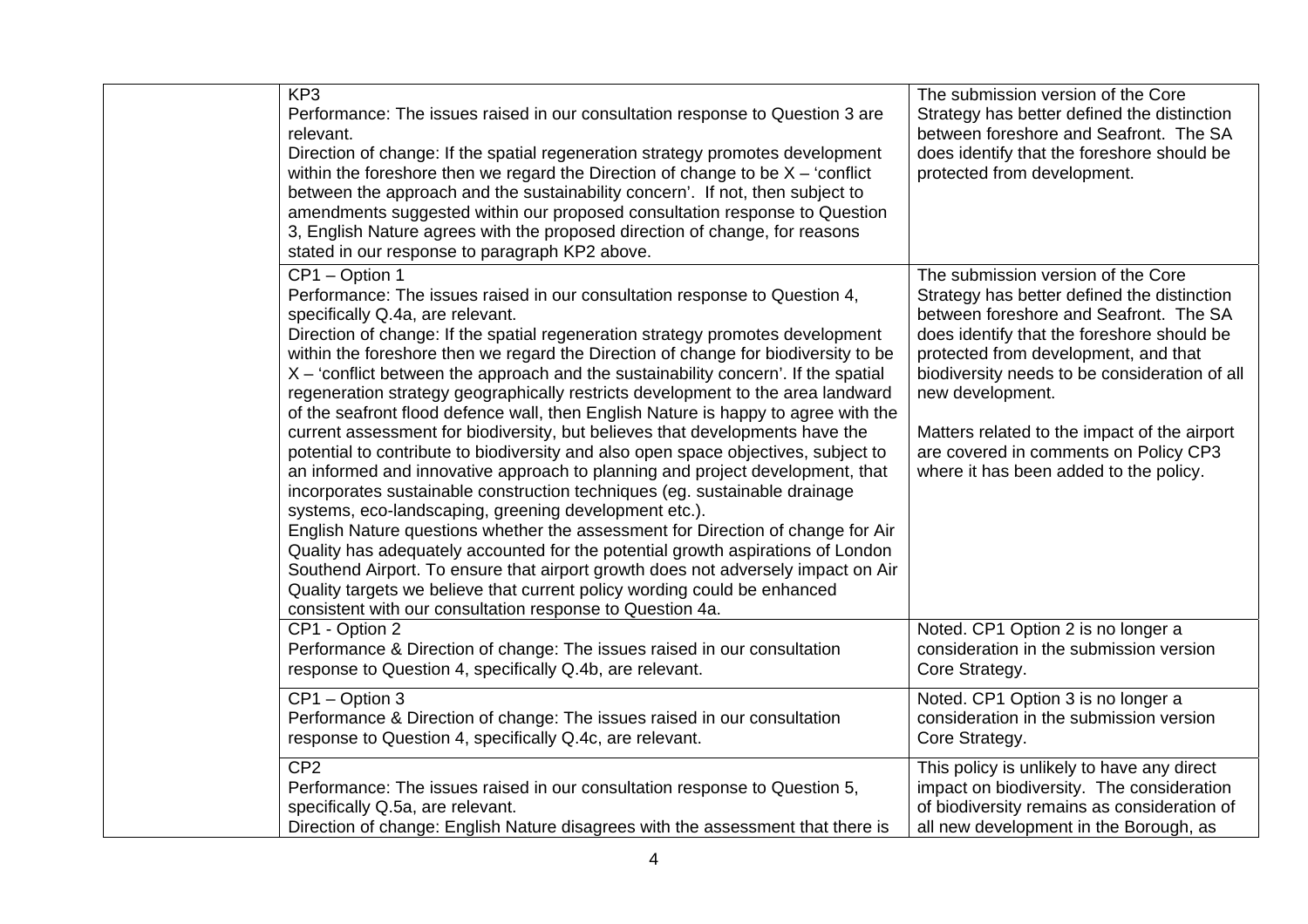| no relationship between the policy and biodiversity. English Nature believes that                                                                    | noted in the SA Report.                        |
|------------------------------------------------------------------------------------------------------------------------------------------------------|------------------------------------------------|
| there may be uncertainty at this current time about the nature conservation                                                                          |                                                |
| interest of these town centres, but as indicated within the biodiversity section of                                                                  |                                                |
| the sustainability appraisal urban areas can support significant wildlife interest.                                                                  |                                                |
| English Nature believes the assessment should be scored $(?) - 'likely'$                                                                             |                                                |
| relationship but cannot be identified at this level'. To address this, we believe it is                                                              |                                                |
| appropriate to include appropriate environmental considerations within the                                                                           |                                                |
| criteria-based decision making process to inform the spatial planning process.                                                                       |                                                |
| CP <sub>3</sub>                                                                                                                                      | The SA has been altered to show there is       |
| Performance: The issues raised in our consultation response to Question 6,                                                                           | likely to be an ambiguous impact, rather       |
| specifically Q.6a, are relevant.                                                                                                                     | than no relationship. The policy is not        |
| Direction of change: English Nature disagrees with the assessment that there is                                                                      | specific enough to indicate they severity of   |
|                                                                                                                                                      | the impact on biodiversity. The issue of       |
| no relationship between the policy and biodiversity. As identified within our<br>response to question 6a, the proposed improvements to transport and | potential impact of more use of the Thames     |
|                                                                                                                                                      |                                                |
| accessibility have the capacity to adversely impact on the nature conservation                                                                       | for transport is highlighted in the SA Report, |
| interest of the Borough. Without due consideration of these issues within the                                                                        | including in the screening decision for        |
| planning process the Direction of change is likely to be $X - '$ conflict between the                                                                | 'appropriate assessment'.                      |
| approach and the sustainability concern'. Consistent with the aspirations of SEA                                                                     |                                                |
| and sustainable development principles it would make most sense to make                                                                              |                                                |
| changes to the current policy and supporting text to address the issues raised in                                                                    |                                                |
| our consultation response to Question 6a. We have suggested wording that may                                                                         |                                                |
| be appropriate.                                                                                                                                      |                                                |
| English Nature agrees with the assessment for Direction of change for Air                                                                            |                                                |
| Quality and refers your council to our consultation response to Question 6a with                                                                     |                                                |
| respect to London Southend Airport.                                                                                                                  |                                                |
| As a generic point, the value of wild open space to act as pollution filters for air &                                                               |                                                |
| water, and functional buffer areas should not be overlooked in spatial planning.                                                                     |                                                |
| CP4                                                                                                                                                  | Noted.                                         |
| Performance: The issues raised in our consultation response to Question 7,                                                                           |                                                |
| specifically Q.7a, are relevant.                                                                                                                     |                                                |
| Direction of change: English Nature generally agrees with the proposed Direction                                                                     |                                                |
| of change, but refers your council to our consultation response to Question 7a.                                                                      |                                                |
| CP <sub>5</sub>                                                                                                                                      | Noted.                                         |
| Performance: The issues raised in our consultation response to Question 8 are                                                                        |                                                |
| relevant.                                                                                                                                            |                                                |
| Direction of change: English Nature agrees with the proposed Direction of                                                                            |                                                |
| change, but refers your council to our consultation response to Question 8.                                                                          |                                                |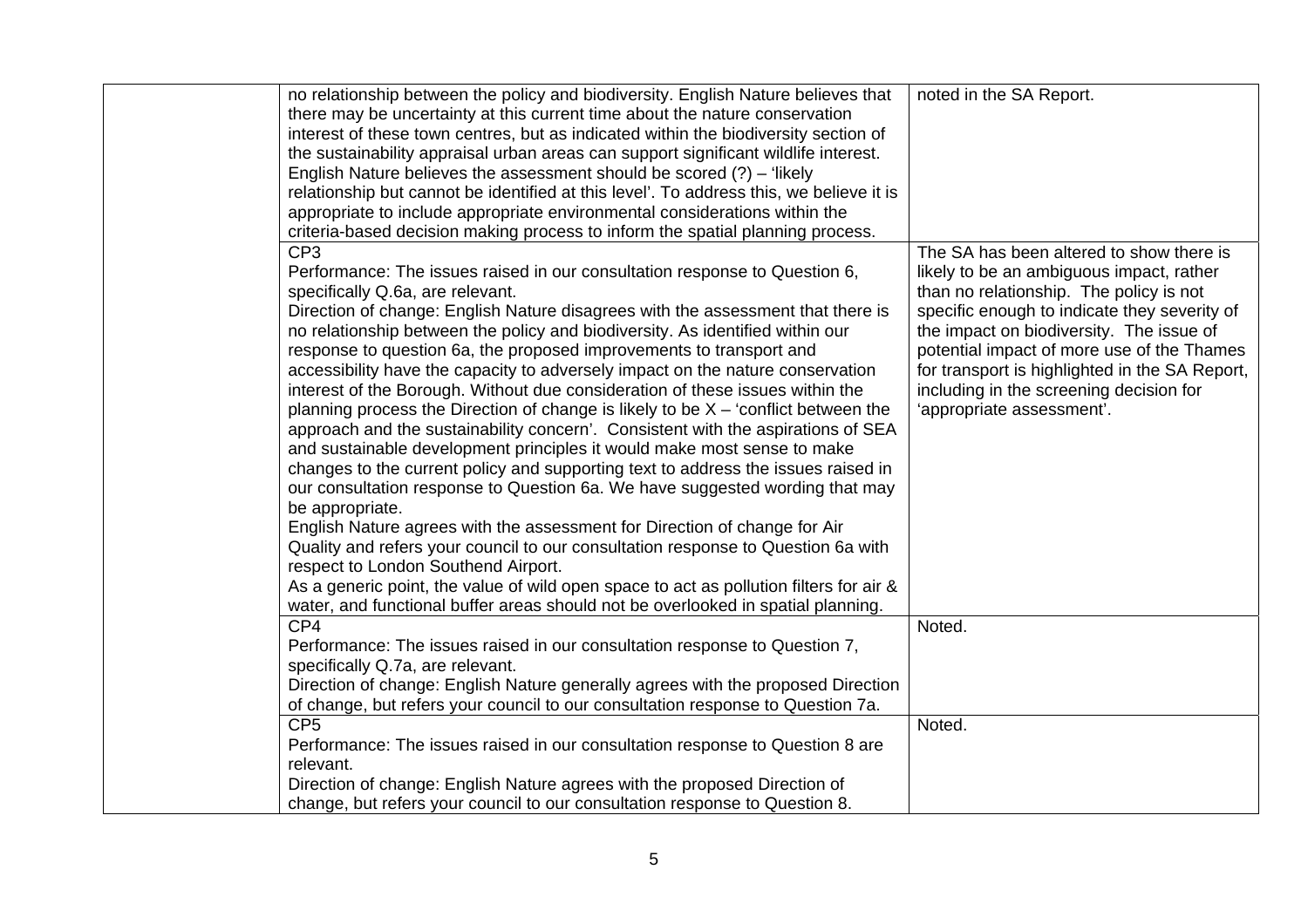| CP <sub>6</sub><br>Performance: The issues raised in our consultation response to Question 9 are<br>relevant.<br>Direction of change: English Nature disagrees with the assessment that there is<br>no relationship between this policy and biodiversity for the reasons stated within<br>our consultation response to Question 9. Opportunities exist for new and existing<br>recreational facilities to positively contribute to biodiversity and the sustainability<br>concern, consistent with the provisions of PPG17.                                                                                                                                                                                                                                                                                         | The SA recognises that there is a<br>relationship between open space and<br>biodiversity and this is covered in<br>comments on Policy CP7 of in the SA<br>Report.                                                                                                                                                                                                                            |
|---------------------------------------------------------------------------------------------------------------------------------------------------------------------------------------------------------------------------------------------------------------------------------------------------------------------------------------------------------------------------------------------------------------------------------------------------------------------------------------------------------------------------------------------------------------------------------------------------------------------------------------------------------------------------------------------------------------------------------------------------------------------------------------------------------------------|----------------------------------------------------------------------------------------------------------------------------------------------------------------------------------------------------------------------------------------------------------------------------------------------------------------------------------------------------------------------------------------------|
| CP7<br>Performance: The issues raised in our consultation response to Question 10 are<br>relevant.<br>Direction of change: English Nature disagrees with the assessment that there is<br>no relationship between this policy and biodiversity for the reasons stated within<br>our consultation response to Question 9. Opportunities exist for new and existing<br>recreational facilities to positively contribute to biodiversity and the sustainability<br>concern, consistent with the provisions of PPG17.                                                                                                                                                                                                                                                                                                    | The SA comments that this policy could be<br>improved to secure biodiversity benefits in<br>new open space, and ensure that it is a<br>consideration in new and existing provision.                                                                                                                                                                                                          |
| CP8 - Option 1<br>Performance: The issues raised in our consultation response to Question 11,<br>specifically Q.11a, are relevant.<br>Direction of change: If the spatial regeneration strategy promotes development<br>within the foreshore then we regard the Direction of change for biodiversity to be<br>$X - 'conflict$ between the approach and the sustainability concern'. If the spatial<br>regeneration strategy geographically restricts development to the area landward<br>of the seafront flood defence wall, then English Nature believes that the most<br>appropriate score is $(?)$ – 'likely relationship but cannot be identified at this level'.<br>We believe that targeted ecological survey is necessary to inform the spatial<br>planning process, consistent with the provisions of PPS9. | The SA Report and appraisal shown the<br>relevant policy appraisal matrix indicates<br>the likely impact the policy could have on<br>biodiversity, particularly due to 'coastal<br>squeeze' issues. Better distinction has<br>been made between the Seafront and<br>foreshore in the submission version Core<br>Strategy, and indicates there are unlikely to<br>be impacts on biodiversity. |
| CP8 - Option 2<br>Performance & Direction of change: The issues raised in our consultation<br>response to Question 11, specifically Q.11b, are relevant.                                                                                                                                                                                                                                                                                                                                                                                                                                                                                                                                                                                                                                                            | Noted. CP2 Option 2 is no longer a<br>consideration in the submission version<br>Core Strategy.                                                                                                                                                                                                                                                                                              |
| CP8 - Option 3<br>Performance & Direction of change: The issues raised in our consultation<br>response to Question 11, specifically Q.11c, are relevant.                                                                                                                                                                                                                                                                                                                                                                                                                                                                                                                                                                                                                                                            | Noted. CP2 Option 3 is no longer a<br>consideration in the submission version<br>Core Strategy.                                                                                                                                                                                                                                                                                              |
| <b>Sustainability Appraisal</b><br>Within the Sustainability appraisal (which seeks to meet the requirements of SEA<br>directive) English Nature notes the following.<br>The expectation will be for the SEA to show that in making the development                                                                                                                                                                                                                                                                                                                                                                                                                                                                                                                                                                 | Noted.                                                                                                                                                                                                                                                                                                                                                                                       |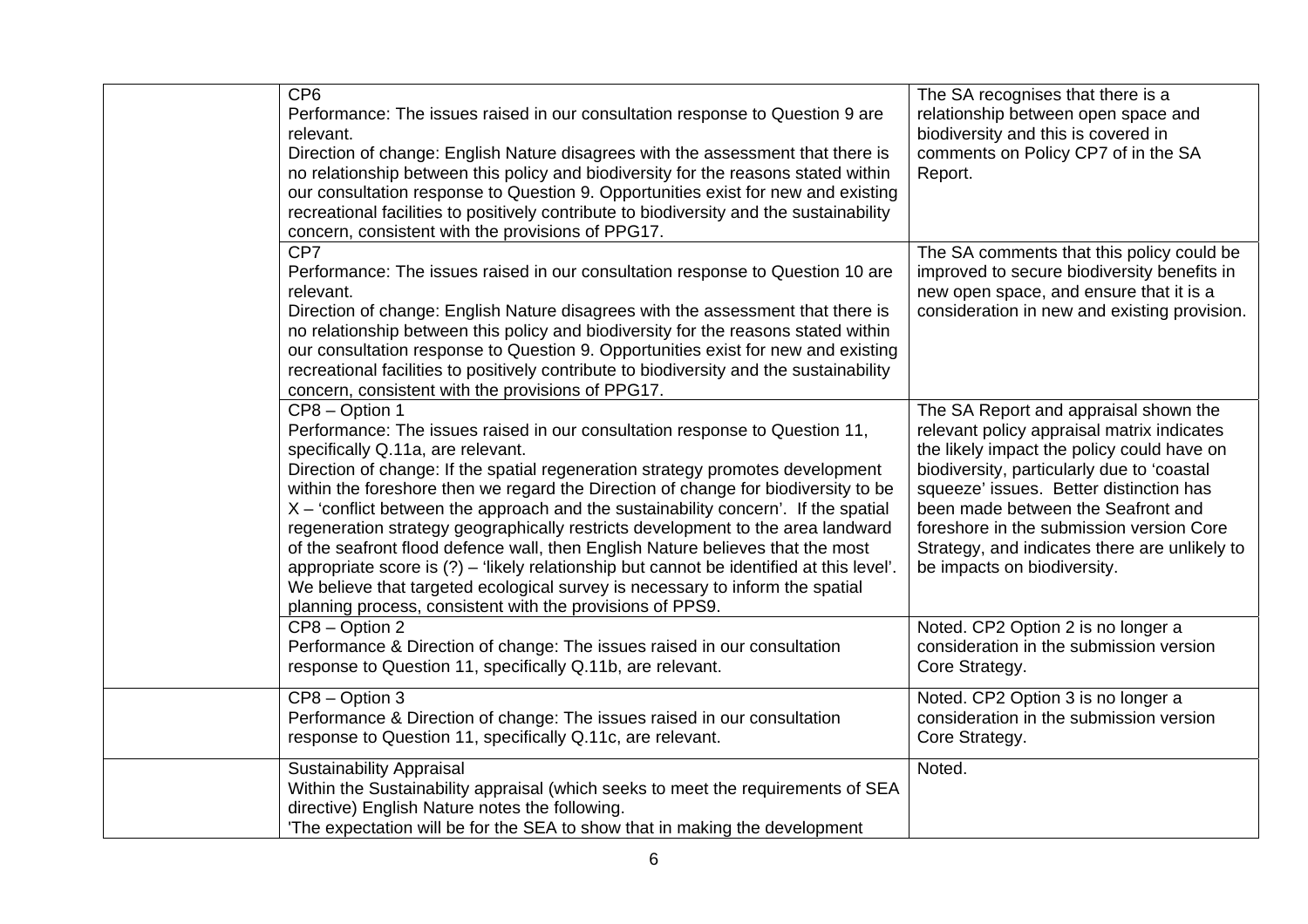|                                |                                                                                                                    |                                                                             |    | provision in the LDF, the Council has identified the environmental consequences                                                                                    |                                                                                   |  |
|--------------------------------|--------------------------------------------------------------------------------------------------------------------|-----------------------------------------------------------------------------|----|--------------------------------------------------------------------------------------------------------------------------------------------------------------------|-----------------------------------------------------------------------------------|--|
|                                |                                                                                                                    |                                                                             |    | of the development of sites and identified whether the provision could be made                                                                                     |                                                                                   |  |
|                                |                                                                                                                    |                                                                             |    | with the use of other sites with less environmental harm or greater environmental                                                                                  |                                                                                   |  |
|                                |                                                                                                                    |                                                                             |    | benefit. The SEA Directive requires the LDF-making body to report on the                                                                                           |                                                                                   |  |
|                                |                                                                                                                    |                                                                             |    | environmental implications of the LDF however, not to make decisions for the                                                                                       |                                                                                   |  |
|                                |                                                                                                                    |                                                                             |    | LDF based on those environmental implications'                                                                                                                     |                                                                                   |  |
|                                |                                                                                                                    |                                                                             |    | Whilst the SEA directive does not 'make decisions for the LDF based on the                                                                                         |                                                                                   |  |
|                                |                                                                                                                    |                                                                             |    | environmental implications', it is important that your council uses the up-to-date                                                                                 |                                                                                   |  |
|                                |                                                                                                                    |                                                                             |    | relevant information from the SEA to develop plans that contribute to sustainable                                                                                  |                                                                                   |  |
|                                |                                                                                                                    |                                                                             |    | development objectives, mindful of the national guidance provided within PPS9,                                                                                     |                                                                                   |  |
|                                |                                                                                                                    |                                                                             |    | PPS17 and PPG3 etc                                                                                                                                                 |                                                                                   |  |
| Save Our Seashore<br>CS/26/045 |                                                                                                                    |                                                                             |    | This document is vital to a consideration of the Core Strategy yet                                                                                                 | Additional material has been added at                                             |  |
|                                |                                                                                                                    |                                                                             |    | its importance has not be publicised and we have found it difficult<br>to obtain a copy.                                                                           | paragraph 4.5, and this table shows how<br>consultation responses received at the |  |
|                                |                                                                                                                    |                                                                             |    | The environmental aspect of the Council's proposals is obviously                                                                                                   | previous consultation stage will be taken                                         |  |
|                                |                                                                                                                    |                                                                             |    | of major importance to us. It is unclear what the responses of the                                                                                                 | into account.                                                                     |  |
|                                |                                                                                                                    |                                                                             |    | consultation bodies were, as they are simply described as                                                                                                          |                                                                                   |  |
|                                |                                                                                                                    |                                                                             |    | generic. The report recognises that much background information                                                                                                    |                                                                                   |  |
|                                |                                                                                                                    |                                                                             |    | is lacking.                                                                                                                                                        |                                                                                   |  |
| <b>Essex Wildlife Trust</b>    |                                                                                                                    |                                                                             |    | Made some suggested changes on our differing interpretation of                                                                                                     | The importance of protection of biodiversity                                      |  |
| CS/26/053                      |                                                                                                                    |                                                                             |    | the links between biodiversity and the individual Policies.                                                                                                        | is referred to throughout the report. Section                                     |  |
|                                | Y                                                                                                                  | Y                                                                           | N. | Biodiversity should be given higher status in the LDF, ranking                                                                                                     | 10 on screening for 'appropriate                                                  |  |
|                                |                                                                                                                    |                                                                             |    | alongside economic and social issues.                                                                                                                              | assessment' concentrates solely on                                                |  |
|                                |                                                                                                                    |                                                                             |    |                                                                                                                                                                    | biodiversity related issues.                                                      |  |
|                                |                                                                                                                    |                                                                             |    | One of the most important targets is to ensure that the baseline data is robust                                                                                    | Noted.                                                                            |  |
|                                |                                                                                                                    | and up-to-date                                                              |    |                                                                                                                                                                    |                                                                                   |  |
|                                |                                                                                                                    |                                                                             |    | We are generally satisfied that the SA deals with the correct issues in 'testing'                                                                                  | The submission version of the Core                                                |  |
|                                |                                                                                                                    |                                                                             |    | the Core Strategy. Our main concern with the Core Strategy is the lack of                                                                                          | Strategy clarifies the definition of Seafront.                                    |  |
|                                |                                                                                                                    |                                                                             |    | definition of the 'seafront' in relation to Option 1, and potential impacts on                                                                                     |                                                                                   |  |
|                                |                                                                                                                    |                                                                             |    | internationally designated nature conservation interests.                                                                                                          |                                                                                   |  |
|                                |                                                                                                                    | We broadly agree the sustainability framework achieves its goals.<br>Noted. |    |                                                                                                                                                                    |                                                                                   |  |
|                                |                                                                                                                    | Although EWT agrees on a number of issues, there are a number of comments   |    |                                                                                                                                                                    |                                                                                   |  |
|                                |                                                                                                                    |                                                                             |    | to appraisal as set out in Appendix 1.                                                                                                                             |                                                                                   |  |
|                                |                                                                                                                    |                                                                             |    | Under Option 1 (Policy KP1) there is likely to be a negative direction of change                                                                                   | Coastal squeeze is highlighted as an issue,                                       |  |
|                                | on biodiversity if development of the 'seafront' impacts adversely on the<br>and the appraisal has been altered to |                                                                             |    |                                                                                                                                                                    |                                                                                   |  |
|                                |                                                                                                                    |                                                                             |    |                                                                                                                                                                    |                                                                                   |  |
|                                |                                                                                                                    |                                                                             |    | internationally designated foreshore. Coastal squeeze is also likely to be a<br>major issue. With therefore disagree with the '?' in our view it should be an 'x'. | reflect possible negative impacts.                                                |  |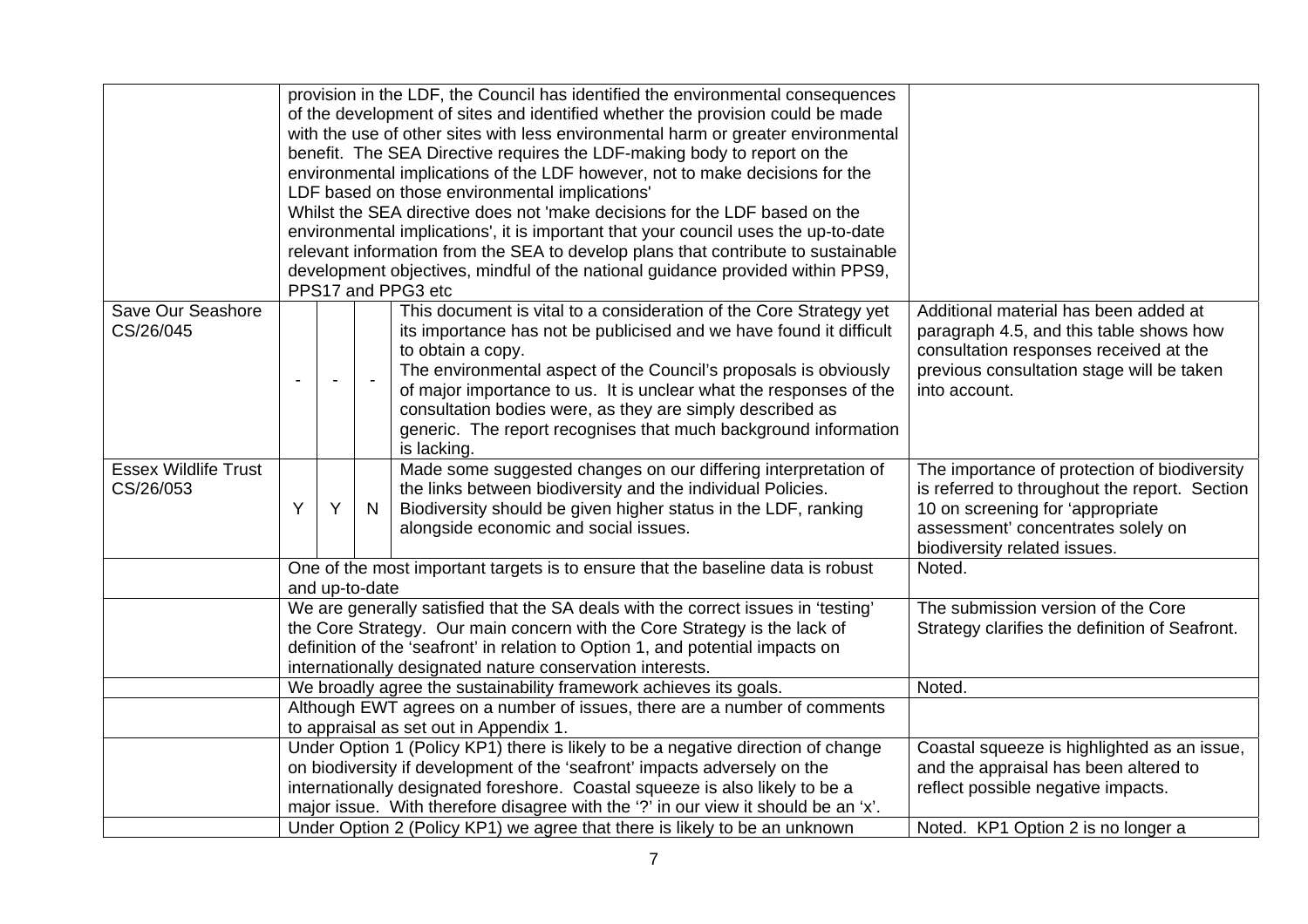| impact at present. A full and timely ecological survey should be conducted to       | consideration in the submission version        |
|-------------------------------------------------------------------------------------|------------------------------------------------|
| inform the spatial planning process. We agree with the '?'.                         | Core Strategy.                                 |
| Under Option 3 (Policy KP1) we agree that there is likely to be an unknown          | Noted. KP1 Option 2 is no longer a             |
|                                                                                     | consideration in the submission version        |
| impact at present. A full and timely ecological survey should be conducted to       |                                                |
| inform the spatial planning process. We agree with the '?'.                         | Core Strategy.                                 |
| Under policy KP2, agree with the appraisal and intentions of substitute with        | The wording has been altered in the            |
| 'result in no net loss of environmental assets'. We also support the opinion that   | submission version Core Strategy, this is      |
| the phrase 'respect the natural environment' is fairly weak. Suggested a change     | reflected in the comments of the SA.           |
| of wording as an alternative that the Council may wish to consider. With            | Enhancing biodiversity in new development      |
| stronger commitment to biodiversity, the link with KP2 has the potential to         | is referred to in the appraisal of Policy CP4, |
| provide a positive outcome for wildlife.                                            | and in related paragraphs of the SA Report.    |
| Under policy KP3 we reiterate our concerns about the undefined 'foreshore'.         | The policy appraisal against biodiversity      |
| Until this matter is satisfactorily resolved we believe the direction of change     | has been altered to a '?' to reflect the       |
| should be 'x' for biodiversity. Better to say: "Biodiversity enhancement could      | ambiguous nature policy implementation.        |
| should form part of general environmental enhancements to be sought in              |                                                |
| planning obligations.'                                                              |                                                |
| Under policy CP1, we reiterate our concerns about the undefined 'foreshore'.        | The submission version of the Core             |
| Until this matter is satisfactorily resolved we believe the direction of change     | Strategy has better defined the distinction    |
| should be 'x' for biodiversity.                                                     | between foreshore and Seafront. The SA         |
|                                                                                     | does identify that the foreshore should be     |
|                                                                                     | protected from development, and that           |
|                                                                                     | biodiversity needs to be consideration of all  |
|                                                                                     | new development.                               |
| Under policy CP2, since urban areas can support significant wildlife interest       | This policy is unlikely to have any direct     |
| there is clearly a link between this policy and biodiversity. We therefore disagree | impact on biodiversity. The consideration      |
| with the '-', and it should be '?' pending ecological investigation.                | of biodiversity remains as consideration of    |
|                                                                                     | all new development in the Borough, as         |
|                                                                                     | noted in the SA Report.                        |
| Under Policy CP3, there are identified potential conflicts between biodiversity     | The SA has been altered to show there is       |
|                                                                                     |                                                |
| and changes/improvements to transport links (e.g. hovercraft service on the         | likely to be an ambiguous impact, rather       |
| Thames, expansion to London Southend Airport). There are also opportunities         | than no relationship. The issue of potential   |
| in the LTP to promote multi-functional Greenways, which could have a positive       | impact of more use of the Thames for           |
| effect upon biodiversity.                                                           | transport is highlighted in the SA Report,     |
|                                                                                     | including in the screening decision for        |
|                                                                                     | 'appropriate assessment'.                      |
| Under Policy CP4, we are in broad agreement that there is a strong and positive     | Noted.                                         |
| link with biodiversity. We agree with the DOC indicated.                            |                                                |
| Under Policy CP5, clearly there is a beneficial link between sustainable soil and   | Noted.                                         |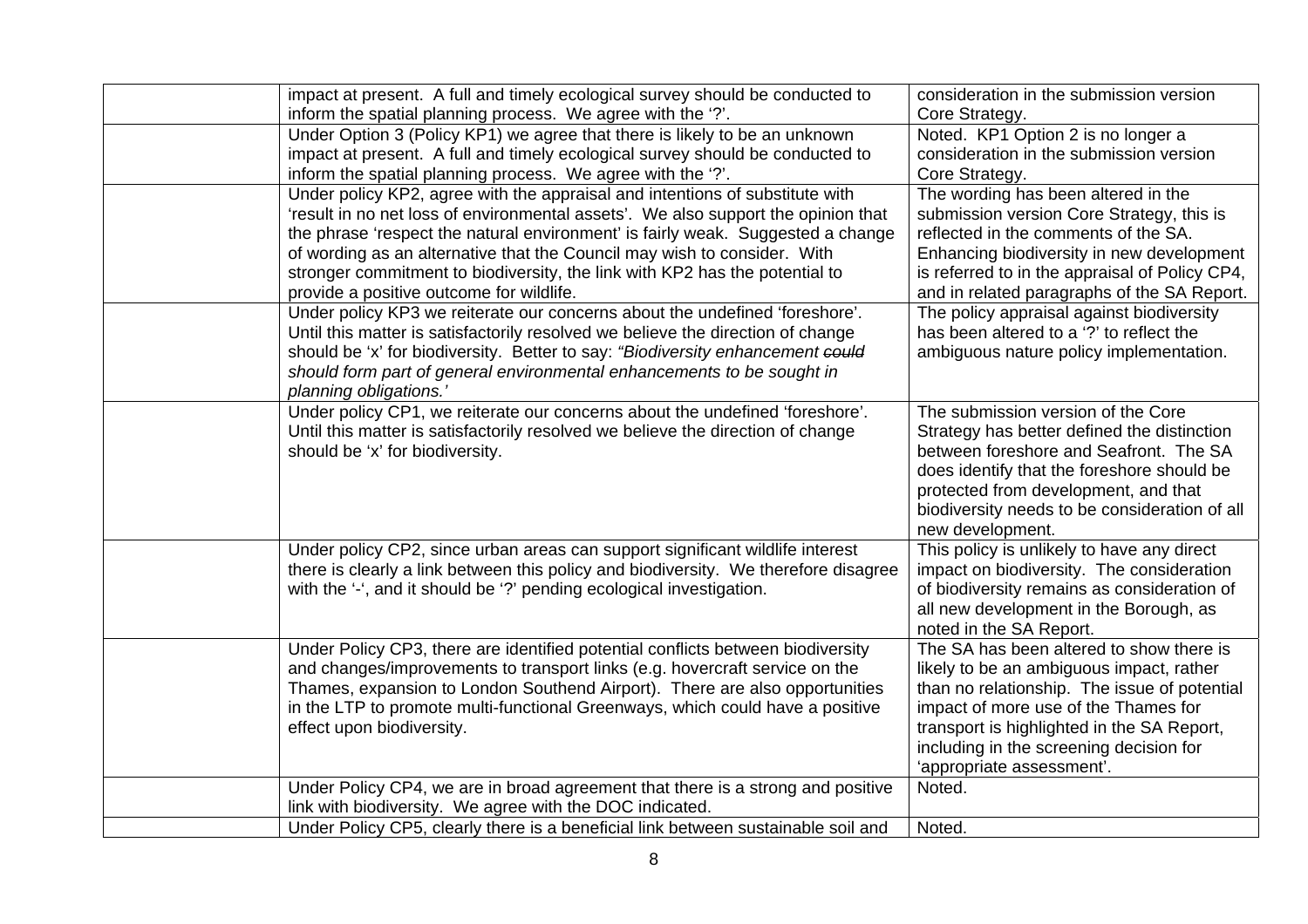| mineral resources and biodiversity. We agree with the DOC indicated.               |                                              |
|------------------------------------------------------------------------------------|----------------------------------------------|
| Under Policy CP6, we disagree with the statement that there is no link between     | The SA does not conclude that there is no    |
| biodiversity and the health and well being of the community at large. There are    | link between health and biodiversity. Open   |
| very positive health benefits for the population from access to quality            | space is better covered in Policy CP7.       |
| greenspace. In our view the DOC should be changed to '.                            |                                              |
| Under Policy CP7, we disagree with the assertion that there is no link to the      | The SA comments that this policy could be    |
| policy. Dependant upon the type of Open Space in question, there could be a        | improved to secure biodiversity benefits in  |
| beneficial spin-off for biodiversity where POS is protected (particularly where it | new open space, and ensure that it is a      |
| links habitats). In our view it should be changed to a '                           | consideration in new and existing provision. |
| Under Policy CP8, there are a number of scenarios. If the foreshore is             | The Seafront has been better defined in the  |
| potentially adversely affected by housing development, then we would assert        | submission version Core Strategy, and        |
| that the relationship between biodiversity and the Policy be recorded as 'X'. if,  | biodiversity is not likely to be impacted on |
| on he other hand, the foreshore remains unaffected, the Policy may be assessed     | here by housing development.                 |
| as '?'.                                                                            |                                              |
| SA 3: We welcome the inclusion of NGOs, such as environmental groups (of           | Noted.                                       |
| which EWT is one), into those bodies who may be consulted (SA 4.6). As an          |                                              |
| interested party we wish to continue to be involved with evolving LDF process.     |                                              |
| The strategic or spatially based biodiversity baseline information correctly       | Noted. The SA Report does highlight the      |
| identifies statutory nature conservation sites, LNRs and local BAP species and     | need to consider biodiversity at every site. |
| habitats (SA 6.10 onwards). However, we consider it a major omission not to        |                                              |
| include (county) Wildlife Sites in the baseline assessment. This information is    |                                              |
| already lodged with the Council. Using the full ecological baseline data it should |                                              |
| be possible for SoSBC to identify potential problems/landuse conflicts and         |                                              |
| opportunities to provide improved green infrastructure. Should you need further    |                                              |
| information please contact us.                                                     |                                              |
| Typographical errors: 6.11 of SA Report it is potentially misleading to refer to   | This has been corrected.                     |
| Benfleet and Southend Marshes as a 'grassland and woodland', as it is mainly       |                                              |
| mudflat and saltmarsh in Southend-on-Sea.                                          |                                              |

In addition positive responses to all three questions were received from:

Ethnic Minority Forum (CS/26/007) Avro Viking (CS/26/010) Greenkeeper (CS/26/014) Arriva Southern Counties (CS/26/016) M.J. Power (CS/26/017) Onerailway (CS/26/018) Mr and Mrs Peters (CS/26/019)

Rayleigh Town Council (CS/26/025) Anonymous (CS/26/026) EERA (CS/26/029) (response to question 1a only) Bidwells (CS/26/047) Peacock and Smith (CA/26/055) Renaissance Southend (CS/26/057)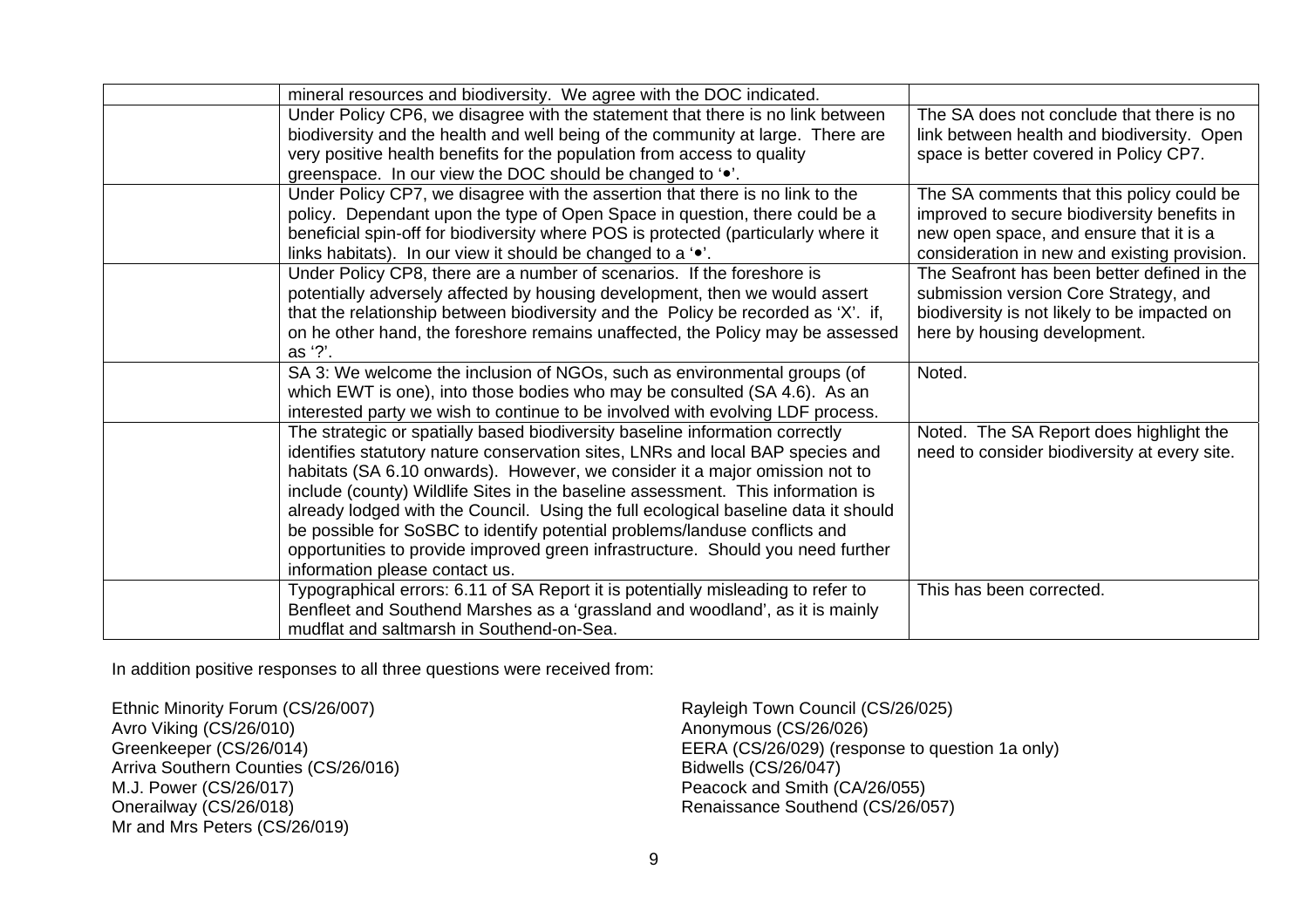# **Appendix 2 – Sustainability Appraisal Matrices**

These matrices show an appraisal of the policies of the Core Strategy DPD against the full set of sustainability objectives developed for the SA process, as shown in the SA Report, Section 7.

The appraisal of policies shows a simple symbol summary of the each policy's performance against the sustainability objectives. Further details of the process can be found in paragraphs 8.10 to 8.12 of the main report.

#### **Key to appraisal symbols**

Likely to contribute to the achievement of greater sustainability according to the identified objective

Likely to detract from the achievement of greater sustainability according to the identified objective **x x** 

Likely effect but too unpredictable to specify, or multiple impacts potentially both positive and negative **Participal in the set of Participal intervalse in the Participal interval in Participal interval in Participal interval in Participal interval in Participal interval in Participal in** 

No identifiable relationship between the topic covered in the policy and the sustainability concern **–** 



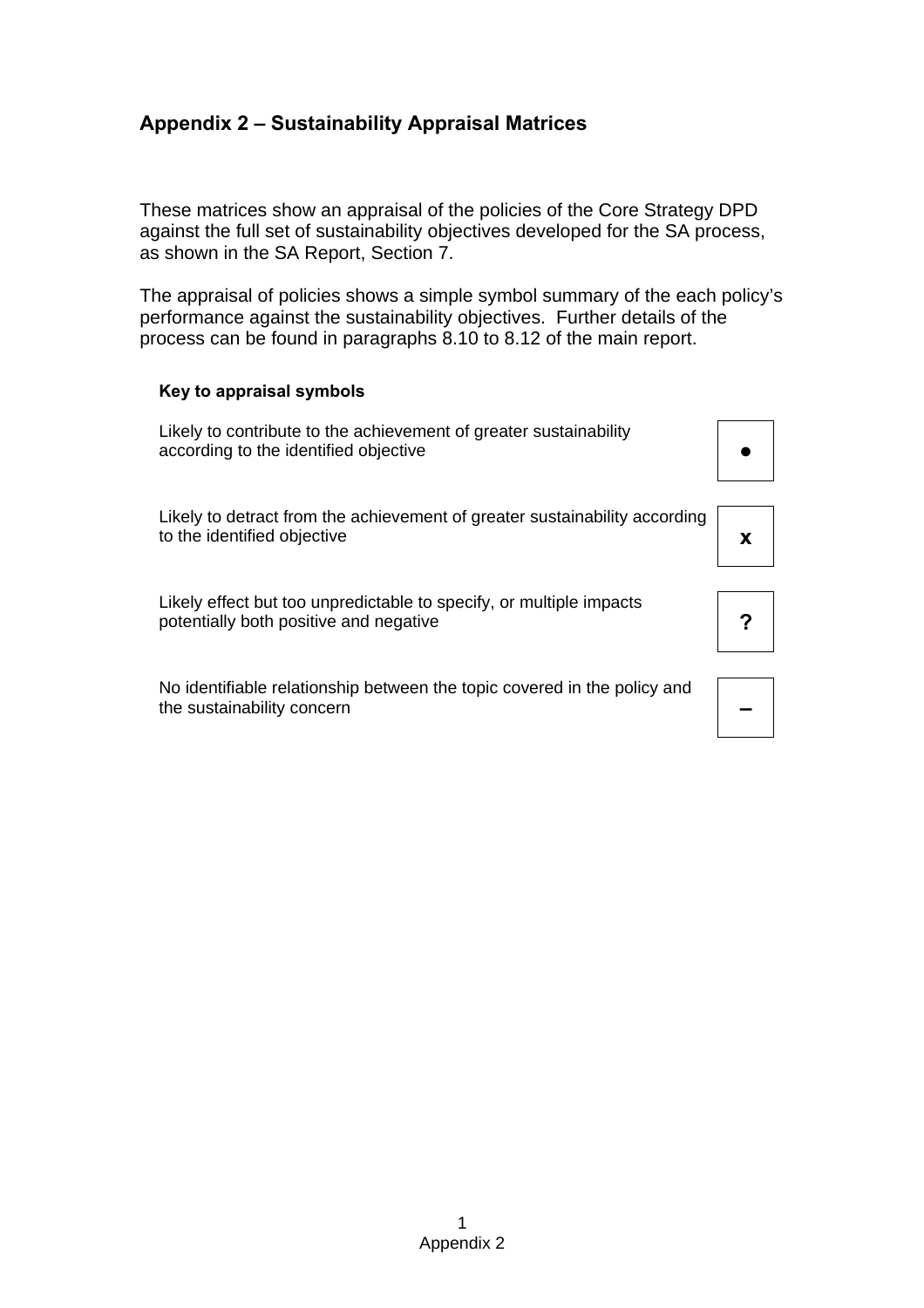| <b>Spatial Strategy</b><br><b>Policy KP1 - Spatial Strategy</b>                                                                   |                                                                                                                                                                                                                                                                                                                                                                                                                                                                                                                                                                                                                                                      |                      |  |  |  |  |  |
|-----------------------------------------------------------------------------------------------------------------------------------|------------------------------------------------------------------------------------------------------------------------------------------------------------------------------------------------------------------------------------------------------------------------------------------------------------------------------------------------------------------------------------------------------------------------------------------------------------------------------------------------------------------------------------------------------------------------------------------------------------------------------------------------------|----------------------|--|--|--|--|--|
|                                                                                                                                   |                                                                                                                                                                                                                                                                                                                                                                                                                                                                                                                                                                                                                                                      |                      |  |  |  |  |  |
| The spatial strategy concentrates all development within or adjacent to existing urban areas                                      |                                                                                                                                                                                                                                                                                                                                                                                                                                                                                                                                                                                                                                                      |                      |  |  |  |  |  |
| including the town centre, the Seafront, Shoeburyness and identified Priority Urban Areas. It is                                  |                                                                                                                                                                                                                                                                                                                                                                                                                                                                                                                                                                                                                                                      |                      |  |  |  |  |  |
| likely that development in some of these locations, and particularly around Shoeburyness will                                     |                                                                                                                                                                                                                                                                                                                                                                                                                                                                                                                                                                                                                                                      |                      |  |  |  |  |  |
| require development of the floodplain, and in these circumstances risk assessment and appropriate<br>mitigation will be required. |                                                                                                                                                                                                                                                                                                                                                                                                                                                                                                                                                                                                                                                      |                      |  |  |  |  |  |
|                                                                                                                                   | <b>Performance</b>                                                                                                                                                                                                                                                                                                                                                                                                                                                                                                                                                                                                                                   | <b>Direction of</b>  |  |  |  |  |  |
| <b>Concern</b>                                                                                                                    |                                                                                                                                                                                                                                                                                                                                                                                                                                                                                                                                                                                                                                                      | change               |  |  |  |  |  |
|                                                                                                                                   | Social progress which recognises the needs of everyone                                                                                                                                                                                                                                                                                                                                                                                                                                                                                                                                                                                               |                      |  |  |  |  |  |
| Accessibility                                                                                                                     | Concentrating new development in the central area and district<br>centres of Southend, will continue to promote the provision of<br>services, facilities and jobs in locations accessible by public<br>transport. The policy expects that new development will make a<br>positive contribution towards improving the effectiveness of<br>public transport or take advantage of accessible locations.<br>Positive future impact on providing for equitable levels of<br>accessibility including for those without access to a car.                                                                                                                    |                      |  |  |  |  |  |
| Housing                                                                                                                           | Housing needs are to be met on a range of locations.                                                                                                                                                                                                                                                                                                                                                                                                                                                                                                                                                                                                 | $\bullet$            |  |  |  |  |  |
| <b>Education &amp; Skills</b>                                                                                                     | The spatial strategy makes provision for a university campus.                                                                                                                                                                                                                                                                                                                                                                                                                                                                                                                                                                                        |                      |  |  |  |  |  |
|                                                                                                                                   | Whilst this is likely to draw people into the town for education, it<br>will also provide opportunities for the existing population to take<br>advantage of training and education opportunities associated<br>with a university.                                                                                                                                                                                                                                                                                                                                                                                                                    |                      |  |  |  |  |  |
| Health, safety<br>and security                                                                                                    | Redevelopment of large central areas and around local centres<br>could provide the opportunity to improve areas susceptible to<br>crime. Impacts on heath and safety difficult to predict.<br>Development in areas of high flood risk has the potential for<br>significant impact on health and safety of both new and existing<br>residents. Development at North Shoebury and much of the<br>sea front is at risk of flooding. All new development in these<br>areas at risk of flood will have to be designed to minimise risks<br>to safety.                                                                                                     | $\bullet/\mathsf{X}$ |  |  |  |  |  |
| Community                                                                                                                         | Likely but unpredictable relationship.                                                                                                                                                                                                                                                                                                                                                                                                                                                                                                                                                                                                               | ?                    |  |  |  |  |  |
|                                                                                                                                   | Effective protection of the environment                                                                                                                                                                                                                                                                                                                                                                                                                                                                                                                                                                                                              |                      |  |  |  |  |  |
| <b>Biodiversity</b>                                                                                                               | The spatial strategy to a large extent avoids previously<br>undeveloped land, thus protecting greenfield habitats.<br>However, previously developed sites, that have been<br>undisturbed for many years may have reverted to locally<br>important habitats, as well as sites of more local or unidentified<br>importance for nature conservation eg back gardens. The<br>impact of urban intensification and redevelopment of brownfield<br>sites would need to be examined at the detailed site<br>development stage. Development of sea defences could have<br>an impact on the biodiversity of the foreshore areas, through<br>'coastal squeeze'. | $?$ / $\times$       |  |  |  |  |  |
| Landscape<br>character                                                                                                            | There are no urban extensions proposed. Positive impact on<br>the landscape character, through improved urban design.                                                                                                                                                                                                                                                                                                                                                                                                                                                                                                                                |                      |  |  |  |  |  |
| <b>Built environment</b>                                                                                                          | The urban focus of the spatial strategy will concentrate<br>investment opportunities in existing urban areas enabling the<br>regeneration of the built environment. Intensification and<br>redevelopment could put pressure on historic assets,<br>particularly where they comprise an inefficient use of urban                                                                                                                                                                                                                                                                                                                                      |                      |  |  |  |  |  |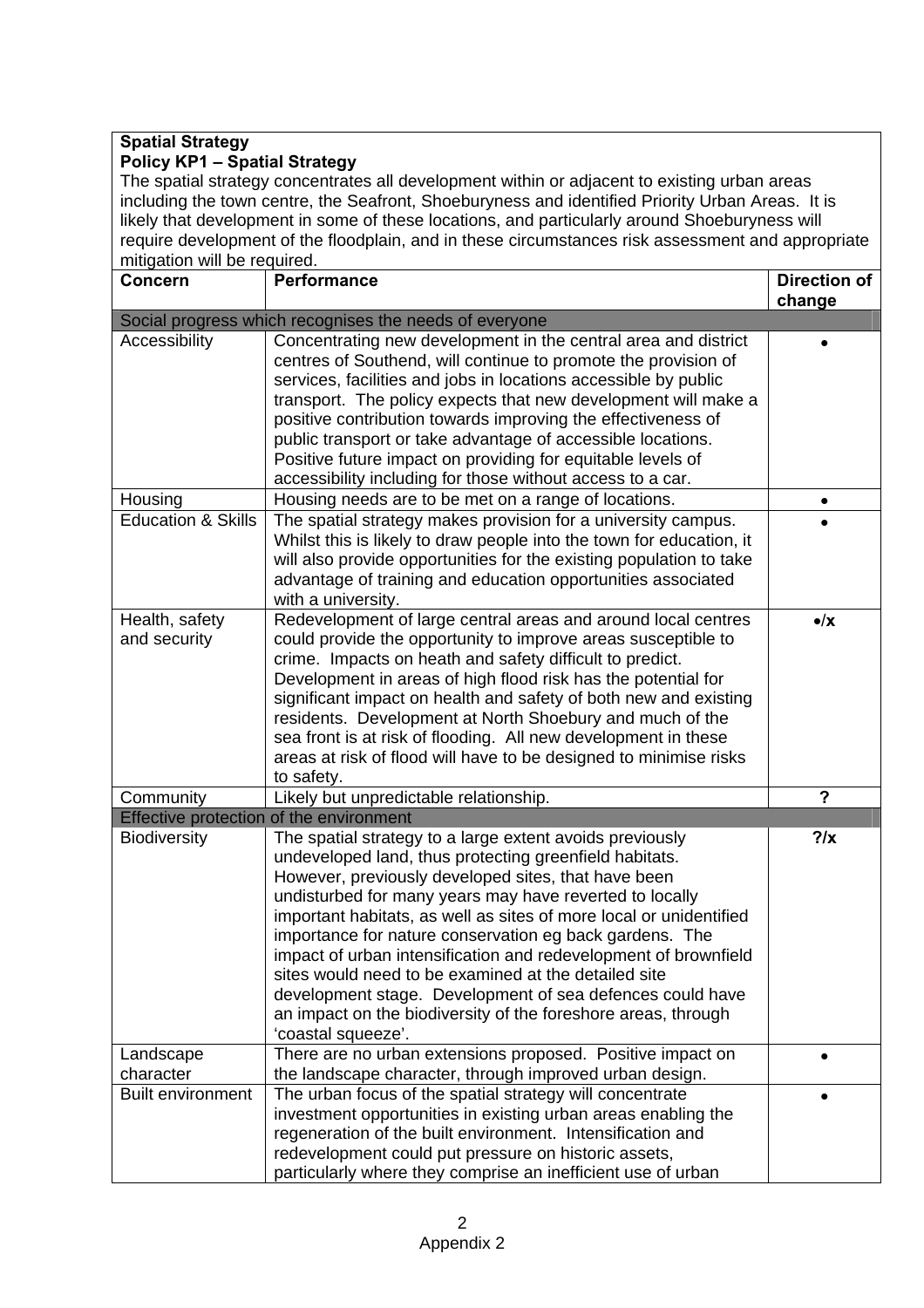|                                        | land. However, there are other policies in the LDF to protect<br>heritage assets.                                                                                                                                                                                                                                                                                                                                                                                                                                                                                                                                                                                                                                                            |   |
|----------------------------------------|----------------------------------------------------------------------------------------------------------------------------------------------------------------------------------------------------------------------------------------------------------------------------------------------------------------------------------------------------------------------------------------------------------------------------------------------------------------------------------------------------------------------------------------------------------------------------------------------------------------------------------------------------------------------------------------------------------------------------------------------|---|
| Prudent use of natural resources       |                                                                                                                                                                                                                                                                                                                                                                                                                                                                                                                                                                                                                                                                                                                                              |   |
| Air                                    | Locating development around accessible locations is most likely<br>to create opportunities for trips to be made by walking and<br>cycling and also by public transport, minimising the likely future<br>impact of activity associated with new development on air<br>quality. Increasing the population density in the urban area may<br>lead to increased levels of support for public transport with the<br>potential to improve the quality of bus and train services for the<br>existing population.                                                                                                                                                                                                                                     |   |
| Water                                  | Water supply is already constrained in the East of England. An<br>increase in the population will create additional demands for<br>water supply. Potential negative future impact on water quality<br>and quantity. Development in these areas, and in particular<br>North Shoebury, could cause significant increase in flood risk.<br>Development must be designed in such a way as to minimise<br>the effect of flooding, and help prevent causing increased<br>flooding elsewhere. Development in some parts of the Borough<br>may also prevent future managed realignment options for flood<br>protection, although as sites have not yet been allocated for<br>development the extent of this is not possible to assess at<br>present. | X |
| Land                                   | The policy does not stipulate what percentage of development<br>will be on previously developed land, although this is likely to be<br>high given the largely developed nature of the area, and the<br>presence of Green Belt. Development of previously developed<br>land should promote the retention of undeveloped land and<br>promoting reclamation of contaminated land.                                                                                                                                                                                                                                                                                                                                                               |   |
| Soil                                   | No areas of high quality agricultural land are affected by the<br>policy proposal.                                                                                                                                                                                                                                                                                                                                                                                                                                                                                                                                                                                                                                                           |   |
| Minerals and<br>other raw<br>materials | Tenuous relationship with this objective.                                                                                                                                                                                                                                                                                                                                                                                                                                                                                                                                                                                                                                                                                                    |   |
| Energy sources                         | Tenuous relationship with this objective                                                                                                                                                                                                                                                                                                                                                                                                                                                                                                                                                                                                                                                                                                     |   |
|                                        | Maintenance of high and stable levels of economic growth and employment                                                                                                                                                                                                                                                                                                                                                                                                                                                                                                                                                                                                                                                                      |   |
| Local economy                          | The spatial strategy promotes the regeneration of the town<br>centre and Seafront, priority urban areas, and the development<br>of a university and a hi-tech business park. This has the<br>potential to secure improvements to the local economy.<br>Whether new economic activity will be realised will depend on<br>the success of the town in attracting new employment.                                                                                                                                                                                                                                                                                                                                                                |   |
| Employment                             | A considerable amount of new employment opportunities are<br>expected to arise from the provision of high quality employment<br>land in the town centre and at Shoeburyness hi-tech business<br>park.                                                                                                                                                                                                                                                                                                                                                                                                                                                                                                                                        |   |
| Wealth creation                        | Improvements to the environmental quality and image<br>associated with a revitalised town centre and Seafront are<br>expected to have positive consequences for the local economy<br>and subsequent wealth creation.                                                                                                                                                                                                                                                                                                                                                                                                                                                                                                                         |   |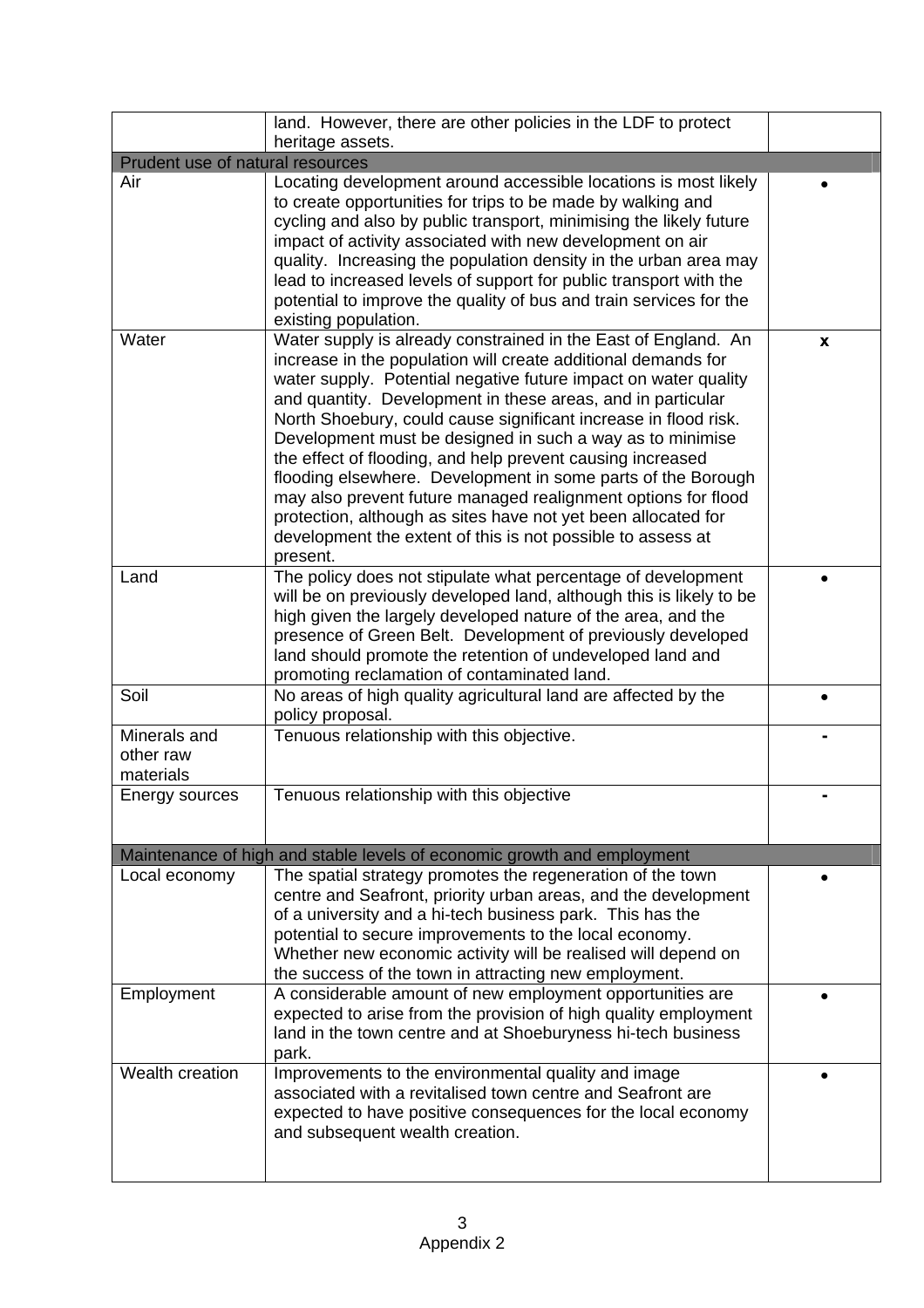#### **Comment**

Overall this policy will have a positive impact in regard to the concentration of development in existing urban areas. This approach should support travel by public transport, walking and cycling, with increased urban population potentially being able to support better services.

The level of development required in Southend, as part of the Thames Gateway South Essex may have an impact on water supplies in the region, where water is already identified as a potential limiter to development. However, the level of development has been handed-down from regional and sub-regional planning and therefore there is little the LDF can do beyond seek to ensure appropriate infrastructure is in place.

The level of development also raises the potential for some negative effects relating to the need to build in a flood risk area. This could increase the likelihood of flooding with impacts on human health, or where new flood defences are built this could exacerbate 'coastal squeeze' with an impact on the high quality biodiversity assets.

#### Significant effects

There is the potential for negative effects on biodiversity through the impact of this policy, particularly in relation to coastal squeeze from the development of 'hard' infrastructure adjacent to the coast. Most significantly in this case through the development of flood defences, but this could also include other infrastructure such as roads.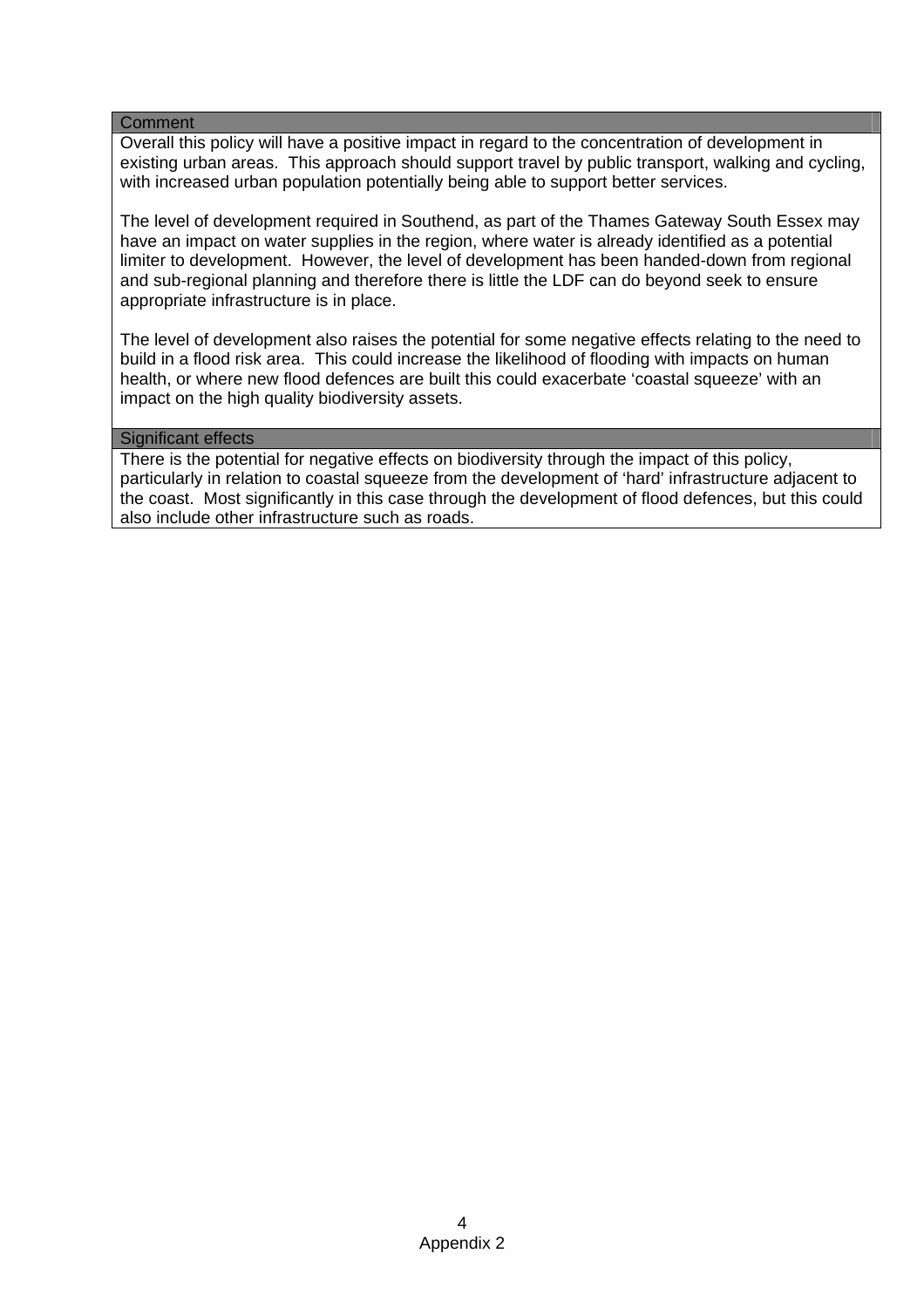| <b>Policy KP2: Development Principles</b>                                                                                                             |                                                                                                                                    |                               |
|-------------------------------------------------------------------------------------------------------------------------------------------------------|------------------------------------------------------------------------------------------------------------------------------------|-------------------------------|
| This approach and suggested policy KP2 establishes a number of development principles that will<br>apply to all development proposals in the Borough. |                                                                                                                                    |                               |
| <b>Concern</b>                                                                                                                                        | <b>Performance</b>                                                                                                                 | <b>Direction of</b><br>change |
|                                                                                                                                                       | Social progress which recognises the needs of everyone                                                                             |                               |
| Accessibility                                                                                                                                         | The policy seeks improvements to the transport network,                                                                            |                               |
|                                                                                                                                                       | including sustainable modes of travel. Positive relationship with                                                                  |                               |
|                                                                                                                                                       | equitable levels of accessibility.                                                                                                 |                               |
| Housing                                                                                                                                               | No relationship                                                                                                                    |                               |
| <b>Education &amp; Skills</b>                                                                                                                         | No relationship                                                                                                                    |                               |
| Health, safety                                                                                                                                        | The policy refers to the need for development to design out                                                                        | 2/                            |
| and security                                                                                                                                          | crime, with positive benefits for safety and security. The need to                                                                 |                               |
|                                                                                                                                                       | develop in flood risk areas does raise the possibility of risks to                                                                 |                               |
|                                                                                                                                                       | health, although this should be mitigated against through the                                                                      |                               |
|                                                                                                                                                       | policy.                                                                                                                            |                               |
| Community                                                                                                                                             | No relationship                                                                                                                    |                               |
|                                                                                                                                                       | Effective protection of the environment                                                                                            |                               |
| <b>Biodiversity</b>                                                                                                                                   | The policy seeks that development should 'respect, conserve                                                                        | 2/x                           |
|                                                                                                                                                       | and enhance' the natural and historic environment, which                                                                           |                               |
|                                                                                                                                                       | should support this objective overall in the area. However,                                                                        |                               |
|                                                                                                                                                       | impacts of increased flood defences may have an unavoidable                                                                        |                               |
|                                                                                                                                                       | undesirable impact on this objective.                                                                                              | ?                             |
| Landscape<br>character                                                                                                                                | Promotes the recycling of previously developed land, thus                                                                          |                               |
|                                                                                                                                                       | protecting the loss of open land on the edge of the settlement.<br>However, the policy is quiet on the positive enhancement of the |                               |
|                                                                                                                                                       | environment, such as landscape. It is noted that policy CP4                                                                        |                               |
|                                                                                                                                                       | provides the more detailed policy framework on environmental                                                                       |                               |
|                                                                                                                                                       | matters. Whilst this mentions the management of the urban                                                                          |                               |
|                                                                                                                                                       | fringe, it is not explicit in setting out the desire to secure the                                                                 |                               |
|                                                                                                                                                       | enhancement of the landscape.                                                                                                      |                               |
| <b>Built environment</b>                                                                                                                              | The policy seeks quality design in new developments.                                                                               |                               |
| Prudent use of natural resources                                                                                                                      |                                                                                                                                    |                               |
| Air                                                                                                                                                   | Policy seeks the provision of sustainable transport                                                                                |                               |
|                                                                                                                                                       | improvements and energy efficient design - potential to                                                                            |                               |
|                                                                                                                                                       | minimise the effects of air pollution associated with new                                                                          |                               |
|                                                                                                                                                       | development.                                                                                                                       |                               |
| Water                                                                                                                                                 | Sustainable drainage, thereby helping to reduce the risk of                                                                        | X                             |
|                                                                                                                                                       | flood, is promoted. However this is not the only way flood will                                                                    |                               |
|                                                                                                                                                       | be avoided and the policy promotes the construction of new                                                                         |                               |
|                                                                                                                                                       | flood defences to mitigate impacts. The policy under criteria 3                                                                    |                               |
|                                                                                                                                                       | also gives the same level of importance to the need to avoid or                                                                    |                               |
|                                                                                                                                                       | mitigate flood risk, and this may not be the most appropriate                                                                      |                               |
|                                                                                                                                                       | approach, and 'avoid' should be the priority.                                                                                      |                               |
| Land                                                                                                                                                  | Promotes the recycling of previously developed land, although                                                                      |                               |
|                                                                                                                                                       | does not detail what proportion should be on previously<br>developed land.                                                         |                               |
| Soil                                                                                                                                                  | Promotes the recycling of previously developed land, thus                                                                          |                               |
|                                                                                                                                                       | protecting soil resources.                                                                                                         |                               |
| Minerals and                                                                                                                                          | The reuse of resources is promoted in new developments.                                                                            |                               |
| other raw                                                                                                                                             | Criteria 11(a) stipulates that provision needs to be made for                                                                      |                               |
| materials                                                                                                                                             | waste recycling in new development, as well as in the                                                                              |                               |
|                                                                                                                                                       | construction of new development. Although this is welcomed in                                                                      |                               |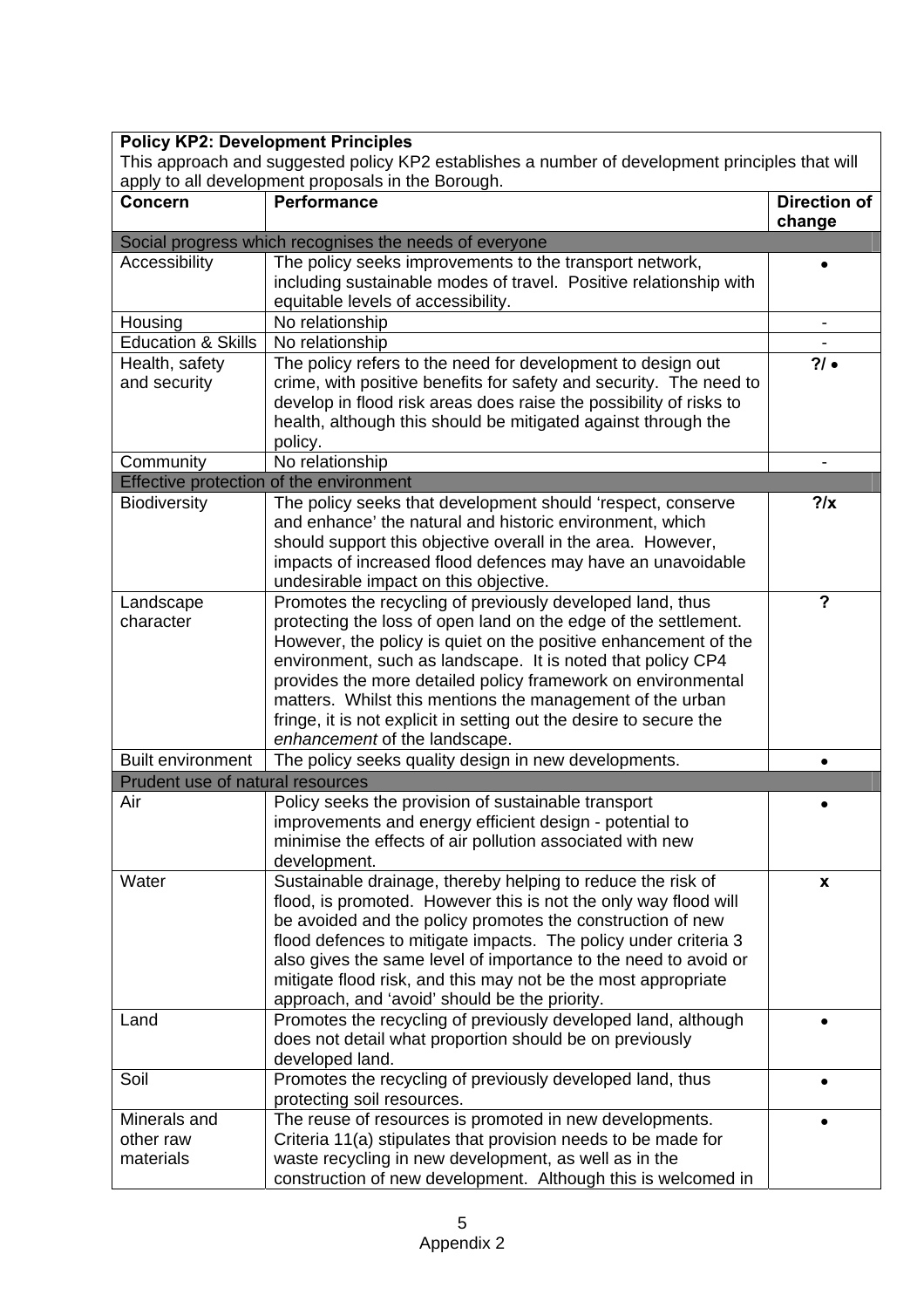|                    | order to preserve raw materials, the way it is covered in the<br>policy could be improved as these two aims despite having |  |
|--------------------|----------------------------------------------------------------------------------------------------------------------------|--|
|                    | similar goals will require very difference approaches in their                                                             |  |
|                    | implementation.                                                                                                            |  |
| Energy sources     | Energy efficient design is sought in new developments. The                                                                 |  |
|                    | policy could be clarified on this topic as currently the wording is                                                        |  |
|                    | a little confusing, such as the need for 'recycled energy'. It may                                                         |  |
|                    | also be suitable for targets to be set at a strategic level on the                                                         |  |
|                    | proportion of energy expected from renewable resources.                                                                    |  |
|                    | Maintenance of high and stable levels of economic growth and employment                                                    |  |
| Local economy      | The policy generally seeks high quality new developments -                                                                 |  |
|                    | potential to improve the overall image and perception of the                                                               |  |
|                    | town as a place to live, work and visit.                                                                                   |  |
| Employment         | No relationship                                                                                                            |  |
| Wealth creation    | The policy generally seeks high quality new developments -                                                                 |  |
|                    | potential to improve the overall image and perception of the                                                               |  |
|                    | town as a place to live, work and visit.                                                                                   |  |
| C <sub>ommon</sub> |                                                                                                                            |  |

#### **Comment**

Overall the policy should have a positive effect on achieving more sustainable development. However, it is not very clear how the policy will be implemented in its current form, and the weight that will be attached to new development complying with these criteria, such as criteria 5. Other criteria cover a range of issues and therefore potentially confusing their intent, such as 11(a).

Criteria 3 states that a sequential test will be needed to the location of new development, amongst other matters this should have regard to the need to 'avoid or appropriately mitigate flood risk', it may be more suitable for preference to be given to 'avoid' over 'mitigate' subject to other considerations, in order to achieve the more sustainable outcome.

#### Significant effects

The impacts of the creation of new flood defences, where these go beyond simply raising existing defences, is most likely to have an adverse sustainability impact. Other criteria of the policy are likely to have positive effects, subject to them being properly implemented.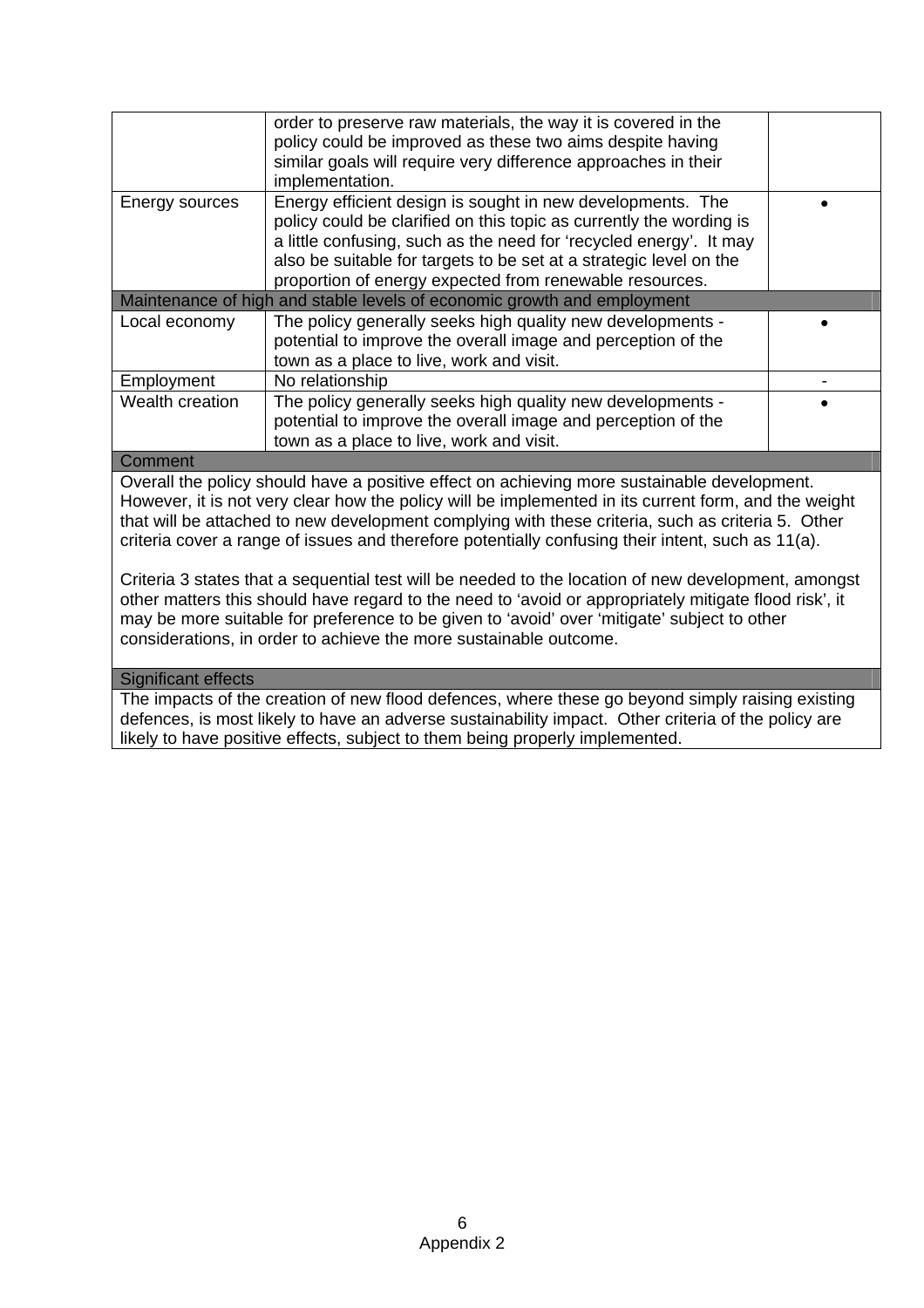## **Policy KP3: Implementation and Resources**

This approach and suggested policy KP3 sets out what the Council intends as part of its suite of planning documents, and something on the process it will follow in dealing with applications. It is more of a 'mission statement' than development plan policy, and it may be suitable to refine the policy and only cover those matters that are policy, such as what is likely to be sought from developer contributions which is useful to set out in the plan. The coverage of non policy matter makes it difficult to appraise in this exercise as a consequence.

| <b>Concern</b>                         | <b>Performance</b>                                                                                                                                                                                                                        | Direction of<br>change  |
|----------------------------------------|-------------------------------------------------------------------------------------------------------------------------------------------------------------------------------------------------------------------------------------------|-------------------------|
|                                        | Social progress which recognises the needs of everyone                                                                                                                                                                                    |                         |
| Accessibility                          | Contributions towards public transport and walking and cycling<br>facilities are to be sought. And travel plans will be required in<br>some cases. The policy provides the opportunity to improve<br>accessibility by non-car modes       |                         |
| Housing                                | Planning agreements with developers to deliver affordable<br>housing will assist in meeting this particular need and improve<br>access to housing                                                                                         |                         |
| <b>Education &amp; Skills</b>          | Policy could state the intention to negotiate training provision as<br>part of new employment developments                                                                                                                                | $\overline{\mathbf{?}}$ |
| Health, safety<br>and security         | There is no particular relationship                                                                                                                                                                                                       |                         |
| Community                              | Community facilities will be sought from developer contribution<br>and this is a positive approach                                                                                                                                        | $\bullet$               |
|                                        | Effective protection of the environment                                                                                                                                                                                                   |                         |
| <b>Biodiversity</b>                    | Biodiversity enhancement could form part of general<br>environmental enhancements to be sought in planning<br>obligations.                                                                                                                | $\tilde{?}$             |
| Landscape<br>character                 | Landscape enhancement could form part of general<br>environmental enhancements to be sought in planning<br>obligations.                                                                                                                   | $\gamma$                |
| <b>Built environment</b>               | Public art and 'design excellence' required of new development<br>will help improve the built environment                                                                                                                                 |                         |
| Prudent use of natural resources       |                                                                                                                                                                                                                                           |                         |
| Air                                    | Contributions towards sustainable transport are to be sought -<br>opportunity to limit the effects of new development on air quality.                                                                                                     | $\bullet$               |
| Water                                  | Contributions towards flood protection and sustainable drainage<br>schemes.                                                                                                                                                               | $\gamma$                |
| Land                                   | No relationship                                                                                                                                                                                                                           |                         |
| Soil                                   | No relationship                                                                                                                                                                                                                           |                         |
| Minerals and<br>other raw<br>materials | No relationship                                                                                                                                                                                                                           |                         |
| Energy sources                         | No relationship                                                                                                                                                                                                                           |                         |
|                                        | Maintenance of high and stable levels of economic growth and employment                                                                                                                                                                   |                         |
| Local economy                          | The intention of dealing expeditiously with planning applications<br>concerned with economic development is a positive one                                                                                                                |                         |
| Employment                             | The general approach in the policy should bring positive<br>benefits for retaining and attracting employment                                                                                                                              |                         |
| Wealth creation                        | The policy indicates the Council's willingness to work with<br>partners to facilitate development, through the approach to its<br>own land and with the use of compulsory purchase orders, and<br>these will be beneficial to this aspect | $\bullet$               |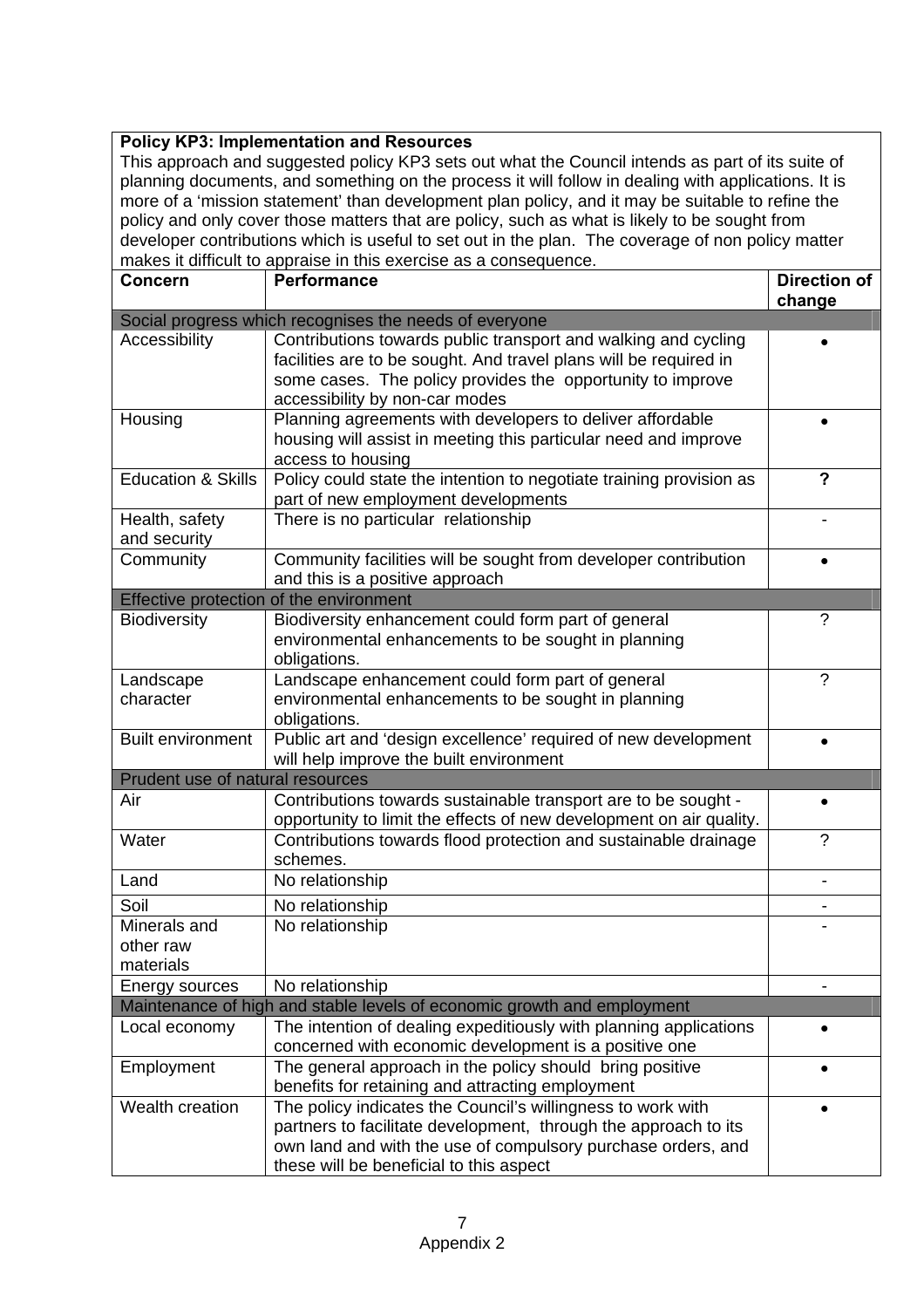#### **Comment**

This policy contains certain matters that are not necessarily strategy planning policy related. However the overall approach should be mainly beneficial in seeking more sustainable development.

Significant effects

There are unlikely to be any significant sustainability impacts of implementing this policy.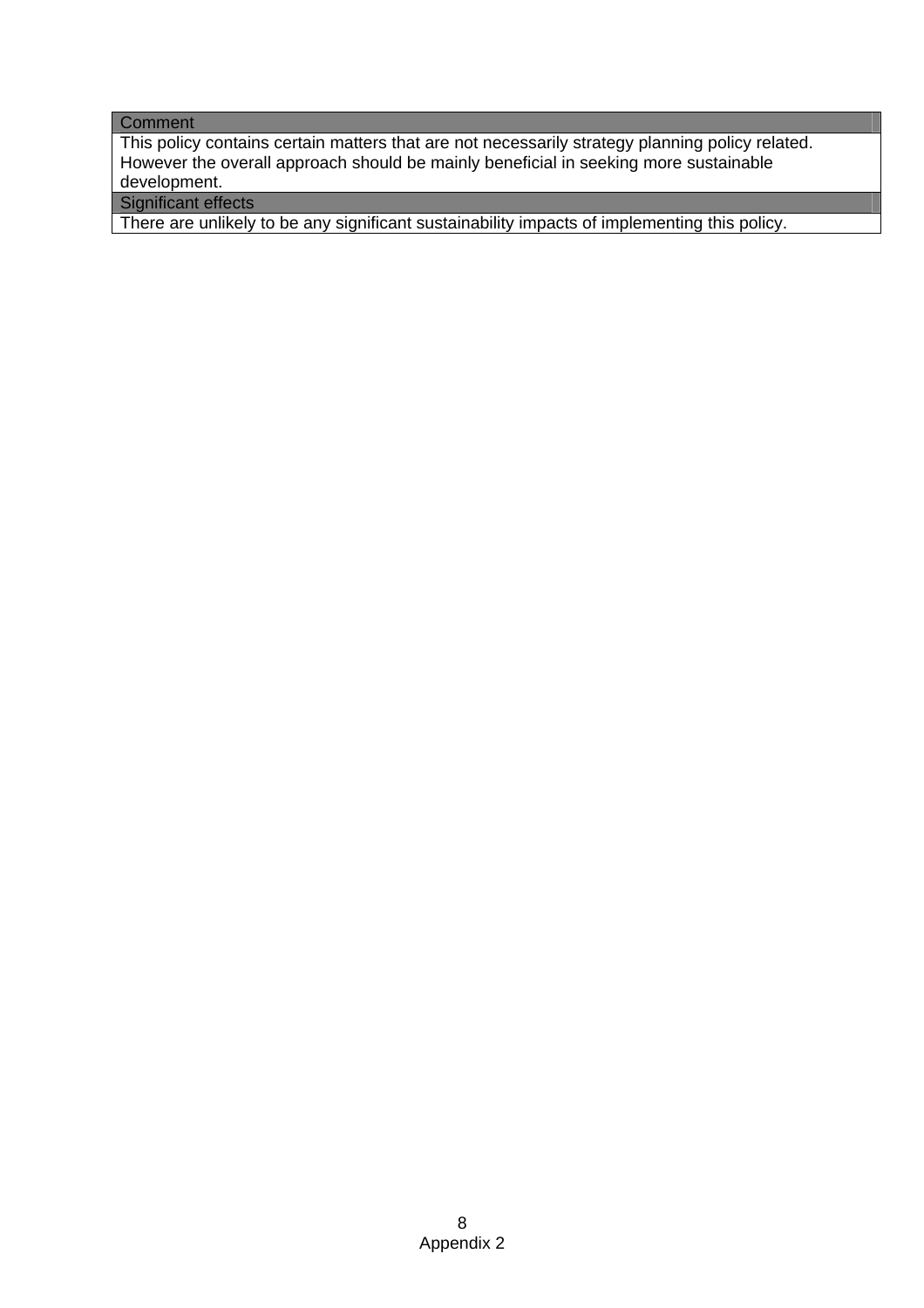## **Policy CP1: Employment Generating Development**

Policy CP1 identifies the number of jobs for which 'provision is made' in the plan period and their distribution across the plan area, and seeks to ensure that new employment generating activity contributes to the overall strategy, concentrating on accessible locations and in particular the town centre. The policy also seeks to protect existing employment land, and economic growth based on the existing strengths of the area and particularly tourism.

| <b>Concern</b>                   | <b>Performance</b>                                                  | <b>Direction of</b> |
|----------------------------------|---------------------------------------------------------------------|---------------------|
|                                  |                                                                     | change              |
|                                  | Social progress which recognises the needs of everyone              |                     |
| Accessibility                    | The core policy seeks to focus development in the central area      |                     |
|                                  | but also provides for new employment in association with new        |                     |
|                                  | residential development and in both respects seeks to increase      |                     |
|                                  | the accessibility of employment opportunities. Phasing of           |                     |
|                                  | housing and employment land should help ensure access to            |                     |
|                                  | employment for all.                                                 |                     |
| Housing                          | The need to reinforce a close relationship between residential      |                     |
|                                  | development and employment opportunities is recognised              |                     |
|                                  | positively in the policy.                                           |                     |
| <b>Education &amp; Skills</b>    | The policy emphasises the links between skills development          |                     |
|                                  | and employment opportunities as well as promoting the more          |                     |
|                                  | direct growth in the educational sector as a source of              |                     |
|                                  | employment.                                                         |                     |
| Health, safety                   | No direct link is identified, though improving the availability and |                     |
| and security                     | distribution of rewarding job opportunities is likely to bring      |                     |
|                                  | indirect benefits in these areas.                                   |                     |
| Community                        | There is much in the policy that seeks to use investment in         |                     |
|                                  | employment generating activity to strengthen distinctive parts of   |                     |
|                                  | the area and reinforce local community linkages.                    |                     |
|                                  | Effective protection of the environment                             |                     |
| <b>Biodiversity</b>              | The policy includes a footnote to safeguard biodiversity            | ?                   |
|                                  | importance in delivering development at the seafront, but does      |                     |
|                                  | not include any wider provision for biodiversity protection as this |                     |
|                                  | is covered by other policy. Particular care may be required for     |                     |
|                                  | tourism related development that may have an impact on the          |                     |
|                                  | foreshore, such as proposals for marine based development. In       |                     |
|                                  | addition the lack of detail on land requirements at this stage,     |                     |
|                                  | and proposed sites, means it is not possible to identify impacts    |                     |
|                                  | with any degree of certainty.                                       |                     |
| Landscape                        | The land use implications of the policy cannot be identified other  |                     |
| character                        | than the general support for the patterns of development            |                     |
|                                  | promoted through the key spatial strategy policies, therefore       |                     |
|                                  | meaning it is not possible to identify impacts with any degree of   |                     |
|                                  | certainty.                                                          |                     |
| <b>Built environment</b>         | If properly directed, and designed, investment in employment        | $\bullet$           |
|                                  | generating activity can be used to improve the urban fabric, and    |                     |
|                                  | this is recognised in the policy as well as there being specific    |                     |
|                                  | provision for improvement to the environment providing for          |                     |
|                                  | possible exception to the general intention of retaining existing   |                     |
|                                  | employment sites                                                    |                     |
| Prudent use of natural resources |                                                                     |                     |
| Air                              | Achieving a better mix of activity ought to reduce travel demand    |                     |
|                                  | and with it some emissions to the air, polluting emission for       |                     |
|                                  | employment development will be controlled through other             |                     |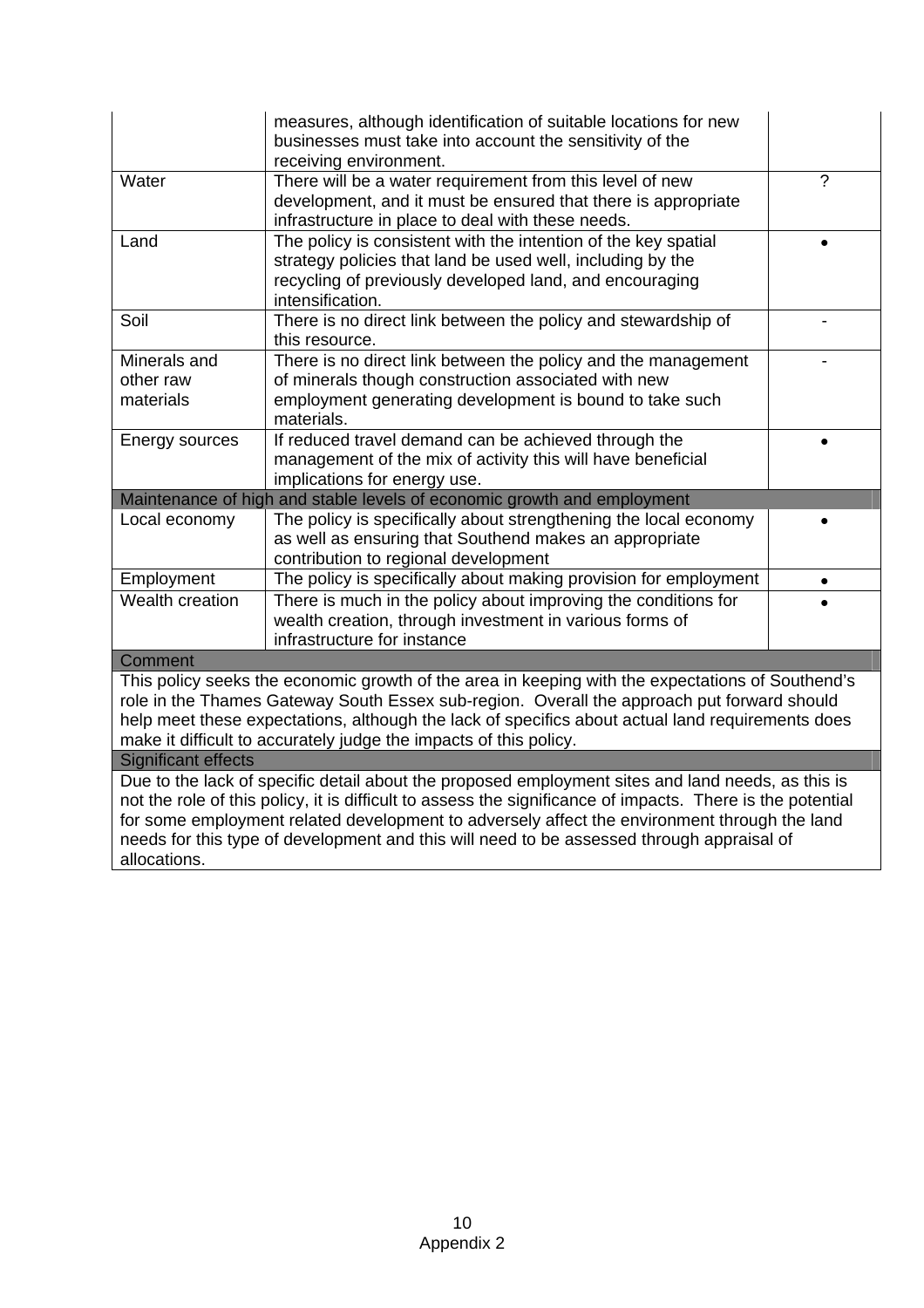| <b>Policy CP2 - Town Centre and Retail Development</b><br>Policy CP2 emphasises the role of the town centre as the focus for retail investment and for uses<br>attracting large numbers of people, and goes on to make specific quantitative and locational<br>provision. This is based on the findings of a 2003 retail study of the Borough, and the policy seeks<br>to implement its findings and recommendations. |                                                                                                                                                                                                                                                                                                                                      |                               |
|-----------------------------------------------------------------------------------------------------------------------------------------------------------------------------------------------------------------------------------------------------------------------------------------------------------------------------------------------------------------------------------------------------------------------|--------------------------------------------------------------------------------------------------------------------------------------------------------------------------------------------------------------------------------------------------------------------------------------------------------------------------------------|-------------------------------|
| Concern                                                                                                                                                                                                                                                                                                                                                                                                               | <b>Performance</b>                                                                                                                                                                                                                                                                                                                   | <b>Direction of</b><br>change |
|                                                                                                                                                                                                                                                                                                                                                                                                                       | Social progress which recognises the needs of everyone                                                                                                                                                                                                                                                                               |                               |
| Accessibility                                                                                                                                                                                                                                                                                                                                                                                                         | Emphasises the town centre as the focus for retail investment<br>and for uses attracting large numbers of people is consistent<br>with seeking greater accessibility for the greater number of<br>people, though there will be a need to provide for<br>complementary development to help achieve this aim.                          |                               |
| Housing                                                                                                                                                                                                                                                                                                                                                                                                               | Residential development is potentially a competing use for town<br>centre development opportunities, and whilst a good mix of<br>activities is essential to a sustainable community, care must be<br>taken that town centre activities, such as retail, are not<br>displaced.                                                        | $\overline{\phantom{a}}$      |
| <b>Education &amp; Skills</b>                                                                                                                                                                                                                                                                                                                                                                                         | There is no direct link between the policy and these matters.                                                                                                                                                                                                                                                                        |                               |
| Health, safety                                                                                                                                                                                                                                                                                                                                                                                                        | Increased activity and a good mix of activity throughout the day                                                                                                                                                                                                                                                                     |                               |
| and security                                                                                                                                                                                                                                                                                                                                                                                                          | is consistent with safety and security.                                                                                                                                                                                                                                                                                              |                               |
| Community                                                                                                                                                                                                                                                                                                                                                                                                             | Reinforcing the town centre, and supporting district and local<br>centres is consistent with increasing the distinctiveness of<br>Southend and hence with community identity. Although for this<br>reason it is important that any new edge-of-centre large stores<br>do not harm the provision of local stores serving local needs. |                               |
|                                                                                                                                                                                                                                                                                                                                                                                                                       | Effective protection of the environment                                                                                                                                                                                                                                                                                              |                               |
| <b>Biodiversity</b>                                                                                                                                                                                                                                                                                                                                                                                                   | There is no direct link between the policy and biodiversity.                                                                                                                                                                                                                                                                         |                               |
| Landscape                                                                                                                                                                                                                                                                                                                                                                                                             | There should be no adverse effects to landscape character from                                                                                                                                                                                                                                                                       |                               |
| character                                                                                                                                                                                                                                                                                                                                                                                                             | the policy.                                                                                                                                                                                                                                                                                                                          |                               |
| <b>Built environment</b>                                                                                                                                                                                                                                                                                                                                                                                              | Investment in the town centre with good standards of design<br>and build quality should bring continued and valued<br>improvements to the urban fabric.                                                                                                                                                                              |                               |
| Prudent use of natural resources                                                                                                                                                                                                                                                                                                                                                                                      |                                                                                                                                                                                                                                                                                                                                      |                               |
| Air                                                                                                                                                                                                                                                                                                                                                                                                                   | Focussing activities that attract large numbers of people in the<br>town centre is consistent with efficient use of transport and<br>hence with endeavours to reduce emissions from transport, as<br>should the other policies that aim to claw-back expenditure lost<br>to other nearby shopping areas.                             |                               |
| Water                                                                                                                                                                                                                                                                                                                                                                                                                 | There is no direct link between the policy and the management<br>of the water environment.                                                                                                                                                                                                                                           |                               |
| Land                                                                                                                                                                                                                                                                                                                                                                                                                  | The policy is consistent with the intention of the key spatial<br>strategy policies that land be used well, including by the<br>recycling of previously developed land. Although some new<br>development may have to occur in greenfield locations,<br>particularly the larger bulking good stores.                                  | $\gamma$                      |
| Soil                                                                                                                                                                                                                                                                                                                                                                                                                  | There is no direct link between the policy and stewardship of<br>this resource.                                                                                                                                                                                                                                                      |                               |
| Minerals and                                                                                                                                                                                                                                                                                                                                                                                                          | There is no direct link between the policy and the management                                                                                                                                                                                                                                                                        |                               |
| other raw                                                                                                                                                                                                                                                                                                                                                                                                             | of minerals though construction associated with new retail                                                                                                                                                                                                                                                                           |                               |
| materials                                                                                                                                                                                                                                                                                                                                                                                                             | development will use minerals and other materials.                                                                                                                                                                                                                                                                                   |                               |
| Energy sources                                                                                                                                                                                                                                                                                                                                                                                                        | Increasing the critical mass of town centre uses in Southend is<br>consistent with decreasing the amount of energy taken by                                                                                                                                                                                                          |                               |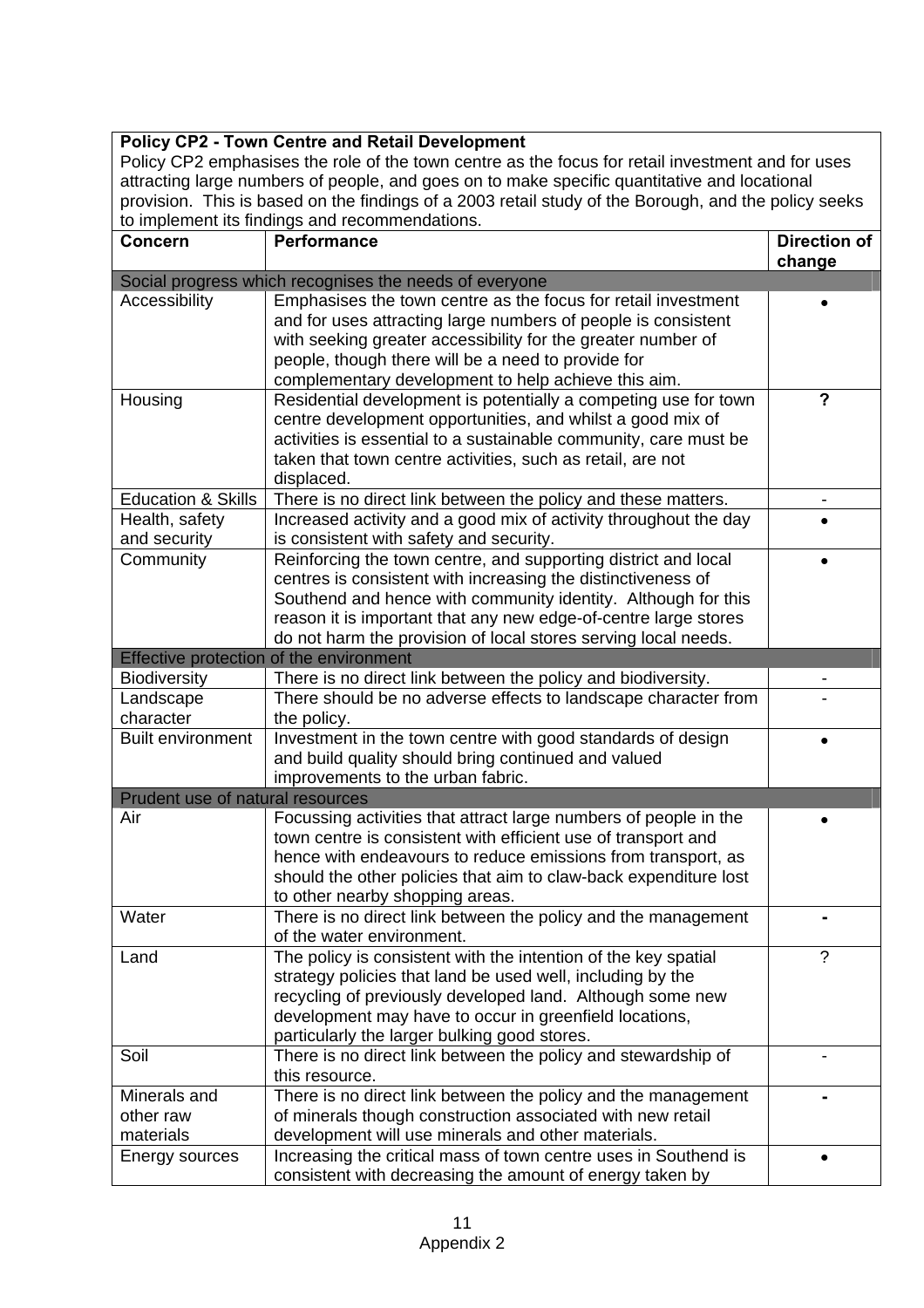|                                                                                                        | satisfying travel demand.                                                                           |  |
|--------------------------------------------------------------------------------------------------------|-----------------------------------------------------------------------------------------------------|--|
| Maintenance of high and stable levels of economic growth and employment                                |                                                                                                     |  |
| Local economy                                                                                          | Improving the town centre should increase the proportion of                                         |  |
|                                                                                                        | disposable income spent locally.                                                                    |  |
| Employment                                                                                             | Increasing the ability of people to obtain what they want from                                      |  |
|                                                                                                        | shops in Southend should add to the employment associated                                           |  |
|                                                                                                        | with retail and other town centre uses.                                                             |  |
| Wealth creation                                                                                        | An attractive town centre with good retail, cultural and leisure                                    |  |
|                                                                                                        | facilities will assist in attracting and retaining business activity.                               |  |
| Comment                                                                                                |                                                                                                     |  |
|                                                                                                        | This policy should help in the regeneration and redevelopment of Southend town centre, and          |  |
| improve the retail provision here in order to claw back expenditure lost to other nearby centres.      |                                                                                                     |  |
| This should have a variety of sustainability benefits, from improving the built environment quality to |                                                                                                     |  |
| helping to reduce the need to travel, as well as improving accessibility to retail needs as the town   |                                                                                                     |  |
| centre is the most accessible location in the Borough for all public transport. It will be important   |                                                                                                     |  |
| that new retail development for bulky goods and food stores does not harm the vitality of existing     |                                                                                                     |  |
|                                                                                                        | centres, as this could have impacts for the community as well as decreasing accessibility for those |  |
| without access to a car.                                                                               |                                                                                                     |  |
| Significant effects                                                                                    |                                                                                                     |  |
| There are likely to be positive benefits of this policy for sustainability, particularly related to    |                                                                                                     |  |
| improving the quality of Southend town centre. There are the potential for negative impacts if new     |                                                                                                     |  |
| large stores can only be located on the edge of town through increasing the need to travel, and        |                                                                                                     |  |
| also potentially impacting on the viability of existing stores, although if the policy is fully        |                                                                                                     |  |

implemented these should not be significant.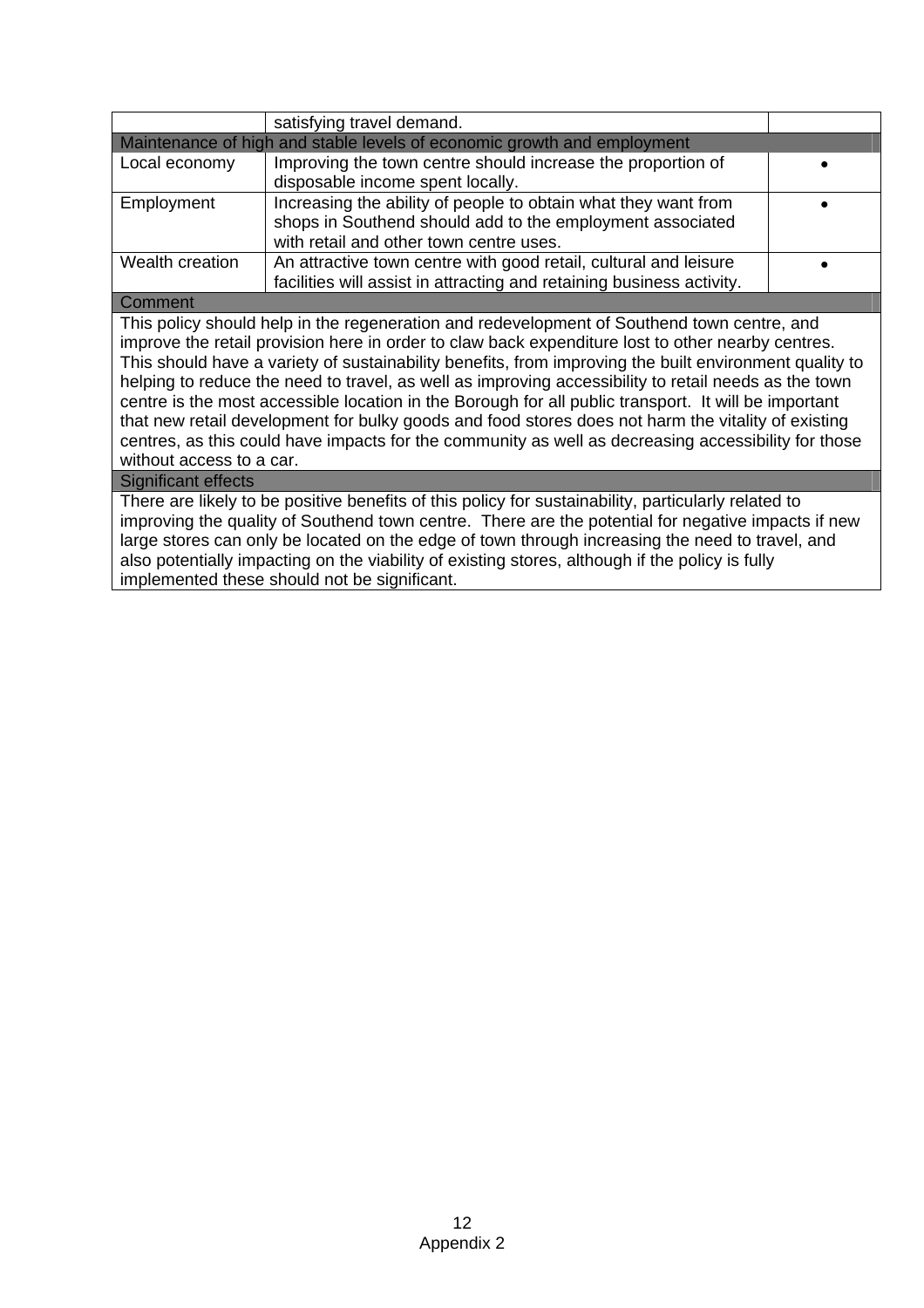## **Policy CP3: Transport and Accessibility**

Policy CP3 makes clear links between development activity and the need to improve transport and accessibility, and between the LDF and the objectives of the Thames Gateway South Essex transport plans and the London to Southend Movements Study. This includes public transport and road improvements.

| road mprovomonto.<br><b>Concern</b> | <b>Performance</b>                                                                                                      | <b>Direction of</b><br>change |
|-------------------------------------|-------------------------------------------------------------------------------------------------------------------------|-------------------------------|
|                                     | Social progress which recognises the needs of everyone                                                                  |                               |
| Accessibility                       | There are strong intentions within the policy to see an integrated                                                      |                               |
|                                     | approach to the improvement of all forms of transport to bring                                                          |                               |
|                                     | about greater accessibility for more people. Although care                                                              |                               |
|                                     | should be taken to ensure transport does come forward in an                                                             |                               |
|                                     | integrated way and does not favour those with access to a car.                                                          |                               |
| Housing                             | There is no direct relationship.                                                                                        |                               |
| <b>Education &amp; Skills</b>       | There is no direct relationship other than through improving the                                                        |                               |
|                                     | means people have to get to the source of education and<br>training.                                                    |                               |
| Health, safety                      | Safety is an explicit criterion by which any transport proposals                                                        | $\overline{\phantom{a}}$      |
| and security                        | will be assessed, and generally making it easier for people to                                                          |                               |
|                                     | get to about improves security, whilst reducing car dependency                                                          |                               |
|                                     | is consistent with better health.                                                                                       |                               |
| Community                           | Greater accessibility is a prerequisite for more cohesive                                                               | $\bullet$ /?                  |
|                                     | communities, although conversely the creation of new or                                                                 |                               |
|                                     | upgraded roads can split communities apart by creating a                                                                |                               |
|                                     | barrier between residents, or between residents and local                                                               |                               |
|                                     | services.                                                                                                               |                               |
|                                     | Effective protection of the environment                                                                                 |                               |
| <b>Biodiversity</b>                 | There are possible impacts of this policy on landscape through                                                          | ?                             |
|                                     | the requirement for new built transport infrastructure, and the                                                         |                               |
|                                     | possibility this will require use of land with biodiversity                                                             |                               |
|                                     | significance. This may particularly the case the larger, regional                                                       |                               |
|                                     | routes, being developed to link Southend to the national road                                                           |                               |
|                                     | system. Other proposals such as increased use of hovercraft<br>may also impact biodiversity, either directly or through |                               |
|                                     | associated built infrastructure needs at the seashore.                                                                  |                               |
| Landscape                           | There are possible impacts of this policy on landscape through                                                          | $\overline{\mathbf{?}}$       |
| character                           | the requirement for new built transport infrastructure, and the                                                         |                               |
|                                     | possibility this will affect areas of landscape character.                                                              |                               |
| <b>Built environment</b>            | Reducing the impact of cars – whether moving or parked – is                                                             | ?                             |
|                                     | consistent with an improvement in the quality of urban spaces.                                                          |                               |
|                                     | Impact may also be felt through the increase of road capacity                                                           |                               |
|                                     | leading to changes in the built environment, including                                                                  |                               |
|                                     | demolitions and severance.                                                                                              |                               |
| Prudent use of natural resources    |                                                                                                                         |                               |
| Air                                 | Reducing travel demand and achieving a shift to public transport                                                        | $\bullet$ /x                  |
|                                     | and to cycling and walking for more trips would reduce                                                                  |                               |
|                                     | emissions to the air, although this policy is also firmly rooted in                                                     |                               |
|                                     | the need for new road infrastructure. Increasing road capacity                                                          |                               |
|                                     | is very likely to lead to increased road use with negative impacts                                                      |                               |
|                                     | on air quality. This will also contribute to climate change.                                                            |                               |
| Water                               | There is no direct link between the policy and the management                                                           | $\blacksquare$                |
|                                     | of the water environment                                                                                                |                               |
| Land                                | There may need to be land take for new road infrastructure.                                                             | $\overline{\phantom{a}}$      |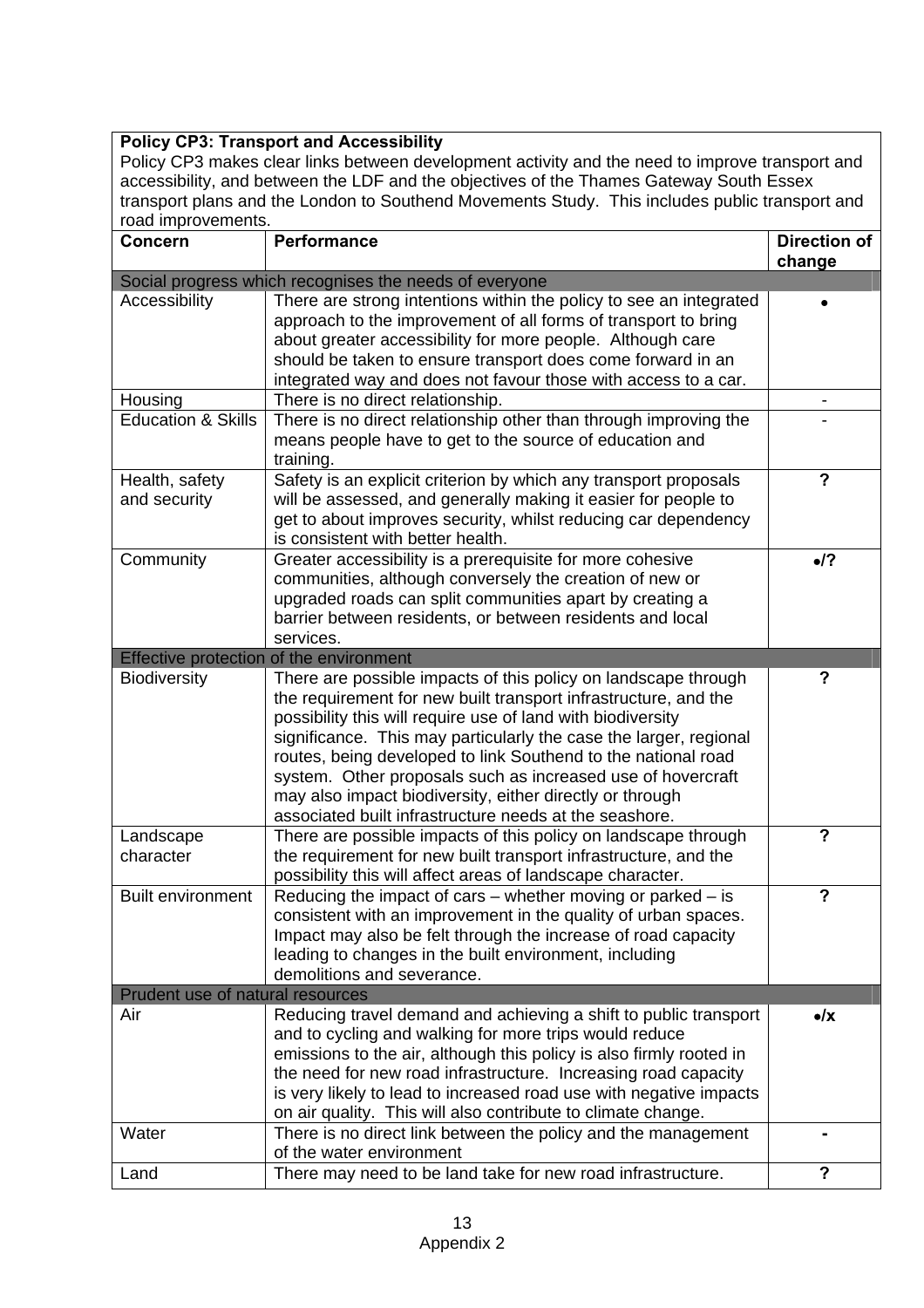| Soil                                                                                                                                                                                                                                                                                                                                                                                                                                                                                                                                                                                                                                                                                                                                                                                                                                                                                                         | There is no direct link between the policy and the productivity of<br>soil.                                                                                                                                                                                                                                                                                                                                                   |                         |
|--------------------------------------------------------------------------------------------------------------------------------------------------------------------------------------------------------------------------------------------------------------------------------------------------------------------------------------------------------------------------------------------------------------------------------------------------------------------------------------------------------------------------------------------------------------------------------------------------------------------------------------------------------------------------------------------------------------------------------------------------------------------------------------------------------------------------------------------------------------------------------------------------------------|-------------------------------------------------------------------------------------------------------------------------------------------------------------------------------------------------------------------------------------------------------------------------------------------------------------------------------------------------------------------------------------------------------------------------------|-------------------------|
| Minerals and<br>other raw<br>materials                                                                                                                                                                                                                                                                                                                                                                                                                                                                                                                                                                                                                                                                                                                                                                                                                                                                       | Transport infrastructure has been a major user of minerals and<br>other materials, and any change away from increasing road<br>capacity as a means of dealing with transport demand will be<br>valuable, though the policy may lead to some additional<br>provision, through its support for London Southend Airport for<br>instance, and some road building will be associated with<br>development provided for in the plan. | $\overline{\mathbf{c}}$ |
| Energy sources                                                                                                                                                                                                                                                                                                                                                                                                                                                                                                                                                                                                                                                                                                                                                                                                                                                                                               | Reducing travel demand and achieving a shift to public transport<br>and to cycling and walking would have beneficial implications for<br>energy use. Although the emphasis on road building is very<br>likely to lead to increased car use and increased demand for<br>fossil fuels.                                                                                                                                          | $\tilde{?}$             |
|                                                                                                                                                                                                                                                                                                                                                                                                                                                                                                                                                                                                                                                                                                                                                                                                                                                                                                              | Maintenance of high and stable levels of economic growth and employment                                                                                                                                                                                                                                                                                                                                                       |                         |
| Local economy                                                                                                                                                                                                                                                                                                                                                                                                                                                                                                                                                                                                                                                                                                                                                                                                                                                                                                | General improvements to accessibility can only be good of the<br>local economy.                                                                                                                                                                                                                                                                                                                                               |                         |
| Employment                                                                                                                                                                                                                                                                                                                                                                                                                                                                                                                                                                                                                                                                                                                                                                                                                                                                                                   | There is no direct link with the policy                                                                                                                                                                                                                                                                                                                                                                                       |                         |
| Wealth creation                                                                                                                                                                                                                                                                                                                                                                                                                                                                                                                                                                                                                                                                                                                                                                                                                                                                                              | Quite complex issues arise here: the concern to appeal to<br>business investors with shorter term views on road capacity and<br>the effect on business leads to a commitment to road building to<br>achieve economic growth, although in the long-term these<br>benefits may not remain. Therefore the approach to supporting<br>public transport is welcomed.                                                                | $\overline{\mathbf{c}}$ |
| Comment                                                                                                                                                                                                                                                                                                                                                                                                                                                                                                                                                                                                                                                                                                                                                                                                                                                                                                      |                                                                                                                                                                                                                                                                                                                                                                                                                               |                         |
| This policy supports the increased provision of public transport, and sustainable modes of<br>transport. This includes new bus services, and rail improvements as well as better transport<br>interchange facilities. These proposals should have a positive effect on providing alternatives to<br>car use, particularly given the number of rail stations in the Borough. However, this is undermined<br>by a remaining emphasis on road travel as the way to secure economic investment in the area.<br>Although this is likely to bring economic investment in the short-term, in the longer-term increased<br>road capacity is likely to be filled leading to congestion at current levels and the loss of economic<br>gains but environmental impacts will have already occurred and will remain. Increasing air travel<br>will also have negative effects relating to air quality and climate change. |                                                                                                                                                                                                                                                                                                                                                                                                                               |                         |
| <b>Significant effects</b>                                                                                                                                                                                                                                                                                                                                                                                                                                                                                                                                                                                                                                                                                                                                                                                                                                                                                   |                                                                                                                                                                                                                                                                                                                                                                                                                               |                         |
| This policy may have negative effects through the provision of increased road capacity and the<br>likelihood this will lead to increase car use with adverse environmental impacts on air quality. The<br>significance of these effects will therefore be determined by the level of increased car travel that is<br>created.                                                                                                                                                                                                                                                                                                                                                                                                                                                                                                                                                                                |                                                                                                                                                                                                                                                                                                                                                                                                                               |                         |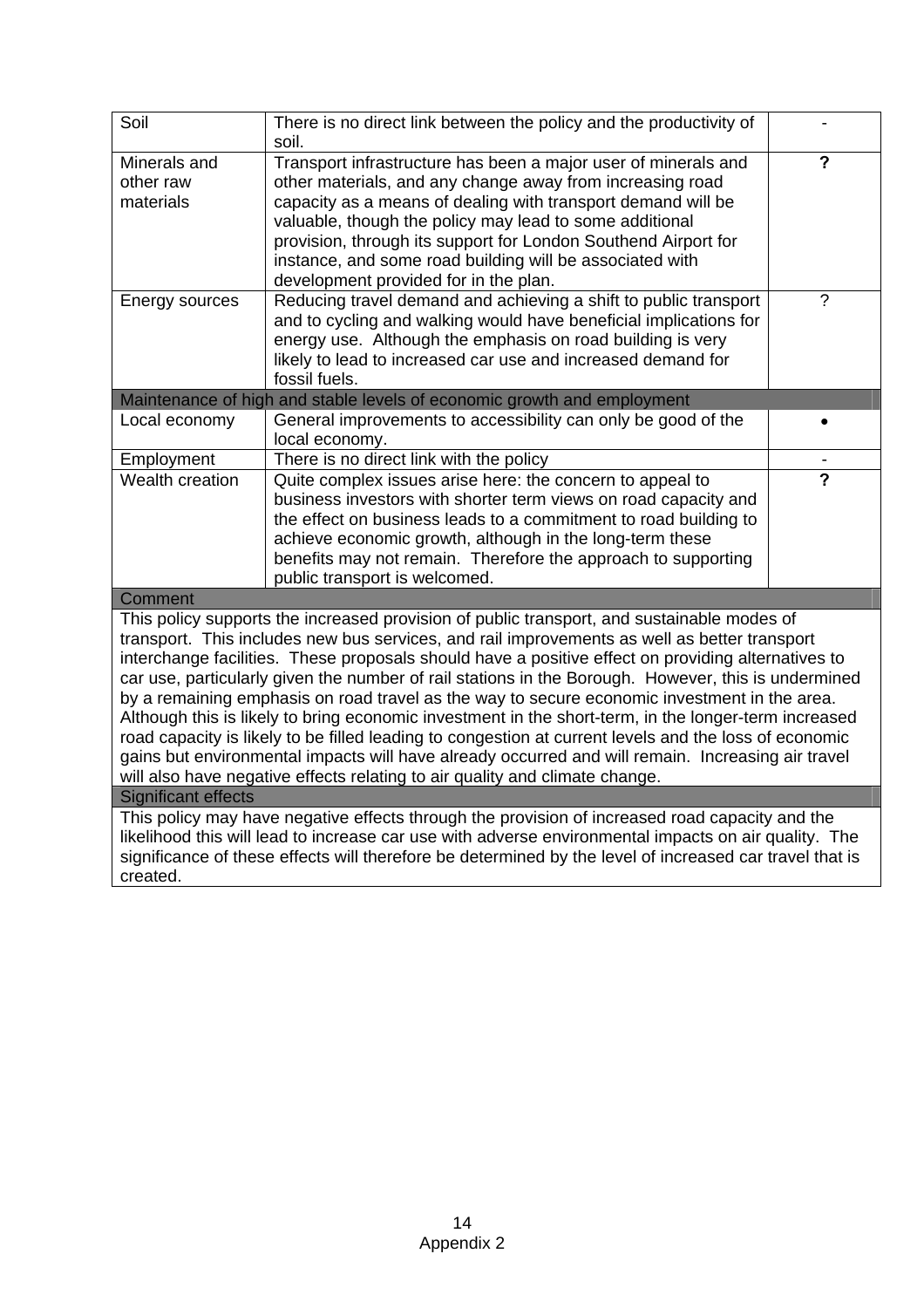| <b>Policy CP4: The Environment and Urban Renaissance</b><br>Policy CP4 seek to protect and enhance natural and built environmental assets. |                                                                                                                                                                                                                                                                                                                                                |                          |
|--------------------------------------------------------------------------------------------------------------------------------------------|------------------------------------------------------------------------------------------------------------------------------------------------------------------------------------------------------------------------------------------------------------------------------------------------------------------------------------------------|--------------------------|
| <b>Concern</b>                                                                                                                             | <b>Performance</b>                                                                                                                                                                                                                                                                                                                             | <b>Direction of</b>      |
|                                                                                                                                            |                                                                                                                                                                                                                                                                                                                                                | change                   |
|                                                                                                                                            | Social progress which recognises the needs of everyone                                                                                                                                                                                                                                                                                         |                          |
| Accessibility                                                                                                                              | The policy promotes the permeability of new build development<br>to ensure accessibility to all.                                                                                                                                                                                                                                               |                          |
| Housing                                                                                                                                    | The approach should help provide high quality new<br>development, including housing.                                                                                                                                                                                                                                                           | $\overline{\mathbf{?}}$  |
| <b>Education &amp; Skills</b>                                                                                                              | No relationship                                                                                                                                                                                                                                                                                                                                |                          |
| Health, safety                                                                                                                             | The policy makes no reference to the need for new                                                                                                                                                                                                                                                                                              | $\overline{\mathbf{c}}$  |
| and security                                                                                                                               | development to be designed so as to limit the opportunities for<br>criminal activity, although this is covered elsewhere in the<br>strategy.                                                                                                                                                                                                   |                          |
| Community                                                                                                                                  | New development that is distinctive can strengthen local identity<br>associated with a place. The policy seeks distinctive new                                                                                                                                                                                                                 |                          |
|                                                                                                                                            | developments that achieve a sense of place.<br>Effective protection of the environment                                                                                                                                                                                                                                                         |                          |
| <b>Biodiversity</b>                                                                                                                        | The policy protects and seeks the enhancement of biodiversity                                                                                                                                                                                                                                                                                  |                          |
|                                                                                                                                            | resources. The supporting text also cites the opportunity to<br>enhance biodiversity assets on the green grid routes, and<br>'Environmental Rooms'. Positive performance, especially as<br>consideration is being taken of those nature conservation assets<br>that are not statutorily protected.                                             |                          |
| Landscape                                                                                                                                  | The effective management of the urban fringe is something the                                                                                                                                                                                                                                                                                  |                          |
| character                                                                                                                                  | Core Strategy seeks to achieve, including the general<br>enhancement of landscape quality.                                                                                                                                                                                                                                                     |                          |
| <b>Built environment</b>                                                                                                                   | The policy seeks high quality design in new developments. This<br>will also be supported by SPD.                                                                                                                                                                                                                                               |                          |
| Prudent use of natural resources                                                                                                           |                                                                                                                                                                                                                                                                                                                                                |                          |
| Air                                                                                                                                        | Could state more explicitly the requirement for sustainable<br>layouts of development and encourages efficiency in use of<br>resources. This policy could go further in this respect and<br>require all new development to be energy efficient and thereby<br>help improve air quality, and reduce gas emission relating to<br>climate change. | ?                        |
| Water                                                                                                                                      | This policy includes a provision for increasing the water<br>efficiency of new development, although this could be improved<br>by requiring new development to meet defined sustainable<br>construction standards.                                                                                                                             | ?                        |
| Land                                                                                                                                       | Promotes the recycling of previously developed land.                                                                                                                                                                                                                                                                                           |                          |
| Soil                                                                                                                                       | Soil is a 'natural resource' which is to be protected in bullet 14.                                                                                                                                                                                                                                                                            |                          |
| Minerals and                                                                                                                               | This policy does not cover issues relating to the need to design                                                                                                                                                                                                                                                                               | $\overline{\mathbf{c}}$  |
| other raw<br>materials                                                                                                                     | in space to new development for the storage and sorting of<br>waste, although this issue is covered by policy KP2. However it<br>may be more suitable to cover it here.                                                                                                                                                                        |                          |
| Energy sources                                                                                                                             | Energy efficient design and renewable energy technologies are<br>sought in new developments. However, as with the water<br>objective this could be improved by reference to the need to<br>meet certain defined sustainable construction standards.                                                                                            | $\overline{\phantom{0}}$ |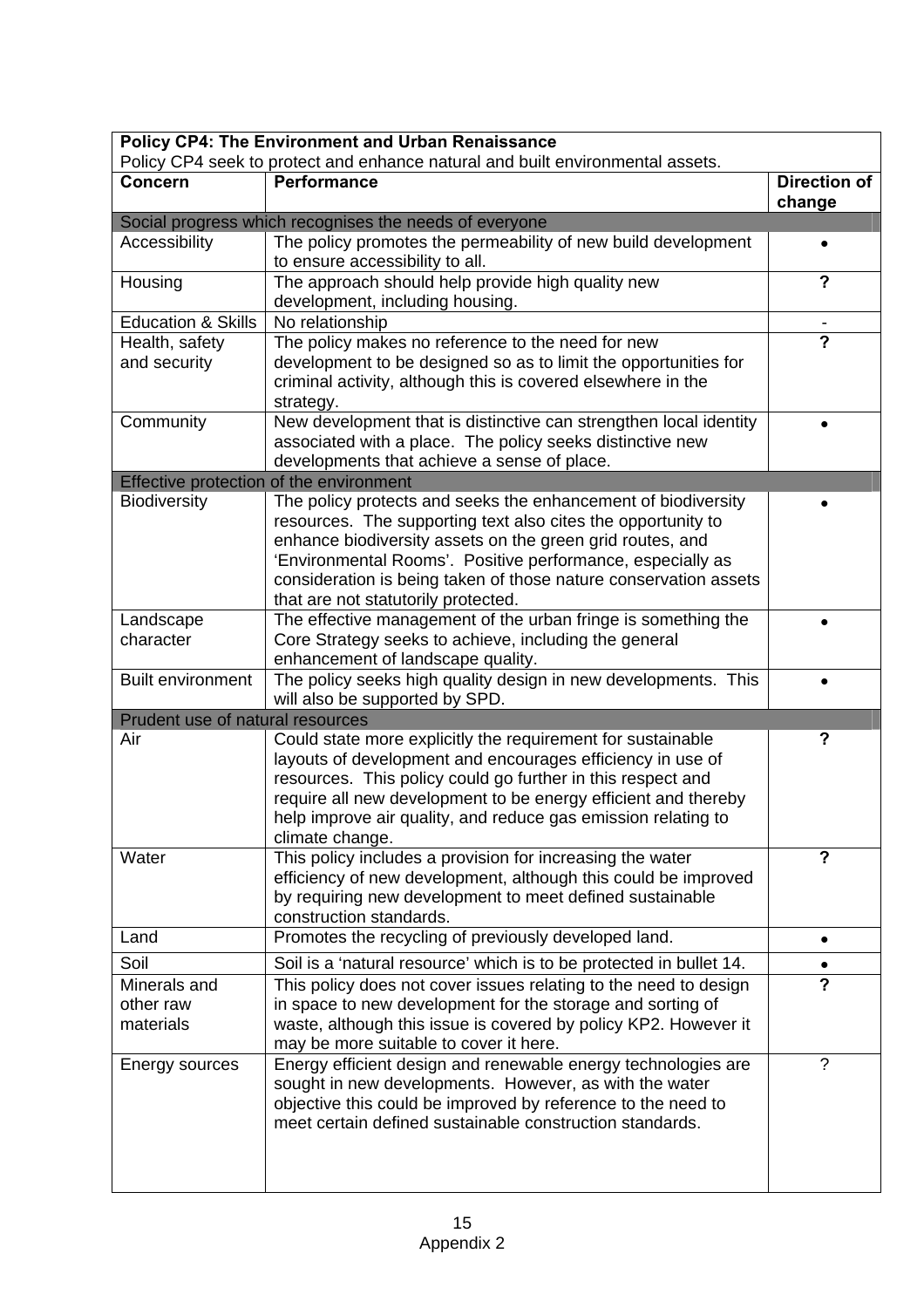| Maintenance of high and stable levels of economic growth and employment                             |                                                                                                    |  |
|-----------------------------------------------------------------------------------------------------|----------------------------------------------------------------------------------------------------|--|
| Local economy                                                                                       | The policy seeks to protect and enhance environmental quality                                      |  |
|                                                                                                     | and promote high quality, distinctive new developments -                                           |  |
|                                                                                                     | potential to improve the overall image and perception of the                                       |  |
|                                                                                                     | town as a place to live, work and visit.                                                           |  |
| Employment                                                                                          | No relationship                                                                                    |  |
| Wealth creation                                                                                     | As with the local economy improving the natural and built                                          |  |
|                                                                                                     | environment assets of the Borough may help improve the                                             |  |
|                                                                                                     | attractiveness of the area for inward investment.                                                  |  |
| Comment                                                                                             |                                                                                                    |  |
|                                                                                                     | This policy has very broad coverage of issues, from protection of natural resources such as energy |  |
| and water, and the protection of biodiversity and landscape, to the importance of maintaining and   |                                                                                                    |  |
| enhancing built environment and design character of the urban area. Overall the effects on          |                                                                                                    |  |
| sustainable development should be beneficial, particularly as built environment matters are covered |                                                                                                    |  |
| in greater detail in the Design and Townscape Supplementary Planning Document. Improvements         |                                                                                                    |  |
|                                                                                                     | could be made to the policy, particularly through setting a standard for the more sustainable      |  |
| construction of new buildings, such as the methods on environmental assessment established by       |                                                                                                    |  |
| BRE.                                                                                                |                                                                                                    |  |
| <b>Significant effects</b>                                                                          |                                                                                                    |  |
|                                                                                                     | There are unlikely to be any significant negative effects of the policy.                           |  |

There are unlikely to be any significant negative effects of the policy.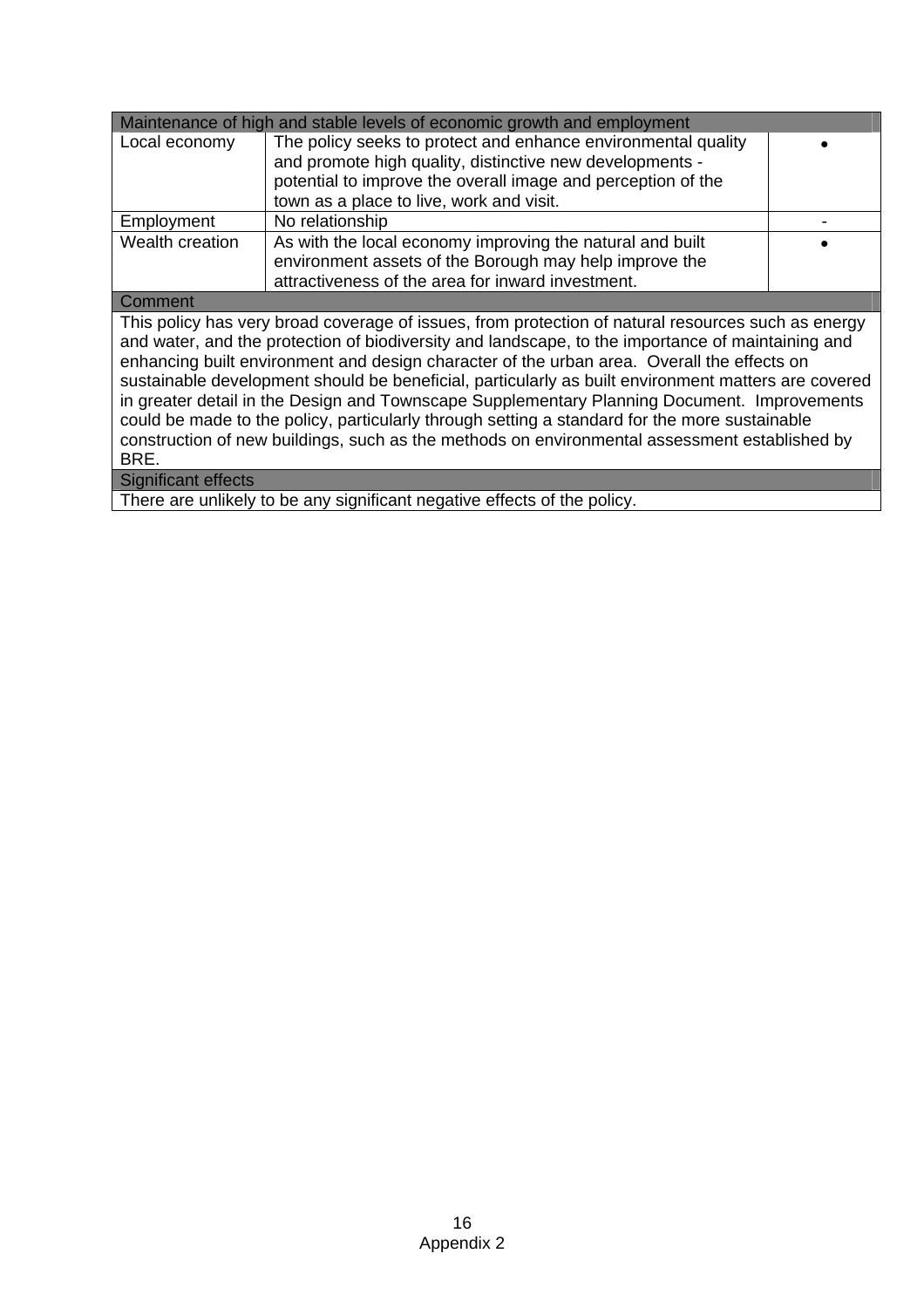### **Policy CP5: Mineral and Soil Resources**

Policy CP5 sets out an approach intended to make the exploitation and use of mineral and soil resources more sustainable.

| <b>Concern</b>                   | <b>Performance</b>                                                                                               | <b>Direction of</b>       |
|----------------------------------|------------------------------------------------------------------------------------------------------------------|---------------------------|
|                                  |                                                                                                                  | change                    |
|                                  | Social progress which recognises the needs of everyone                                                           |                           |
| Accessibility                    | There is no direct link with the policy                                                                          |                           |
| Housing                          | There is no direct link with the policy                                                                          |                           |
| <b>Education &amp; Skills</b>    | This policy may mean that some areas of brickearth are allowed                                                   | $\overline{\mathbf{?}}$   |
|                                  | to be redeveloped where they meet community needs and this                                                       |                           |
|                                  | could include freeing land for education and skills training.                                                    |                           |
| Health, safety                   | This policy may mean that some areas of brickearth are allowed                                                   | $\boldsymbol{\mathsf{?}}$ |
| and security                     | to be redeveloped where they meet community needs and this                                                       |                           |
|                                  | could include freeing land for health services if necessary.                                                     |                           |
| Community                        | This policy may mean that some areas of brickearth are allowed                                                   | $\overline{\mathbf{?}}$   |
|                                  | to be redeveloped where they meet community needs.                                                               |                           |
|                                  | Effective protection of the environment                                                                          |                           |
| <b>Biodiversity</b>              | The protection of biodiversity is incorporated into the policy in                                                |                           |
|                                  | several places, and the approach should ensure that soil is not                                                  |                           |
|                                  | protected at the expense of biodiversity. Also that biodiversity is                                              |                           |
|                                  | incorporated into plans for new development and redundant                                                        |                           |
|                                  | mineral workings.                                                                                                |                           |
| Landscape                        | The policy does state that landscape character should be                                                         |                           |
| character                        | protected in any proposals for new brickearth abstraction.                                                       |                           |
| <b>Built environment</b>         | There is no direct link with the policy                                                                          |                           |
| Prudent use of natural resources |                                                                                                                  |                           |
| Air                              | Avoiding pollution to the air is part of the requirements for new                                                |                           |
|                                  | brickearth abstraction sites.                                                                                    |                           |
| Water                            | Avoiding pollution to the water environment is part of the                                                       |                           |
|                                  | requirements for new brickearth abstraction sites.                                                               |                           |
| Land                             | A comprehensive approach to the restoration of land is integral                                                  |                           |
|                                  | to the approach provided for in the policy                                                                       |                           |
| Soil                             | The protection of soil resources is part of the purpose of the                                                   |                           |
|                                  | policy and the maintenance of high quality agricultural land                                                     |                           |
|                                  | would be an important consideration in meeting the requirement                                                   |                           |
|                                  | for minerals                                                                                                     |                           |
| Minerals and                     | Meeting the requirement for minerals is part of the purpose of                                                   | $\bullet/\mathsf{X}$      |
| other raw                        | the policy, though the concern is the appropriate use of minerals                                                |                           |
| materials                        | and there is a specific requirement to maintain the stock of                                                     |                           |
|                                  | minerals in a form suitable for future use. The policy does allow                                                |                           |
|                                  | development on these deposits if they are not financially viable,                                                |                           |
|                                  | although this will only be in particular circumstances. These                                                    |                           |
|                                  | circumstances could be better defined in the policy, as at                                                       |                           |
|                                  | present development for the 'community or infrastructure' could                                                  |                           |
|                                  | cover almost all types of development.                                                                           |                           |
| Energy sources                   | Transporting materials by energy efficient methods is identified<br>as a desirable aim wherever this is possible |                           |
|                                  | Maintenance of high and stable levels of economic growth and employment                                          |                           |
| Local economy                    | Minerals extraction and transportation can continue to contribute                                                | ?                         |
|                                  | to the local economy, although it seem unlikely there will be any                                                |                           |
|                                  | contribution in the short-term. Protection of agricultural land                                                  |                           |
|                                  | should also help to maintain agricultural employment in the                                                      |                           |
|                                  | area.                                                                                                            |                           |
|                                  |                                                                                                                  |                           |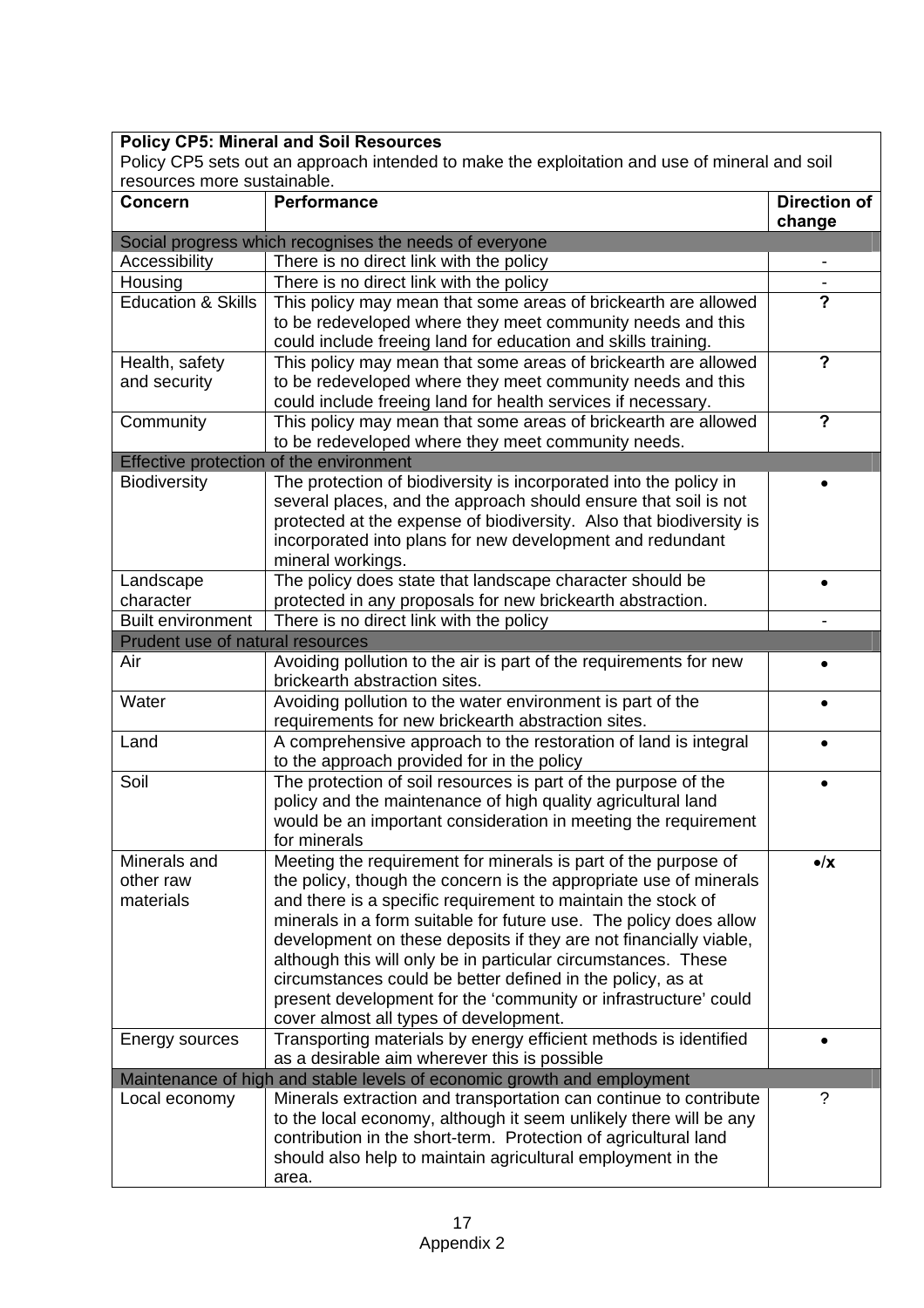| Employment                                                                                                                                                                                                                                                                                                                                                                                                                                                                                                                                                                                                                                                                                                                                                                            | There is employment associated with the exploitation and use of<br>mineral and soil resources, and this will not be harmed by the<br>policy |  |  |  |
|---------------------------------------------------------------------------------------------------------------------------------------------------------------------------------------------------------------------------------------------------------------------------------------------------------------------------------------------------------------------------------------------------------------------------------------------------------------------------------------------------------------------------------------------------------------------------------------------------------------------------------------------------------------------------------------------------------------------------------------------------------------------------------------|---------------------------------------------------------------------------------------------------------------------------------------------|--|--|--|
| Wealth creation                                                                                                                                                                                                                                                                                                                                                                                                                                                                                                                                                                                                                                                                                                                                                                       | Due to the limited resources, and financial barriers to                                                                                     |  |  |  |
|                                                                                                                                                                                                                                                                                                                                                                                                                                                                                                                                                                                                                                                                                                                                                                                       | abstracting the remaining deposits, it is unlikely that this policy                                                                         |  |  |  |
|                                                                                                                                                                                                                                                                                                                                                                                                                                                                                                                                                                                                                                                                                                                                                                                       | will have any impact on future wealth creation.                                                                                             |  |  |  |
| Comment                                                                                                                                                                                                                                                                                                                                                                                                                                                                                                                                                                                                                                                                                                                                                                               |                                                                                                                                             |  |  |  |
| This policy should help protect agricultural soil resources without any adverse environmental<br>impacts. Mineral deposits will also be preserved except where land can be better used for<br>'community or other infrastructure' projects. What exactly this type of development entails could be<br>better defined, as it covers a broad spectrum of development types, not all with beneficial<br>sustainability implications. It will be vital to consider the long-term needs of the brick-earth deposits<br>as the value may change as national resources diminish, and abstraction could become viable<br>again. However, the policy does allow for the efficient use of land and ensures that land is not<br>saved where this is not necessary.<br><b>Significant effects</b> |                                                                                                                                             |  |  |  |
| $\sim$<br>$\mathbf{r}$<br>.                                                                                                                                                                                                                                                                                                                                                                                                                                                                                                                                                                                                                                                                                                                                                           |                                                                                                                                             |  |  |  |

 $\overline{\phantom{a}}$ 

There are unlikely to be any significant negative effects of the policy.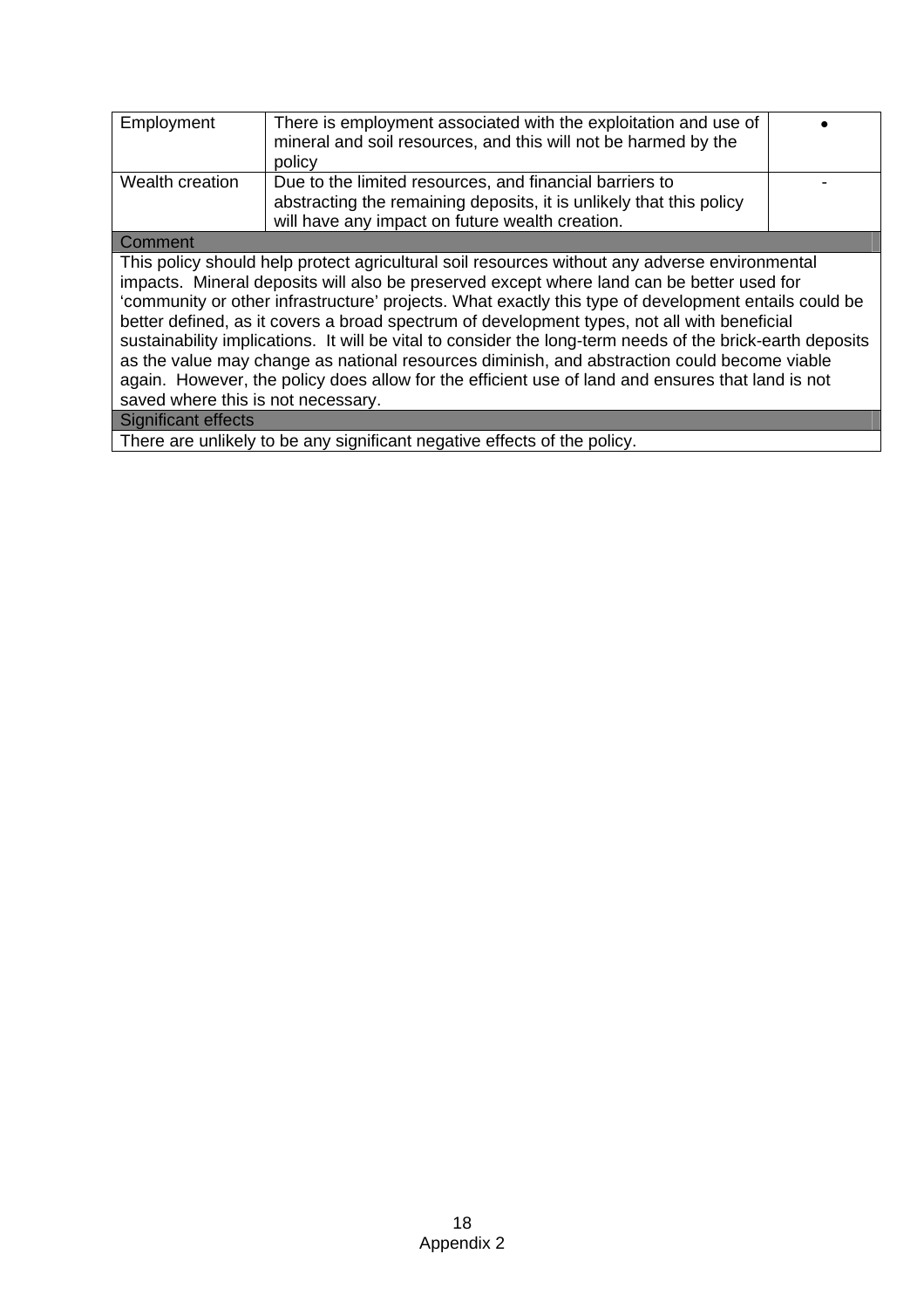## **Policy CP6: Community Infrastructure**

Policy CP6 requires development proposals to contribute to improving the education attainment, health and well being of local residents and visitors. This is in terms of financial agreements and other obligations, that can mitigate against the impact of new development. The policy provides a list of those matters to which contributions will be sought, provided the (different) tests established through national policy and legal precedent are met.

| <b>Concern</b>                         | <b>Performance</b>                                                                                                                                                                                                                                                                                 | <b>Direction of</b>     |
|----------------------------------------|----------------------------------------------------------------------------------------------------------------------------------------------------------------------------------------------------------------------------------------------------------------------------------------------------|-------------------------|
|                                        |                                                                                                                                                                                                                                                                                                    | change                  |
|                                        | Social progress which recognises the needs of everyone                                                                                                                                                                                                                                             |                         |
| Accessibility                          | Improving provision and therefore accessibility to services and<br>facilities is a central theme in the construction of the approach<br>set out.                                                                                                                                                   |                         |
| Housing                                | There is no specific mention of housing issues, nor any<br>particular effect on the delivery of housing except perhaps<br>through the increased cost or reduced market viability of<br>residential development (contributions towards the affordable<br>housing need are addressed in policy CP8). |                         |
| <b>Education &amp; Skills</b>          | The enhancement of education facilities in the town is expressly<br>sought as a community benefit to be provided from<br>development.                                                                                                                                                              |                         |
| Health, safety<br>and security         | Additional health facilities are expressly sought as a community<br>benefit to be provided from development.                                                                                                                                                                                       | $\overline{\mathbf{?}}$ |
| Community                              | The policy is specifically concerned to ensure that development<br>proposals add to rather than detract from the community.                                                                                                                                                                        |                         |
|                                        | Effective protection of the environment                                                                                                                                                                                                                                                            |                         |
| <b>Biodiversity</b>                    | There is no direct link with the policy.                                                                                                                                                                                                                                                           |                         |
| Landscape<br>character                 | There is no direct link with the policy.                                                                                                                                                                                                                                                           |                         |
| <b>Built environment</b>               | Some of the community provision to which contributions are<br>sought from development would improve the built environment,<br>The policy also seeks to enhance the historic and cultural built<br>environment for leisure, culture and recreational purposes.                                      |                         |
| Prudent use of natural resources       |                                                                                                                                                                                                                                                                                                    |                         |
| Air<br>Water                           | There is no direct link with the policy.<br>There is no direct link between the policy and the management<br>of the water environment.                                                                                                                                                             | -                       |
| Land                                   | There is no direct link with the policy.                                                                                                                                                                                                                                                           |                         |
| Soil                                   | There is no direct link between the policy and the productivity of<br>soil.                                                                                                                                                                                                                        |                         |
| Minerals and<br>other raw<br>materials | There is no direct link with the policy.                                                                                                                                                                                                                                                           |                         |
| Energy sources                         | There is no direct link with the policy.                                                                                                                                                                                                                                                           |                         |
|                                        | Maintenance of high and stable levels of economic growth and employment                                                                                                                                                                                                                            |                         |
| Local economy                          | There may be some positive benefits of improvements to<br>community facilities through the creation of local employment,<br>and encouraging visitors to Southend.                                                                                                                                  |                         |
| Employment                             | There is no direct link with the policy.                                                                                                                                                                                                                                                           |                         |
| Wealth creation                        | By seeking a strengthening of community facilities and the<br>features that make the town distinctive the policy will assist in<br>enhancing the ability to attract and retain business activities,                                                                                                | $\bullet$               |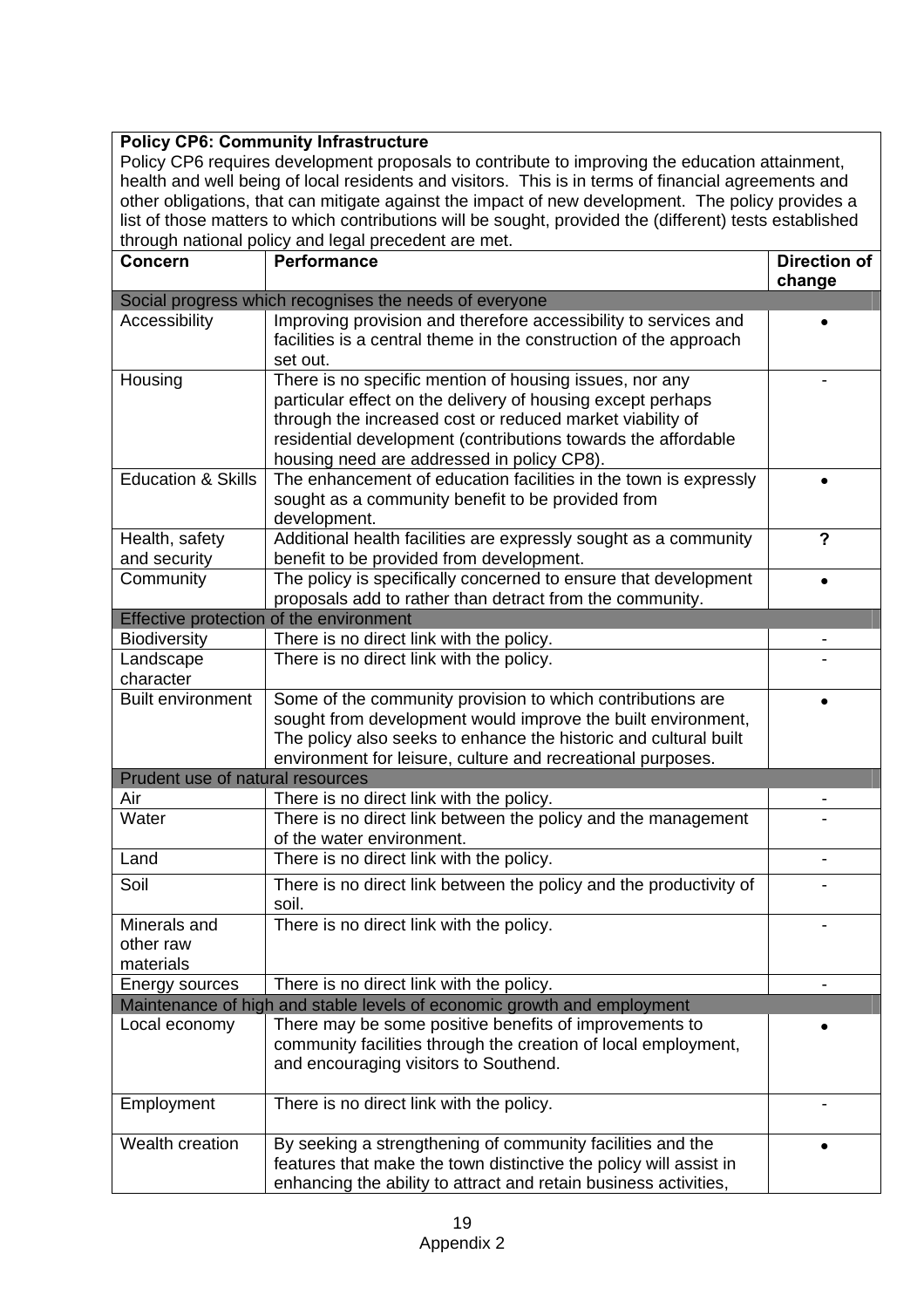|         | providing the expectation of developer contributions does not<br>discourage investment             |  |
|---------|----------------------------------------------------------------------------------------------------|--|
| Comment |                                                                                                    |  |
|         | This policy should help ensure that new development does not mean that capacity is exceeded for    |  |
|         | community infrastructure as new provision will be made. The policy does not cover matters relating |  |

community infrastructure as new provision will be made. The policy does not cover matters relating to other types of infrastructure, such as water treatment and supply and telecommunications for example, and it would be assumed that these matters will also be part of the expectations for planning obligations. These other issues are set out separately in KP3 to some extent, although there is some element of duplication and some matters are absent. Therefore the differentiation between the purpose of this policy, as opposed to the strategic policy is not clear. The policy also goes into greater specifics than other policies, giving detailed needs for tourism and leisure improvements.

## Significant effects

Overall the effects of the policy should be beneficial in achieving the social aspects of sustainable development, and benefits relating to cultural heritage and the built environment, although confusion over the role and purpose of the policy may hamper successful implementaton.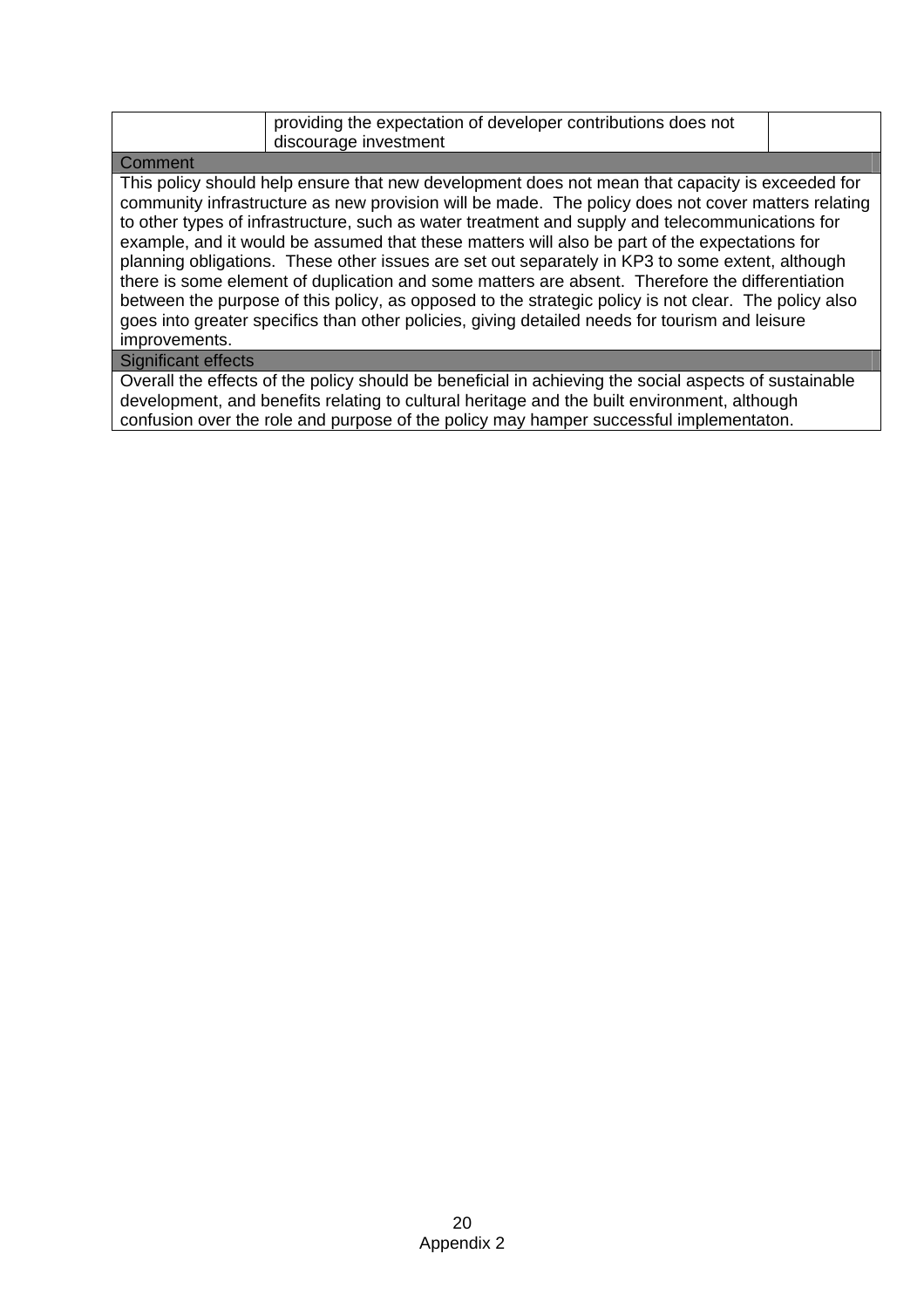|                                                                    | <b>Policy CP7: Sport, Recreation and Green Space</b><br>Policy CP7 provides for the protection of existing open space and sports facilities and sets out                                                                                                                                                                                                                                                                                                                                                                                                                                                                                                                                                                                                                                                                                                                                                                                                                                                                                                                                                                  |                               |
|--------------------------------------------------------------------|---------------------------------------------------------------------------------------------------------------------------------------------------------------------------------------------------------------------------------------------------------------------------------------------------------------------------------------------------------------------------------------------------------------------------------------------------------------------------------------------------------------------------------------------------------------------------------------------------------------------------------------------------------------------------------------------------------------------------------------------------------------------------------------------------------------------------------------------------------------------------------------------------------------------------------------------------------------------------------------------------------------------------------------------------------------------------------------------------------------------------|-------------------------------|
|                                                                    | detailed quantified requirements for further provision as part of new development.                                                                                                                                                                                                                                                                                                                                                                                                                                                                                                                                                                                                                                                                                                                                                                                                                                                                                                                                                                                                                                        |                               |
| Concern                                                            | <b>Performance</b>                                                                                                                                                                                                                                                                                                                                                                                                                                                                                                                                                                                                                                                                                                                                                                                                                                                                                                                                                                                                                                                                                                        | <b>Direction of</b><br>change |
|                                                                    | Social progress which recognises the needs of everyone                                                                                                                                                                                                                                                                                                                                                                                                                                                                                                                                                                                                                                                                                                                                                                                                                                                                                                                                                                                                                                                                    |                               |
| Accessibility                                                      | The policy is specifically concerned with improving access for all<br>of the population to open space and to recreation and sports<br>facilities                                                                                                                                                                                                                                                                                                                                                                                                                                                                                                                                                                                                                                                                                                                                                                                                                                                                                                                                                                          |                               |
| Housing                                                            | The policy is intended to produce better overall forms of housing<br>development with the appropriate open space and other<br>facilities considered as part of the scheme                                                                                                                                                                                                                                                                                                                                                                                                                                                                                                                                                                                                                                                                                                                                                                                                                                                                                                                                                 |                               |
| <b>Education &amp; Skills</b>                                      | There is no direct relationship with the policy                                                                                                                                                                                                                                                                                                                                                                                                                                                                                                                                                                                                                                                                                                                                                                                                                                                                                                                                                                                                                                                                           |                               |
| Health, safety<br>and security                                     | The policy should help to produce an environment which<br>encourages healthy activity, and high quality open space<br>provision should help create safe open space for all.                                                                                                                                                                                                                                                                                                                                                                                                                                                                                                                                                                                                                                                                                                                                                                                                                                                                                                                                               |                               |
| Community                                                          | The types of new development that would flow from the<br>application of this policy would improve the sense of community                                                                                                                                                                                                                                                                                                                                                                                                                                                                                                                                                                                                                                                                                                                                                                                                                                                                                                                                                                                                  |                               |
|                                                                    | Effective protection of the environment                                                                                                                                                                                                                                                                                                                                                                                                                                                                                                                                                                                                                                                                                                                                                                                                                                                                                                                                                                                                                                                                                   |                               |
| Biodiversity<br>Landscape<br>character<br><b>Built environment</b> | The policy includes reference to areas of nature conservation<br>and biodiversity importance being used as a recreational<br>resource. However the wording in the third paragraph may<br>need to be adjusted to clarify that these areas cannot be treated<br>like other recreational resources and replaced by alternative<br>facilities as their biodiversity interest outweighs their recreational<br>importance. The policy also recognises the importance of<br>preserving areas of allotments that have become biodiverse and<br>worthy of retention. It may be suitable for the policy to include<br>the need to ensure habitat creation and biodiversity support is a<br>feature of all new open space development, which despite being<br>open often supports only a very limited range of species.<br>There may be some link between this policy and the protection<br>of landscape character, and this will depend on the location and<br>form of any new and existing areas.<br>This policy would help to improve the built environment, by<br>retaining the open patchwork of open space within the built-up | $\bullet$ / $\times$<br>?     |
| Prudent use of natural resources                                   | area.                                                                                                                                                                                                                                                                                                                                                                                                                                                                                                                                                                                                                                                                                                                                                                                                                                                                                                                                                                                                                                                                                                                     |                               |
| Air                                                                | There is no direct link with the policy                                                                                                                                                                                                                                                                                                                                                                                                                                                                                                                                                                                                                                                                                                                                                                                                                                                                                                                                                                                                                                                                                   |                               |
| Water                                                              | There is no direct link with the policy                                                                                                                                                                                                                                                                                                                                                                                                                                                                                                                                                                                                                                                                                                                                                                                                                                                                                                                                                                                                                                                                                   |                               |
| Land                                                               | There is no direct link with the policy                                                                                                                                                                                                                                                                                                                                                                                                                                                                                                                                                                                                                                                                                                                                                                                                                                                                                                                                                                                                                                                                                   |                               |
| Soil                                                               | There is no direct link with the policy                                                                                                                                                                                                                                                                                                                                                                                                                                                                                                                                                                                                                                                                                                                                                                                                                                                                                                                                                                                                                                                                                   |                               |
| Minerals and                                                       | There is no direct link with the policy                                                                                                                                                                                                                                                                                                                                                                                                                                                                                                                                                                                                                                                                                                                                                                                                                                                                                                                                                                                                                                                                                   |                               |
| other raw<br>materials                                             |                                                                                                                                                                                                                                                                                                                                                                                                                                                                                                                                                                                                                                                                                                                                                                                                                                                                                                                                                                                                                                                                                                                           |                               |
| Energy sources                                                     | There is no direct link with the policy                                                                                                                                                                                                                                                                                                                                                                                                                                                                                                                                                                                                                                                                                                                                                                                                                                                                                                                                                                                                                                                                                   | $\overline{\phantom{a}}$      |
|                                                                    | Maintenance of high and stable levels of economic growth and employment                                                                                                                                                                                                                                                                                                                                                                                                                                                                                                                                                                                                                                                                                                                                                                                                                                                                                                                                                                                                                                                   |                               |
| Local economy                                                      | There is no direct link with the policy                                                                                                                                                                                                                                                                                                                                                                                                                                                                                                                                                                                                                                                                                                                                                                                                                                                                                                                                                                                                                                                                                   |                               |
| Employment                                                         | There is no direct link with the policy                                                                                                                                                                                                                                                                                                                                                                                                                                                                                                                                                                                                                                                                                                                                                                                                                                                                                                                                                                                                                                                                                   |                               |
| Wealth creation                                                    | By seeking a strengthening of community facilities and the<br>features that make the town distinctive, the policy will assist in<br>enhancing the ability to attract and retain business activities.                                                                                                                                                                                                                                                                                                                                                                                                                                                                                                                                                                                                                                                                                                                                                                                                                                                                                                                      |                               |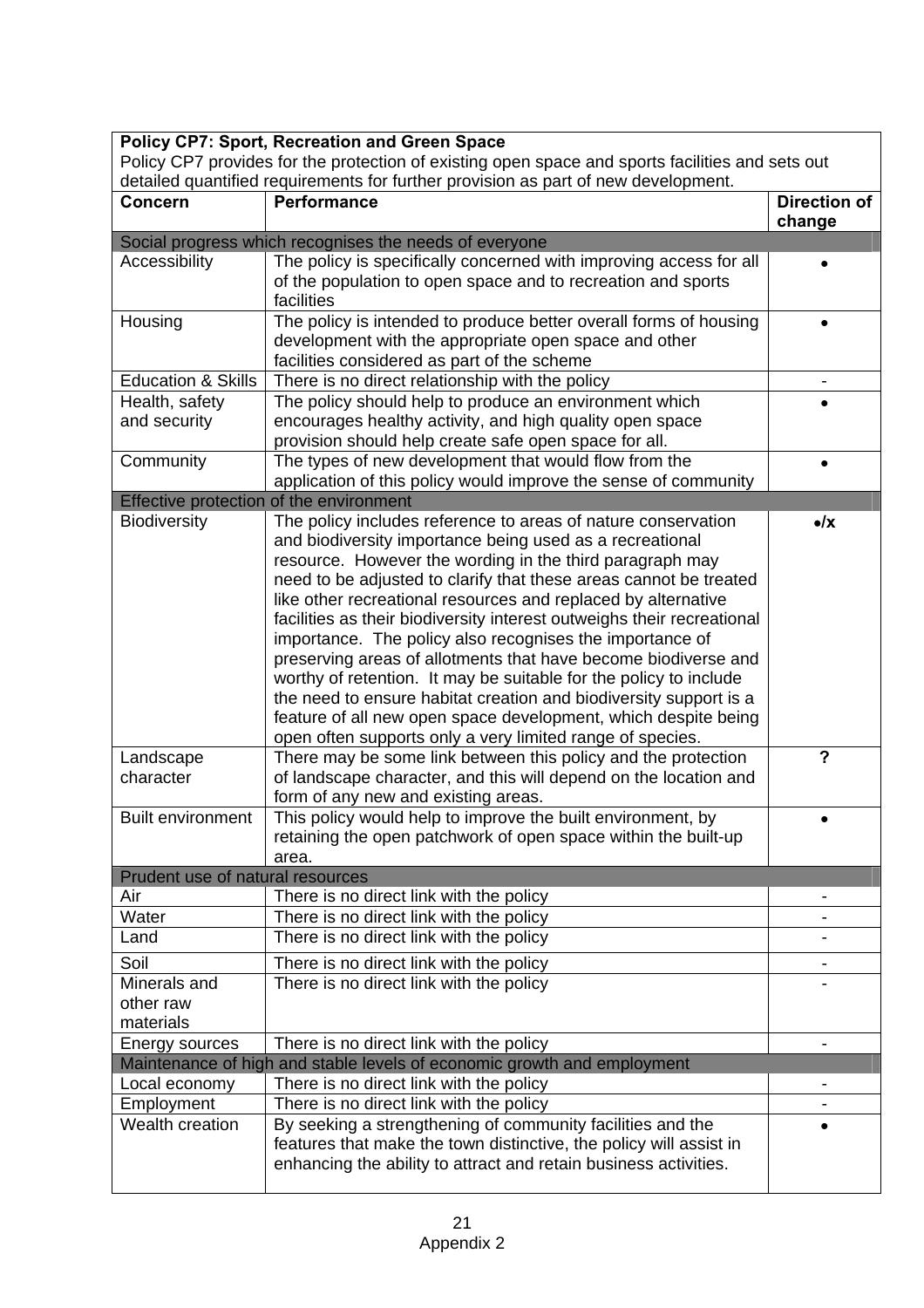#### **Comment**

This policy should help to protect and enhance green space and recreational provision in the LDF area. This should have a positive impact in relation to improving the health of residents, and help promote accessible space for all. There will also be benefits for the built-environment by seeking to protect existing open space in these areas, including allotments, that can be integral to the character of the urban area. The impact of this policy on biodiversity is mainly positive, although the policy could be enhanced to require that biodiversity enhancement be a feature of all new and improved open space. In addition some wording adjustments may be necessary, as currently part of the policy (paragraph 3) reads as if nature conservation sites, including the foreshore, can be lost or displaced if alternative recreational locations are found, which is clearly not the case.

### Significant effects

The policy is unlikely to have any negative sustainability impact, although positive effects could be improved particularly for biodiversity.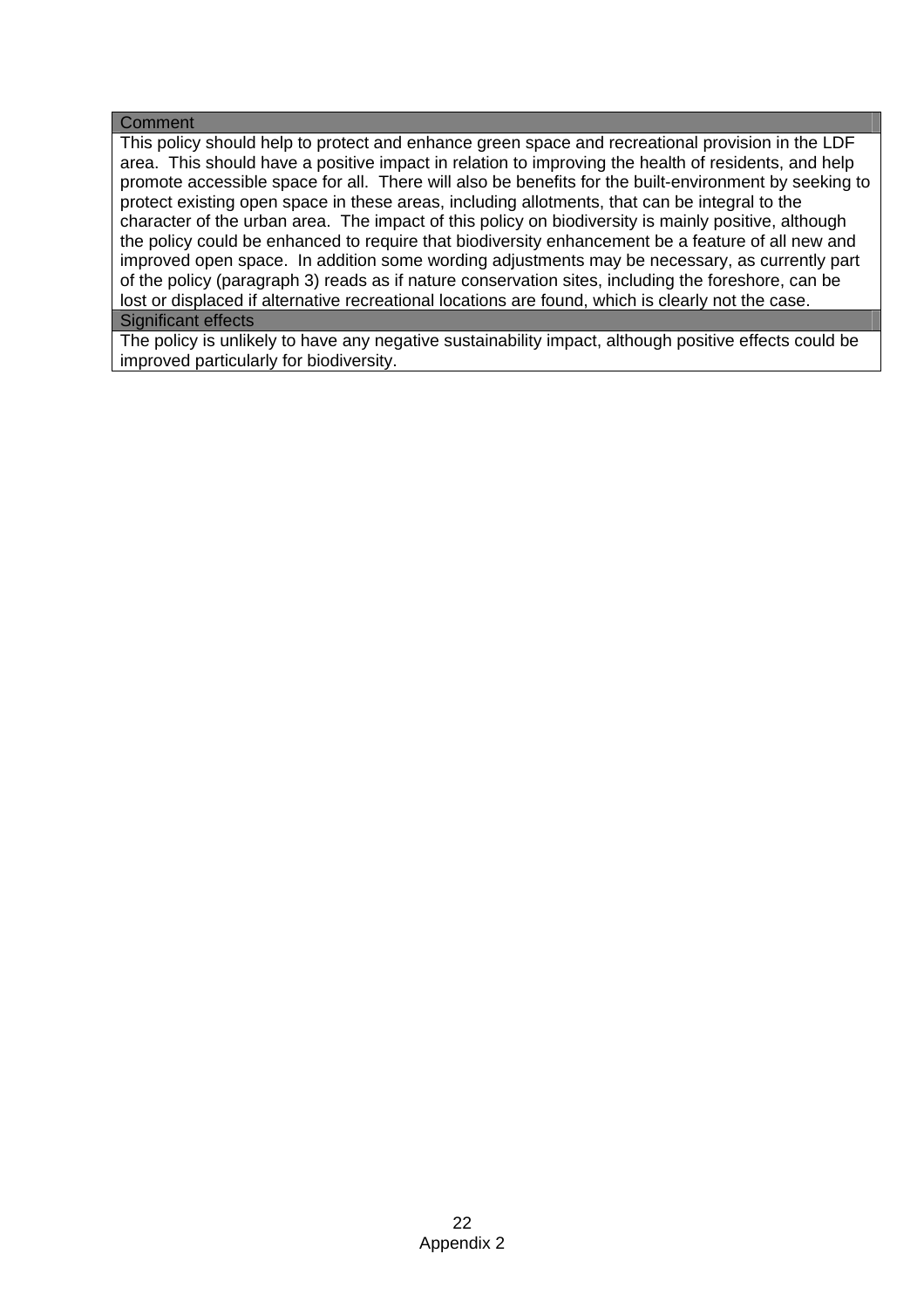| <b>Policy CP8: Dwelling Provision</b>   |                                                                                                                                    |                          |
|-----------------------------------------|------------------------------------------------------------------------------------------------------------------------------------|--------------------------|
|                                         | Policy CP8 sets out detailed targets for the overall provision of housing according to different parts                             |                          |
|                                         | of the plan area, and detailed targets for the performance required from development taking place.                                 |                          |
| <b>Concern</b>                          | <b>Performance</b>                                                                                                                 | <b>Direction of</b>      |
|                                         |                                                                                                                                    | change                   |
|                                         | Social progress which recognises the needs of everyone                                                                             |                          |
| Accessibility                           | The approach to housing distribution, coupled with the provision                                                                   | ?                        |
|                                         | of new public transport infrastructure, should help to ensure new                                                                  |                          |
|                                         | housing is located so as to ensure accessible services.<br>The policy is specifically about the provision of housing to meet       | $\overline{\phantom{a}}$ |
| Housing                                 | different types of need, and its contribution is potentially                                                                       |                          |
|                                         | positive, although provision of a greater proportion of affordable                                                                 |                          |
|                                         | homes may have been suitable.                                                                                                      |                          |
| <b>Education &amp; Skills</b>           | There is no direct relationship between the policy as stated and                                                                   |                          |
|                                         | these matters.                                                                                                                     |                          |
| Health, safety                          | There is no direct relationship between the policy as stated and                                                                   |                          |
| and security                            | these matters.                                                                                                                     |                          |
| Community                               | There is much in the policy that seeks to achieve positive                                                                         |                          |
|                                         | benefits for the community, in terms of the mix of uses and of                                                                     |                          |
|                                         | housing types and tenure for instance. Although additional                                                                         |                          |
|                                         | affordable homes may be suitable to meet the specific housing                                                                      |                          |
|                                         | needs of some existing communities of Southend.                                                                                    |                          |
|                                         | Effective protection of the environment                                                                                            |                          |
| <b>Biodiversity</b>                     | There will be a land requirement to deliver this quantity of new                                                                   | $\overline{\phantom{a}}$ |
|                                         | homes, which may impact on biodiversity. Although the majority                                                                     |                          |
|                                         | will be delivered on previously developed sites it is important                                                                    |                          |
|                                         | that any established biodiversity importance on these sites is<br>taken into consideration prior to redevelopment. With greenfield |                          |
|                                         | development existing areas of biodiversity should also be                                                                          |                          |
|                                         | protected. Matters relating to the choice of sites and flood                                                                       |                          |
|                                         | defence requirements are covered under policy appraisal of                                                                         |                          |
|                                         | KP1.                                                                                                                               |                          |
| Landscape                               | The chosen approach to the spatial distribution of development                                                                     | ?                        |
| character                               | may have some impact on landscape character in the area. It is                                                                     |                          |
|                                         | not possible to identify what the exact impact may be at this                                                                      |                          |
|                                         | stage, but the development could have a positive benefit to                                                                        |                          |
|                                         | improving the urban fringe of the area.                                                                                            |                          |
| <b>Built environment</b>                | Investment in new development, properly guided by good                                                                             |                          |
|                                         | principles of location and form, will enhance the urban                                                                            |                          |
|                                         | environment.                                                                                                                       |                          |
| Prudent use of natural resources<br>Air | The spatial distribution of new housing development focuses                                                                        | ?                        |
|                                         | development in the town centre area and intensification of                                                                         |                          |
|                                         | existing built up areas. This should help to achieve a compact                                                                     |                          |
|                                         | urban form, and therefore may help reduce the need and                                                                             |                          |
|                                         | distance travelled to meet day to day needs. This may have                                                                         |                          |
|                                         | therefore have positive benefits for air quality objectives, and                                                                   |                          |
|                                         | reducing emissions of climate change related pollutants.                                                                           |                          |
| Water                                   | There is scope for new residential development to perform                                                                          | $\overline{\mathbf{?}}$  |
|                                         | better than has been the case previously in terms of water                                                                         |                          |
|                                         | conservation, and this is a matter that needs to be addressed in                                                                   |                          |
|                                         | subsequent more detailed policies and through supporting                                                                           |                          |
|                                         | guidance                                                                                                                           |                          |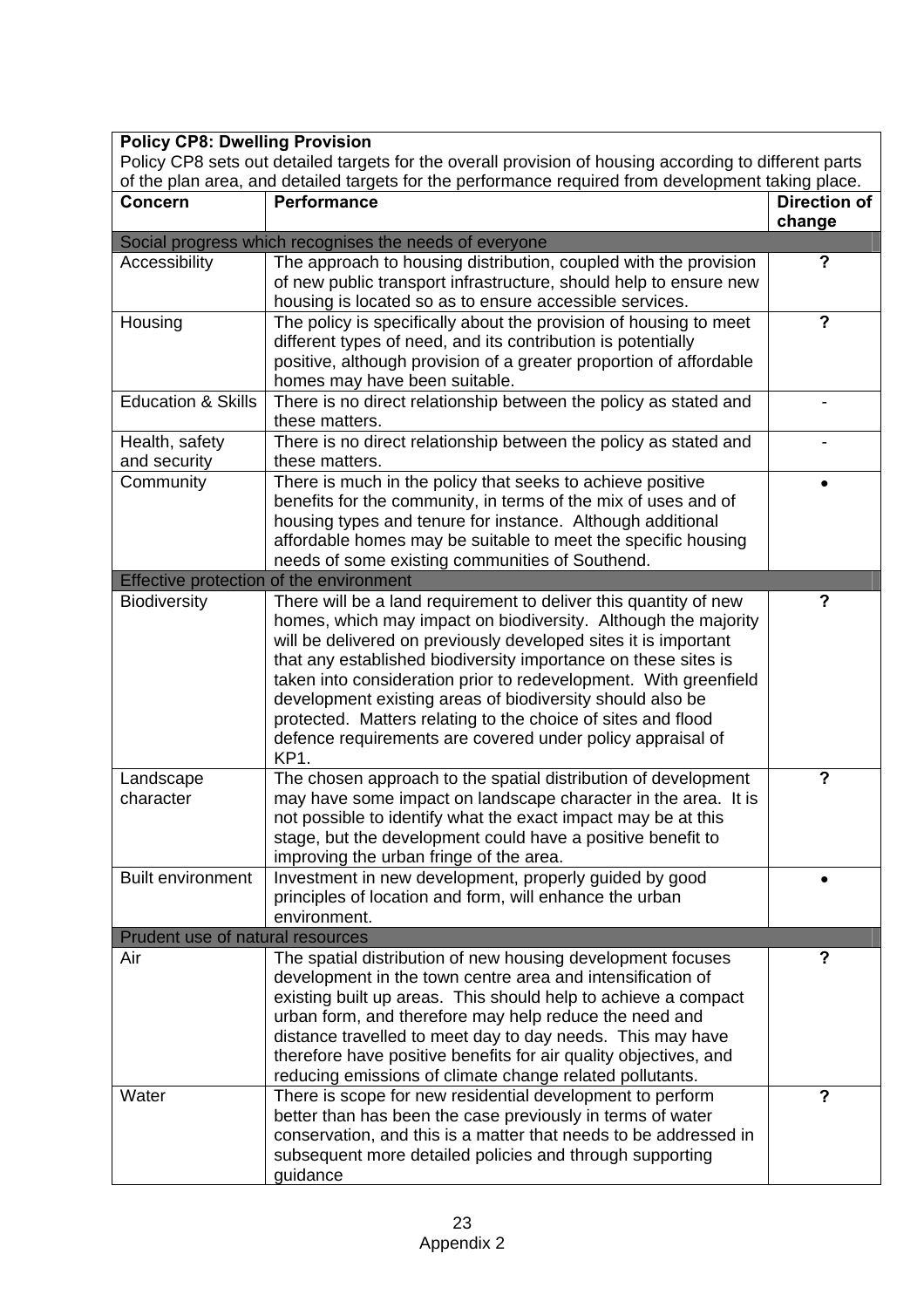| Land            | This policy is concerned with the greatest user of land but both<br>the key spatial strategy policies and parts of this policy promote<br>the recycling of previously developed land.                |                |
|-----------------|------------------------------------------------------------------------------------------------------------------------------------------------------------------------------------------------------|----------------|
| Soil            | There is no direct link with the policy, although this may depend<br>on the exact location of allocations on greenfield sites.                                                                       |                |
| Minerals and    | Minerals and other raw materials will be used in the creation of                                                                                                                                     | $\overline{?}$ |
| other raw       | the development provided for in this policy, although other                                                                                                                                          |                |
| materials       | policies of the LDF should help promote the use of recycled                                                                                                                                          |                |
|                 | construction materials and reduction in construction waste.                                                                                                                                          |                |
| Energy sources  | There is scope for new residential development to perform                                                                                                                                            |                |
|                 | better than has been the case previously in terms of energy                                                                                                                                          |                |
|                 | conservation and generation, and these are matters that need to                                                                                                                                      |                |
|                 | be addressed in subsequent more detailed policies and through                                                                                                                                        |                |
|                 | supporting guidance, though energy efficient design and                                                                                                                                              |                |
|                 | renewable energy technologies are sought in new                                                                                                                                                      |                |
|                 | developments by policy CP4. Also as with the air quality<br>objective this policy will help provide accessible development by                                                                        |                |
|                 | public transport and may help reduce the need to travel by car.                                                                                                                                      |                |
|                 | Maintenance of high and stable levels of economic growth and employment                                                                                                                              |                |
| Local economy   | Investment in housing will bring benefits to the local economy,                                                                                                                                      |                |
|                 | from construction through to the increased spending on local                                                                                                                                         |                |
|                 | services by new residents                                                                                                                                                                            |                |
| Employment      | Further employment will arise from new investment and                                                                                                                                                |                |
|                 | additional expenditure in the local economy                                                                                                                                                          |                |
| Wealth creation | The right quantity and mix of housing is essential to help                                                                                                                                           |                |
|                 | stimulate business investment and accommodate additional                                                                                                                                             |                |
|                 | workers, and there can be indirect benefits from greater                                                                                                                                             |                |
|                 | confidence in the area                                                                                                                                                                               |                |
| Comment         |                                                                                                                                                                                                      |                |
|                 | To some extent the matters covered by this policy are also covered in policy KP1 that sets the                                                                                                       |                |
|                 | overall spatial distribution of development, therefore the comments made at that stage are                                                                                                           |                |
|                 | applicable here also. In addition this policy covers matters relating to affordable housing provision                                                                                                |                |
|                 | and the proportion of housing that should be on previously developed land. The policy could<br>include more stringent requirements for affordable housing provision, as at present sites of up to 24 |                |
|                 | houses would only need to provide 2 affordable dwellings (8%), which is below targets set in draft                                                                                                   |                |
|                 | national guidance and the RSS. In order to ensure that all can meet their housing needs it may be                                                                                                    |                |
|                 | suitable to raise the proportion of affordable homes to be delivered in all size of sites, which is                                                                                                  |                |
|                 | particularly relevant as much development in Southend will be through infill and intensification sites                                                                                               |                |
|                 | that may only deliver a few new homes at a time. Previously developed land objectives of 80%                                                                                                         |                |
|                 | new homes are welcomed by the appraisal in ensuring the efficient use of land. However, this is in                                                                                                   |                |
|                 | part a result of very limited greenfield land being available in the Borough. It will be important to                                                                                                |                |
|                 |                                                                                                                                                                                                      |                |

ensure that the biodiversity importance of all previously developed sites is considered prior to redevelopment so as not to harm any ecological significance that should be retained.

#### Significant effects

Prior to the allocation of sites for development the significance of impacts is difficult to judge, and it will be vital that all site allocations are properly sited, and developed, to avoid and mitigate against negative environmental impact – particularly for biodiversity. There is the possibility that this policy will not allow all to meet their housing needs through under provision of affordable homes.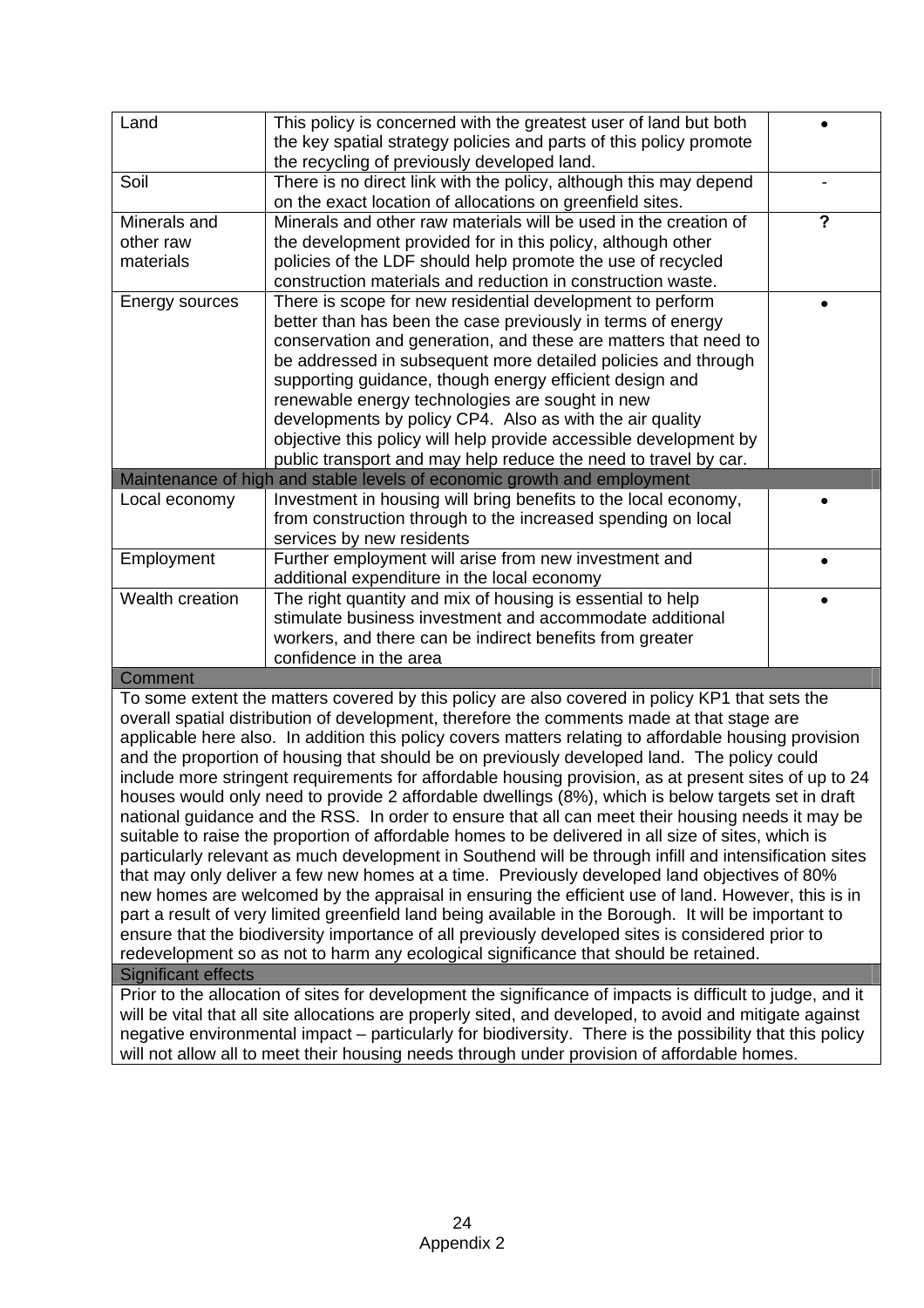| <b>Policy CP9: Monitoring and Review</b> |                                                                                                                                                                                           |                               |
|------------------------------------------|-------------------------------------------------------------------------------------------------------------------------------------------------------------------------------------------|-------------------------------|
|                                          | The policy covers matters relating to the purpose and approach that will be taken to monitoring the<br>implementation of the LDF, and its effectiveness at achieving the plan objectives. |                               |
| <b>Concern</b>                           | <b>Performance</b>                                                                                                                                                                        | <b>Direction of</b><br>change |
|                                          | Social progress which recognises the needs of everyone                                                                                                                                    |                               |
| Accessibility                            | The policy will help monitor the effectiveness of infrastructure                                                                                                                          |                               |
|                                          | policies and may help to ensure public transport related                                                                                                                                  |                               |
|                                          | developments are coming forward as expected, and that job and                                                                                                                             |                               |
|                                          | housing provision is matched, this should help accessibility for                                                                                                                          |                               |
|                                          | all.                                                                                                                                                                                      |                               |
| Housing                                  | Monitoring should help ensure the phasing of homes is coming                                                                                                                              | $\overline{\mathbf{?}}$       |
| <b>Education &amp; Skills</b>            | forward as expected.<br>Monitoring should help ensure education infrastructure is                                                                                                         | $\overline{?}$                |
|                                          | coming forward for development as expected.                                                                                                                                               |                               |
| Health, safety                           | Monitoring should help ensure health related infrastructure and                                                                                                                           | $\overline{\mathbf{?}}$       |
| and security                             | open space provision is coming forward for development as                                                                                                                                 |                               |
|                                          | expected.                                                                                                                                                                                 |                               |
| Community                                | Monitoring should help ensure community infrastructure is                                                                                                                                 | ?                             |
|                                          | coming forward for development as expected.                                                                                                                                               |                               |
|                                          | Effective protection of the environment                                                                                                                                                   |                               |
| <b>Biodiversity</b>                      | There is no direct relationship between the policy as stated and                                                                                                                          |                               |
|                                          | these matters.                                                                                                                                                                            |                               |
| Landscape<br>character                   | There is no direct relationship between the policy as stated and<br>these matters.                                                                                                        |                               |
| <b>Built environment</b>                 | There is no direct relationship between the policy as stated and                                                                                                                          |                               |
|                                          | these matters.                                                                                                                                                                            |                               |
| Prudent use of natural resources         |                                                                                                                                                                                           |                               |
| Air                                      | The approach put forward to monitoring should help a match of                                                                                                                             | ?                             |
|                                          | housing and employment and may help greater self-                                                                                                                                         |                               |
|                                          | containment in the Borough, reducing the need for and distance                                                                                                                            |                               |
|                                          | of travel.                                                                                                                                                                                |                               |
| Water                                    | There is no direct relationship between the policy as stated and                                                                                                                          |                               |
| Land                                     | these matters.<br>The approach put forward to monitoring should help the more                                                                                                             | 7                             |
|                                          | sustainable release of land, ensuring that development is                                                                                                                                 |                               |
|                                          | meeting identified needs of the Borough.                                                                                                                                                  |                               |
| Soil                                     | There is no direct relationship between the policy as stated and                                                                                                                          |                               |
|                                          | these matters.                                                                                                                                                                            |                               |
| Minerals and                             | There is no direct relationship between the policy as stated and                                                                                                                          |                               |
| other raw                                | these matters.                                                                                                                                                                            |                               |
| materials                                |                                                                                                                                                                                           |                               |
| Energy sources                           | There is no direct relationship between the policy as stated and                                                                                                                          |                               |
|                                          | these matters.<br>Maintenance of high and stable levels of economic growth and employment                                                                                                 |                               |
| Local economy                            | One of the aims of this policy is to ensure that economic growth                                                                                                                          | $\boldsymbol{?}$              |
|                                          | is occurring as expected, and may help ensure provision of local                                                                                                                          |                               |
|                                          | jobs and employment.                                                                                                                                                                      |                               |
| Employment                               | One of the aims of this policy is to ensure that housing and job                                                                                                                          |                               |
|                                          | growth is matched and therefore is suitable in securing                                                                                                                                   |                               |
|                                          | employment for all.                                                                                                                                                                       |                               |
| Wealth creation                          | There is no direct relationship between the policy as stated and                                                                                                                          |                               |
|                                          | these matters.                                                                                                                                                                            |                               |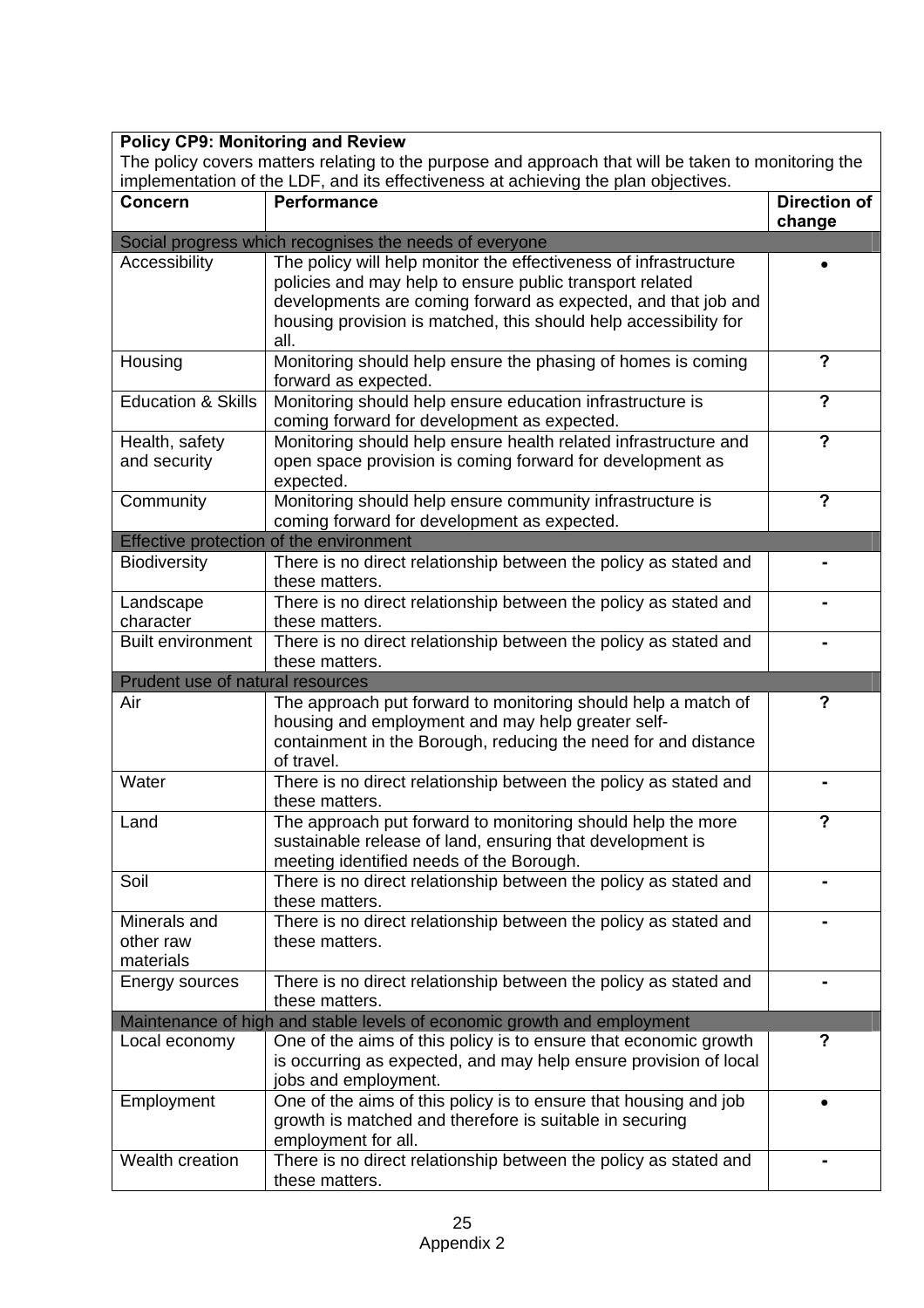#### **Comment**

Monitoring is a vital part of verifying the successful implementation of an LDF. Monitoring for its own sake serves no purpose, and therefore an appropriate plan of action needs to be put in place so changes can be made if development is not coming forward as expected. The monitoring and implementation frameworks incorporated in the Core Strategy seek to do this, and to allow housing, economic and infrastructure growth levels to be matched, to ensure none outstrip the other. This approach is welcomed by the SA as it should support more sustainable development patterns, including a greater level of self-containment. Without this approach there is the possibility that development could become mismatched leading to greater levels of commuting and lower levels of accessibility.

#### Significant effects

The approach put forward in this policy is likely to be positive in achieving sustainable growth patterns in Southend.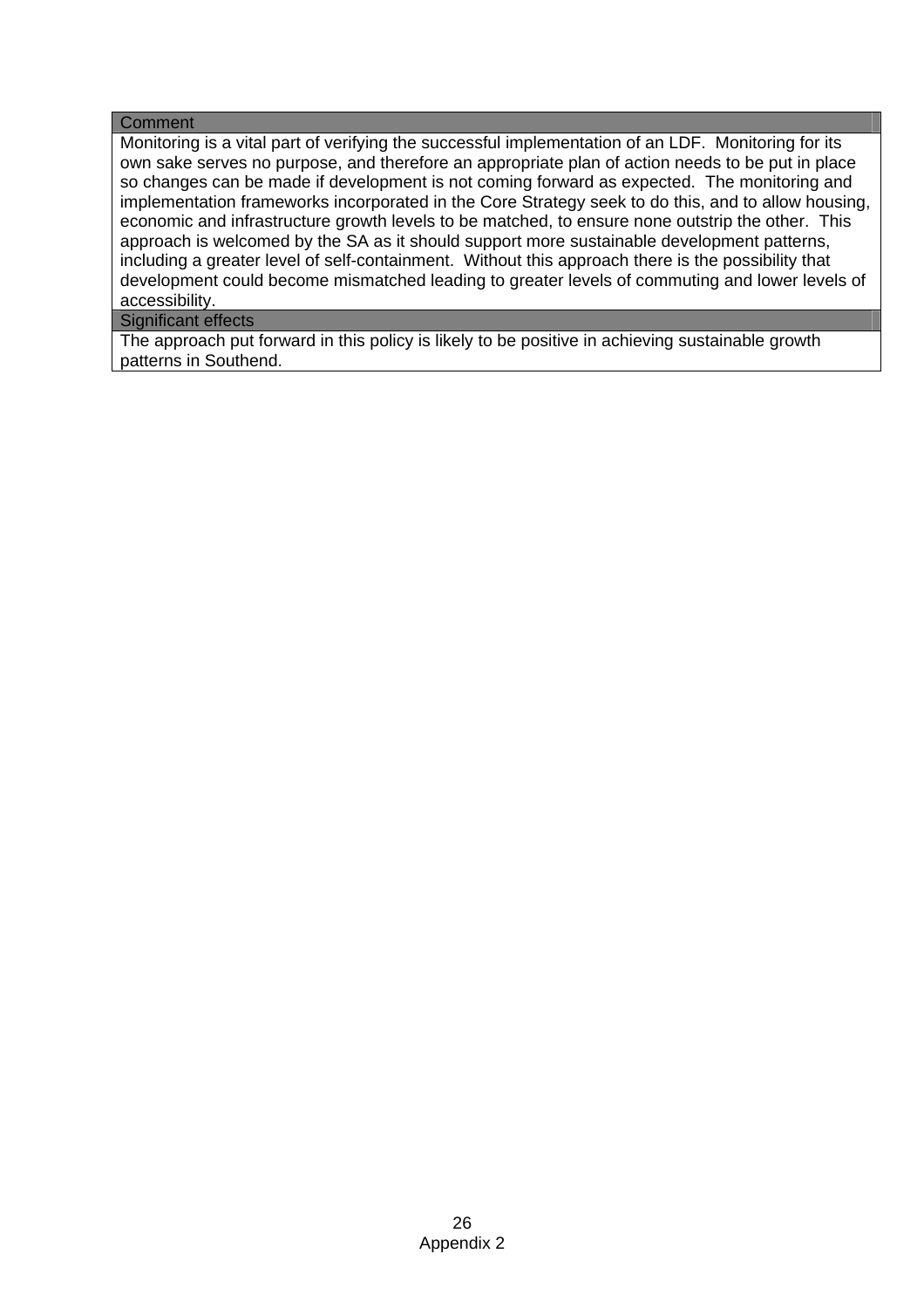# **Appendix 3: Baseline Characteristics of the Southend on Sea Borough**

- A.1 This section of the report is a collation of information relating to the Borough of Southend-on-Sea. This information is intended to inform the Sustainability Appraisal (SA) incorporating the Strategic Environmental Assessment (SEA) of the emerging LDF for the Borough, by describing the existing environmental (and to a limited extent social and economic) baseline in the LDF area.
- A.2 The information presented here is based on a desktop review of the area, as no primary research has been undertaken specifically for the SA. Various sources of information have been used, included reports provided by Southend-on-Sea Borough Council relating to the local authority area and the county, including the environmental report produced for the SA for the East of England Plan (November 2004). In addition to report based information much of the spatial data comes from online Geographical Information Systems (GIS), primarily www.magic.gov.uk and www.environment-agency.gov.uk. A list of information sources can be found at the end.
- A.3 This report is only intended as a brief outline of the situation in the Borough. The SEA Regulations require that only information as can 'reasonably be required' is included in the environmental report. Therefore at this strategic stage of the LDF the information collected is not to site specific detail, and is more strategic or spatially based to get an understanding of the wider plan area.
- A.4 The intention of gathering baseline information is to help to identify issues in the plan area that the LDF may impact upon, and in line with the SEA Regulations particular attention is paid to environmental issues. However the majority of sources of information available in this collation exercise were not able to provide detailed information on specific areas of land that might be used in development. At future and more site specific stages of plan making, the Council will have to consider more site specific environmental implications for development. For potential development sites, that are consistent with the overall strategy proposed for the LDF, additional baseline environmental information could be used to assess environmental concerns such as:
	- the present or previous use of land and its condition
	- sites with nature conservation value
	- areas of sensitive local character and amenity
	- areas where development could increase the risk of flooding.
- A.5 The expectation will be for the SEA to show that in making the development provision in the LDF, the Council has identified the environmental consequences of the development of sites and identified whether the provision could be made with the use of other sites with less environmental harm or greater environmental benefit. The SEA Directive requires the LDFmaking body to report on the environmental implications of the LDF however, not to make decisions for the LDF based on those environmental implications.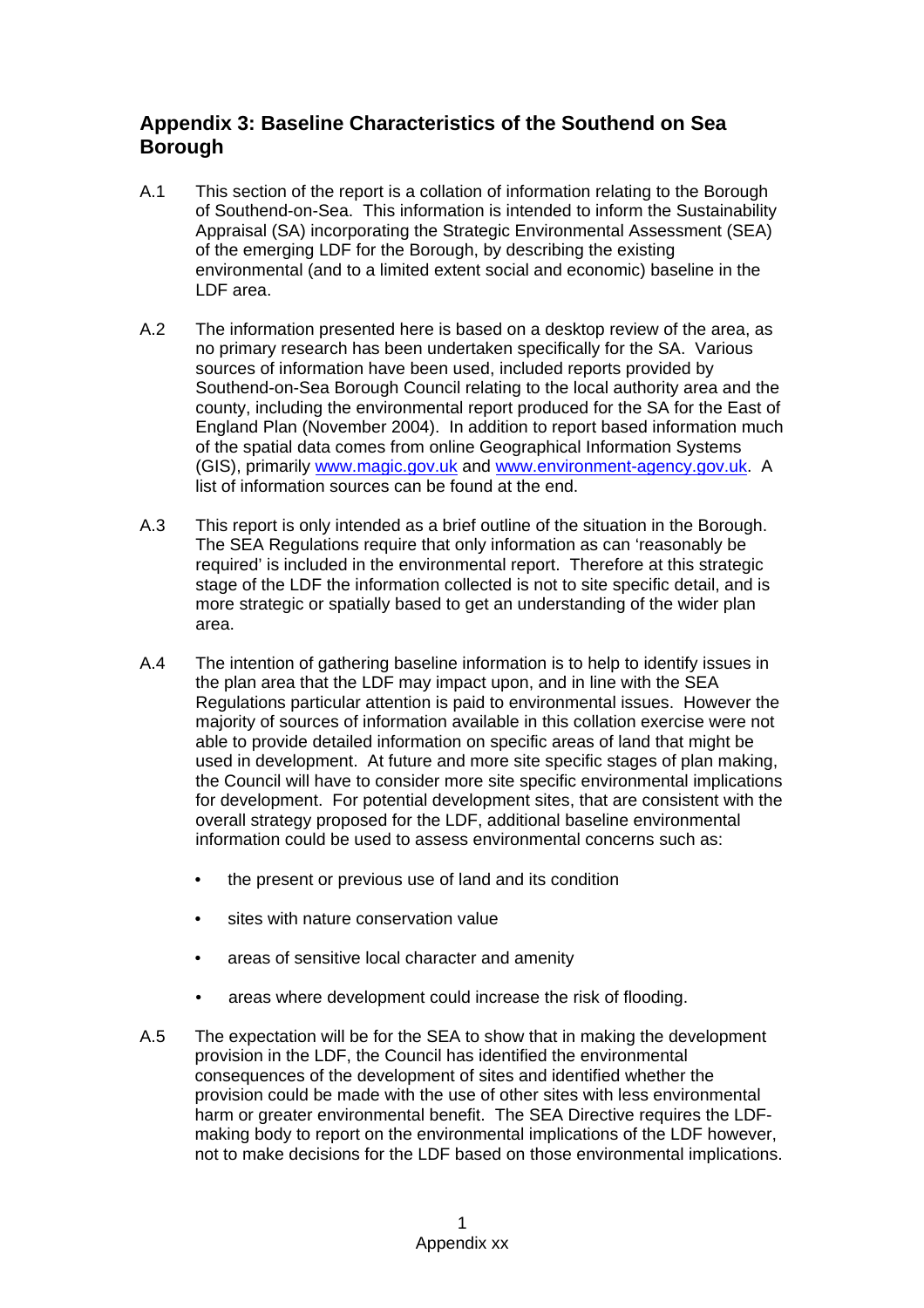- A.6 In comment on what appears to be available for the 'baseline', the likely areas of difficulty are:
	- the possible lack of sufficiently detailed information at the site level, for example on the biodiversity of sites outside designated areas
	- the difficulty of making links between the proposals and policy aspirations of the spatial plan and change in matters such as health and general well being.
- A.7 A limitation to compiling this report is the level and detail of information that is available at this time for the purposes of SEA and other environmental reporting. Different environmental topic areas have vastly different amounts of data available, and this is often presented in different ways. A balanced and thorough spread of information on the Borough is not possible at this time. Gradually as practice becomes better established on SEA, the way that data is made available may become better tailored and accessible to those carrying out SEA. This is especially in relation to the consultation bodies that are referred to in the SEA Regulations, as bodies with specific environmental responsibilities. At present although there often is much raw data and monitoring of various aspects of the environment available, the effects of new development on the environment are less well known, especially in relation to indirect or secondary impacts.
- A.8 As part of the sustainability appraisal a form of 'scoping report' was sent out to the four consultation bodies as referred to above. Their responses included details of documents and reports that could be useful in the compilation of this report.
- A.9 The report is arranged around topic areas, covering (although in some cases combining) the list of topics found in Schedule 2 of the SEA Regulations. Although the topics are presented separately there is a high proportion of overlap and integration between them, for example biodiversity and landscape, flooding and climate change. At the end of each section there is a paragraph on the 'implications for development', which is necessary as the baseline information presented must be viewed with the intention of identifying how the LDF could impact upon the environmental feature through specific policies and proposals.

### **Biodiversity**

- A.10 The estuary environment to the south of Southend-on-Sea is characterised by extensive mudflats and areas of saltmarsh, all of which are internationally important areas for nature conservation and biodiversity.
- A.11 To the south of the town are the Benfleet and Southend Marshes. This is an internationally important protected wetland site under the Ramsar convention, a Special Protection Area (SPA), and a nationally important Site of Special Scientific Interest (SSSI). The SSSI is made up of various habitat types but predominantly mudflat and saltmarsh, particularly within and adjacent to the Borough. SSSI evaluation has shown that overall the condition of the SSSI is unfavourable and declining, table 1. The habitat units show that the worst habitat type is the littoral sediment, which is unfavourable and declining, as a result of coastal squeeze and the action of storms. The other habitat types, although in unfavourable condition, are recovering. The area also has the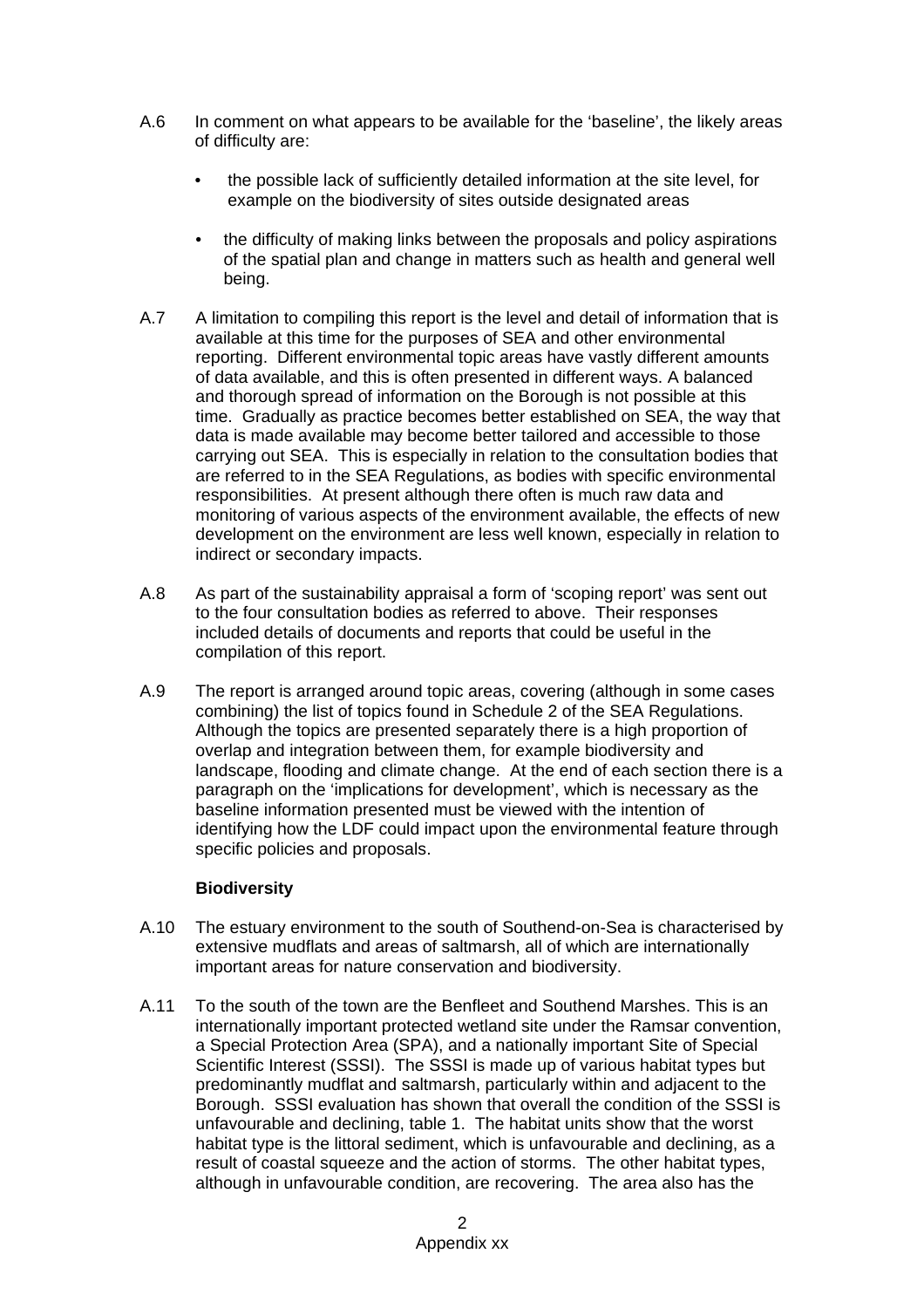non statutory designation of an 'Important Bird Area', by Birdlife International, as it supports good populations of several types of bird including, Brent Goose, Grey Plover, Redshank, Knot and Dunlin. Pressures on this area have been identified by Birdlife International, as being predominantly from natural events rather than current human activities, although aquaculture and fishing may have a minor impact.

- A.12 The other area of international importance for nature conservation is Foulness along the coast east of Shoeburyness. This consists of various types of habitat including the grassland of Shoebury Common, and an area of improved and unimproved grazing marsh on Foulness and Potton Islands. The largest habitat type is the littoral sediment that is an important feeding ground for Brent Geese, and the cockleshell spits supporting one of the largest colonies of Little Terns in Britain. This area is also designated a Ramsar site, a SPA and a SSSI, and in addition is a Special Area of Conservation (SAC). As can be seen in table 1, as a whole Foulness SSSI is in a favourable condition. However there is also a large area that is in unfavourable condition and declining in quality, and as with Benfleet and Southend Marshes this is predominantly the littoral sediment habitat. This decline is also being caused by coastal squeeze, as a result of the landward progress of the tidal flats being restricted by the sea wall, and the seaward side undergoing erosion.
- A.13 The Foulness area also falls within the Mid-Essex Coast 'Important Bird Area' and this large area is important for 18 named bird species. There are many pressures on this area listed by Birdlife International, however it is not clear which impacts are relevant for the Southend-on-Sea area due to the size of the designated area. Threats/pressures may include agricultural intensification/extension; bird disturbance; industrialisation/urbanisation; recreation/tourism – but the main pressure is through natural events, that is, weather.
- A.14 Immediately adjacent to the western side of the urban boundary, in the adjacent local authority area of Castle Point, are two further SSSIs. These are Great Wood and Dodd's Grove, which are a broadleaved, mixed and yew woodland in favourable condition, and part of a larger area of ancient and semi-natural woodland. The other is an area of natural grassland with over half in unfavourable or declining condition, due to poor management. However it is unlikely either of these will be impacted upon by the Southendon-Sea LDF.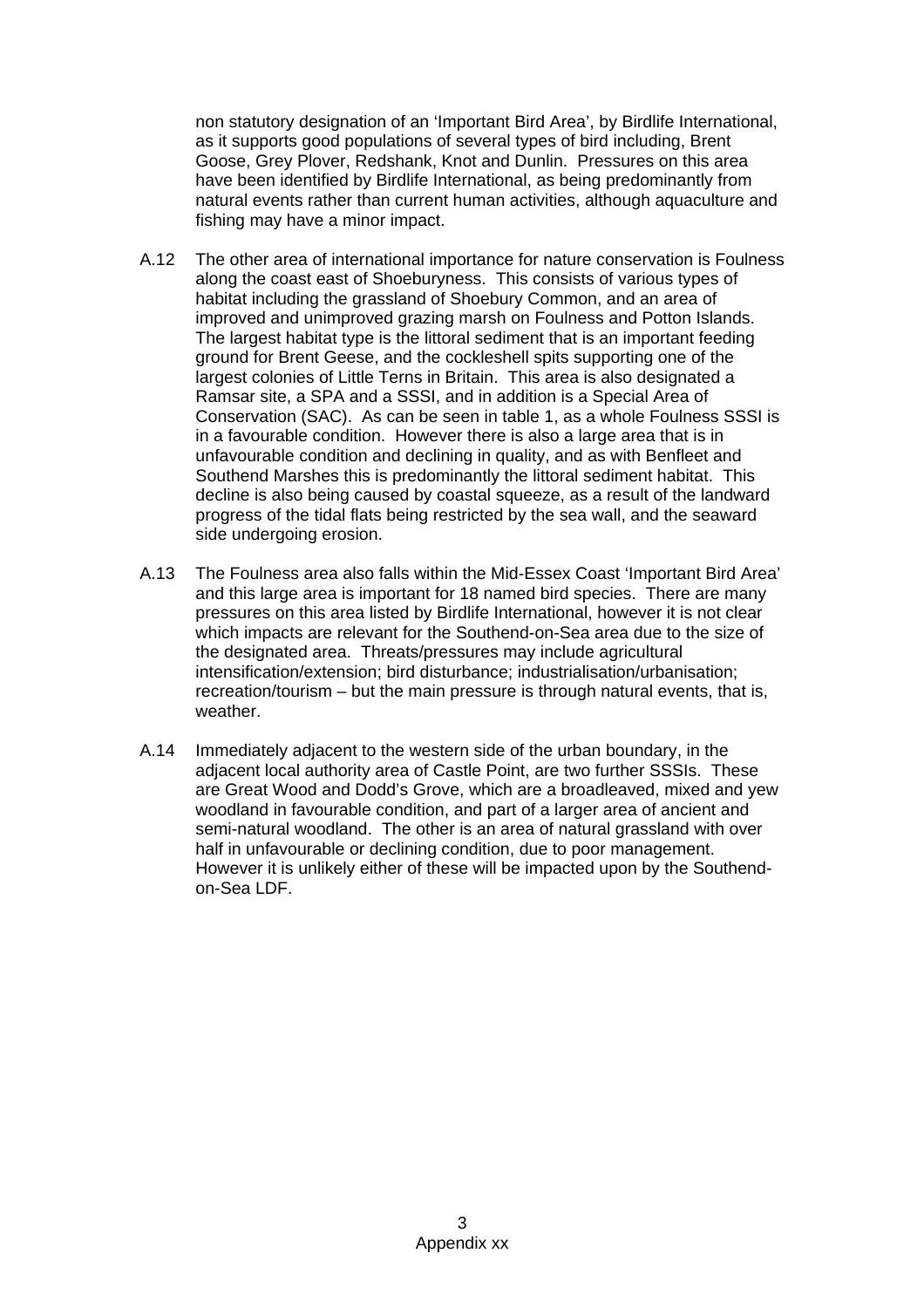Table 1: Condition of the SSSIs in and adjacent to the Southend-on-Sea local authority area.

|                   | $\%$       | $\%$     | $\%$      | $\%$        | $\%$      | $\%$     |
|-------------------|------------|----------|-----------|-------------|-----------|----------|
|                   | Meeting    | Favourab | Unfavour  | Unfavour    | Unfavour  | Destroye |
|                   | <b>PSA</b> | le       | able      | able no     | able      | d        |
|                   | target     |          | recoverin | change      | declining |          |
|                   |            |          | g         |             |           |          |
| <b>Benfleet</b>   |            |          |           |             |           |          |
| and               | 5.43       | 0        | 5.43      | $\mathbf 0$ | 94.57     | 0        |
| Southend          |            |          |           |             |           |          |
| <b>Marshes</b>    |            |          |           |             |           |          |
| <b>Foulness</b>   | 77.36      | 77.07    | 0.29      | 0.18        | 22.46     | $\Omega$ |
| <b>Great Wood</b> |            |          |           |             |           |          |
| and Dodd's        | 100        | 89.25    | 10.75     | 0           | $\Omega$  | 0        |
| Grove             |            |          |           |             |           |          |
| Garrold's         | 43.32      | 0        | 43.32     | 16.40       | 40.28     | 0        |
| Meadow            |            |          |           |             |           |          |

PSA (Public Service Agreement) target is to have 95% of SSSIs to be in favourable condition or recovering by 2010

- A.15 In addition an area of the Leigh Flats is designated a National Nature Reserve, and this largely coincides with part of the Benfleet and Southend Marshes. There are areas identified as (county) Wildlife Sites in the LDF area, and these will also be an important consideration in determining the location of new development. These areas despite being of more local importance only still provide an important local asset, as well as significance for wildlife in providing links between habitats of other designated importance.
- A.16 The Local Biodiversity Action Plan (LBAP) for Southend-on-Sea details the habitats in need of conservation and enhancement in the authority area. The LBAP gives details of the habitats and the pressures they may be under, in Essex as a whole and specifically in this area. Habitats include Brackish Lagoons, on Two Tree Island and Leigh Marshes, with potential pressures including human coastal activities including infilling of lagoons, sea level rise and recreation pressures particular on the boundary of lagoons, and intertidal mudflat communities, that support internationally and nationally important populations of migratory bird species. The LBAP specifically mentions the Foreshore at Southend-on-Sea and part of the Benfleet and Southend Marshes. Here pressures include coastal squeeze as previously mentioned, land claim, pollution runoff forming algal mats. There are also significant saltmarsh habitats, particularly at Two Tree Island, which are also suffering from coastal squeeze.
- A.17 Fresh water habitats in Southend-on-Sea include ponds and lakes, of which there are many examples throughout the Borough, including at Friars Park, Priory Park, Shoebury Park, and Churchill Gardens. Factors threatening the habitats here are loss and fragmentation from urban development, water abstraction, pollution, recreation use, and tipping.
- A.18 Terrestrial habitats mentioned in the LBAP include ancient and veteran trees, although no good information for these exists for Southend-on-Sea. There are 'ancient' hedgerows in the Borough, with examples along the green lane north of Fossetts Camp, and running parallel to Eastwood Boulevard and in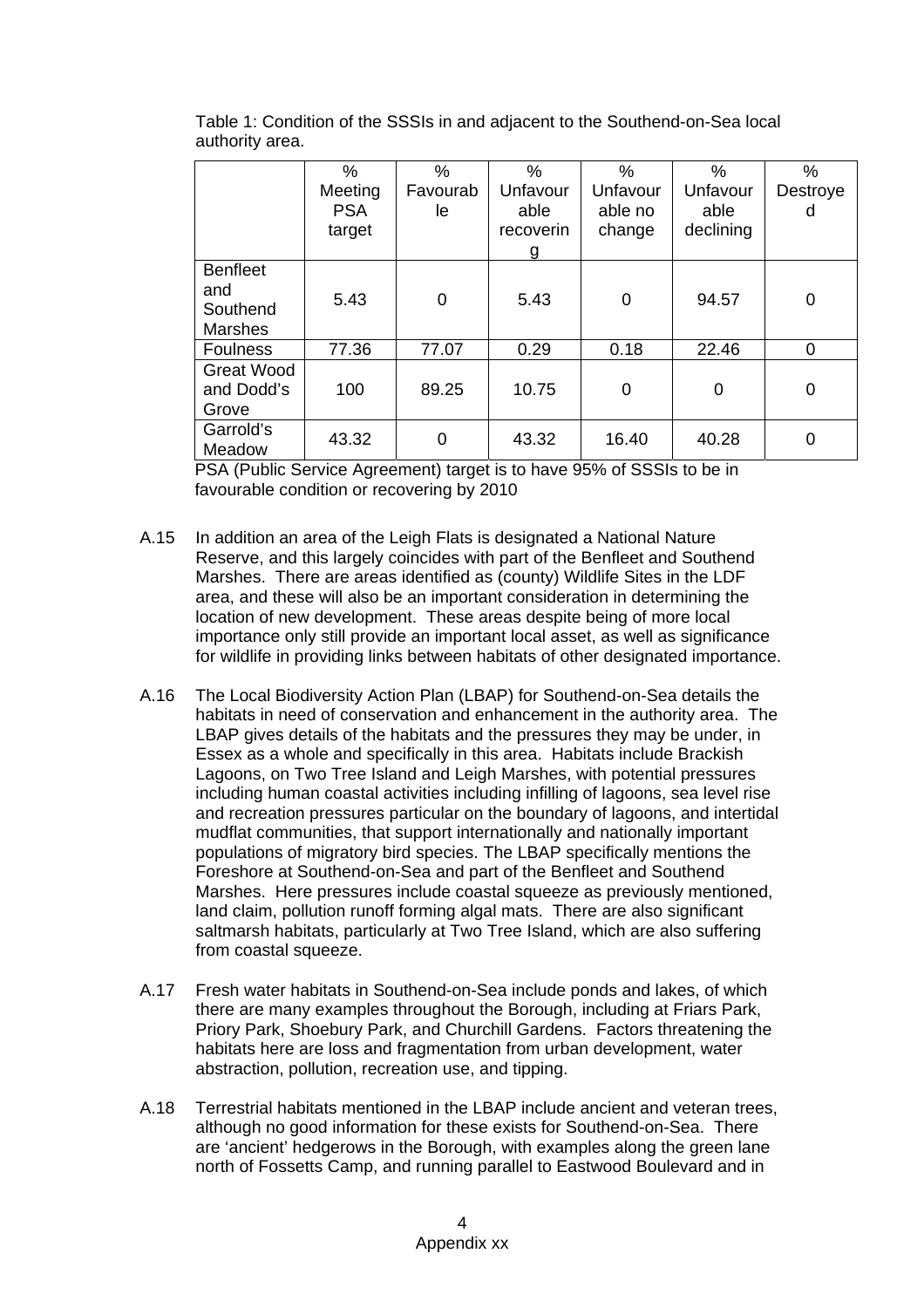the boundaries of Edwards Hall Park. There are several woodland areas of importance in the Borough at Hadleigh Great Wood (in Belfairs NR), Belfairs Wood, Oakwood and Owl Wood.

- A.19 Several areas of natural grassland exist in the Borough, including at Belton Hills LNR, in the grounds of Shoebury Coastguard Station, Shoebury Common, Shoebury Old Ranges Nature Reserve, former MOD land at Shoebury, and at Shoebury East Beach on the clifftop.
- A.20 Other more 'urban' habitats of importance are the allotment sites, with a total of 51.2ha of these sites in Southend-on-Sea, churchyards, private gardens, public parks and railway embankments. Essex Wildlife Trust note that many native species of Britain, such as the fox, are becoming increasingly adapted to urban conditions. Features such as balancing ponds, backgarden ponds offering areas of open water, and parks and gardens provide semi-woodland habitats that support species including woodpeckers, a range of plants, fungi and invertebrates. Similarly there is a wide range of plants and animals that depend on the grass and scrubland habitat that survive on verges and railway embankments found throughout the town. However, development often supports less wildlife than it should through efficient use of land leaving little outside space, and inappropriate landscaping, and there is often poor management of habitats for nature conservation purposes even where they do exist.
- A.21 The LBAP also identified species of importance that are found in the Borough of Southend-on-Sea. These include various birds, especially those found on the mud flats such as Dark Bellied Brent Geese (2% of the worlds population overwinter here). Other important birds include the skylark and various garden birds. Invertebrates include heath fritillary butterfly (showing a steady increase since reintroduction on Belfairs NR) and the very rare Shrill Carder Bee. Mammals include, bats, the dormouse, water voles, and in the coastal waters off Southend-on-Sea there are whales and dolphins. Other vertebrates of importance are the Great Crested Newt, Adders, Grass Snakes and Slowworms. Flora of importance are the Black Popular, with 9 mature trees in the Borough (although only 1 female) and the Deptford Pink, found in the Belton Hills LNR.
- A.22 *Implications for development*: The majority of the sites identified of importance for nature conservation and biodiversity, especially those that are of international importance, are unlikely to be severely harmed by direct disturbance by new development. This is because most of these areas are mudflats and saltmarshes, and are therefore unsuitable for new built development. However, any proposed coastal development will have to take into account the importance of these areas for nature conservation, with development such as ports and marinas likely to have detrimental impacts on the quality of these sites.
- A.23 There are no terrestrial SSSIs within the Borough, although there are two on the western boundary in Castle Point local authority area. Therefore it is vital that these are respected by any development that takes place within Southend-on-Sea adjacent to these sites.
- A.24 Other forms of urban wildlife that are not covered by designation, such as hedgerows, back gardens and railway embankments must also be taken into account in all development proposals in the Plan area, as should Wildlife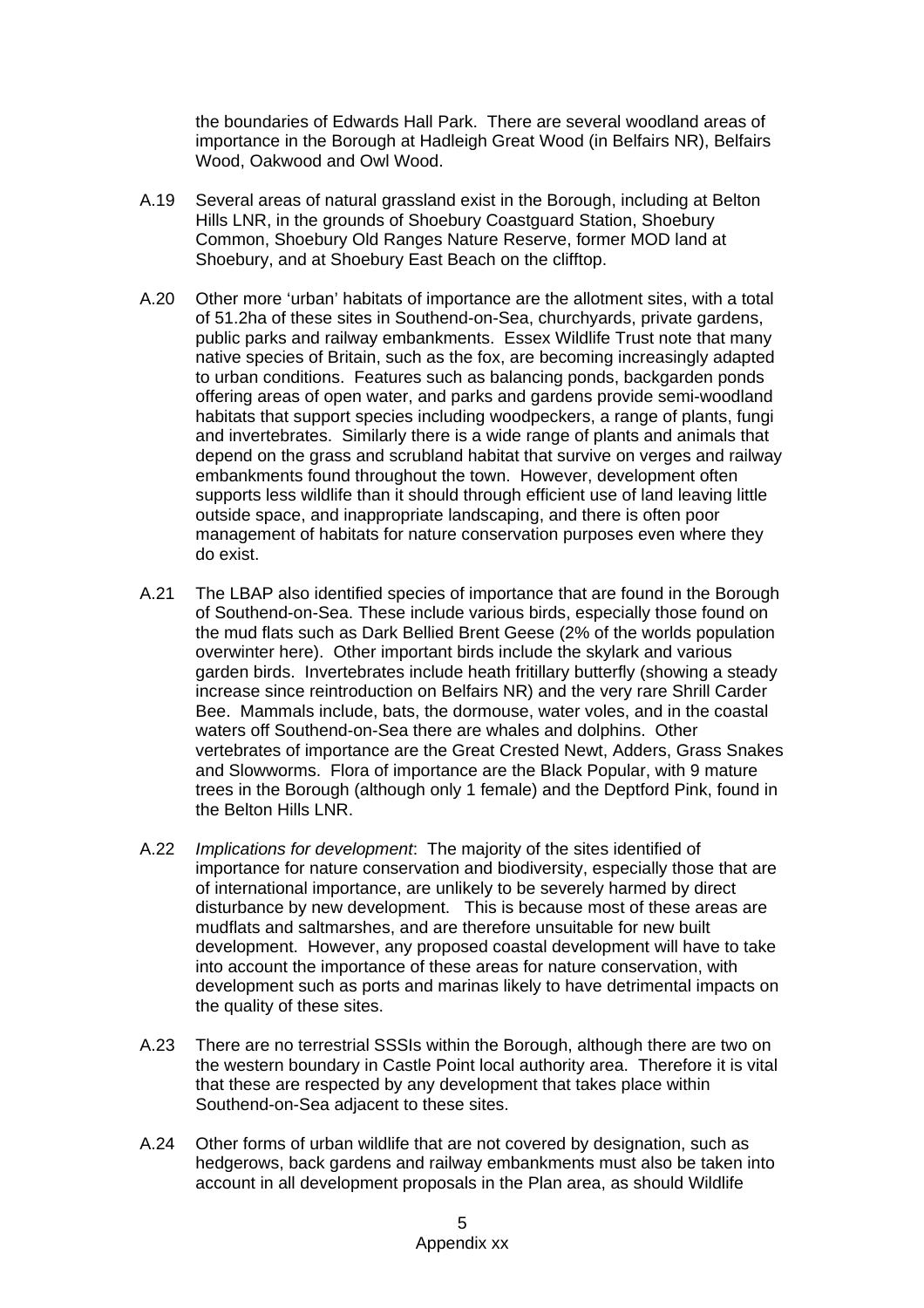Sites identified as having a county wide importance. These sites are important to the survival of many species of flora and fauna in the Borough, as they provide 'wildlife corridors' linking wildlife sites within the urban area, and to the open countryside. Species identified through the LBAP must also be given special protection as it is unlikely that they will only be found on designated sites, and ecological survey of sites prior to development is essential to ensure these species are not harmed.

A.25 New development in Southend-on-Sea should place a greater emphasis on including wildlife features and open green space as part of the design, in order to maximise the nature conservation value of the urban area.

## **Agricultural Land**

- A.26 The Borough only contains a very limited amount of undeveloped land on the northern edge, some of which is used for agriculture. Studies have shown that over half of this agricultural land is soil of Grades I or 2, the highest quality, and therefore of national importance.
- A.27 *Implications for development:* This nationally important high quality agricultural soil resource should be protected from irreversible development that would sterilise the resource.

### **Flood Risk**

- A.28 One of the main risks to human health in the Borough comes from the likelihood of flooding in the area. Environment Agency flood maps show that an area from Leigh-on-Sea round the coast to the boom has a low chance of flood (1 in 200 years). For the most part this flooding only stretches around 100m inland from the sea. However at Southchurch Park to Thorpe Hall golf course, at Shoebury Common and Cambridge Town, and south of the boom at Pig's Bay, the area susceptible to flood comes more than 400m inland, and although much of this area is open space it also includes built development.
- A.29 However, the entire length of the coast in the Borough has coastal defences, under various ownerships, that help protect the area from tidal flood. Associated impacts of these defences include the 'coastal squeeze' problem that is adversely affecting the important nature conservation and biodiversity habitats of the Thames Estuary.
- A.30 There is also a risk of flooding along the river through the centre of the built up area of Southend-on-Sea. The flood risk along much of this stretch is moderate to significant, with a 1 in 75 year risk of flooding. However the area which is predicted to flood is never more that a few metres wider than the river, as it flows from Hadleigh to Prittlewell.
- A.31 *Implications for development:* Flood represents a significant risk to human health and property in the existing built up area of Southend-on-Sea. Much of this risk is from direct tidal inundation, although at present coastal defences keep this to a minimum. It is therefore important, in terms of human health, to ensure that these defences are maintained to prevent increased flood risk. The river that flows through central Southend-on-Sea also has a higher flood risk related to it, although the land area at risk is limited, to a few metres either side of the river.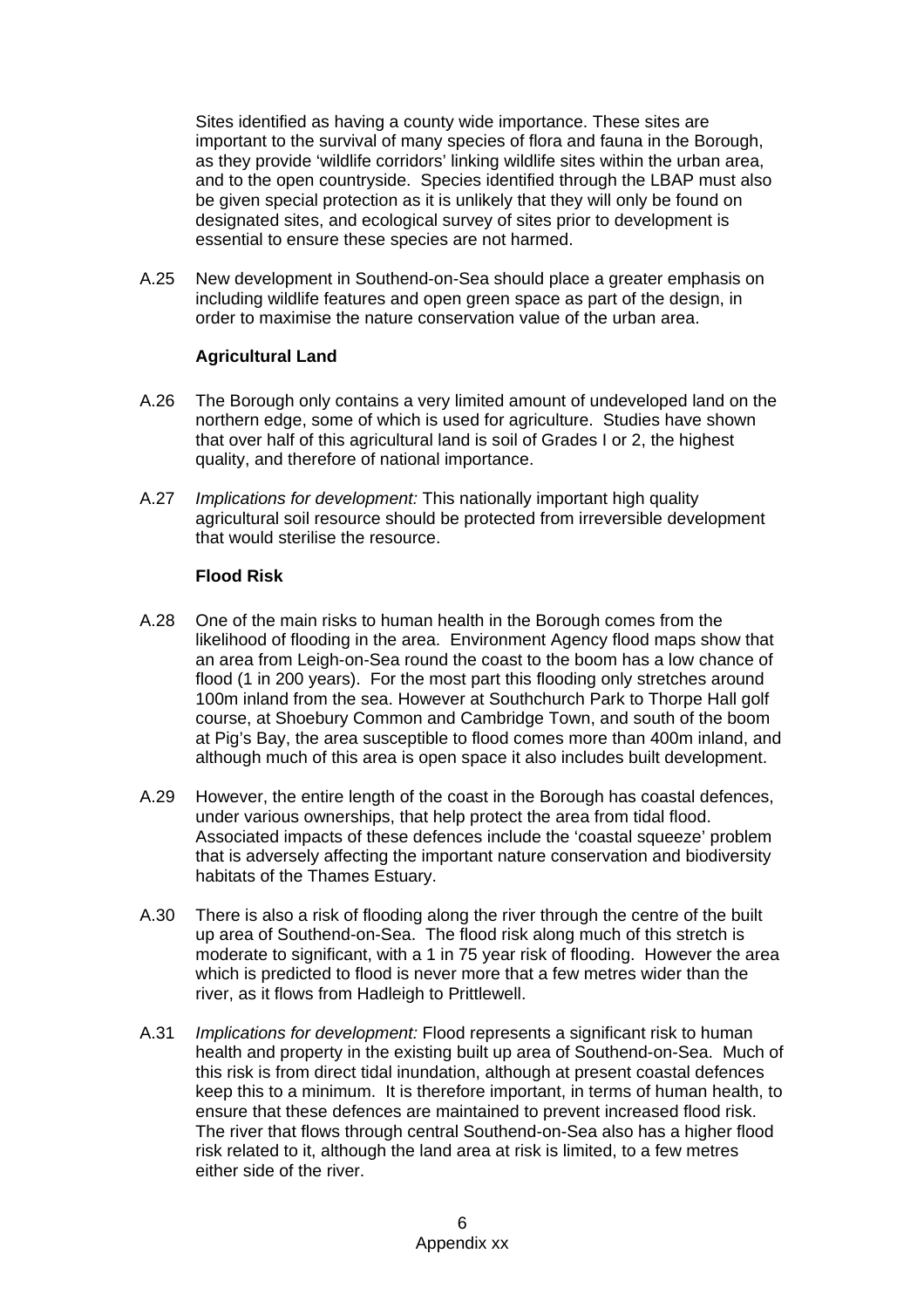A.32 New development, in line with PPG25: *Development and Flood Risk* must ensure that it is protected from flooding, and not located so as to exacerbate flood risk to others.

### **Water Quality**

- A.33 The Environment Agency website contains details of water quality monitoring around Southend-on-Sea, however there are no monitoring points (with data) within the urban boundary.
- A.34 The South Essex Catchment Abstraction Management Strategy (June 2004) states that in rivers in this area urban runoff is causing a particular problem with water quality, by introducing untreated polluting matter directly into rivers and streams. In addition river bank habitats are being adversely affected by the urban nature of the catchment and built embankments to help alleviate flooding.
- A.35 There are eight bathing water quality monitoring points along the seafront within the Borough. These are at Leigh Bell Wharf, Southend Chalkwell, Southend Westcliff Bay, Southend Jubilee, Three Shells, Thorpe Bay, and Shoeburyness. All of which showed 'good' or 'excellent' quality in the last 2004 monitoring, although all these monitoring points show good quality water dating back to 1997.
- A.36 *Implications for development:* The water quality within the Borough, and the sea, should be maintained and improved. However, without monitoring of the rivers within the Borough it is difficult to say what level of improvement is needed.
- A.37 New development should be built only when it ensures that there is sufficient sewerage capacity available. In addition other forms of water quality protection should be included in new development, such as the design of roads to ensure there is no direct runoff into surface water.

### **Air Quality**

- A.38 Data on air quality supplied by Southend-on-Sea Borough Council shows that within the urban area the average measurement of particulates (PM10) and Nitrogen Dioxide falls below the 40 microg/m<sup>3</sup> objective set in the National Air Quality Strategy. Therefore air quality in the Borough is on track to meet the national quality targets, with a predicted year on year improvement in quality.
- A.39 There is no Air Quality Management Area declared in the Borough.
- A.40 There is only one site listed in the Environment Agency pollution inventory that produces air borne pollution. This is the QinetiQ site in Shoeburyness that has recorded release of many substances to the air, including dioxins, cadmium, mercury, VOCs and ammonia.
- A.41 *Implications for development:* Pollution from vehicles is the biggest contributor to the lowering of air quality in the Borough, and it is important that development takes place within the Borough so as not to cause large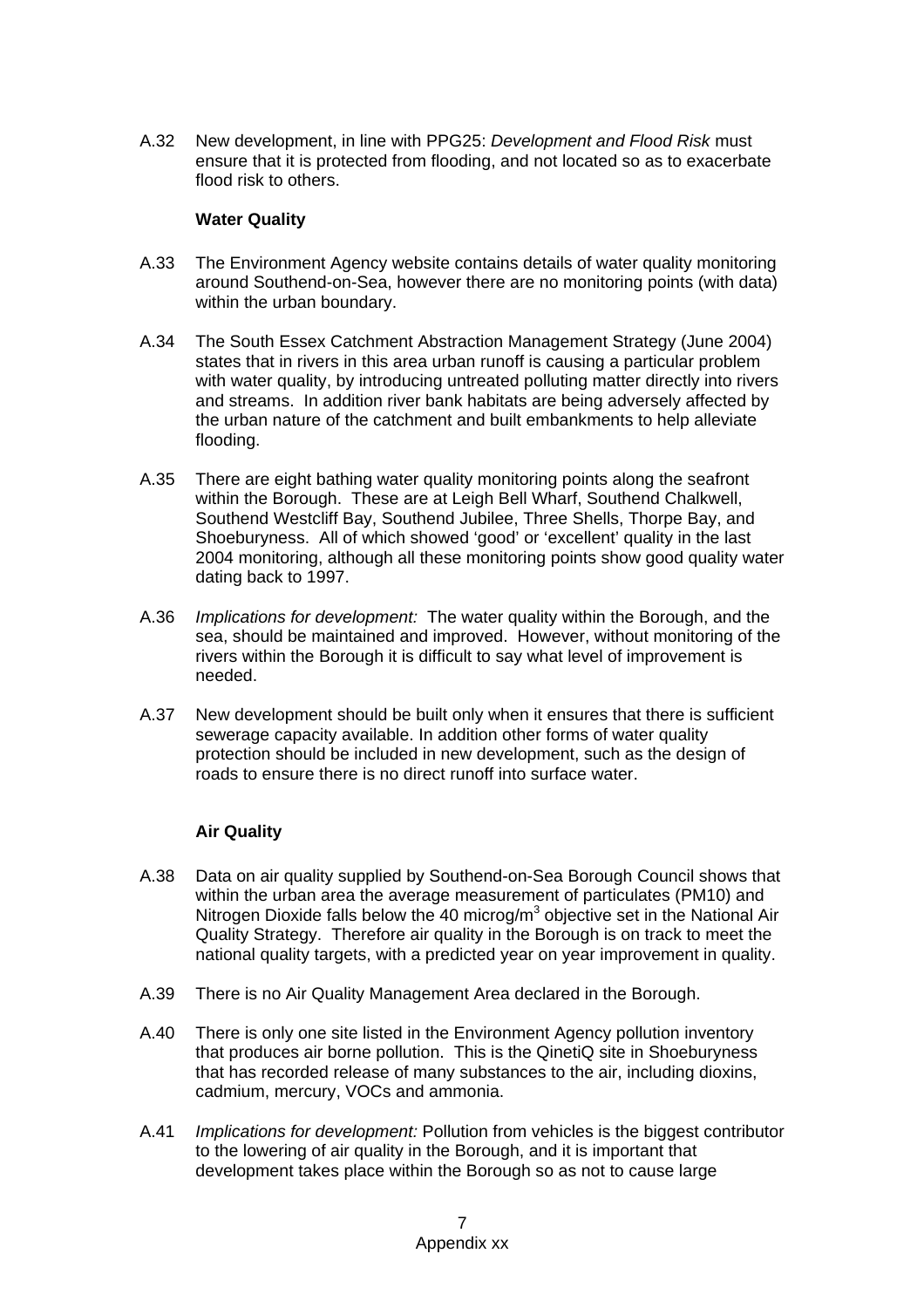increases in road transport and hence detriment to air quality. The *East of England Annual Monitoring Report (2003)* shows traffic levels in the region up 5% in 2002/3 from 1999/00.Other polluting sources will be controlled by means other than the LDF, such as consent licences, but it must be ensured in the LDF that there are suitable sites for this type of development, where needed, away from residential or other sensitive areas.

## **Climate Change**

- 6.42 Work undertaken by the Environment Agency for the East of England predicts that by 2080, if greenhouse gas emission to the atmosphere continues at high levels:
	- temperatures will rise by between 3 and 5 degrees Celsius
	- winter rainfall will increase by up to 30%
	- summer rainfall will decrease by 45-60% compared with current patterns
	- sea levels will rise by between 22 to 82 cm, the level depending on a number of factors: ice melt in the Arctic; the amount of green house gases we emit into the atmosphere from now on; thermal expansion of the oceans; the amount of down tilting of the land surface in eastern England (up to approximately 2mm per year)
	- weather patterns could become more extreme (for instance high temperatures recorded occasionally today could become more normal by 2080)
	- agricultural practices will change significantly in order to cope with the longer growing season and the reduced soil moisture in summer.
- A.43 *Implications for development:* It is clear that there are direct links from this topic to flood risk, and change in natural systems, such as water resources and habitat structure. The impacts from this type of development will be gradual, and all new development will have to take into account the potential impact of climate change. This will include protection from flood (especially tidal inundation), and ensuring that migratory routes for species are maintained and where possible enhanced in order for all species to move with changing climate. In addition every attempt must be made in reducing green house gas emissions within the Borough, this could be achieved by reducing car transport and the use of fossil fuels, and increasing energy efficiency in all new development.

### **Water Resources**

A.44 The East of England is the driest region in the country, yet it is the fastest growing. Water resources are limited and there are already supply-demand issues in parts of the region. Agriculture is a major consumer of water for irrigation and farming processes. The expected climate changes will require new approaches to conserve water and, by implication, to protect soils that may be vulnerable to drought.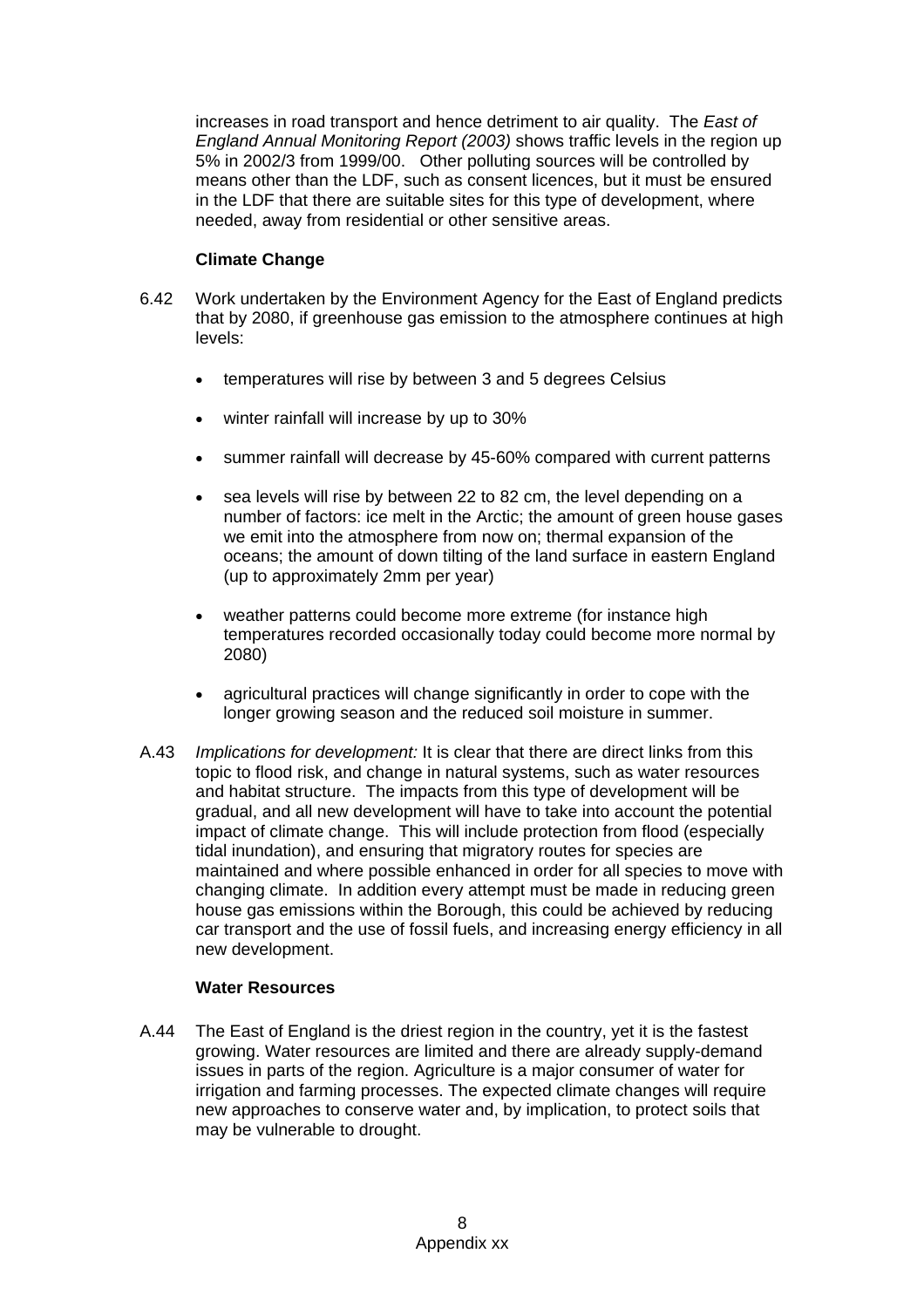- A.45 The Environment Agency has produced a Water Resources Strategy for the East of England looking forward 25 years. A key prediction is that drought conditions are to be more frequent (due to longer, warmer and drier summers).
- A.46 The SEA of the draft East of England Plan shows that the area in and around the Borough of Southend-on-Sea has a low water availability, and summer water resources are shown as being over licensed/over abstracted. Overall there is an unsustainable abstraction regime.
- A.47 *Implications for development:* This means all future development needs to include water management strategies, to ensure that demand can be met for potable water, and that usage is efficient and minimised where possible. Demand management is advised, by installing water efficient fittings and appliances in new developments, as well as updating existing development.

#### **Landscape Character**

- A.48 A landscape character assessment was undertaken of Essex and Southendon-Sea for the Structure Plan review (July 2002). This identified the characteristics of the area and susceptibility to change. The Borough of Southend-on-Sea falls in two character areas, the Thames Estuary and South Essex Coastal Towns.
- A.49 Characteristics of the Thames Estuary are identified as:
	- very wide estuary mouth extending to the open sea
	- extensive tidal mudflats/sands and fringing saltmarsh
	- large scale landscape with strong sense of exposure
	- expansive views in which water and sky dominate, with outline of the Kent coast sometimes visible in the distance
	- man-made development restricted to northern boundary, except distinctive landmark of the exceptionally long Southend Pier
	- dynamic landscape due to tide and weather's influence
	- rough low grazing marsh, rich wildlife
	- with an overall character being undeveloped.
- A.50 The artificial landscape features are:
	- Southend Pier which is 2km long is a major landmark
	- river traffic tankers and container ships and smaller boats
	- concrete seawalls/promenades
	- jetties and groynes
	- some poor quality urban development just outside the character area is visually intrusive, such as the tower blocks of Southend.
- A.51 Past, present and future trends for change are identified as:
	- natural coastal process coastal squeeze
	- demand for marinas and port development are possible pressures in the future which would be very difficult to absorb into the landscape.
- A.52 Overall the landscape is identified as having a high level of sensitivity to change.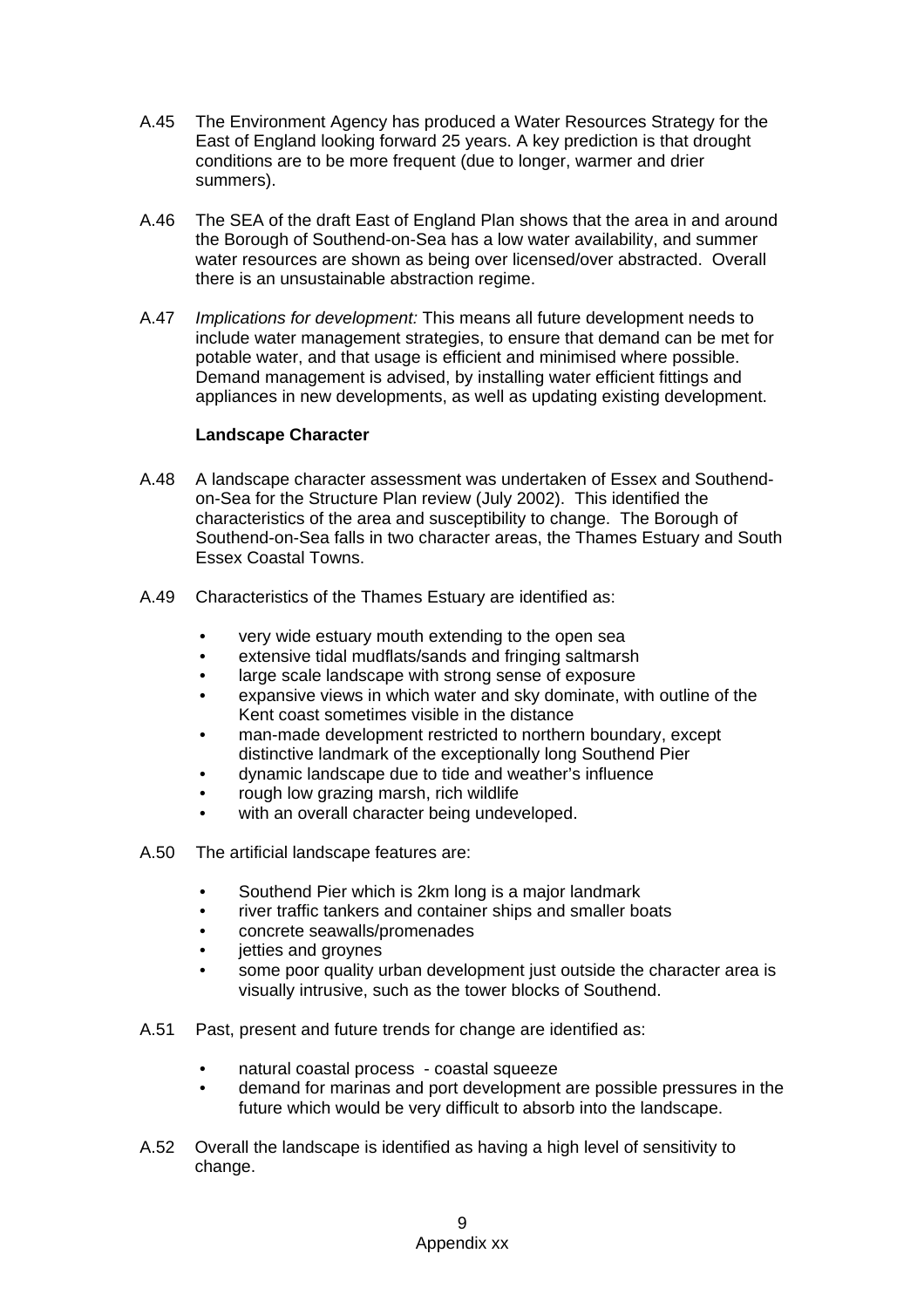- A.53 Southend-on-Sea urban area is identified as the characterisation in the category of 'South Essex Coastal towns'. Specifically it states that Southend on Sea and its associated neighbourhoods is the largest urban area on the South Essex coast, with a dominant grid pattern of streets running parallel and at right angles to the contours. It has a dense urban form, but with some large parks and open spaces.
- A.54 The landscape condition is mixed, with poor quality commercial 'shed' development being common within the area. Several areas of the fringes of the town have been identified as 'landscape improvement areas' through the previous Local Plan, and therefore there is an opportunity for these areas to be significantly enhanced upon through appropriate schemes (which could in part include built development).
- A.55 The identified pressure and likely future trends for change are:
	- urban development pressure likely to be a significant ongoing trend
	- areas where traditional landscape character survives will need particular attention
	- recreational pressures are also likely to be considerable
- A.56 *Implications for development:* The Thames Estuary part of the landscape, although very susceptible to harm, is unlikely to be affected by the LDF. Development that may affect it is port and marina development. However this is unlikely to occur in the Borough within the plan period.
- A.57 Development with the urban area of the Borough will not harm the overall character of the town, and there should also be the opportunity to bring about improvements to some aspects of the urban environment, as well as improvements to the identified landscape improvement areas on the urban fringe.

### **Transport**

- A.58 Southend-on-Sea is only around 40 miles from the centre of London, with road links via the dual carriageway A127 and A130 roads. The Borough is also well served by rail with two railway lines, and a total of nine stations within the town. One line goes from Shoeburyness, via Southend-on-Sea Central Station, and Basildon to London (Fenchurch Street), the other is from Southend Victoria Station via Billericay and Romford to London (Liverpool Street). Both journeys to London take under an hour. There are also many bus services serving Southend-on-Sea and linking to surrounding areas.
- A.59 The roads in the area are relatively busy with 66,000 vehicles using the A127 daily (highest in Essex and Southend-on-Sea Area), and 30,000 and 32,000 on the A1159 and A13 respectively.
- A.60 Just north of the Borough boundary is the London Southend Regional Airport, with a licence to increase passenger numbers from 7,000 per annum to 300,000 per annum.
- A.61 Southend-on-Sea has been identified through the RSS as a Regional Interchange Centre (RIC), in the East of England, and a defined transport hub for the region as it meets the criteria of: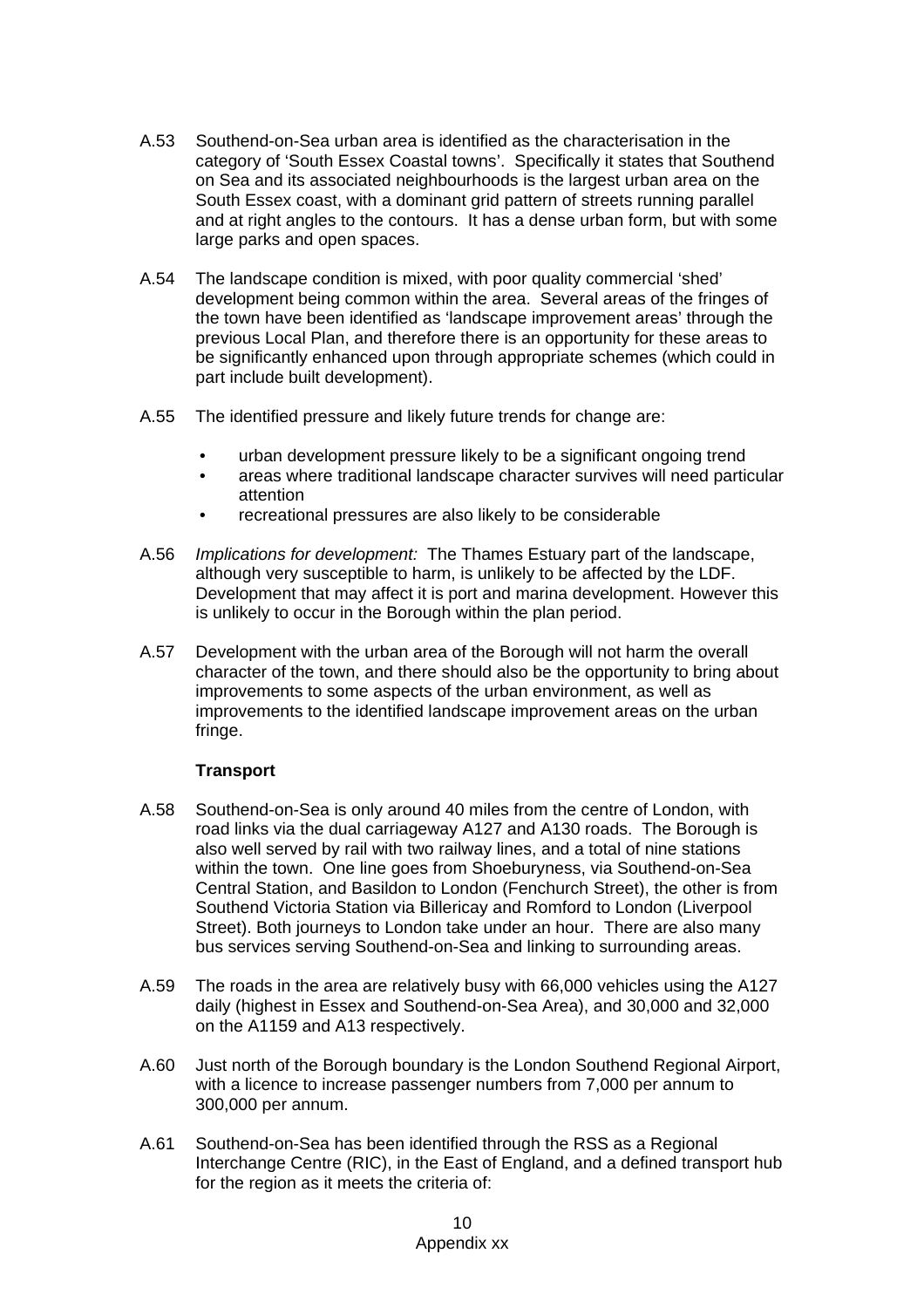- access to key mainline railways (north/south routes and east/west routes)
- served by strategic inter-urban bus/coach links
- major bus hubs with strong sub-regional bus networks
- waterway connections within them or nearby.
- A.62 However, in Southend-on-Sea congestion and under investment in local transport infrastructure is a major problem, affecting the economic viability of the town. Therefore the transport system in the town needs to be modernised and upgraded.
- A.63 *Implications for development:* In order for the transport system to be improved in the Borough all new development must ensure that it takes proper consideration of the transport needs of the new development. Reducing trips by car is essential to reduce the congestion within the town, in order to bring improvements, both environmental and economic, to the area.

## **Open Space**

- A.64 A Study of Open Space and Recreation was undertaken in August 2004 to determine the level of provision, and need, within the Borough.
- A.65 The various parks and recreational resources were assessed with the aim of setting standards for new provision. The study revealed an expected correlation between the density of development and the availability of open space, with greater the density the less open space available. The most central urban wards, such as Kursaal, Victoria and Westborough Wards, have 0.31 hectares or less per 1000 population of Park space. Therefore this means that large areas in the central part of the Borough do not have easy access by foot to a park of any kind.
- A.66 *Implications for development:* The low level of open space in the central area does mean that any intensification of residential development in this location will result in a drop in the availability of park space per person.

### **Cultural Heritage**

- A.67 There are five Scheduled Monuments in, or adjacent to, the boundary of Southend-on-Sea Borough. These sites are:
	- Prittlewell Priory, these priory remains date from the  $10<sup>th</sup>$  century
	- a univallate hill fort 'Prittlewell Camp' found 500m east of Sutton Crematorium, dating back to the prehistoric Bronze Age
	- Southchurch Hall moated site, 1.1km east of Central Southend-on-Sea Station, dating from the  $13<sup>th</sup>$  century, the associated buildings now house a museum and remains in a generally good condition
	- Defended prehistoric settlement at Shoeburyness, known as the Danish Camp, dating from the Iron Age, a rare example in south east England
	- Cold War Defence boom, this is within the local authority boundary, but stretches out into the Thames Estuary, the boom was built in the 1950s during the Cold War and is the only example of this type of structure of this date in Britain.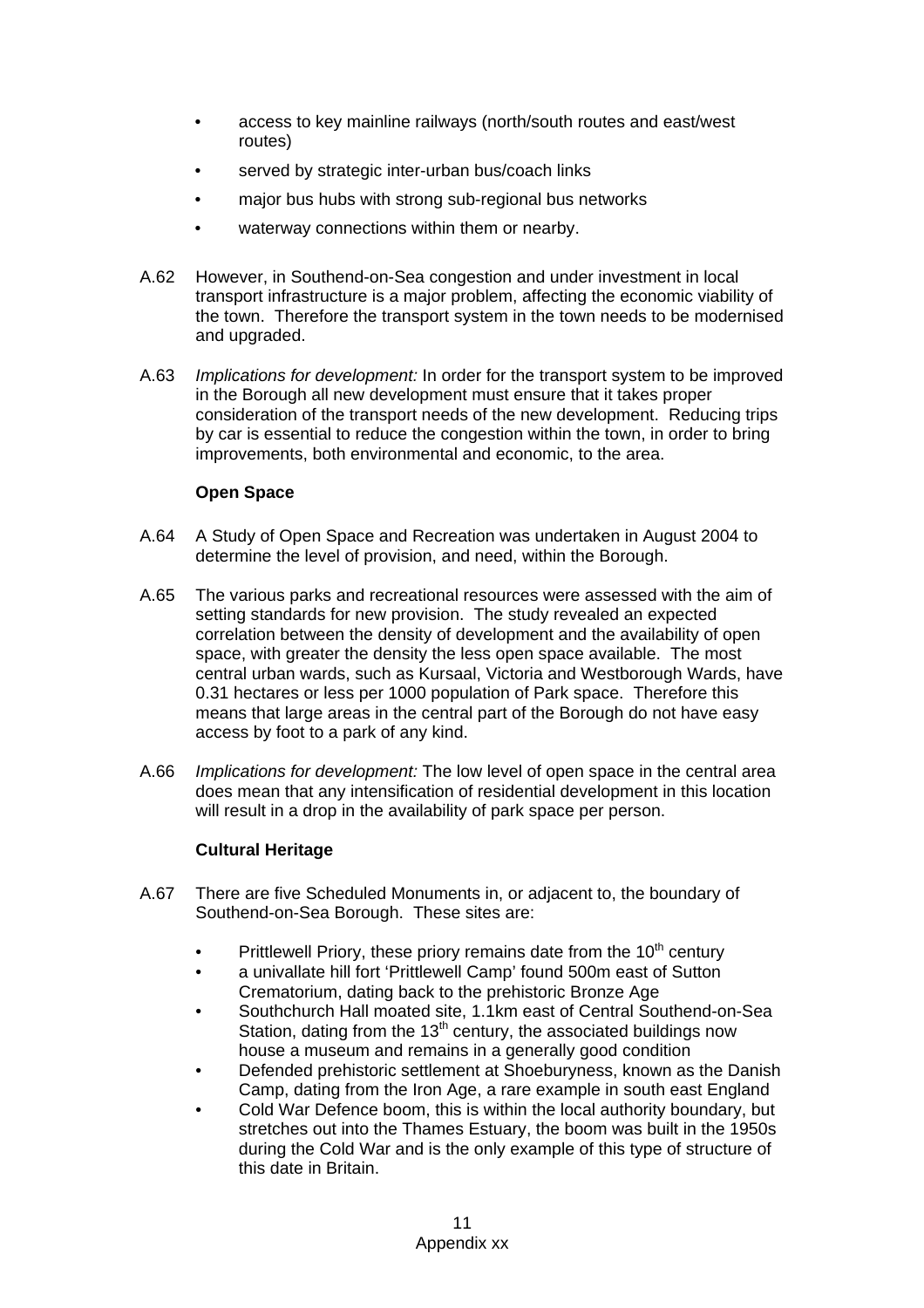- A.68 Other notable features include the Southend-on-Sea pier, at over 2km long making it the longest pleasure pier in the world. The pier dates from 1889, when work was started, and was completed in its current form by 1929. Fire damage in October 2005 damaged buildings at the pierhead, however it remains open and a tourist attraction for the area.
- A.69 There are also around 75 listed buildings and churches in the Borough, two of which are Grade II\* and three Grade I. In addition there are many Buildings of Local Architectural or Historic Interest and Frontages of Townscape Merit. There are also fourteen designated Conservation Areas within the Borough.
- A.70 *Implications for development:* Any development in the area will need to take into account the quality of the historic environment, to ensure neither the fabric nor setting of historically or architecturally important buildings, or monuments is harmed.

## **Social and economic background**

A.71 The SEA guidelines only require that an environmental baseline is set out for the Plan area, there is no such requirement for SA. For this SA however, and in the light of the importance of economic and social considerations to the sustainability of the Southend community, a brief characterisation of the social and economic situation has been undertaken in order to set a proper context for the SA as a whole.

## **Population**

- A.72 The population has grown rapidly over the last few decades in Southend, driven by inward migration from the rest of the UK, principally London. The 2001 census put the population in the Borough at 160,257. The age profile of Southend in 2001 was; 0-15 years: 20%; 16-59 years: 56.1%, and; 60+ years: 23.8%.
- A.73 Southend is a contributor to the London economy by having 11,000 residents commute daily to work. People move to the area for job opportunities in Southend-on-Sea but more so for its proximity to London, because there are relatively low house prices to increase the viability of commuting, the quality of the environment and to retire. With this type of demand taking up accommodation there will need to be further capacity if economic growth is to be accommodated.

## **Housing needs**

- A.74 Southend is the fifth largest urban area in South East England outside London. At 42 dwellings per hectare (2001), the Borough has by far the highest population density in Essex and the second highest in the East of England. Its population has grown rapidly over the last 20 years and will continue to do so.
- A.75 The age profile has become younger and the increasing needs for housing, leisure facilities, employment, education opportunities, and health care facilities for local residents in a sustainable, focussed way, will be a real challenge for the future.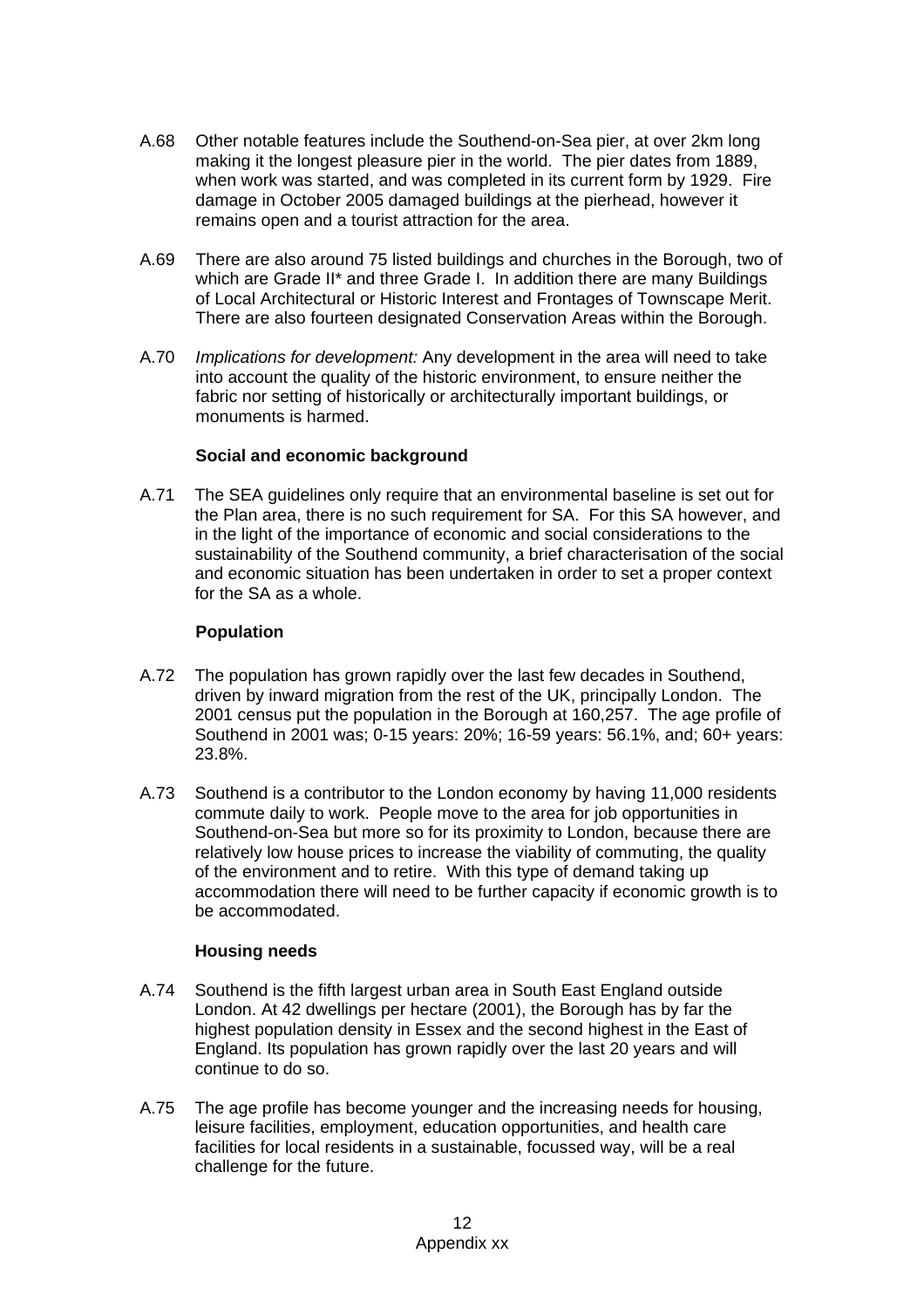- A.76 Southend has approximately 75,000 dwellings (2001). Due to limited land resources and environmental constraints, for the first time Southend will find it difficult to meet the housing needs of its own population. Housing needs and homelessness are becoming increasingly prominent issues in this area, particularly as pressure is put on the housing stock through the in-migration of people from the London Boroughs.
- A.77 In response to this need, the draft Regional Spatial Strategy (RSS) (December 2004) has set out its distribution of dwelling provision 2001-2021 in policy H1. This requires the delivery in Southend of an average of 300 dwellings per year and a total of 6,000 dwellings over the 20 year period. In total, the East of England will have 478,000 dwellings developed over this period, equating to 23,900 dwellings per annum.
- A.78 *Southend-on-Sea Borough Council Housing Needs Survey, May 2003, Final Report:*  In this study, affordable housing is taken to be "relets (excluding transfers) available from Registered Social Landlords". It assumes, after taking several calculations into consideration that the future supply of affordable housing will be 701 units per annum.
- A.79 The study then estimates that there will be an annual need over the next 5 years for 2,188 affordable homes. The supply to meet this need is estimated at 701 per annum. Therefore, there is an estimated shortfall of 1,487 affordable homes per annum. The shortfalls are for two (748 units p.a) and three bedroom properties (429 units p.a). A 2004 update of this study reduced this estimated annual shortfall, or affordable housing requirement, to 1,363 units.
- A.80 The *2003 Housing Needs Survey* also highlighted that over the next 5 years there will be a shortage of 3,819 owner-occupied homes – most notably in the 1-2 bed sector. Overall, there is an estimated shortfall of 11,254 dwellings over the next 5 years to 2007 if the market and affordable needs are to be met. The affordable housing requirement accounts for 66.1% of this shortfall.
- A.81 In 2003, 100% of Southend's housing completions were on previously developed land.
- A.82 The pressures faced by the Borough as a result of the inevitable population increases are great, and the limited land resources and necessary amenity and infrastructure, means that there will need to be very good planning to accommodate the inevitable growth.

## **Employment position & economic potential**

- A.83The 2001 census shows that:
	- there were approximately 74,500 economically active people within the Borough in 2001 (74,000 in 1991)
	- of these about 26,700 out commute daily for work (10,500 of these to London) (26,000 and 11,000 in 1991),
	- however there are 19,700 people daily in commuting to the Borough for work (19,000 in 1991).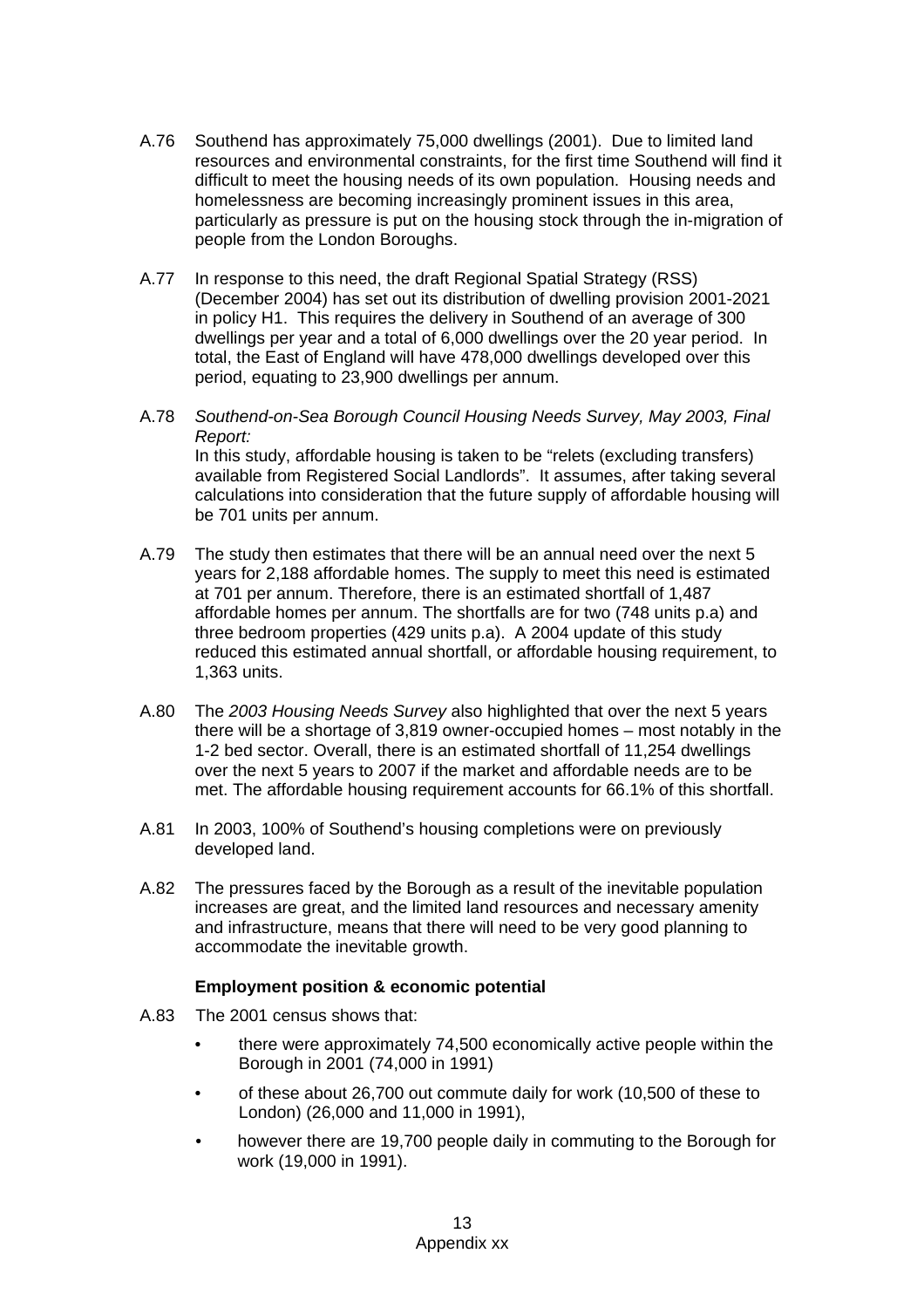- A.84 Overall the level of unemployment at 3.6.% (2001 census), is just above the UK average of 3.4%, although the % unemployed rises to 6.29% in Kursaal Ward, 5.84% in Milton Ward, and 5.47 % in Victoria Ward. Later NOMIS/ONS unemployment rates for these areas (May 2005) are 2.6%, 6.7%, 4.8% and 5.1% respectively.
- A.85 An AEA 1998/NOMIS survey showed 5,500 companies operating in Southend-on-Sea, and around 57,000 jobs, with Southend-on-Sea having 69% self containment of work based employees.
- A.86 Jobs by sector in Southend-on-Sea (1998 statistics), are:

| $\bullet$ | Public sector:                         | 27% |
|-----------|----------------------------------------|-----|
|           | (administration, education and health) |     |
| $\bullet$ | Distribution, hotels & catering        | 25% |
| $\bullet$ | <b>Financial services</b>              | 23% |
| $\bullet$ | Manufacturing                          | 10% |
| $\bullet$ | Other services                         | 15% |
|           | (agriculture, construction,            |     |
|           | transport & communications)            |     |

(AES 1998 / NOMIS)

- A.87 Independent employment forecasts indicate that, if the market is left to its own devices, the Borough of Southend will lose an additional 3,500 jobs by 2011. This is due to structural problems including declining local employment sectors and difficulties in attracting inward investment. There is a continuing trend for business start-ups and closures. Without appropriate intervention, a vicious cycle of decline will become established.
- A.88 The draft RSS states that*:* strategic employment sites should be allocated to support Southend-on-Sea in its role as a strategic cultural and intellectual centre, to strengthen the development of the Thames Gateway. Policy E4 of the draft RSS states that the Local Development Documents will provide the strategic employment sites required in a number of places including Southend-on-Sea.
- A.89 Southend is undergoing continuing regeneration and enhancement of the Seafront, High Street and the Pier. The Pier's new developments cost £1.9 million from the European funded Southend Seafront High Street and Pier Enhancement ('Sshape') programme.
- A.90 Southend-on-Sea is ranked at 130 (rank of average rank) in the Indices of Deprivation (ID2004 – local authority level) out of 354 English districts. Some wards contain areas that are in the worst 10% of super output areas (SOA) nationally, these wards being Kursaal (majority of the ward), Milton and Southchurch.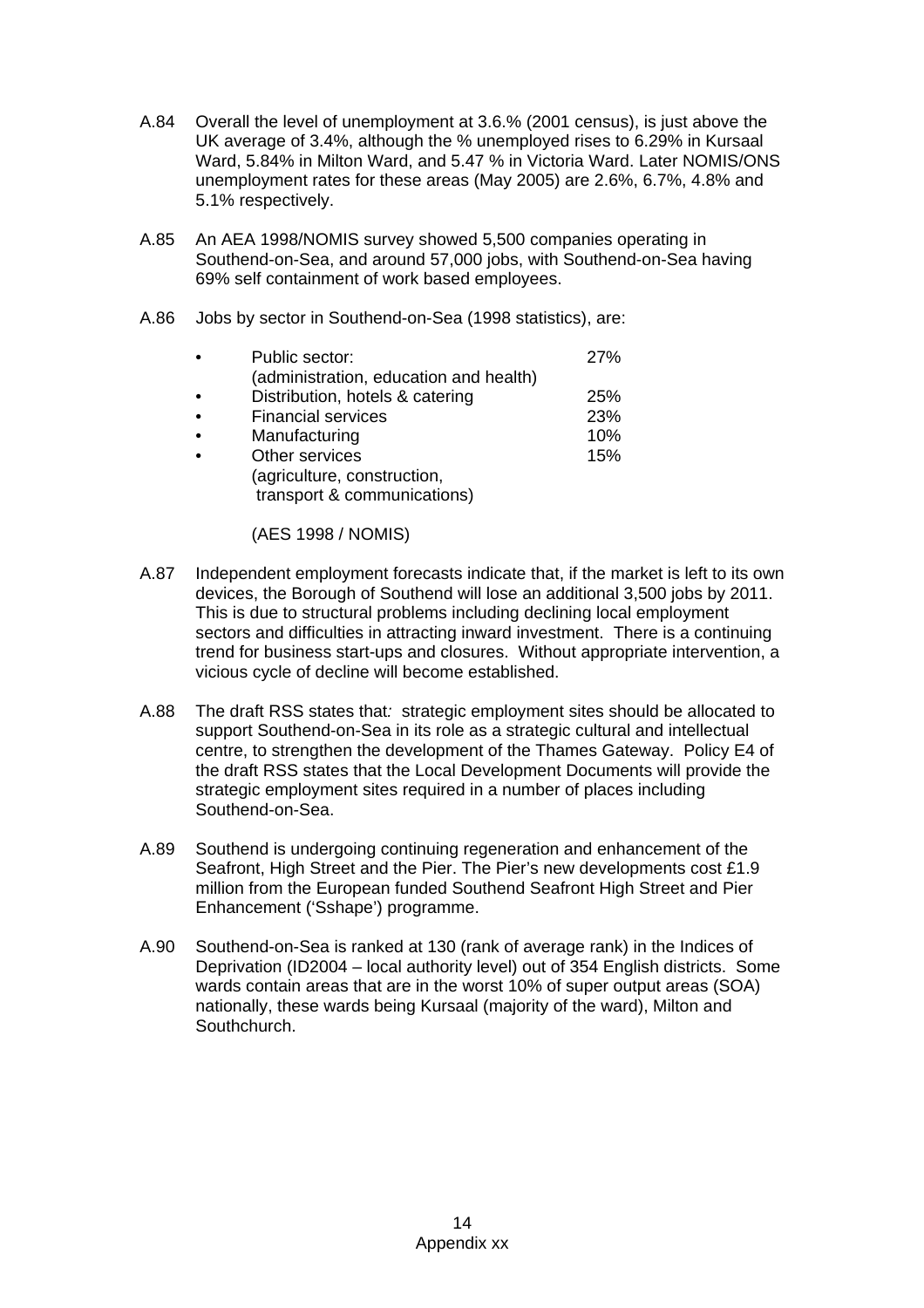## **Information sources**

#### **Internet Resources**

www.enviornment-agency.gov.uk www.english-nature.gov.uk www.airquality.co.uk www.magic.gov.uk www.southend.gov.uk www.statistics.gov.uk

## *Select Bibliography*

Local Transport Plan for Southend 2001/2 to 2005/6

Southend-on-Sea Borough Local Plan (March 1994)

Southend-on-Sea: Replacement Borough Local Plan: Issues Report (January 2001)

Southend-on-Sea '*Policy Statement on Flood and Coastal Defence' (July 2003 – July 2008)*

Southend-on-Sea Local Biodiversity Action

Southend-on-Sea, Air quality information – source  $4<sup>th</sup>$  annual progress report July 2004

Essex and Southend on Sea Replacement Structure Plan Review, Landscape Character Assessment – July 2002 – Chris Blandford

Essex and Southend on Sea Replacement Structure Plan Review, Nature conservation and Biodiversity (August 2002)

Southend-on-Sea Borough Council - A Study of Open Space and Recreation, August 2004

East of England Plan Sustainability Appraisal Report, November 2004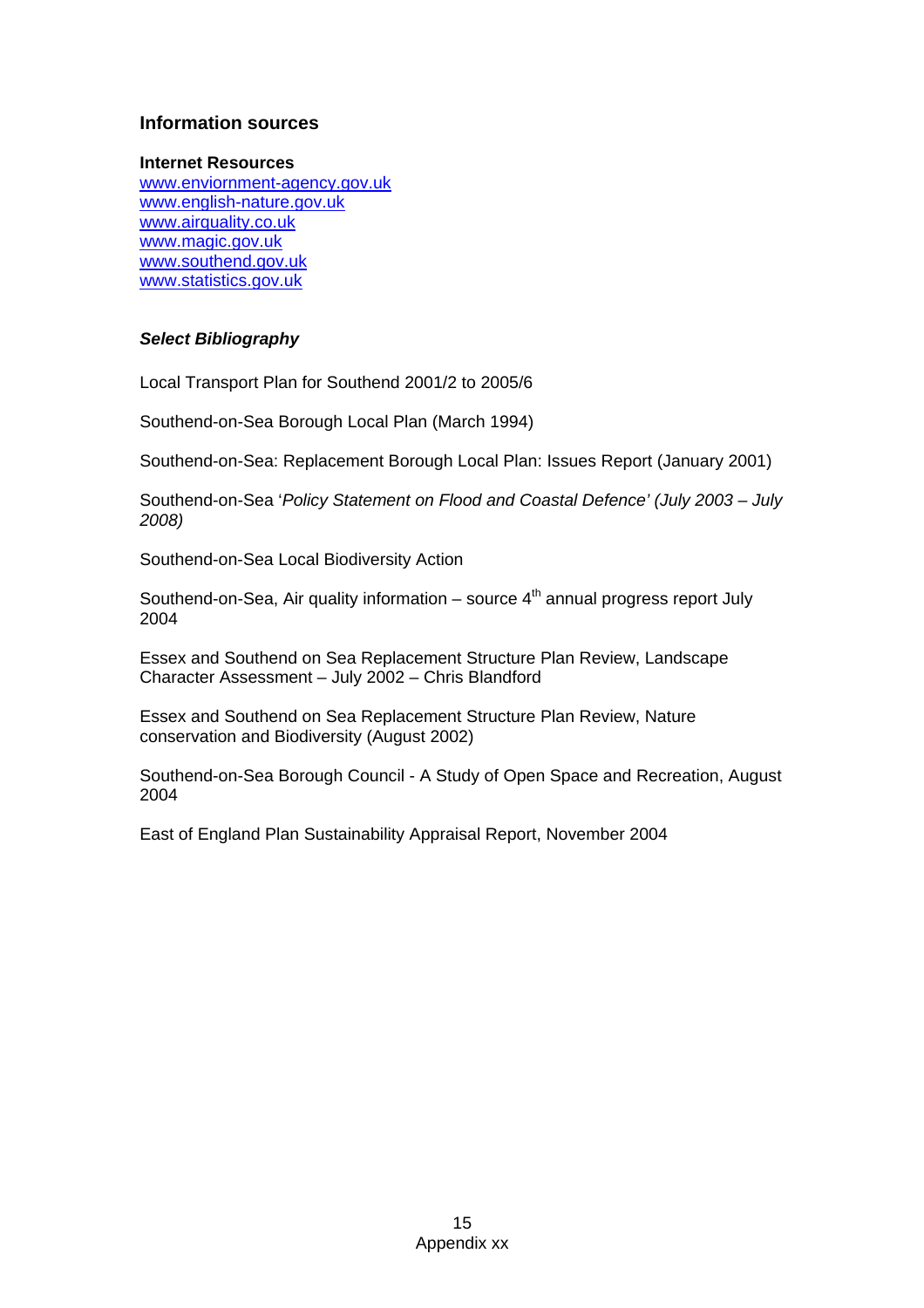# **Appendix 4**

# **Overview appraisal of the proposed LDP objectives against the sustainability objectives developed for the sustainability appraisal**

This Appendix considers the sustainability implications of the proposed LDP objectives, in order to ensure the matters covered are consistent with the objectives for more sustainable development. The matrix based approach provides a useful visual overview of the compatibility of the two sets of objectives, allowing for the identification of potential areas of conflict and omissions in the LDP objectives. This appraisal method is intended to be quite simplistic in its approach, and therefore the appraisal primarily considers if the objectives are compatible based on direct impacts.

- SO1 Deliver employment led regeneration, wealth creation and growth across the Thames Gateway South Essex sub-region
- SO2 Secure the regeneration of Southend as a cultural and intellectual hub and a centre of education excellence
- SO3 Create and maintain a balance between employment and housing growth in the future
- SO4 Secure sustainable regeneration and growth focused on the urban area
- SO5 Provide for not less than 13,000 net additional jobs in the period 2001 to 2021 within Southend
- SO6 Provide for 6,000 net additional dwellings in the period 2001 to 2021 within Southend
- SO7 Target future dwelling provision to meet the needs of local people including the provision of affordable housing
- SO8 Secure a thriving, vibrant and attractive town centre and network of district and local centres
- SO9 Secure a 'step change' in the provision of transport infrastructure and accessibility as a precondition for additional development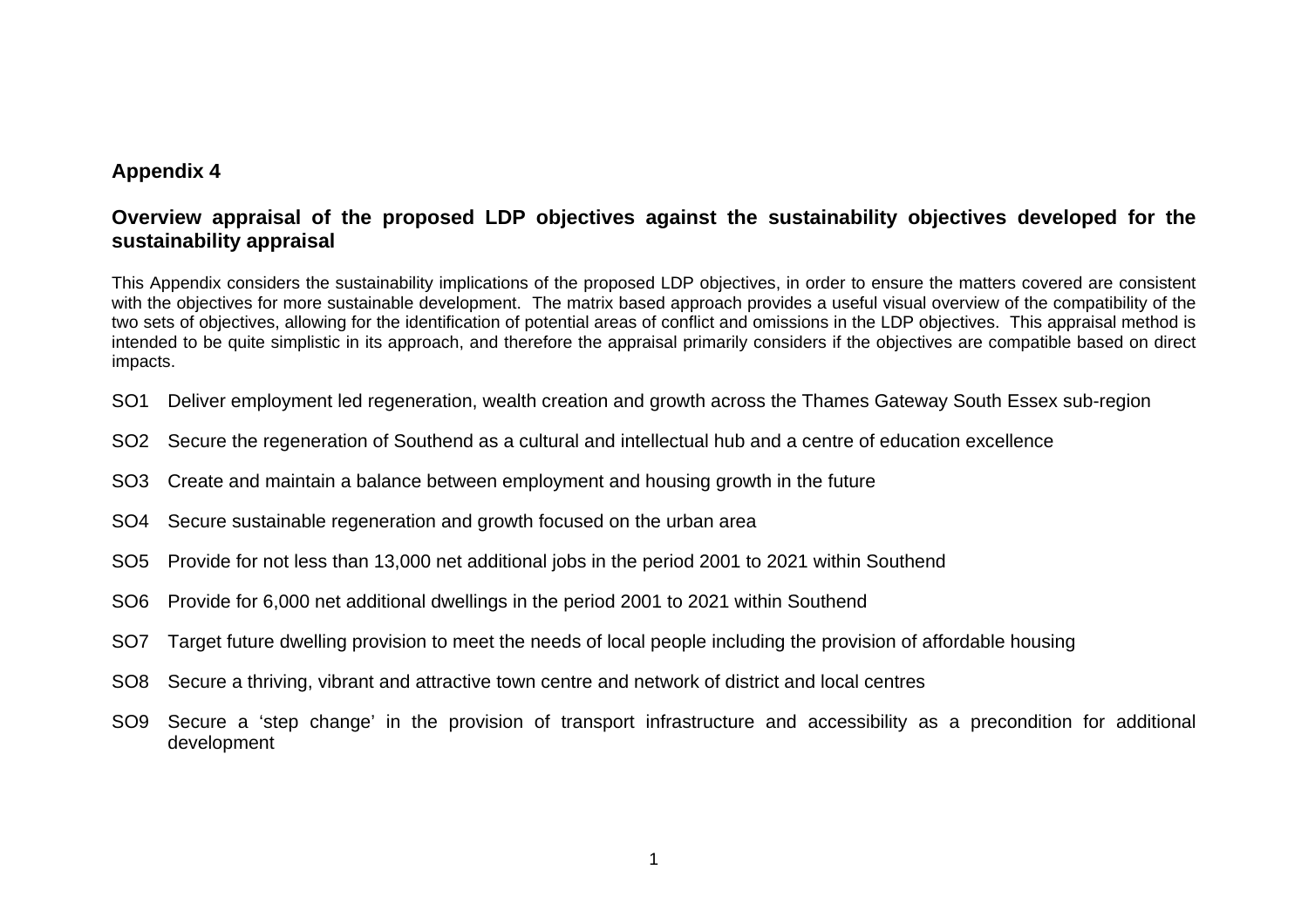- SO10 Maximise the effectiveness and integration of key transport corridors and interchanges as a principal focus for development in the urban area
- SO11 Secure the regeneration of London Southend Airport to enable it to reach its potential to function as a local regional airport, subject to environmental safeguards
- SO12 Secure the sustainable use of the River Thames and its Estuary as an asset for transport, leisure and business
- SO13 Secure the social and physical infrastructure related to improving the health, education, lifelong learning and well-being of all sectors of the community
- SO14 Deliver high quality, well designed and attractive urban and natural environments which are safe, people friendly and distinctive, and which respect and enhance existing character and local amenity
- SO15 Secure the application of sustainable construction and operation in all development, in particular through the prudent use of natural resources, energy efficiency, and the maximum use of renewable and recycled resources, in order to prevent or minimise local contributions to climate change and its associated risks, and the depletion of non-renewable resources
- SO16 Protect, conserve and enhance–the town's historic and natural environment and assets, including both its biodiversity resources, species and habitats, and its heritage conservation resources
- SO17 Regenerate and bring back into productive and beneficial long-term use, including where appropriate use for biodiversity or other natural resource value, land which is contaminated or otherwise degraded
- SO18 Contribute to the creation of a 'Green Grid' of high quality, linked and publicly accessible open spaces and landscapes across the sub-region
- SO19 Secure delivery of strategic objectives through all relevant delivery bodies, and their strategies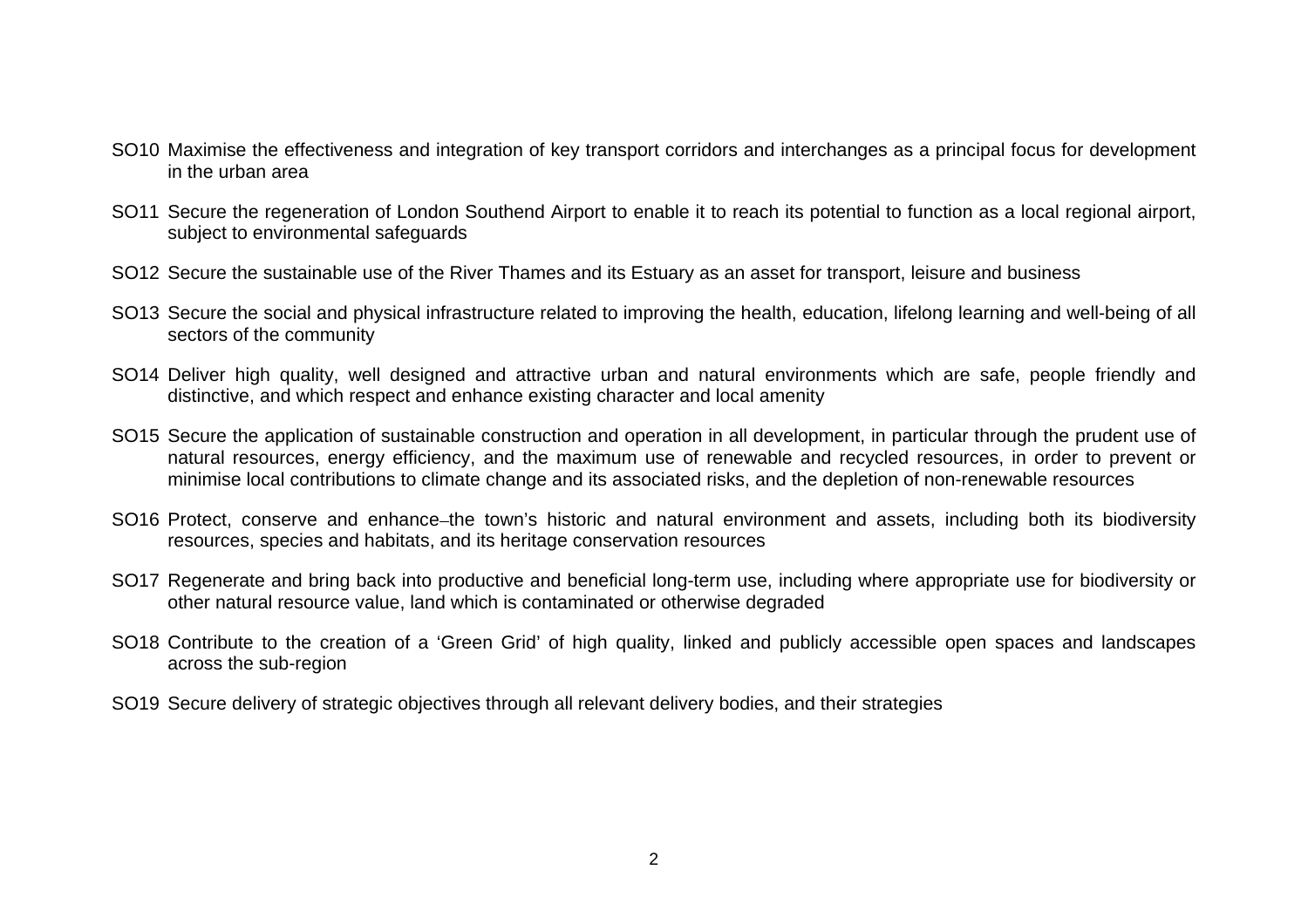|                | Accessibility | Housing | slilis<br>Education<br>and | safety<br>Health<br>and | Community     | Biodiversity | Landscape | environment<br>Built | ∛ir      | Water | Land | Soil     | Minerals | Energy | Local economy | Employment | Wealth<br>creation | Comments                                                                                                                                                                                                                                                                                                                                                                                                                                                                                                                                |
|----------------|---------------|---------|----------------------------|-------------------------|---------------|--------------|-----------|----------------------|----------|-------|------|----------|----------|--------|---------------|------------|--------------------|-----------------------------------------------------------------------------------------------------------------------------------------------------------------------------------------------------------------------------------------------------------------------------------------------------------------------------------------------------------------------------------------------------------------------------------------------------------------------------------------------------------------------------------------|
|                | ?             | ?       | ?                          | ?                       | $\gamma$      | $\tilde{?}$  | ?         | $\gamma$             | $\gamma$ | ?     | ?    | $\gamma$ | ?        | ?      | $\bullet$     |            |                    | The level of housing growth promoted by for the<br>Thames Gateway represents a 'step-change' in<br>development for this area. Therefore there is the<br>potential for positive impacts relating to the economy,<br>and regeneration of neglected areas. Although there<br>is also potential for negative effects, particularly<br>relating to the natural environment through land take,<br>impact may include the impacts on biodiversity, the<br>need to build in areas at risk of flood, and issues<br>associated with water supply. |
| $\overline{2}$ |               |         |                            | ?                       |               |              |           | $\gamma$             |          |       |      |          |          |        | ?             | $\gamma$   |                    | The regeneration and focus of Southend as a 'cultural<br>and intellectual hub' should bring social benefits to the<br>area, as well as creating an attractive place for<br>business investment.                                                                                                                                                                                                                                                                                                                                         |
| 3              |               |         |                            |                         | $\mathcal{P}$ |              |           |                      | ?        |       |      |          |          | ?      | ?             |            |                    | The housing and employment supply must be<br>balanced to ensure access to homes and jobs for all,<br>in addition the goal should be more self-containment<br>of the Borough for these needs, so as to support<br>sustainable travel patterns.                                                                                                                                                                                                                                                                                           |
| 4              | ?             |         |                            |                         | ?             |              |           |                      |          |       |      |          |          | ?      |               |            |                    | This approach is likely to support more sustainable<br>travel patterns, with benefits for accessibility and air<br>quality, and the efficient use of land for development,<br>in particular the use of previously developed land for<br>new development. Care will need to be taken to<br>protect existing open spaces in town.                                                                                                                                                                                                         |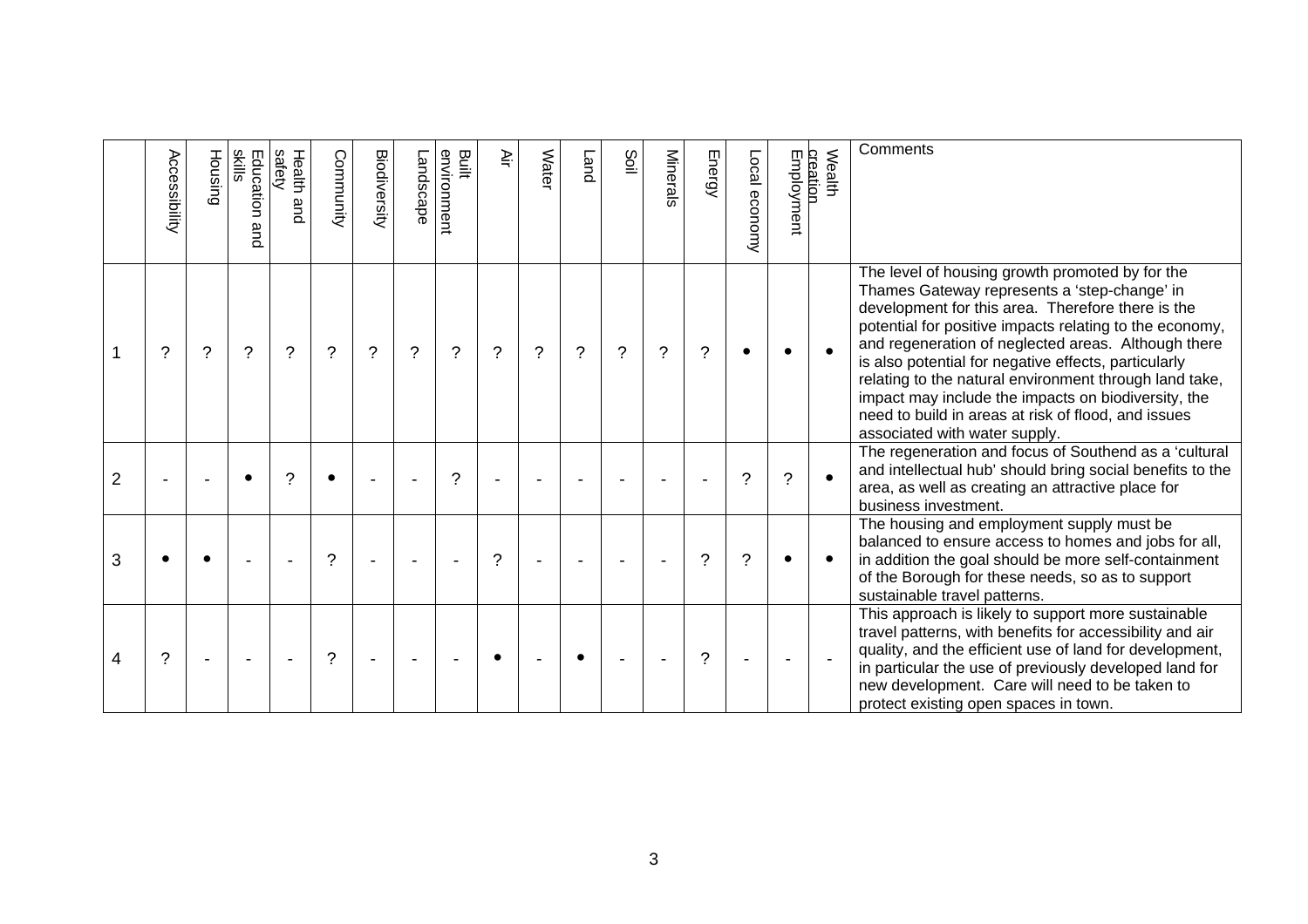|   | Accessibility | Housing                  | and skills<br>Education | safetv<br>Health<br>and | Community      | Biodiversity   | Landscape | Built<br>environment     | ₹.             | <b>Water</b> | <b>Land</b> | Soil           | Minerals                 | Energy                | Local<br>economy | Employment | Wealth<br>creation | Comments                                                                                                                                                                                                                                                                                                                                                                                                                                                    |
|---|---------------|--------------------------|-------------------------|-------------------------|----------------|----------------|-----------|--------------------------|----------------|--------------|-------------|----------------|--------------------------|-----------------------|------------------|------------|--------------------|-------------------------------------------------------------------------------------------------------------------------------------------------------------------------------------------------------------------------------------------------------------------------------------------------------------------------------------------------------------------------------------------------------------------------------------------------------------|
| 5 | $\gamma$      | $\overline{\mathcal{C}}$ | $\gamma$                | $\gamma$                | $\overline{?}$ | $\tilde{?}$    | $\gamma$  | $\tilde{?}$              | $\tilde{?}$    | $\gamma$     | $\gamma$    | $\overline{?}$ | $\overline{\phantom{0}}$ | $\boldsymbol{\gamma}$ | $\bullet$        |            |                    | As with the appraisal of objective SO1 the level of<br>development proposed in the area may have an<br>impact on environmental sustainability through the<br>level of development proposed. However, there are<br>likely to be clear economic benefits.                                                                                                                                                                                                     |
| 6 | $\gamma$      | $\bullet$                | ?                       | $\gamma$                | $\gamma$       | $\overline{?}$ | $\gamma$  | $\overline{\phantom{0}}$ | $\gamma$       | $\gamma$     | $\gamma$    | $\overline{?}$ | ?                        | $\gamma$              | $\bullet$        | $\gamma$   | $\mathcal{P}$      | As with the level of economic development and<br>overall development in the South Essex Thames<br>Gateway (objectives SO1 and SO5) the level of<br>development is likely to have some impacts on all of<br>the sustainability matters, particularly relating to the<br>natural environment. This objective will also help all<br>meet their housing needs, and provide a workforce for<br>economic growth.                                                  |
| 7 | ?             |                          |                         |                         |                |                |           |                          |                |              |             | $\blacksquare$ |                          |                       | ?                |            |                    | This objective will encourage the provision of a home<br>for all.                                                                                                                                                                                                                                                                                                                                                                                           |
| 8 | $\bullet$     |                          |                         |                         |                |                |           | $\bullet$                | $\gamma$       |              |             |                |                          | ?                     | ?                |            | $\mathcal{P}$      | By supporting the town centre this may help<br>community cohesion and provide more services in an<br>accessible locations, with positive impacts related to<br>reducing car use. A lively central area will also<br>support jobs and create a more attractive location for<br>inward investment.                                                                                                                                                            |
| 9 |               |                          |                         |                         |                |                |           |                          | $\bullet/\chi$ |              |             |                |                          | $\bullet/\chi$        | ?                |            |                    | It is not clear to what extent this applies to road<br>building or to public transport provision. New road<br>building will not have positive benefits for sustainable<br>development in the long-term, even if there are short<br>term economic benefits, and therefore does not score<br>well in the sustainability appraisal. If public transport<br>is improved above road travel this should have<br>positive benefits in reducing demand for car use. |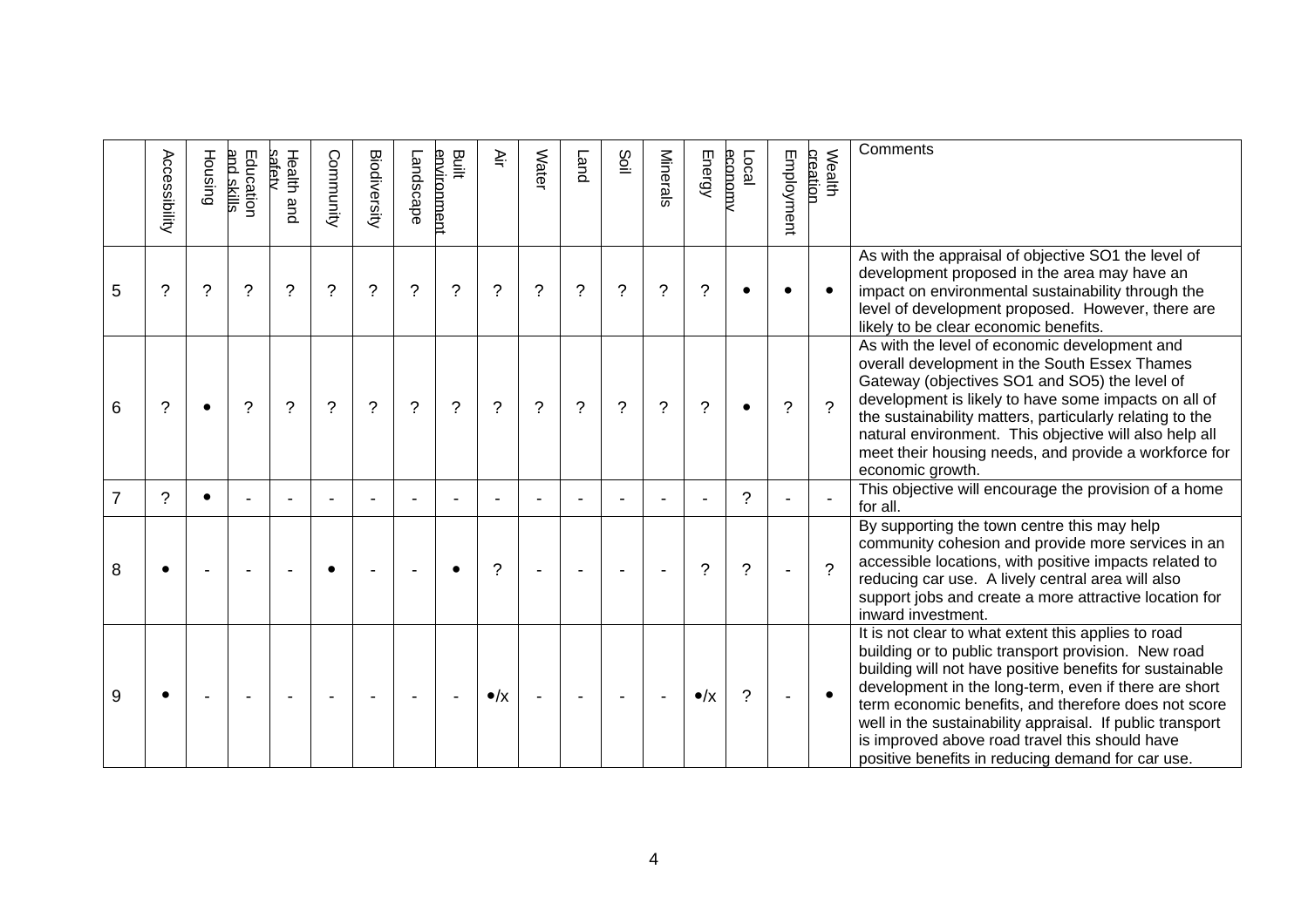|    | Accessibility | Housing | and skills<br>Education | safetv<br>Health and | Community | Biodiversity | Landscape | Built<br>environment     | ₹Ē            | <b>Wate</b> | Land | Soil | Minerals | Energy         | economy<br><b>Local</b> | Employment     | Wealth<br>creation       | Comments                                                                                                                                                                                                                                                                                                                       |
|----|---------------|---------|-------------------------|----------------------|-----------|--------------|-----------|--------------------------|---------------|-------------|------|------|----------|----------------|-------------------------|----------------|--------------------------|--------------------------------------------------------------------------------------------------------------------------------------------------------------------------------------------------------------------------------------------------------------------------------------------------------------------------------|
| 10 |               |         |                         |                      |           |              |           |                          | ?             |             |      |      |          | ?              |                         |                |                          | Transport interchanges make more sustainable<br>locations for the focus of development, and should<br>help support more sustainable travel modes.                                                                                                                                                                              |
| 11 |               |         |                         |                      |           |              |           | $\blacksquare$           | $\frac{2}{x}$ |             |      |      |          | $?$ / $\times$ |                         |                | $\mathcal{P}$            | In terms of sustainability increasing capacity and the<br>number of flights from the UK can not be<br>environmentally sustainable due to the fuel use of air<br>travel compared to other modes. The policy may,<br>however, have benefits for the economy and wealth<br>creation in the area.                                  |
| 12 | ?             |         |                         |                      |           | $\bullet$ /? |           | $\overline{\phantom{a}}$ | ?             | $\gamma$    | ٠    |      |          | ?              | $\blacksquare$          | $\blacksquare$ |                          | Greater use of the river for transport, particularly of<br>bulky good, is welcomed as this can be a sustainable<br>mode of transport. Care will need to be taken to<br>ensure any new port and docking facilities are built<br>without harm to the biodiversity importance of the<br>area.                                     |
| 13 | $\gamma$      |         |                         |                      |           |              |           |                          |               |             |      |      |          |                |                         |                |                          | Provision of community related facilities is essential,<br>particularly given the increased demand due to the<br>level of development over the plan period.                                                                                                                                                                    |
| 14 |               |         |                         | $\gamma$             |           | ?            | ?         | $\bullet$                |               |             |      |      |          |                |                         |                | $\overline{\mathcal{L}}$ | This approach may help to improve the quality of the<br>natural and built environment in the area. Although<br>the inclusion of the 'natural environment' in this<br>objective does not fit easily, as it is a different type of<br>asset than the built environment and should be<br>protected and enhanced for its own sake. |
| 15 |               |         |                         |                      |           | ?            | ?         | $\tilde{?}$              |               |             |      |      |          |                |                         |                |                          | This objective is welcomed by the appraisal, although<br>it is not clear if it is fully backed up by policy.                                                                                                                                                                                                                   |
| 16 |               |         |                         |                      | ?         |              |           |                          | ?             | 2           | ?    |      |          |                |                         |                |                          | This objective should help protect and enhance<br>various environmental assets in the area.                                                                                                                                                                                                                                    |